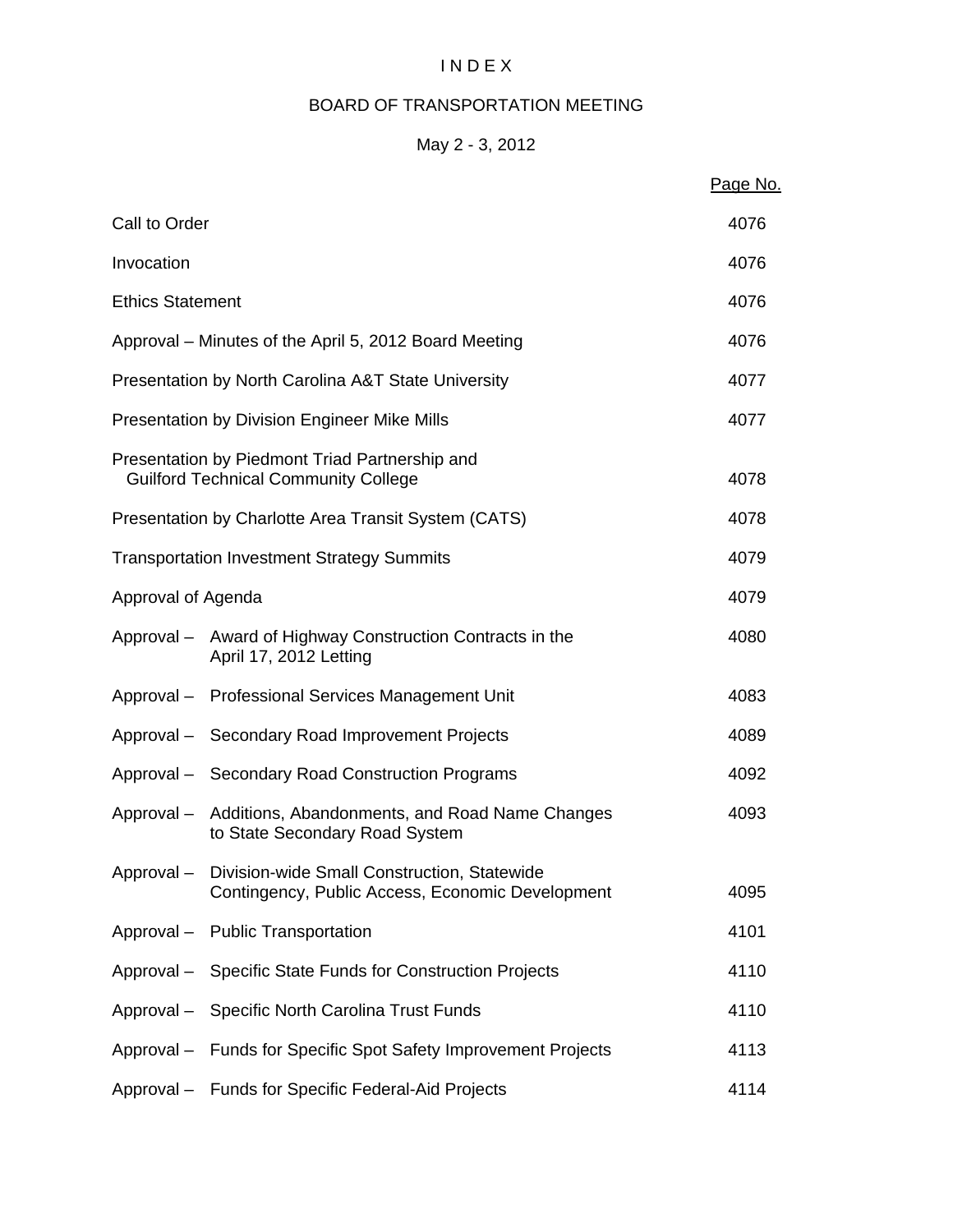|                          | Approval – Revisions to the 2009-2015 and 2012-2020 STIP                       | 4132 |
|--------------------------|--------------------------------------------------------------------------------|------|
|                          | Approval - Municipal and Special Agreements                                    | 4139 |
|                          | Approval - Municipal Street System Changes                                     | 4149 |
|                          | Approval – Preliminary Right of Way Plans                                      | 4151 |
|                          | Approval – Final Right of Way Plans                                            | 4153 |
|                          | Approval – Revisions of the Final Right of Way Plans                           | 4155 |
|                          | Approval - Authorization to Condemn Right of Way<br>for Secondary Road Project | 4156 |
|                          | Approval - Permanent Utility Easement                                          | 4156 |
| <b>Committee Reports</b> |                                                                                | 4158 |
|                          | Approval - Aviation Resolution                                                 | 4158 |
| Adjournment              |                                                                                | 4159 |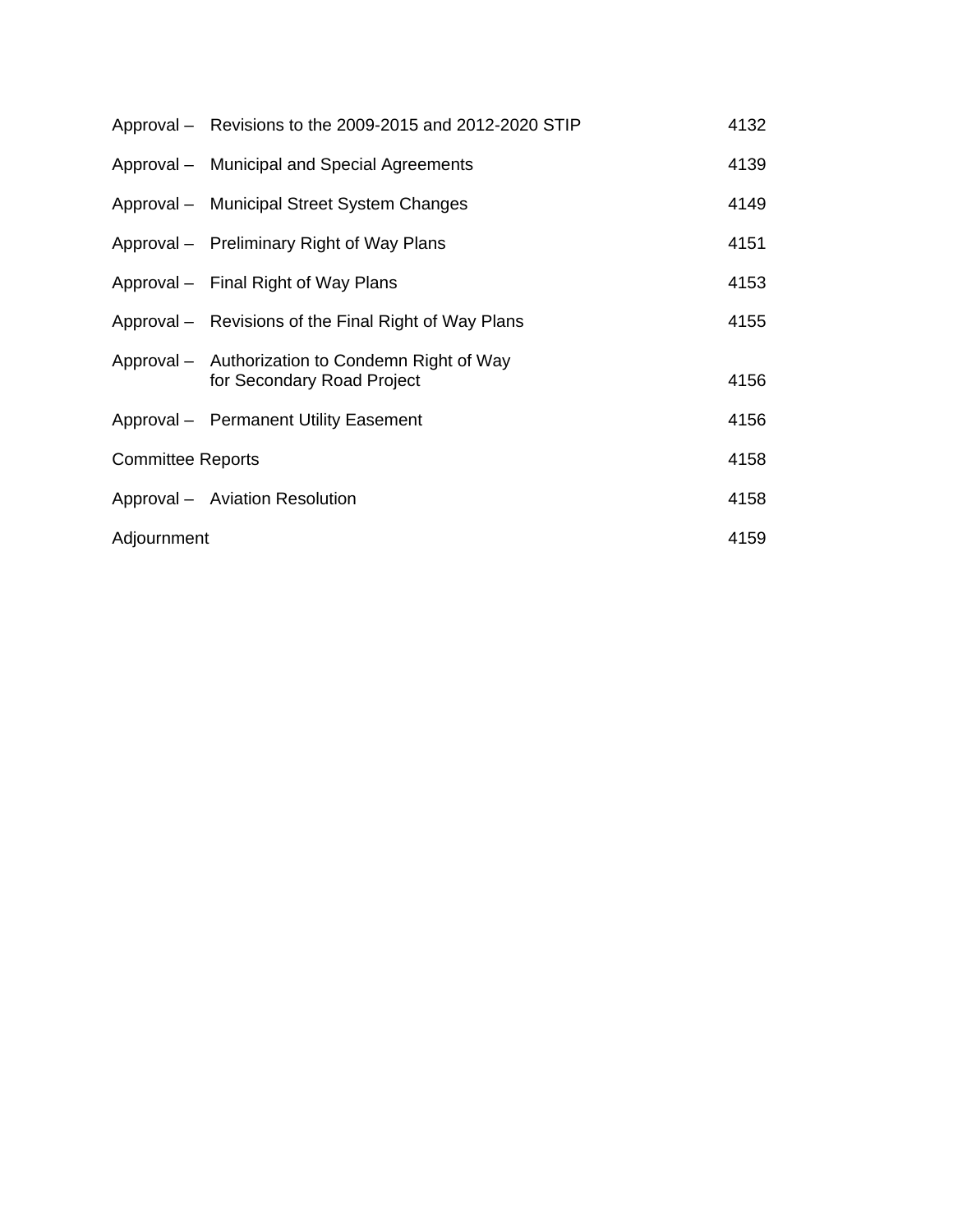### **Board of Transportation Meeting**

#### **May 2 - 3, 2012**

### **Call to Order**

Chairman Collier called the meeting of the Board of Transportation to order at 8:50 a.m. Thursday, May 3, 2012 in Greensboro, North Carolina with the following members present:

Wood, Alford, Sloane, Tulloss, Watts, Szlosberg-Landis, Grannis, Fox, Wall, Burns, Perkins, Collett, Halsey, Proffitt and Burrell

Members Overholt, McNairy and Womble were absent.

## **Invocation**

The invocation was offered by Board Member Tulloss.

#### **Ethics Statement**

Chairman Collier read the Ethics Statement advising any Board Member that may have a

conflict of interest or appearance of conflict to abstain from participation in that particular item and to file the proper paper work with the Secretary to the Board.

### **Approval – Minutes of the April 4 - 5, 2012 Board Meeting**

The minutes of the April 4 - 5, 2012 Board of Transportation meeting were unanimously approved upon a motion by Board Member Wall, which was seconded by Board Member Burrell.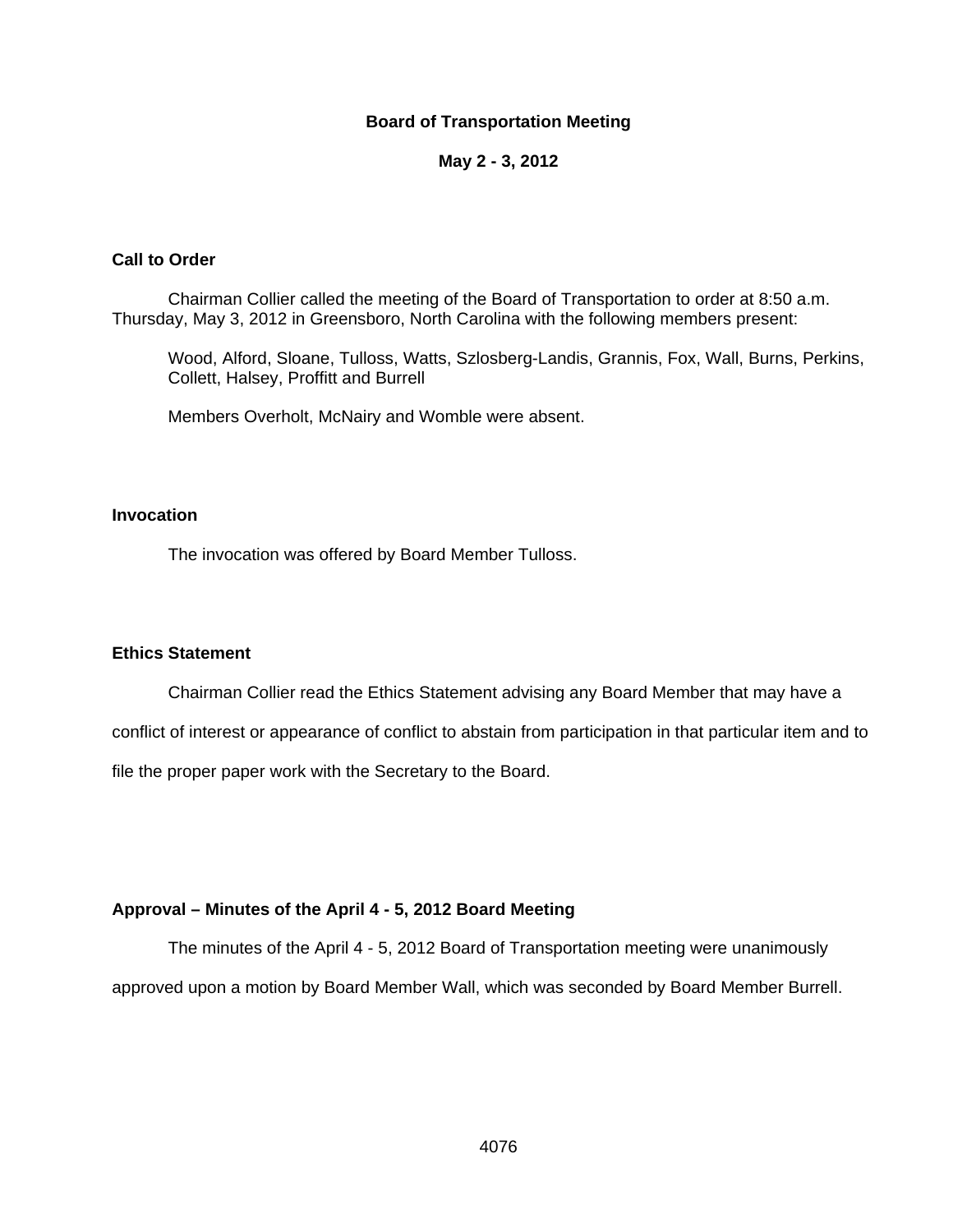#### **Presentation by North Carolina A&T State University**

Board Member Perkins introduced Dr. Kathryn Dobie, Director, North Carolina A&T State University Transportation Institute. Dr. Dobie shared information with the Board regarding different programs offered through the Institute. The Transportation Institute was established in 1970 for the purpose of enhancing student learning and faculty development, expanding faculty research opportunities, instituting programs which foster learning, and advancing diversity in the transportation workforce.

The objective of the Transportation Institute is to provide educational opportunities for students and professionals to develop the skills and knowledge base needed to further their career goals as professionals in transportation related fields, and meaningful research designed to contribute to the implementation of transportation-related sustainability, safety, and economic strategies and objectives.

#### **Presentation by Mike Mills**

 Mike Mills, Division Engineer, presented information to the Board regarding the Division 7 area. Division 7 includes Alamance, Caswell, Guilford, Orange, and Rockingham Counties. The division is fortunate to have an interstate system like I-40 and I-85 running through Guilford, Alamance, and Orange Counties. He discussed the different projects that were in progress in the division.

 Board Member Fox noted that Mike Mills is in touch with the local elected officials. They all have his cell phone number and he is very responsive to them through telephone calls and emails. Mr. Fox also thanked the Division 7 staff for all their hard work in planning this meeting as well as the High Point, Greensboro and airport personnel.

4077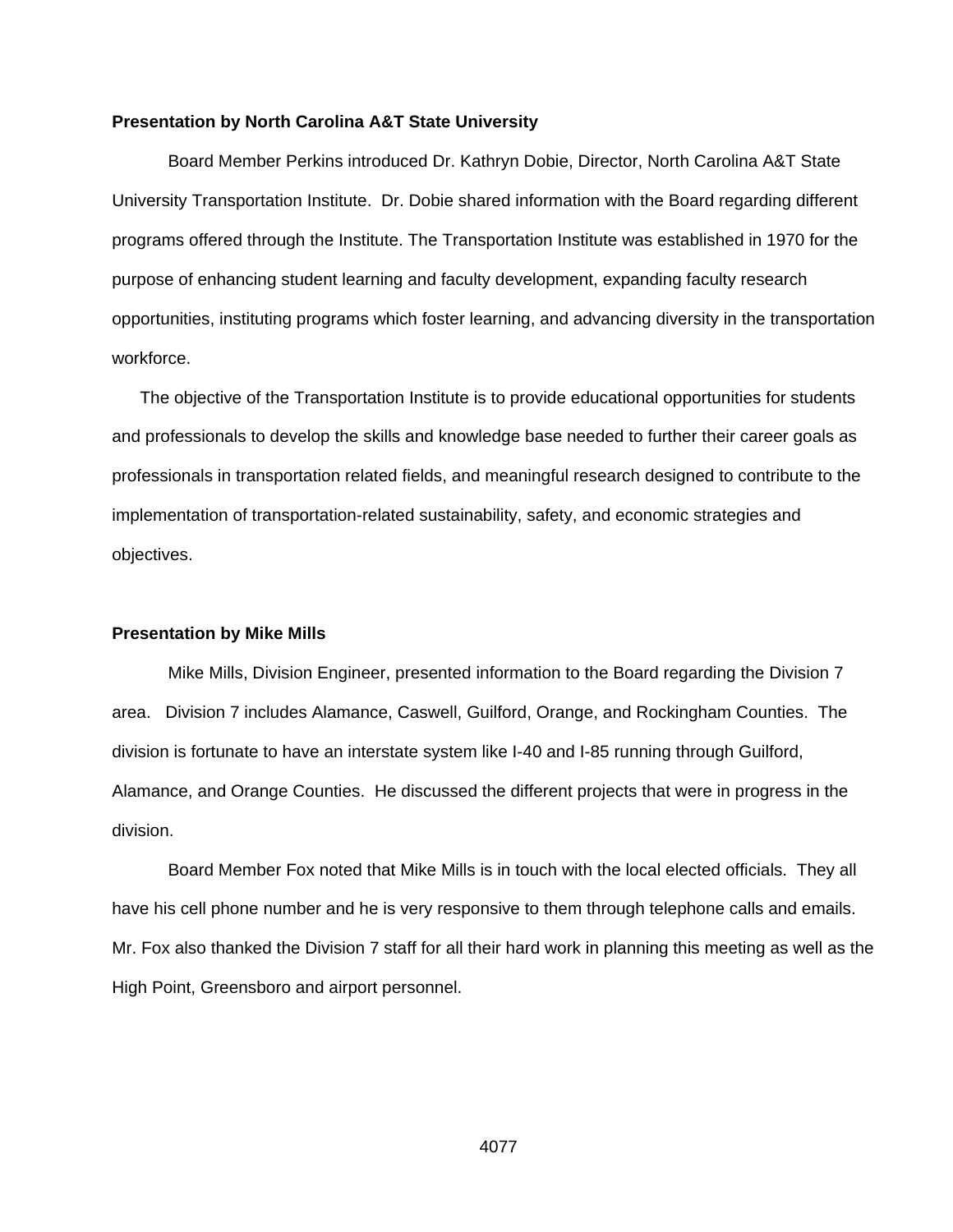#### **Presentation by Piedmont Triad Partnership and Guilford Technical Community College**

 Board Member Fox introduced David Powell, President and CEO of Piedmont Triad Partnership (PTP) and Randy Parker, President of Guilford Technical Community College. Mr. Powell shared that the Piedmont Triad region is undergoing an economic restructuring. Between 2000 and 2010, the Triad region lost more than 90,000 net jobs, more than the entire state combined. The manufacturing sector was hit especially hard, which lost over half its jobs in the last 15 years.

 As a result, the Piedmont Triad Partnership is concentrating on a select number of catalytic projects that will be big enough to make a real change in the employment situation and to replace the economic engines the region has lost. A handout was provided to show the logistics assets for the region.

 Mr. Parker welcomed everyone to Guilford County. He shared information with the Board regarding the North Carolina Center for Global Logistics (NCCGL), which was officially established in January 2011. The NCCGL is housed with and operates under Guilford Technical Community College's (GTCC) Board of Trustees. The new facility is currently under construction on the GTCC campus and will be a comprehensive logistics educational and research facility.

### **Presentation by Charlotte Area Transit System (CATS)**

 Ms. Carolyn Flowers, Chief Executive Officer, Charlotte Area Transit System, provided a presentation on Charlotte's Blue Line Extension Light Rail Project (BLE) and the 36<sup>th</sup> Street Grade Separation. Ms. Flowers reminded the Board that the Blue Line Light Rail Extension Project was previously approved by the Board in December 2011 and the Municipal Agreement for the 36<sup>th</sup> Street Grade Separation was approved in April 2012.

As a result of the FTA Risk Assessment, the 36<sup>th</sup> Street grade separation was included in the BLE project cost in order to minimize impact on the local community by constructing with the BLE project and to accommodate safety and expansion of the State rail network. As part of the project,

4078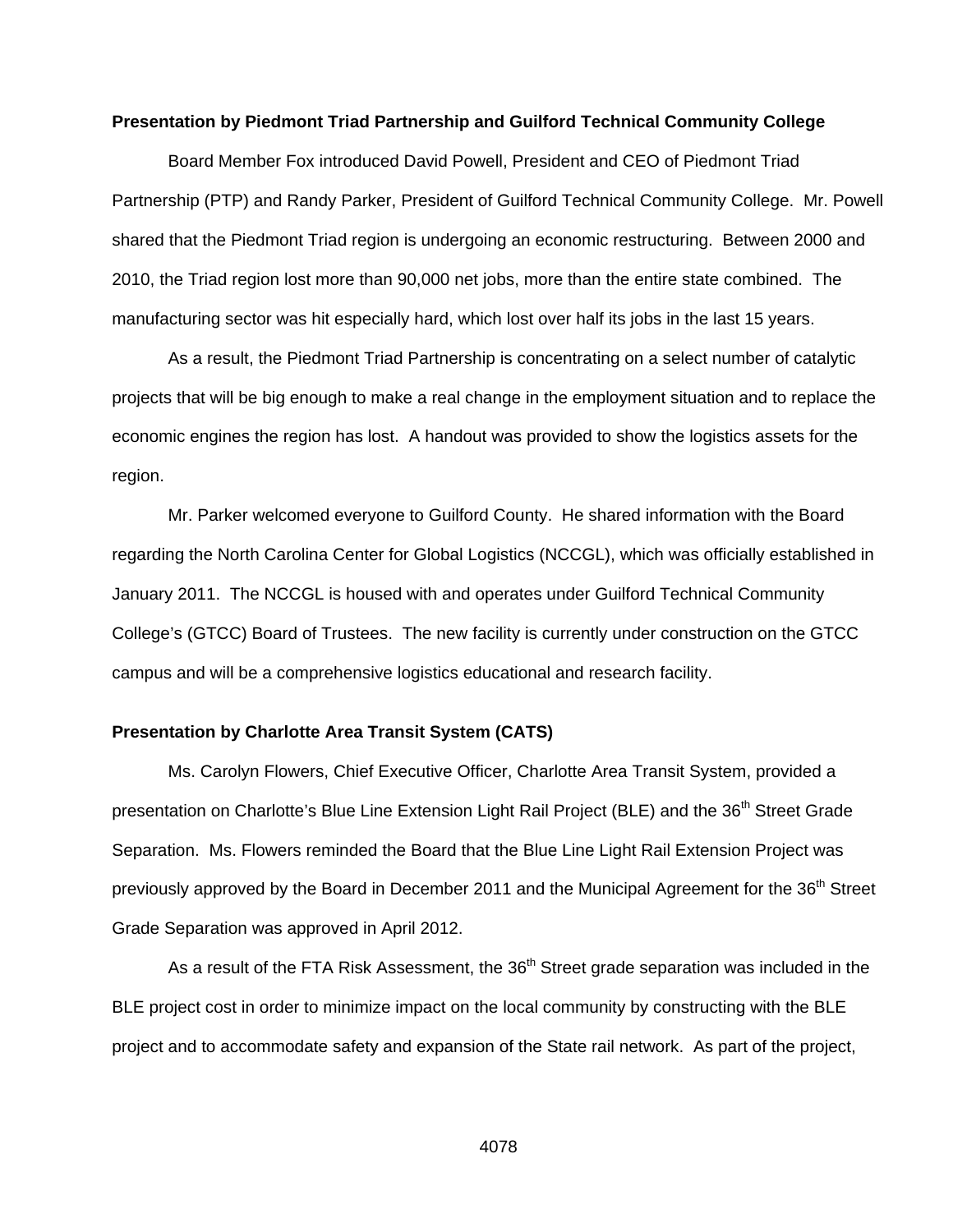FTA and NCDOT will pay 50% of the cost, with Norfolk Southern withdrawing their 5%. This reduces NCDOT's share to \$16.2 million.

Upon a recommendation by the Multi-Modal Committee, Board Member Szlosberg-Landis made a motion, seconded by Board Member Perkins, to approve the grant contract and request the General Assembly to appropriate funds for the Blue Line Extension project.

A copy of this agenda item is made a part of the record of this meeting and filed as an addendum to Minute Book 27A.

### **Transportation Investment Strategy Summits**

 Don Voelker, Director of the Strategic Planning Office, provided a summary of comments from the Board of Transportation Investment Strategy Summits. The Board members were very appreciative for the opportunity to get together and ask questions. There is a need to have more information on transportation funding. The focus of the Department should not be on new construction but rather protecting the Departments assets like pavements and bridges specifically on the Statewide Tier. The Board realizes there is not enough revenue to meet all the needs. For future summits, consideration should be given to measuring congestion based on urban versus rural areas. Also, they would like to have non-highway representatives present to answer specific program questions.

 Calvin Leggett, Manager of the Program Development Branch, provided an overview of prioritization versus programming and the factors influencing the TIP. There are six factors that influence the TIP: project development time; construction sequence; equity formula; funding constraints; investment strategy; and priority ranking.

### **Approval of Agenda**

 A motion was made by Board Member Fox, seconded by Board Member Burrell to approve the agenda items with corrections and handouts, excluding agenda items C, D, E, H and L, as they are consent items and require no Board action.

4079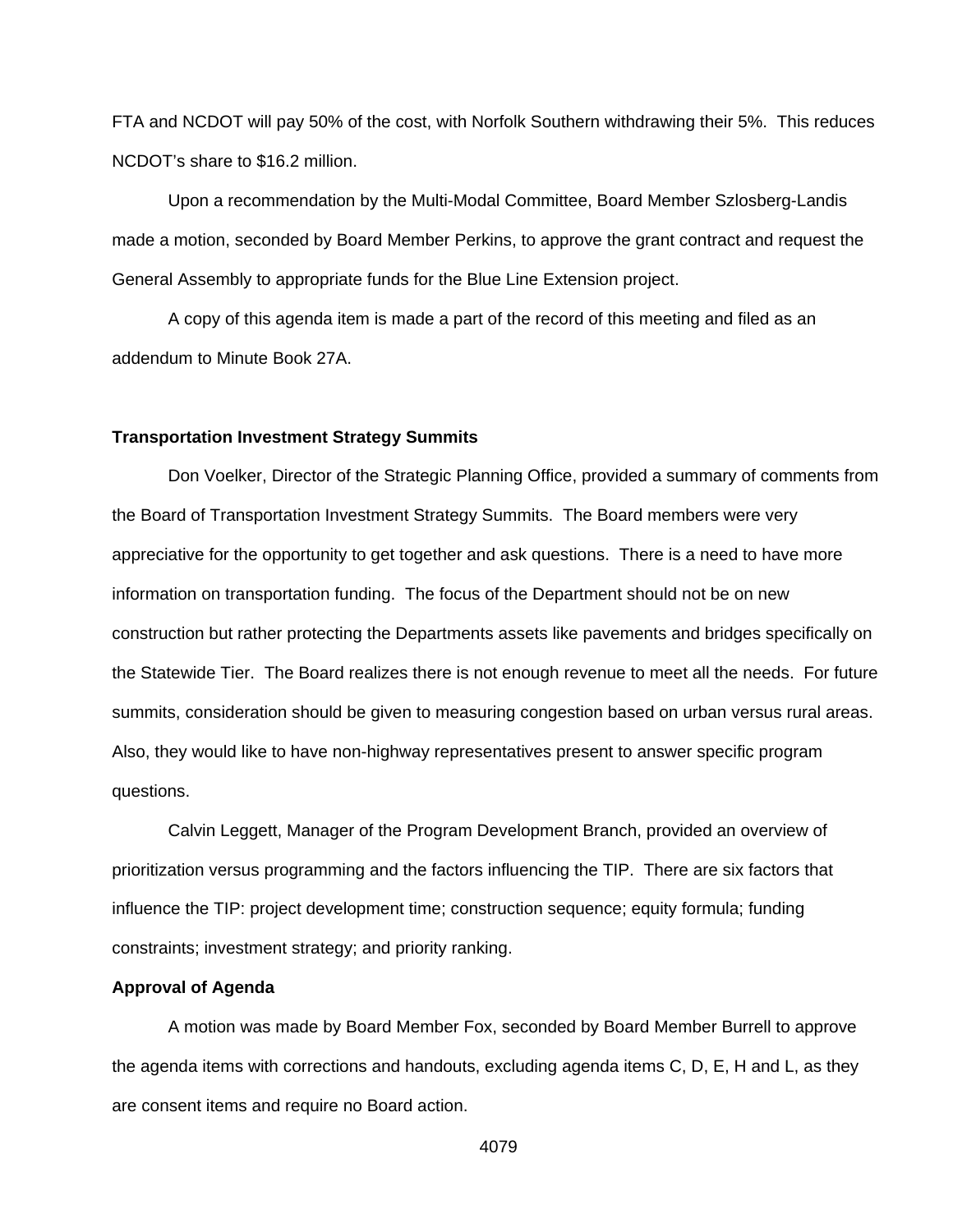### **Approval – Award of Highway Construction Contracts in the April 17, 2012 Letting**

All bids were rejected on the project on page C-4 and the remaining projects were awarded by the Secretary to the low bidder except for the projects on pages C-12 and C-18. Action is being delayed for the projects on pages C-12 and C-18 to allow additional time for the good faith effort appeal process. Once resolved, staff will make a recommendation to the Secretary.

| Project                                                | <b>Contract Awarded To</b>                                          | <b>Amount</b>   |
|--------------------------------------------------------|---------------------------------------------------------------------|-----------------|
| C202816<br>45155.3.1<br><b>ONSLOW</b><br>U-5132        | <b>BALFOUR BEATTY INFRASTRUCTURE INC</b><br>ATLANTA, GA             | \$11,320,796.34 |
| C202994<br>17BP.4.P.2<br>HALIFAX,<br>NORTHAMPTON, NASH | G. A. & F.C. WAGMAN, INC.<br>YORK, PA                               | \$2,868,073.20  |
| C202979<br>17BP.4.R.53<br><b>JOHNSTON</b>              | S. T. WOOTEN CORPORATION<br>WILSON, NC                              | \$10,378,873.00 |
| C202995<br>17BP.5.P.4<br><b>GRANVILLE, DURHAM</b>      | TAYLOR & MURPHY CONSTRUCTION CO,<br><b>INC</b><br>ASHEVILLE, NC     | \$3,034,500.45  |
| C202813<br>38474.3.1<br><b>WAKE</b><br>B-4697          | S. T. WOOTEN CORPORATION<br>WILSON, NC                              | \$2,529,587.12  |
| C202992<br>47051.3.2<br><b>WAKE</b><br>I-5205A         | AMERICAN CONTRACTING & SERVICES<br><b>INC</b><br>JEFFERSONVILLE, IN | \$2,262,031.36  |
| C202946<br>45336.3.3<br><b>BLADEN</b><br>W-5206C       | BARNHILL CONTRACTING COMPANY<br>TARBORO, NC                         | \$1,807,466.25  |
| C202981<br>17BP.6.R.39<br><b>COLUMBUS</b>              | SMITH-ROWE, LLC<br><b>MOUNT AIRY, NC</b>                            | \$7,846,349.62  |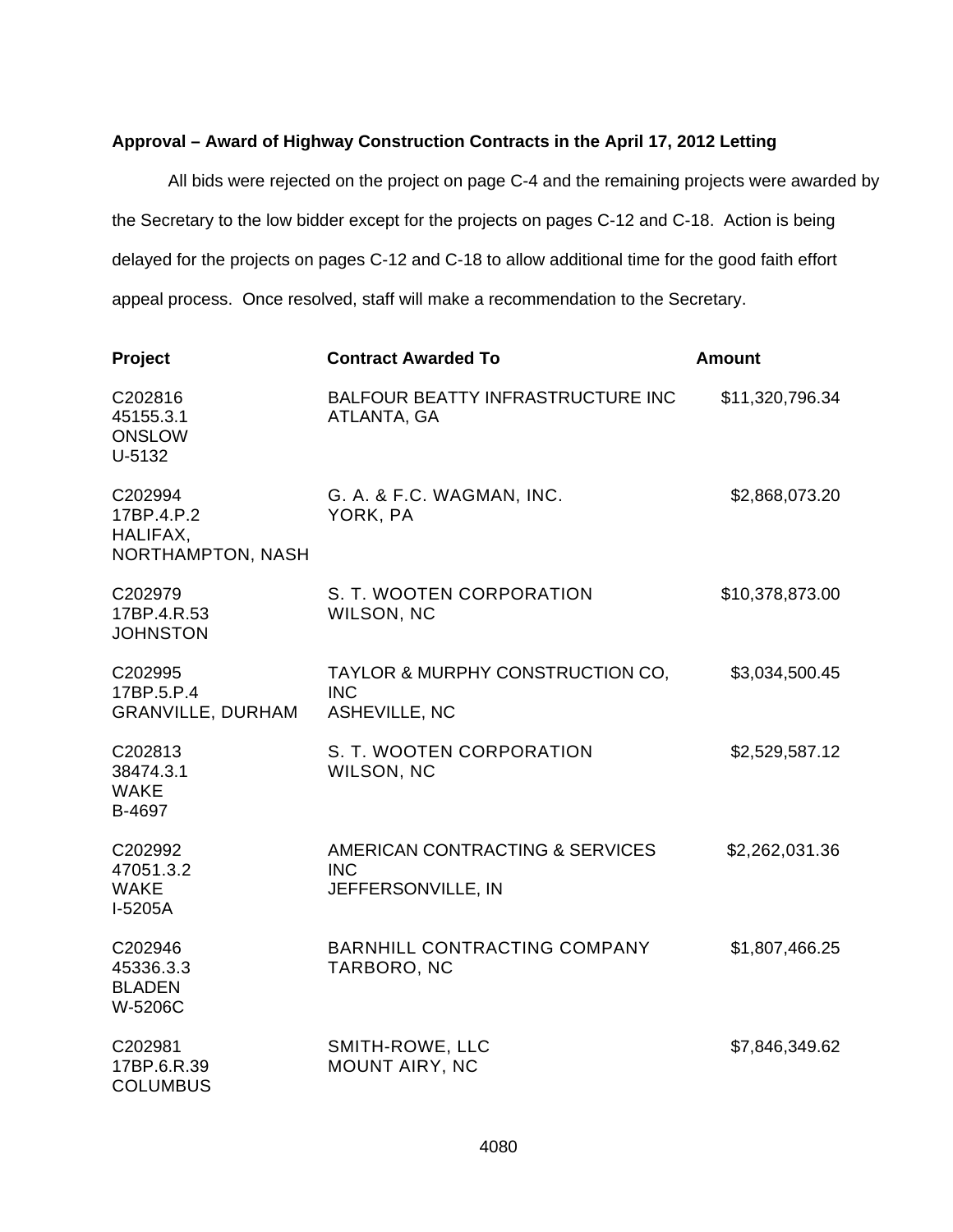| C202993<br>17BP.9.P.1<br><b>FORSYTH</b>                                                                                                                                                                                                                                                                                                 | AMERICAN CONTRACTING & SERVICES<br><b>INC</b><br>JEFFERSONVILLE, IN | \$6,495,386.31  |
|-----------------------------------------------------------------------------------------------------------------------------------------------------------------------------------------------------------------------------------------------------------------------------------------------------------------------------------------|---------------------------------------------------------------------|-----------------|
| C202738<br>33731.3.1<br><b>DAVIDSON</b><br>B-4498                                                                                                                                                                                                                                                                                       | APPLE TUCK & ASSOCIATES, INC.<br>RUTHERFORDTON, NC                  | \$1,850,053.49  |
| C202978<br>17BP.9.R.34<br>DAVIDSON, STOKES,<br>ROWAN, FORSYTH                                                                                                                                                                                                                                                                           | CROWDER CONSTRUCTION CO.<br>CHARLOTTE, NC                           | \$12,585,775.00 |
| C202991<br>17BP.10.P.3<br><b>MECKLENBURG</b>                                                                                                                                                                                                                                                                                            | HRI INC DBA HRI BRIDGE COMPANY<br>STATE COLLEGE, PA                 | \$5,040,851.90  |
| C202776<br>33547.3.1<br><b>MECKLENBURG</b><br>B-4200                                                                                                                                                                                                                                                                                    | APPLE TUCK & ASSOCIATES, INC.<br>RUTHERFORDTON, NC                  | \$680,479.15    |
| C203001<br>10CR.10601.66,<br>10CR.10601.67,<br>10CR.10601.68,<br>10CR.10601.69,<br>10CR.10601.70,<br>10CR.20601.135,<br>10CR.20601.136,<br>10CR.20601.137,<br>10CR.20601.138,<br>10CR.20601.139,<br>10CR.20601.140,<br>10CR.20601.141,<br>10CR.20601.142,<br>10CR.20601.143,<br>10CR.20601.144,<br>10CR.20601.145<br><b>MECKLENBURG</b> | <b>FEREBEE CORPORATION</b><br>CHARLOTTE, NC                         | \$5,958,031.75  |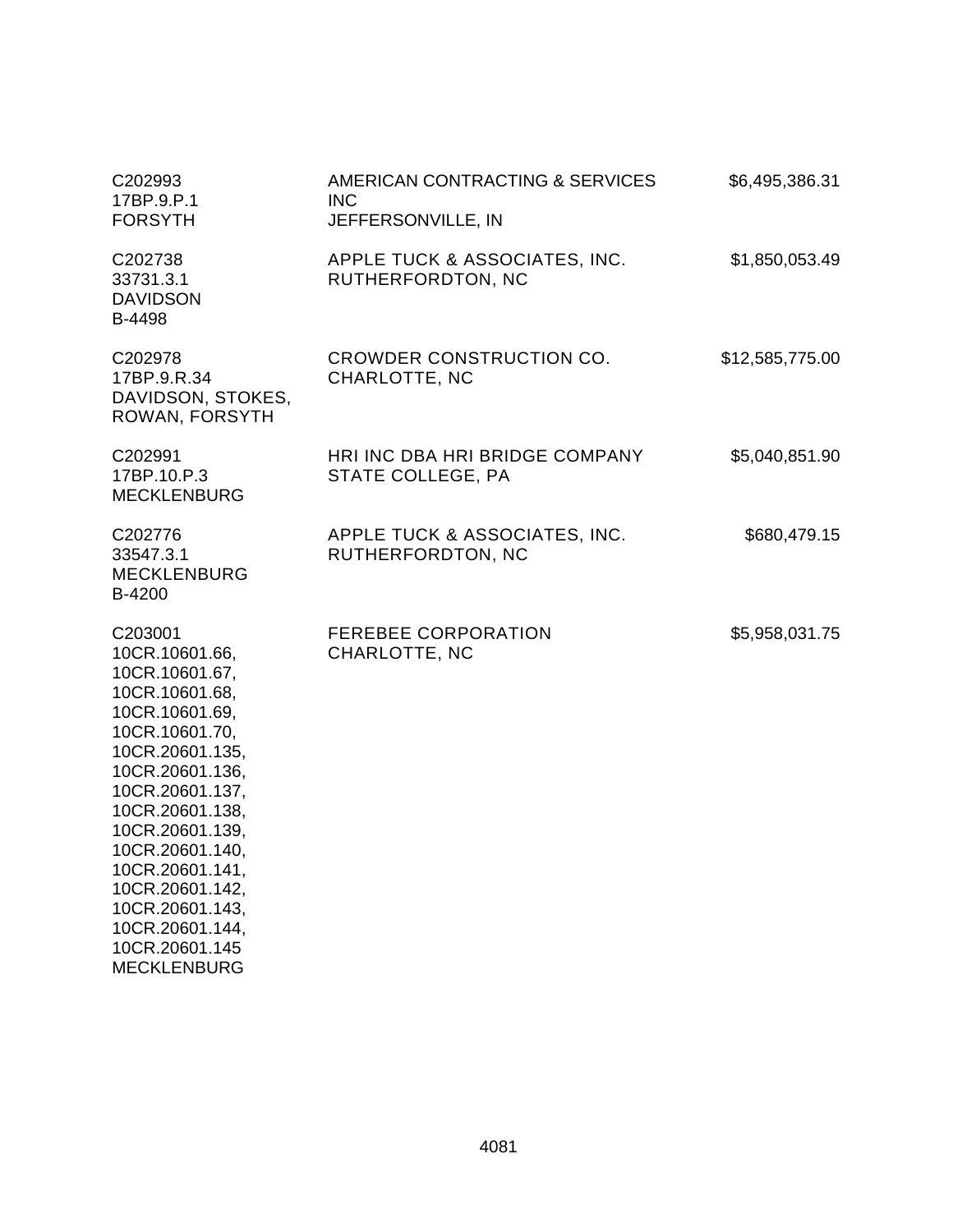| C203002<br>10CR.10601.71,<br>10CR.10601.72,<br>10CR.20601.146,<br>10CR.20601.147,<br>10CR.20601.148,<br>10CR.20601.149,<br>10CR.20601.150,<br>10CR.20601.151,<br>10CR.20601.152,<br>10CR.20601.153,<br>10CR.20601.154,<br>10CR.20601.155,<br>10CR.20601.156<br><b>MECKLENBURG</b> | BLYTHE BROTHERS ASPHALT CO LLC<br>CHARLOTTE, NC                        | \$5,955,681.65  |
|-----------------------------------------------------------------------------------------------------------------------------------------------------------------------------------------------------------------------------------------------------------------------------------|------------------------------------------------------------------------|-----------------|
| C202977<br>17BP.11.R.54<br>ASHE, AVERY,<br>WILKES, WATAUGA,<br><b>CALDWELL</b>                                                                                                                                                                                                    | CROWDER CONSTRUCTION CO.<br>CHARLOTTE, NC                              | \$9,599,850.00  |
| C202986<br>17BP.12.P.4<br>CLEVELAND, LINCOLN,<br><b>GASTON</b>                                                                                                                                                                                                                    | HRI INC DBA HRI BRIDGE COMPANY<br>STATE COLLEGE, PA                    | \$2,896,137.56  |
| C202809<br>33412.3.1<br><b>BURKE</b><br>B-4046                                                                                                                                                                                                                                    | APPLE TUCK & ASSOCIATES, INC.<br>RUTHERFORDTON, NC                     | \$1,134,256.30  |
| C202815<br>34832.3.1<br><b>BURKE</b><br>U-2551                                                                                                                                                                                                                                    | MAYMEAD, INC.<br><b>MOUNTAIN CITY, TN</b>                              | \$14,145,410.18 |
| C202997<br>17BP.14.P.5<br><b>GRAHAM, CHEROKEE</b>                                                                                                                                                                                                                                 | TAYLOR & MURPHY CONSTRUCTION CO,<br><b>INC</b><br><b>ASHEVILLE, NC</b> | \$1,467,917.45  |
| C202998<br>17BP.14.P.8<br><b>GRAHAM</b>                                                                                                                                                                                                                                           | AMERICAN CONTRACTING & SERVICES<br><b>INC</b><br>JEFFERSONVILLE, IN    | \$1,624,102.21  |
| C202262<br>33630.3.1<br><b>TRANSYLVANIA</b><br>B-4291                                                                                                                                                                                                                             | PALMETTO INFRASTRUCTURE INC<br><b>GREENVILLE, SC</b>                   | \$1,411,758.24  |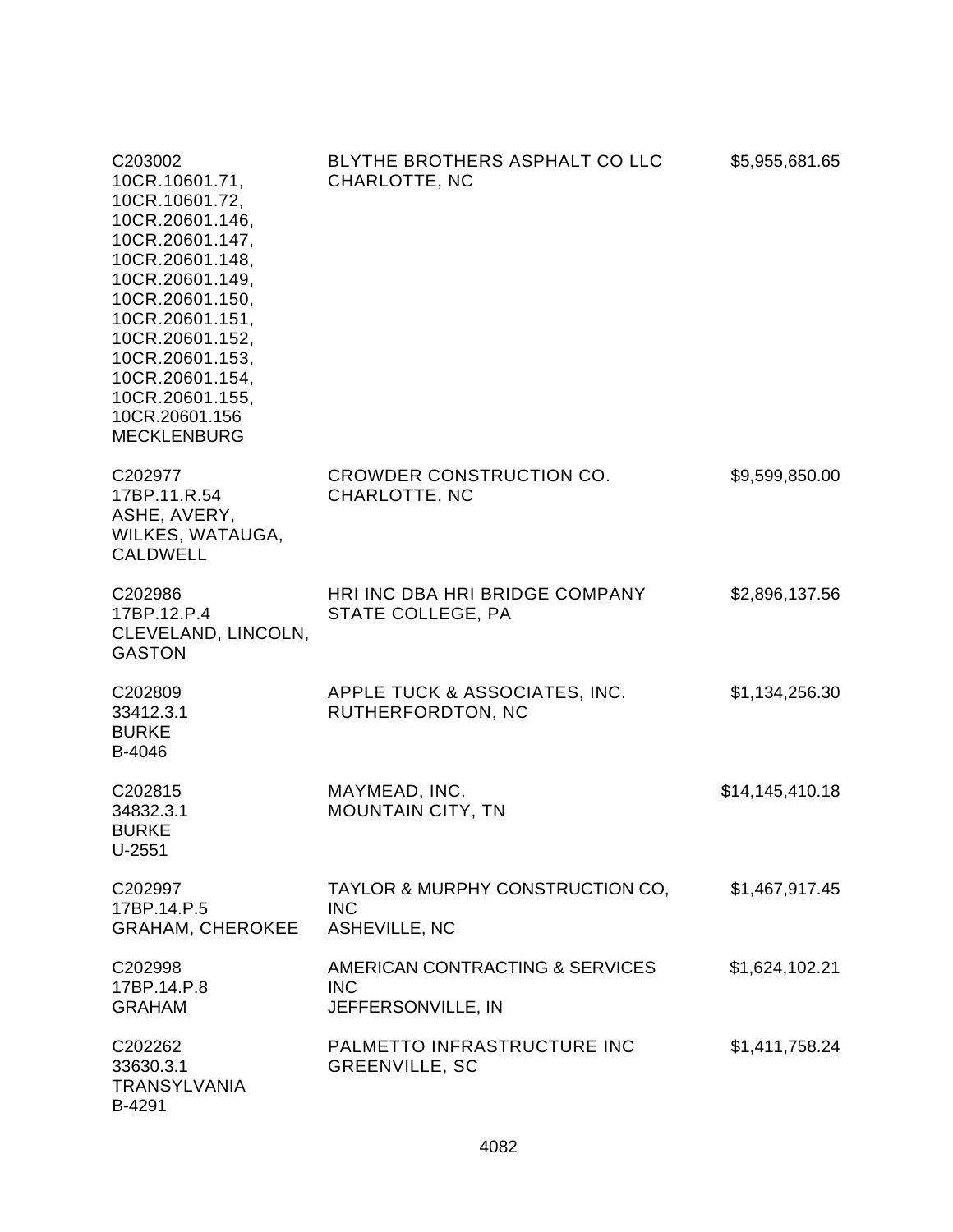| C203043<br>14CR.10441.9,<br>14CR.10881.5<br>HAYWOOD,<br><b>TRANSYLVANIA</b> | HARRISON CONSTRUCTION COMPANY<br>DIVISION OF APAC-ATLANTIC INC<br>KNOXVILLE, TN               | \$1,018,444.39 |
|-----------------------------------------------------------------------------|-----------------------------------------------------------------------------------------------|----------------|
| C203007<br>14CR.10561.7,<br>14CR.20561.8<br><b>MACON</b>                    | <b>HARRISON CONSTRUCTION COMPANY</b><br>DIVISION OF APAC-ATLANTIC INC<br><b>KNOXVILLE, TN</b> | \$3,643,494.58 |

#### **Approval – Professional Services Management Unit**

# **Intergovernmental Affairs and Budget Coordination – Transportation Planning**

After careful evaluation of the workload and schedules of the work that can be accomplished by our staff, it was determined necessary to employ private firms for traffic forecasting on an as needed basis for various federal-aid and state funded projects to support the Transportation Planning Branch. These contracts will expire two years after the date of execution or after the contract amount has been depleted, whichever occurs first. Our staff has completed the actions for employing private firms in accordance with the policies and procedures adopted by the Board on May 7, 2009. These are for information only.

### **STATEWIDE**

Maximum Engineering Fee: \$1,000,000.000

Maximum Engineering Fee: \$1,000,000.00

Maximum Engineering Fee: \$500,000.000 DBE/WBE/SPSF Utilization: 100%

Maximum Engineering Fee: \$1,000,000.00 SPSF Utilization: 0%

Firm: RS&H, Inc., Charlotte, NC Maximum Engineering Fee: \$500,000.00

Maximum Engineering Fee: \$1,000,000.00

Firm: Hatch Mott MacDonald, Fuquay-Varina, NC SPSF Utilization: Clearbox Forecast Group \$10,000.00 1%

Firm: Kimley-Horn and Associates, Raleigh, NC SPSF Utilization: Clearbox Forecast Group \$150,000.00 15%

Firm: Sepi Engineering and Construction, Raleigh, NC

Firm: Parsons Brinckerhoff, Raleigh, NC

SPSF Utilization: Clearbox Forecast Group \$125,000.00 25%

Firm: URS Corporation of NC, Morrisville, NC DBE/WBE/SPSF Utilization: Sepi Engineering and Construction \$100,000.00 10%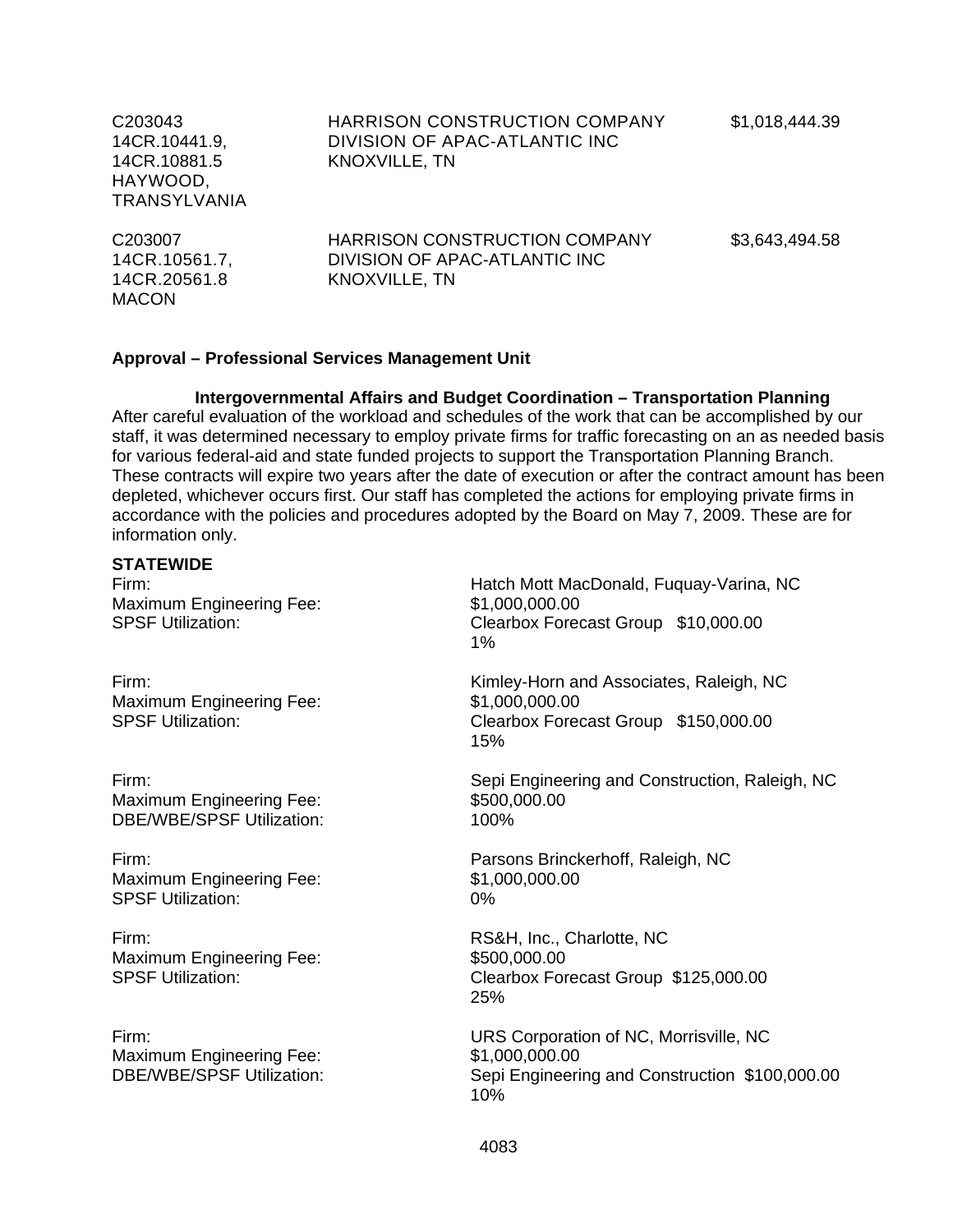### **Technical Services – Location and Surveys**

The following are supplemental contracts to previous contracts approved by the Board with the same engineering firms. These supplemental contracts are necessary due to approved additional work that was unknown at the inception and is required of the firms to complete the projects. Our staff has completed the actions in accordance with the policies and procedures adopted by the Board on May 7, 2009. These are for information only.

### **STATEWIDE**

Original Engineering Fee: \$900,000.00 Previous Supplemental Fee: Current Supplemental Fee: SPSF Utilization: 0% Original Engineering Fee: \$800,000.00

Previous Supplemental Fee: Current Supplemental Fee: SPSF Utilization: 100%

Original Engineering Fee: \$1,000,000.00 Supplemental Fee: \$ 300,000.00 SPSF Utilization: 100%

Firm: So-Deep, Raleigh, NC Original Engineering Fee: \$1,500,000.00 Supplemental Fee:  $$ 900,000.00$ SPSF Utilization: 0%

Original Engineering Fee: \$2,000,000.00 Previous Supplemental Fee: Current Supplemental Fee: SPSF Utilization: 0%

Original Engineering Fee: \$1,500,000.00 Previous Supplemental Fee: Current Supplemental Fee: SPSF Utilization:

Original Engineering Fee: \$1,500,000.00 Previous Supplemental Fee: Current Supplemental Fee: SPSF Utilization:

Firm: Vaughn & Melton, Asheville, NC \$500,000.00 \$900,000.00 Firm: Joyner Keeny, PLLC, Rocky Mount, NC \$400,000.00 \$200,000.00 Firm: Allied Associates, PA, Winston-Salem, NC Firm: ESP Associates, PA, Raleigh, NC \$1,000,000.00 \$1,600,000.00 Firm: McKim and Creed, Raleigh, NC \$ 500,000.00 \$1,000,000.00 0% Firm: TGS Engineers, Cary, NC \$ 500,000.00 \$ 800,000.00 100%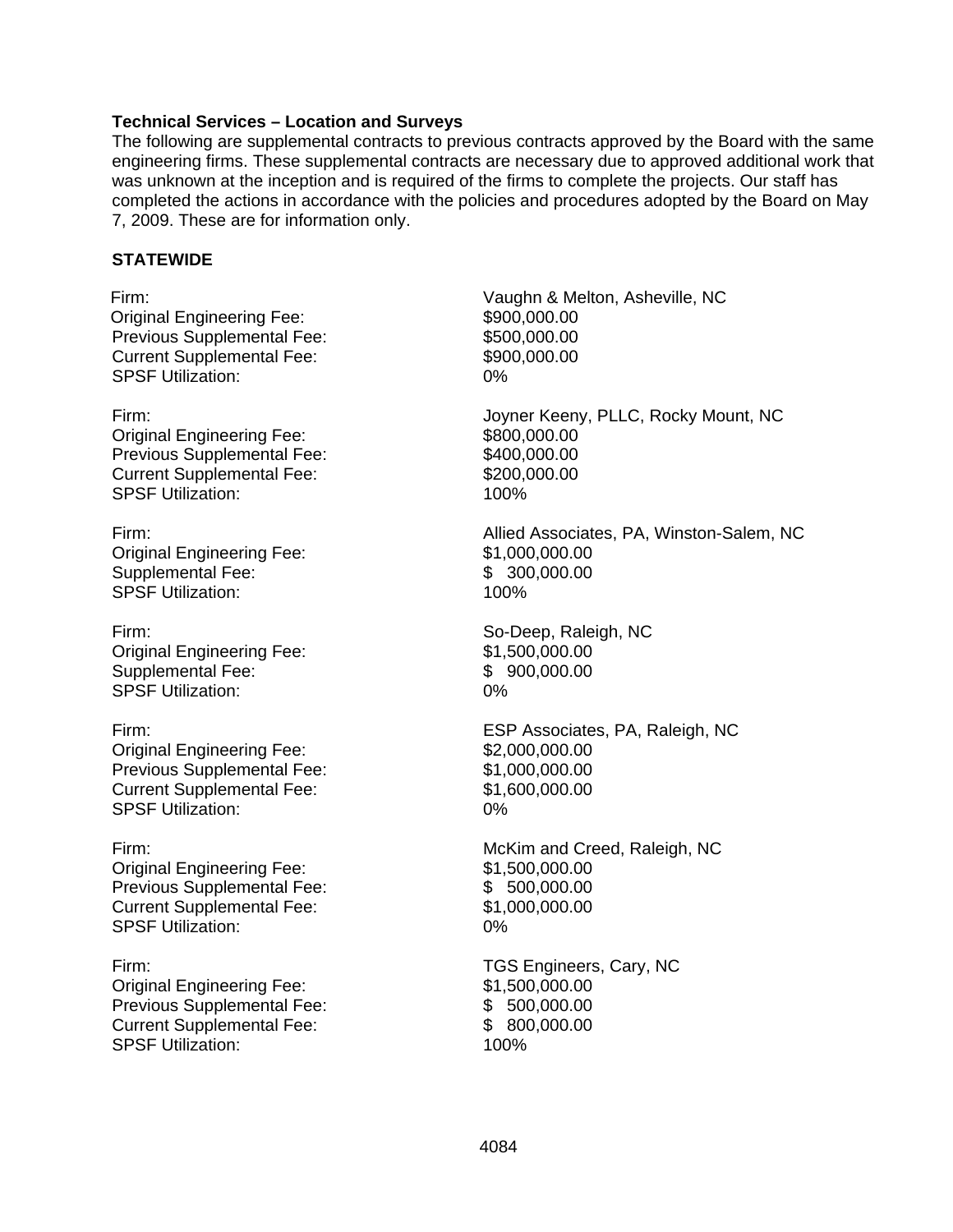## **Transit - Rail**

After careful evaluation of the workload and schedules of the work that can be accomplished by our staff, it was determined necessary to employ private firms for the design of the following projects to support the Rail Division. Our staff has completed the actions for employing private firms in accordance with the policies and procedures adopted by the Board on May 7, 2009. These are for information only.

| <b>DIVISION 10</b>                  |                                                          |
|-------------------------------------|----------------------------------------------------------|
| Project:                            | Charlotte Railroad Improvement Safety Project<br>(CRISP) |
|                                     | 41141.1.1 (U-5008) Mecklenburg County                    |
|                                     | <b>Sugar Creek Road Grade Separation</b>                 |
| <b>Estimated Construction Cost:</b> | \$3,400,000.00                                           |
| Firm:                               | Sepi Engineering and Construction, Raleigh, NC           |
| Scope of Work:                      | Roadway, Structure, and Hydraulic Designs;               |
|                                     | Erosion Control, Utility Coordination/Design;            |
|                                     | Geotechnical, Traffic Management and Signing             |
| <b>Maximum Engineering Fee:</b>     | \$713,185.19                                             |
| <b>DBE/WBE/SPSF Utilization:</b>    | 100%                                                     |
| Project:                            | <b>ARRA High Speed Intercity Passenger Rail</b>          |
|                                     | Program                                                  |
|                                     | 50000.1.STR03T1B (P-5208AI) Cabarrus and                 |
|                                     | <b>Mecklenburg Counties</b>                              |
|                                     | Roadbed and Trackwork from Haydock to                    |
|                                     | Junker on NCRR/NS Railroad                               |
| <b>Estimated Construction Cost:</b> | \$3,400,000.00                                           |
| Firm:                               | HDR Engineering, Inc. of the Carolinas,                  |
|                                     | Charlotte, NC                                            |
| Scope of Work:                      | Railroad Design, Structure, and Hydraulic                |
|                                     | Designs; Erosion Control, Utility                        |
|                                     | Coordination/Design; and Geotechnical                    |
| <b>Maximum Engineering Fee:</b>     | \$530,455.29                                             |
| <b>DBE/WBE/SPSF Utilization:</b>    | \$12,781.57<br><b>CH Engineering</b><br>2%               |

## **Transportation Mobility and Safety**

After careful evaluation of the workload and schedules of the work that can be accomplished by our staff, it was determined necessary to employ private firms for the following projects to support Transportation Mobility and Safety. Our staff has completed the actions for employing private firms in accordance with the policies and procedures adopted by the Board on May 7, 2009. These are for information only.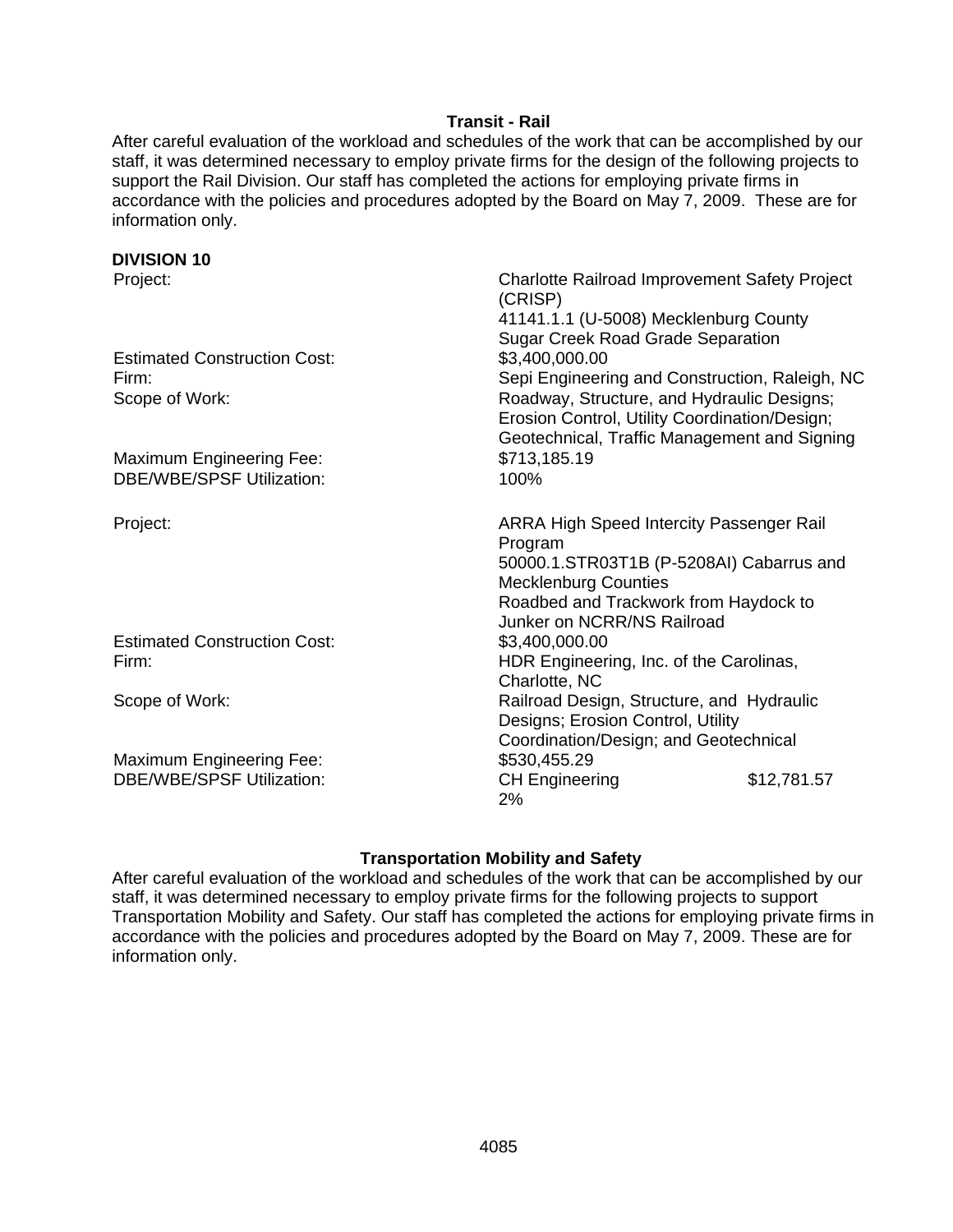# **DIVISION 9**

Estimated Construction Cost: \$3,296,000.00

Maximum Engineering Fee: \$220,000.00<br>SPSF Utilization: 0% SPSF Utilization:

Project: 51023.1.1 (C-5553) Rowan County Salisbury – Computerized Traffic Signal System Firm: Kimley-Horn and Associates Inc., Raleigh, NC Scope of Work: Prepare detailed plans for the Salisbury computerized traffic signal system

## **Preconstruction – Roadway Design**

The following are supplemental contracts to previous contracts approved by the Board with the same engineering firms. These supplemental contracts were necessary due to approved additional work that was unknown at the inception and is required of the firms to complete the projects. Our staff has completed the actions in accordance with the policies and procedures adopted by the Board on May 7, 2009. These are for information only.

| <b>DIVISION 13</b>                        |                                                                                                                                                 |
|-------------------------------------------|-------------------------------------------------------------------------------------------------------------------------------------------------|
| Project:                                  | 34832.1.1 (U-2551) Burke County<br>Morganton - SR 1922 (Enola Road)/SR 1924<br>(Old NC 18) from I-40 to NC 18                                   |
| Scope of Work:                            | Roadway and Hydraulic Design                                                                                                                    |
| <b>Estimated Construction Cost:</b>       | \$17,700,000.00                                                                                                                                 |
| Firm:                                     | Arcadis G&M of North Carolina, Inc., Raleigh,<br><b>NC</b>                                                                                      |
| <b>Original Engineering Fee:</b>          | \$306,312.26                                                                                                                                    |
| <b>Supplemental Fee:</b>                  | \$20,716.67                                                                                                                                     |
| <b>Supplemental Work:</b>                 | Roadway and hydraulic design to revise the<br>plans for R/W revisions and utility conflict<br>revisions                                         |
| <b>SPSF Utilization:</b>                  | 0%                                                                                                                                              |
| <b>DIVISION 14</b>                        |                                                                                                                                                 |
| Project:                                  | 33496.1.1 (B-4147) Henderson County<br>Bridge 75 over Right Prong Mud Creek on<br>SR 1123 and Bridge 76 over Left Prong Mud<br>Creek in SR 1123 |
| Scope of Work:                            | Roadway and Hydraulic Design                                                                                                                    |
| <b>Estimated Construction Cost:</b>       | \$1,250,000.00                                                                                                                                  |
| Firm:<br><b>Original Engineering Fee:</b> | Wetherill Engineering, Inc., Raleigh, NC<br>\$49,901.11                                                                                         |
| Supplemental Fee:                         | \$14,930.45                                                                                                                                     |
| <b>Supplemental Work:</b>                 | Roadway and hydraulic design to revise the<br>plans from one bridge to two bridges to<br>accommodate property owner concerns                    |
| <b>DBE/WBE/SPSF Utilization:</b>          | 100%                                                                                                                                            |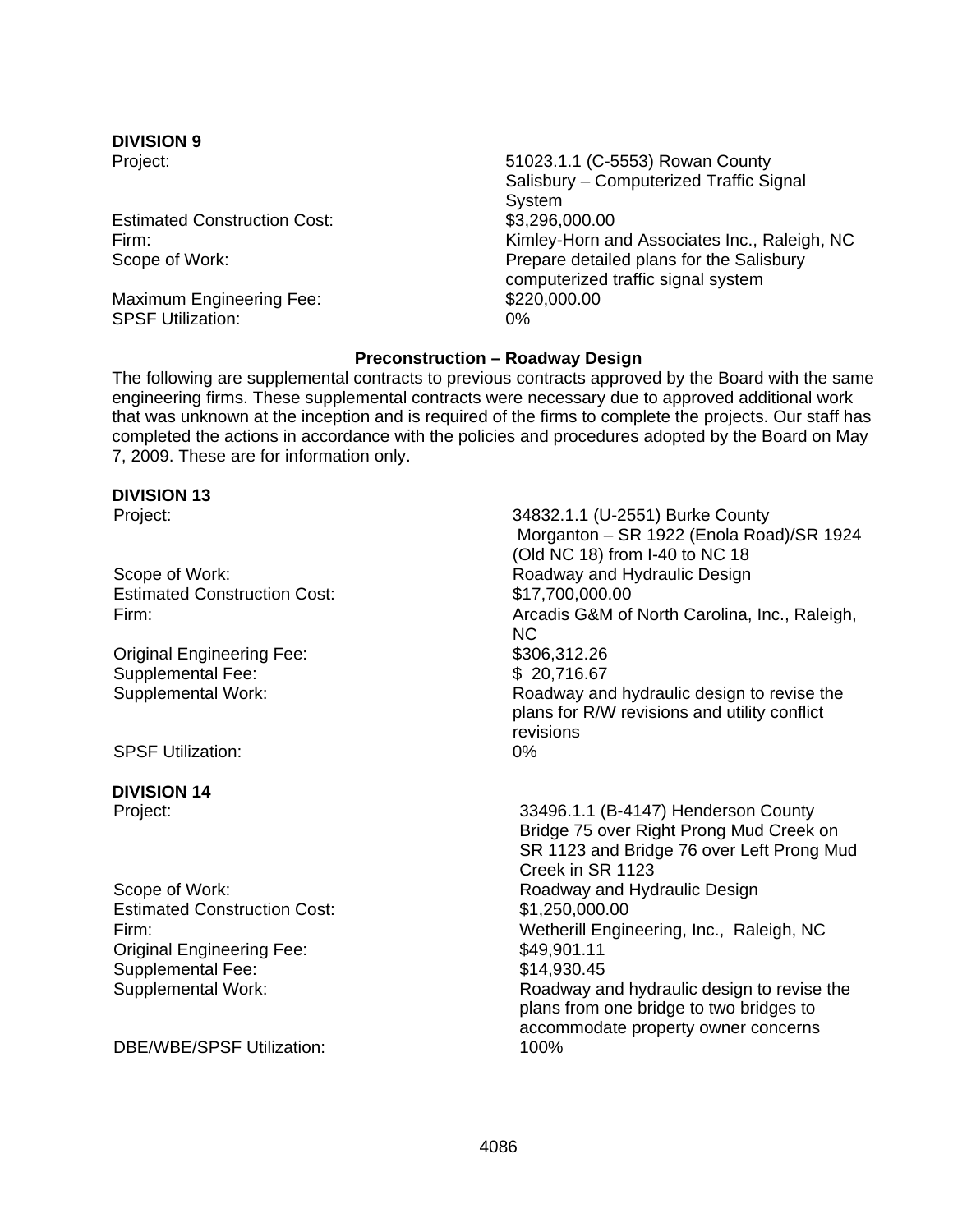### **Preconstruction – Right of Way**

The following is a supplemental contract to a previous contract approved by the Board with the same engineering firm. This supplemental contract was necessary due to approved additional work that was unknown at the inception and is required of the firm to complete the project. Our staff has completed the actions in accordance with the policies and procedures adopted by the Board on May 7, 2009. This is for information only.

### **STATEWIDE**

Original Fee: \$2,000,000.00 Supplemental Fee:  $$1,300,000.00$ SPSF Utilization: 0%

Firm: Florida Acquisition & Appraisals, Inc., Tampa, Florida

## **Preconstruction – Geotechnical Engineering**

The following is a supplemental contract to a previous contract approved by the Board with the same engineering firm. This supplemental contract was necessary due to approved additional work that was unknown at the inception and is required of the firm to complete the project. Our staff has completed the actions in accordance with the policies and procedures adopted by the Board on May 7, 2009. This is for information only.

### **STATEWIDE**

Original Engineering Fee: \$1,000,000.00 Supplemental Fee  $$1,000,000.00$ SPSF Utilization: 0%

Firm: S&ME, Inc., Raleigh, NC

## **Preconstruction – Project Development & Environmental Analysis – Natural Environment**

The following are supplemental contracts to previous contracts approved by the Board with the same engineering firm. These supplemental contracts were necessary due to approved additional work that was unknown at the inception and is required of the firms. Our staff has completed the actions in accordance with the policies and procedures adopted by the Board on May 7, 2009. These are for information only.

### **STATEWIDE**

Original Fee: Previous Supplemental: Supplemental Fee: DBE/WBE/ SPSF Utilization:

Original Fee: Previous Supplemental: Supplemental Fee: SPSF Utilization:

Firm: Carolina Ecosystems, Inc., Garner, NC \$150,000.00 \$100,000.00 \$ 50,000.00 WAZ Engineering, PC \$20,000.00 20%

Firm: Environmental Services, Inc., Raleigh, NC \$150,000.00 \$120,000.00 \$75,000.00<br>0%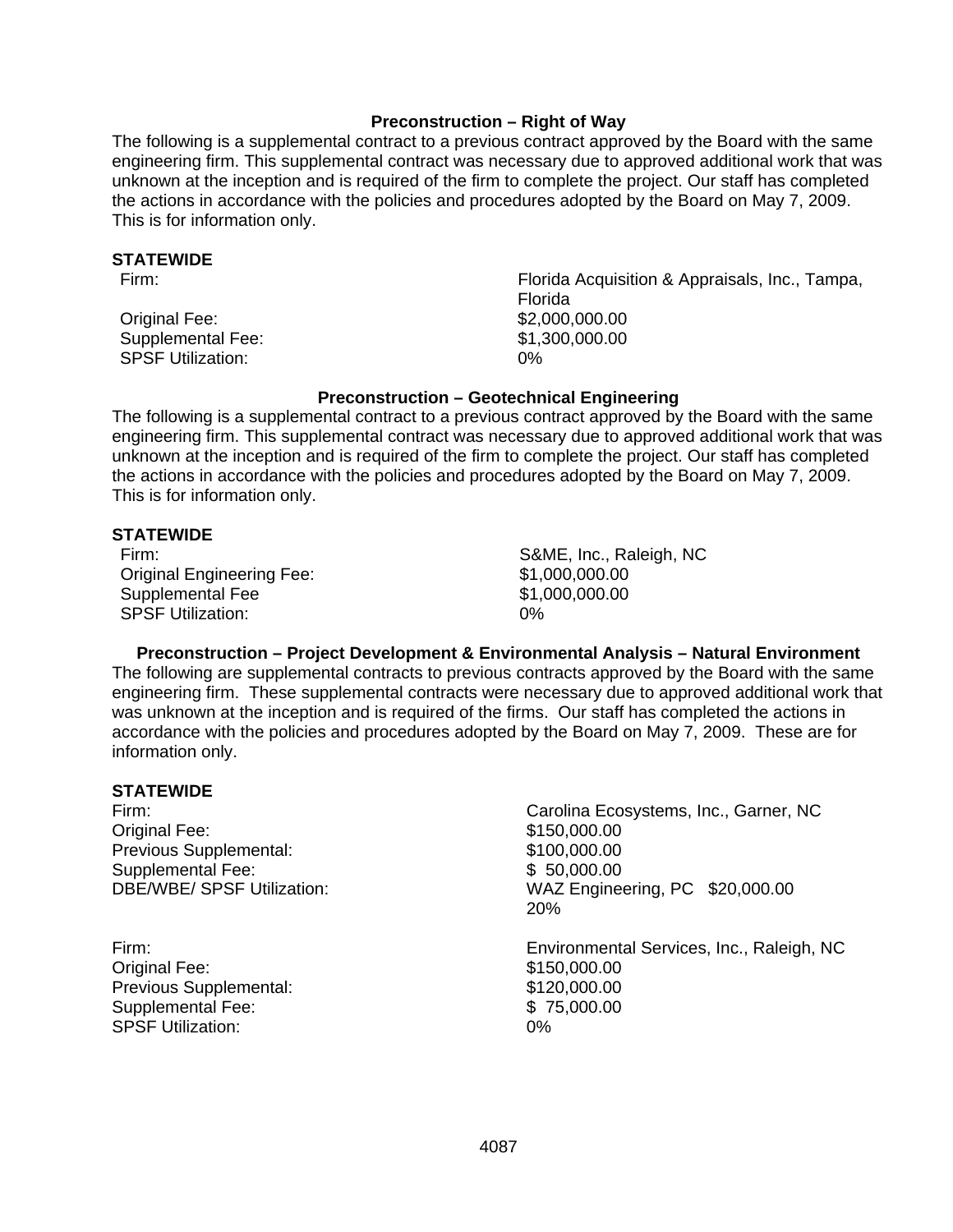Original Fee: Previous Supplemental: Supplemental Fee SPSF Utilization:

Original Fee: Previous Supplemental: Supplemental Fee:

Original Fee: Previous Supplemental: Supplemental Fee: SPSF Utilization: 0%

Original Fee: Previous Supplemental: Supplemental Fee: SPSF Utilization:

SPSF/DBE/WBE Utilization:

Firm: JH Carter III & Associates, Inc., Southern Pines, NC \$200,000.00 \$100,000.00 \$ 50,000.00 Karin Heiman Consulting Biologist \$5,000.00 5%

Firm: Michael Baker Engineering, Inc., Cary, NC \$200,000.00 \$100,000.00 \$ 50,000.00 SPSF Utilization: The Catena Group \$10,000.00 10%

Firm: Mulkey Engineers & Consultants, Cary, NC \$150,000.00 \$ 50,000.00 \$ 75,000.00

Firm: Rummel, Klepper & Kahl, LLP, Raleigh, NC \$150,000.00 \$100,000.00 \$ 75,000.00 The Catena Group \$20,000 20% Porter Scientific, Inc. \$10,000 10%

### **Asset Management – Structures Management**

After careful evaluation of the workload and schedules of the work that can be accomplished by our staff, it was determined necessary to employ private firms for the following projects to support the Structures Management Unit. Our staff has completed the actions for employing private firms in accordance with the policies and procedures adopted by the Board on May 7, 2009. These are for information only.

### **DIVISION 5**

Estimated Construction Cost: \$140,000,000.00 Firm: Mulkey, Inc., Cary, NC

Maximum Engineering Fee:  $$411,506.11$ <br>SPSF/DBE/Utilization SPSF/DBE/Utilization

Project 34745.1.1 (U-71) Durham County East End Connector from NC 147 (Buck Dean Freeway) to North of NC 98 Scope of Work: Scope of Work: Structure Design for the dual bridges on DFWB and DFEB over Ellis Road and bridge on DFWB over CSX Railroad Simpson Engineers \$194,480.81 47%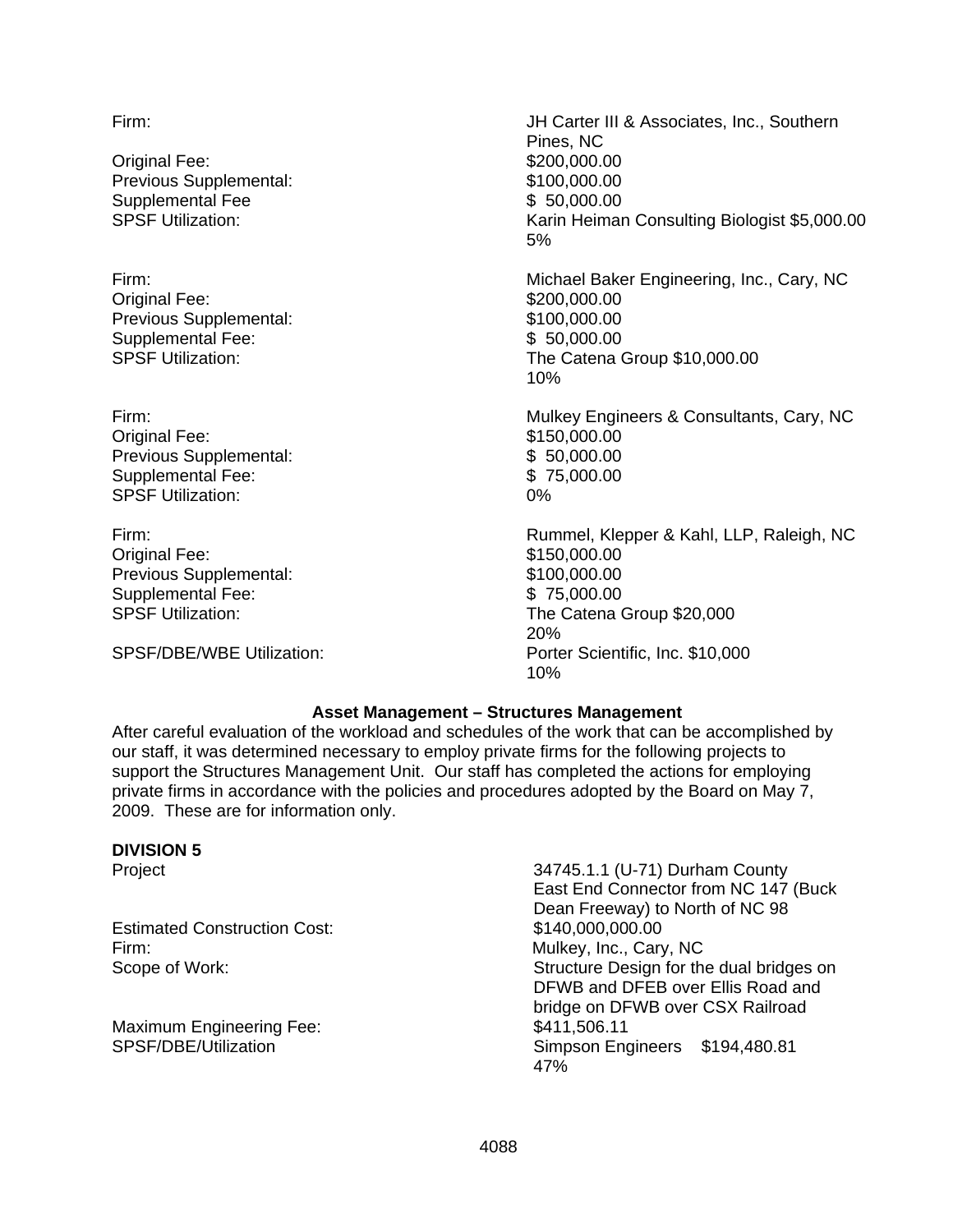**Estimated Construction Cost:** 

Maximum Engineering Fee: \$396,842.51<br>SPSF/DBE/WBE Utilization \$400% 100% SPSF/DBE/WBE Utilization

Project 24745.1.1 (U-71) Durham County East End Connector from NC 147 (Buck Dean Freeway) to North of NC 98<br>\$140,000,000.00 Firm: Wetherill Engineering, Raleigh, NC Scope of Work: Scope of Work: Structure Design for the bridge on Carr Road over US 70 and dual bridges on Durham Freeway over Angier Avenue and Norfolk Southern Switchyard.

## **Approval – Secondary Road Improvement Projects**

The Board concurred with the staff recommendations and delegated authority to the Secretary

to award the following:

| <b>Highway Fund</b>     |                                              |                   |                                                                                         |              |  |
|-------------------------|----------------------------------------------|-------------------|-----------------------------------------------------------------------------------------|--------------|--|
| County                  | SR No.                                       | Length<br>(Miles) | <b>Description</b>                                                                      | Amount       |  |
| New Hanover<br>Div. $3$ | SR 1573<br>Dow Road                          |                   | <b>Widening and Turn Lane Construction</b><br>from US 421 to K Avenue.<br>WBS 3C.065998 | \$300,000.00 |  |
| Guilford<br>Div. 7      | SR 1113<br><b>Kivett Drive</b>               |                   | Realign and Install Left Turn Lane.<br>WBS 7C.041237                                    | \$250,000.00 |  |
| Davie<br>Div. 9         | SR 1338<br><b>County Line</b><br>Road        |                   | From Sheffield Road to NC 901.<br>Increase Funds.<br>WBS 9C.030055                      | \$103,974.15 |  |
| Davie<br>Div. 9         | SR 1804<br>Rag Road                          |                   | GDB&P from SR 1801 to DE.<br>Increase Funds.<br>WBS 9C.030058                           | \$69,000.00  |  |
| Mecklenburg<br>Div. 10  | SR 1113<br>Pine Harbor<br>Drive              | 0.90              | Paved Road Improvements from<br>Shopton Road to EOM.<br>WBS 10C.060058                  | \$394,036.00 |  |
| Stanly<br>Div. 10       | SR 1240<br><b>Fink Road</b>                  | 2.55              | Widening and Patching from SR 1242<br>to SR 1214.<br>WBS 10C.084064                     | \$10,000.00  |  |
| Stanly<br>Div. 10       | SR 1221<br>Frog Pond<br>Road                 | 0.39              | Widening and Overlays from NC 24/27<br>to SR 1219.<br>WBS 10C.084065                    | \$10,000.00  |  |
| Union<br>Div. 10        | SR 1957<br>Old Monroe/<br>Marshville<br>Road |                   | Pavement Reclamation from SR 1003<br>to SR 1903.<br>WBS 10C.090129                      | \$550,934.85 |  |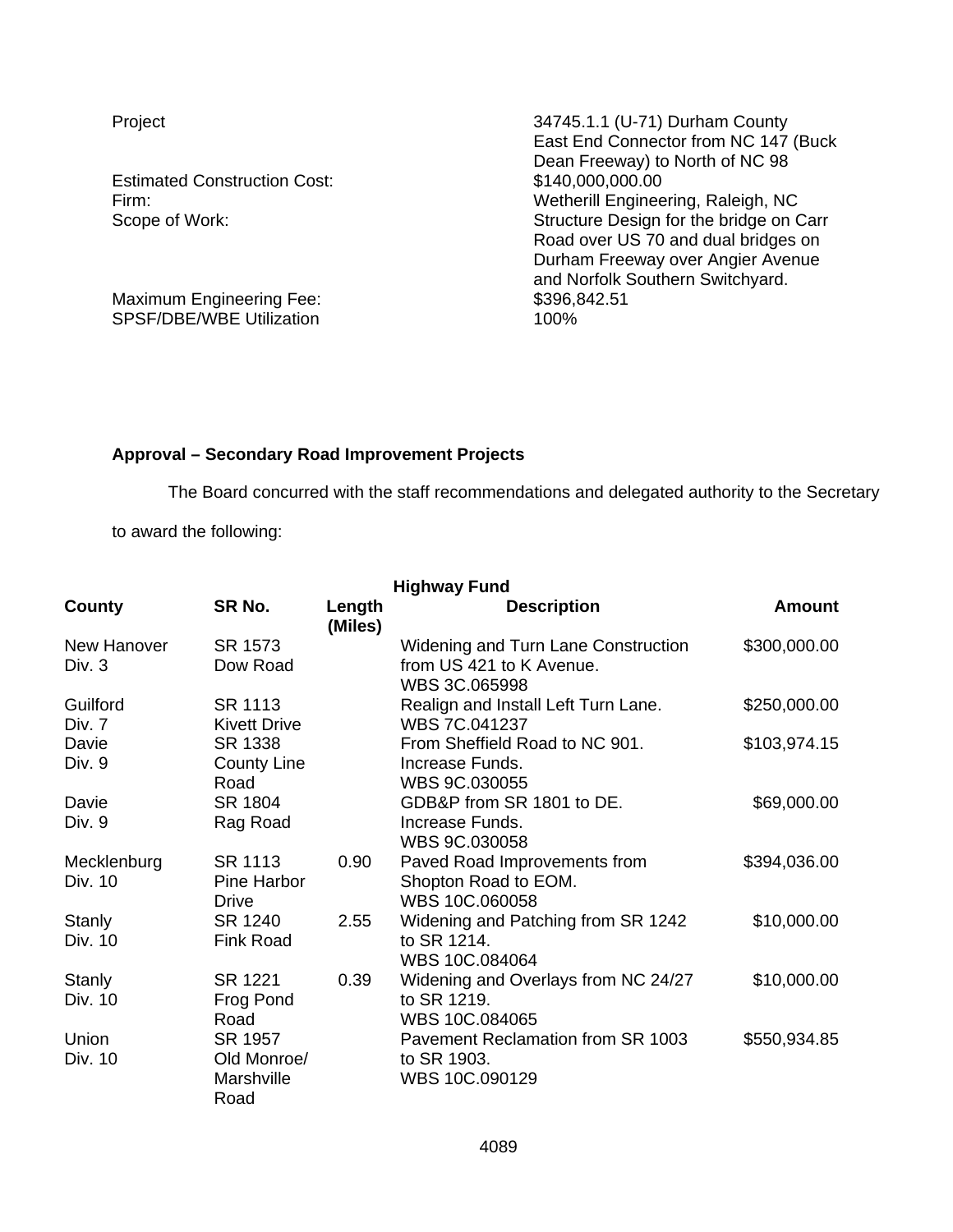| Union<br>Div. 10       | SR 1665<br>Chaney<br>Road             | 1.02              | Pavement Reclamation from US 601 to<br>SR 1001.<br>WBS 10C.090130                          | \$262,384.50  |
|------------------------|---------------------------------------|-------------------|--------------------------------------------------------------------------------------------|---------------|
| Alleghany<br>Div. 11   | SR 1140<br><b>Todd Road</b>           |                   | Repairs and Reconstruction of<br>Retaining Structure.<br>Increase Funds.<br>WBS 11C.003020 | \$250,000.00  |
| Watauga<br>Div. 11     | SR 1420<br>Silverleaf<br>Road         |                   | Construct Turnaround at EOM.<br>Increase Funds.<br>WBS 11C.095089                          | \$9,000.00    |
| Wilkes<br>Div. 11      | Various                               |                   | Various Surveys.<br>Increase Funds.<br>WBS 11C.097028                                      | \$150,000.00  |
|                        |                                       |                   | <b>Trust Fund</b>                                                                          |               |
| County                 | SR No.                                | Length<br>(Miles) | <b>Description</b>                                                                         | <b>Amount</b> |
| Hertford<br>Div. 1     |                                       |                   | Maintenance & Operations<br>Increase Funds.<br>WBS 1DOT.1.1.1.1.1                          | \$8,551.67    |
| Northampton<br>Div. 1  |                                       |                   | Maintenance & Operations<br>Increase Funds.<br>WBS 1DOT.1.1.1.1.1                          | \$21,047.06   |
| Mecklenburg<br>Div. 10 | SR 2122<br>Overhill<br>Road           | 0.19              | <b>GDB&amp;P</b> from Beatties Ford Road to<br>Craver Avenue.<br>WBS 10C.060062            | \$80,000.00   |
| Mecklenburg<br>Div. 10 | SR 1155<br><b>Dixie River</b><br>Road | 1.70              | Paved Road Improvements from I-485<br>Bridge to Pavement Joint.<br>WBS 10C.060061          | \$536,961.00  |
| Mecklenburg<br>Div. 10 | SR 3645<br>Downs Circle               | 0.19              | Paved Road Improvements from Downs<br>Road to EOM.<br>WBS 10C.060060                       | \$71,394.00   |

**Closings** 

| <b>Division</b> | County     | <b>WBS Element</b> | Road Number / Name                                      | <b>Amount</b> |
|-----------------|------------|--------------------|---------------------------------------------------------|---------------|
| Div. 7          | Guilford   | 7C.041131          | SR 3357<br><b>Parkview Road</b><br>Increase and Close.  | \$73,839.26   |
| Div. 7          | Guilford   | 7C.041134          | SR 3118<br><b>Shatterly Road</b><br>Increase and Close. | \$879.96      |
| Div. 7          | Guilford   | 7C.041163          | SR 1155<br><b>Cashatt Road</b><br>Increase and Close.   | \$32,833.42   |
| Div. 8          | Montgomery | 8C.062077          | SR 1348<br>Odom Drive<br>Increase and Close.            | \$187,816.45  |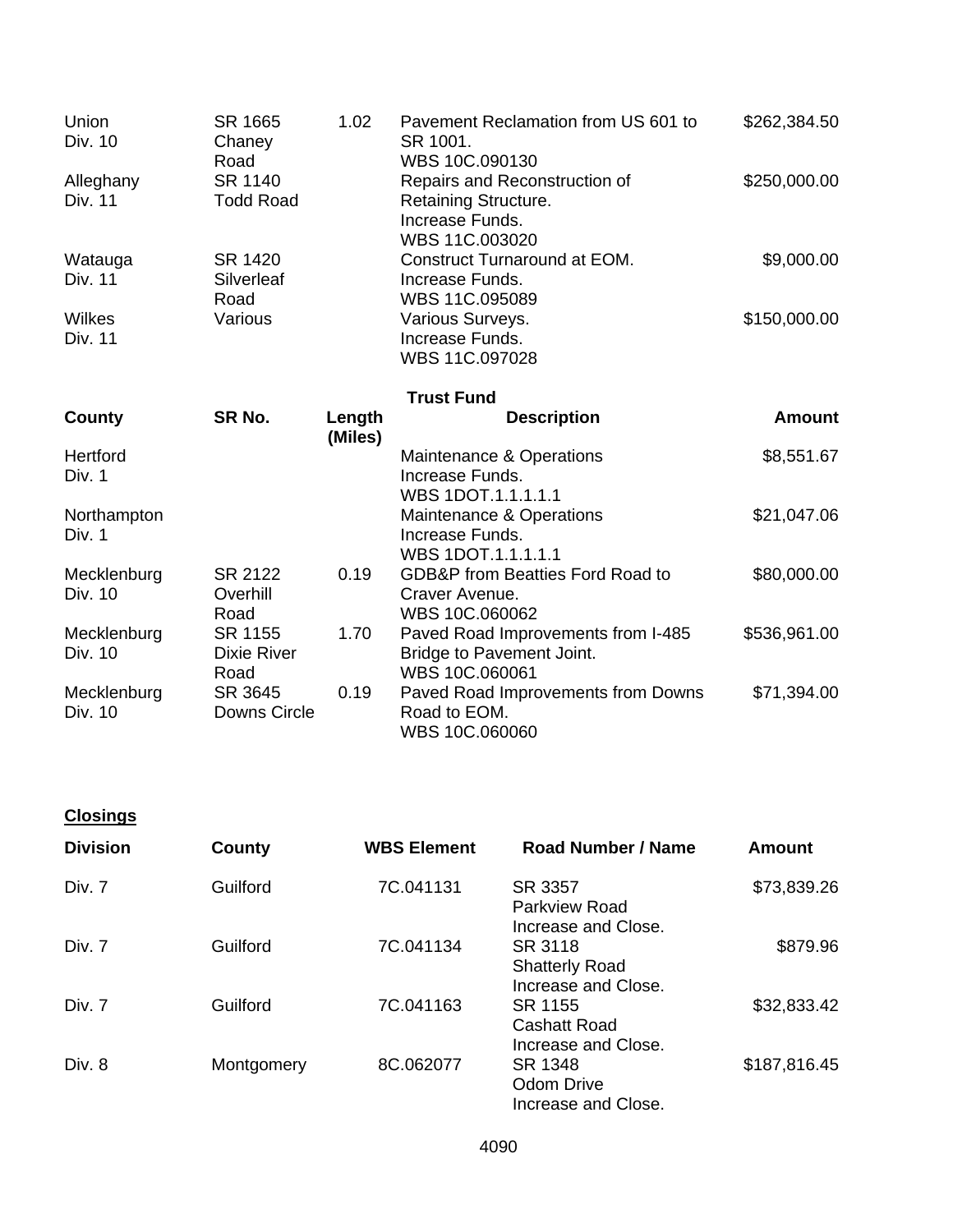| Div. 8  | Montgomery | 8C.062078  | SR 1370<br><b>Cochran Drive</b>                                               | \$34,144.06 |
|---------|------------|------------|-------------------------------------------------------------------------------|-------------|
| Div. 9  | Rowan      | 9C.080100  | Increase and Close.<br>SR 2320<br><b>Fisher Road</b>                          | \$359.79    |
| Div. 11 | Wilkes     | 11C.097135 | Increase and Close.<br>SR 1124<br><b>Bud West Road</b><br>Increase and Close. | \$63,196.26 |

# **Deletions**

| County                      | SR No.                                                   | Length<br>(Miles) | <b>Reason</b>                                                                      |              |
|-----------------------------|----------------------------------------------------------|-------------------|------------------------------------------------------------------------------------|--------------|
| Pender<br>Div. 3            | Various                                                  |                   | Drainage Upgrades.<br>Unavailable Right of Way.<br>WBS 3C.071064                   | \$100,000.00 |
| Johnston<br>Div. 4          | SR 1706<br>Loop Road                                     |                   | Widen and Overlay.<br>Funded By Another Source.<br>WBS 4C.051123                   | \$200,000.00 |
| <b>Bladen</b><br>Div. 6     | SR 1235<br><b>Ronald Britt</b><br>Road                   |                   | Upgrade to Minimum Standards.<br>Funded By Another Source.<br>WBS 6C.009052        | \$4,000.00   |
| <b>Bladen</b><br>Div. 6     | Rosewood<br>Road                                         | 0.40              | Upgrade to minimum Standards.<br>Funded By Another Source.<br>WBS 6C.009061        | \$5,000.00   |
| Alleghany<br><b>Div. 11</b> | <b>SR 1151A</b><br>Cheek<br>Mountain<br>Road             |                   | GDB&P from 3.43 Miles West to NC 18<br>Unavailable Right of Way.<br>WBS 11C.003045 | \$95,551.65  |
| Alleghany<br><b>Div. 11</b> | <b>SR 1129M</b><br><b>Brown Road</b>                     | 0.99              | GDB&P from SR 1130 to SR 1131.<br>Unavailable Right of Way.<br>WBS 11C.003060      | \$330,000.00 |
| Alleghany<br><b>Div. 11</b> | <b>SR 1332A</b><br>Penny<br>Roades<br>Road               | 1.34              | GDB&P from SR 1134 to DE.<br>Unavailable Right of Way.<br>WBS 11C.003061           | \$330,000.00 |
| Alleghany<br>Div. 11        | SR 1300<br>Allen Road                                    | 0.74              | GDB&P from SR 1205 to SR 1301.<br>Unavailable Right of Way.<br>WBS 11C.003063      | \$170,000.00 |
| Alleghany<br>Div. 11        | <b>SR 1131B</b><br>Waterfall<br>Road                     | 0.81              | GDB&P from SR 1131 to SR 1129.<br>Unavailable Right of Way.<br>WBS 11C.003064      | \$170,000.00 |
| Alleghany<br>Div. 11        | SR 1446<br><b>Junior Dairy</b><br>Road                   | 1.44              | GDB&P from SR 1422 to DE.<br>Unavailable Right of Way.<br>WBS 11C.003068           | \$500,000.00 |
| Alleghany<br><b>Div. 11</b> | <b>SR 1317C</b><br><b>Elk Creek</b><br><b>Ridge Road</b> | 0.76              | GDB&P from SR 1341 to DE.<br>Unavailable Right of Way.<br>WBS 11C.003078           | \$350,000.00 |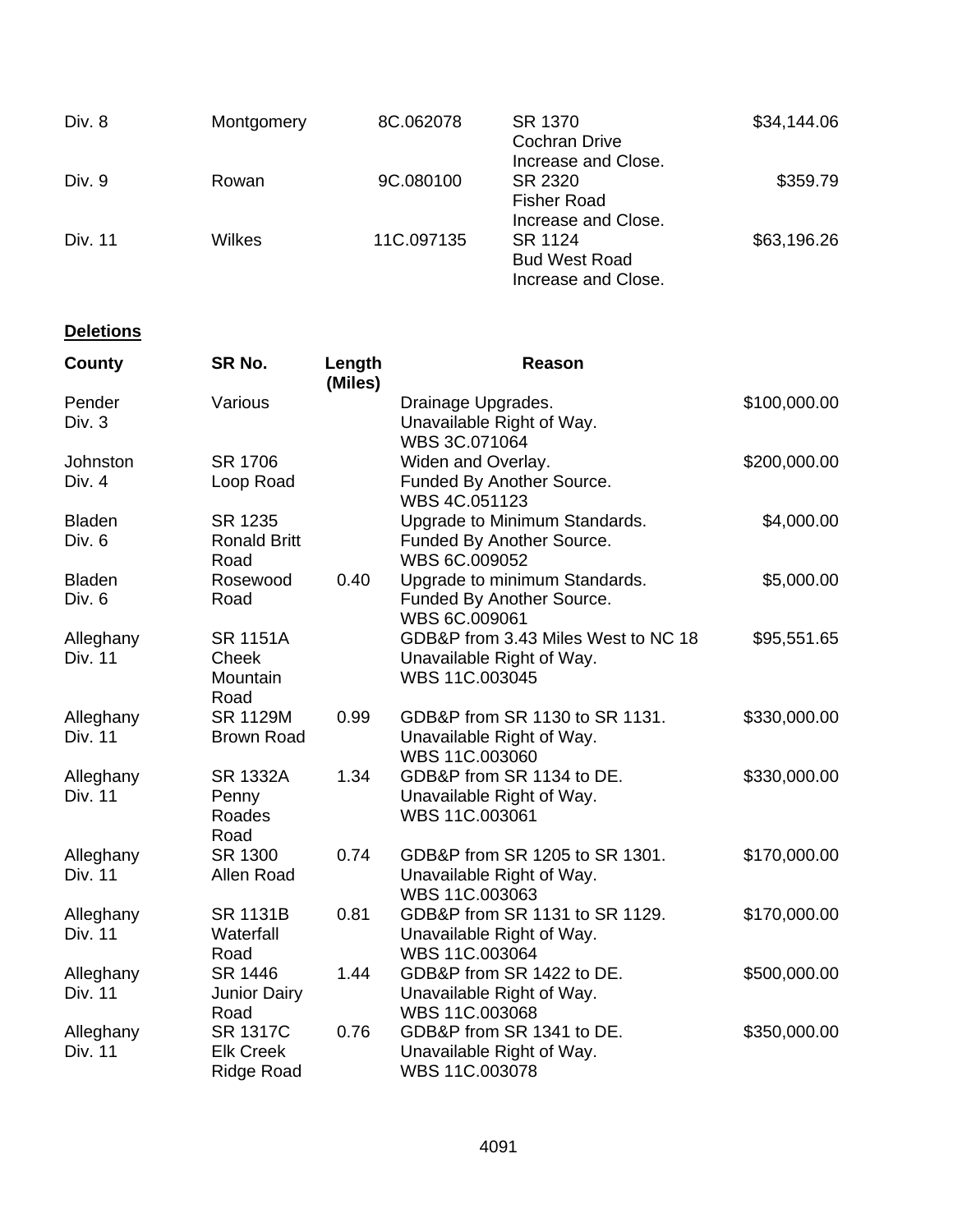| Alleghany<br><b>Div. 11</b> | SR 1468<br>Caudill Road | 0.43 | GDB&P from SR 1464 to Blue Ridge<br>Parkway.<br>Unavailable Right of Way.<br>WBS 11C.003069 | \$200,000.00 |
|-----------------------------|-------------------------|------|---------------------------------------------------------------------------------------------|--------------|
| Alleghany                   | SR 1168                 | 0.24 | GDB&P from SR 1167 to SR 1163.                                                              | \$175,000.00 |
| Div. 11                     | Joe Moxley              |      | Unavailable Right of Way.                                                                   |              |
|                             | Road                    |      | WBS 11C.003071                                                                              |              |
| Alleghany                   | SR 1480                 | 0.46 | GDB&P from SR 1463 to DE.                                                                   | \$230,000.00 |
| Div. 11                     | <b>Crystal Falls</b>    |      | Unavailable Right of Way.                                                                   |              |
|                             | Road                    |      | WBS 11C.003076                                                                              |              |
| Yadkin                      | SR 1123                 | 0.63 | GDB&P from SR 1125 to SR 1122.                                                              | \$5,000.00   |
| Div. 11                     | Bell                    |      | Unavailable Right of Way.                                                                   |              |
|                             | Schoolhouse             |      | WBS 11C.099082                                                                              |              |
|                             | Road                    |      |                                                                                             |              |

### **Approval – Secondary Road Construction Programs**

 Pursuant to the recommendation of the Secondary Roads Office, the Board concurred with the staff recommendations and delegated authority to the Secretary to approve Secondary road Construction Programs for the following counties:

Listed below for approval are counties for which Secondary Road Construction Programs, along with resolutions from County Commissioners, have received:

|                          | TULAI AIIIUUIIL FTUYFAIIIIIIGU |
|--------------------------|--------------------------------|
| FY 2011/12               |                                |
| <b>Division 2</b>        |                                |
| <b>Craven County</b>     | \$900,000.00                   |
| <b>Pitt County</b>       | \$1,305,556.00                 |
|                          |                                |
| <b>Division 8</b>        |                                |
| <b>Montgomery County</b> | \$1,534,810.00                 |
| <b>Richmond County</b>   | \$2,782,324.00                 |
| <b>Scotland County</b>   | \$1,593,099.00                 |
|                          |                                |
|                          |                                |
| Total                    | \$8,115,789.00                 |

#### **Total Amount Programmed**

A copy of this agenda item is made a part of the record of this meeting and filed as an addendum to Minute Book 27A.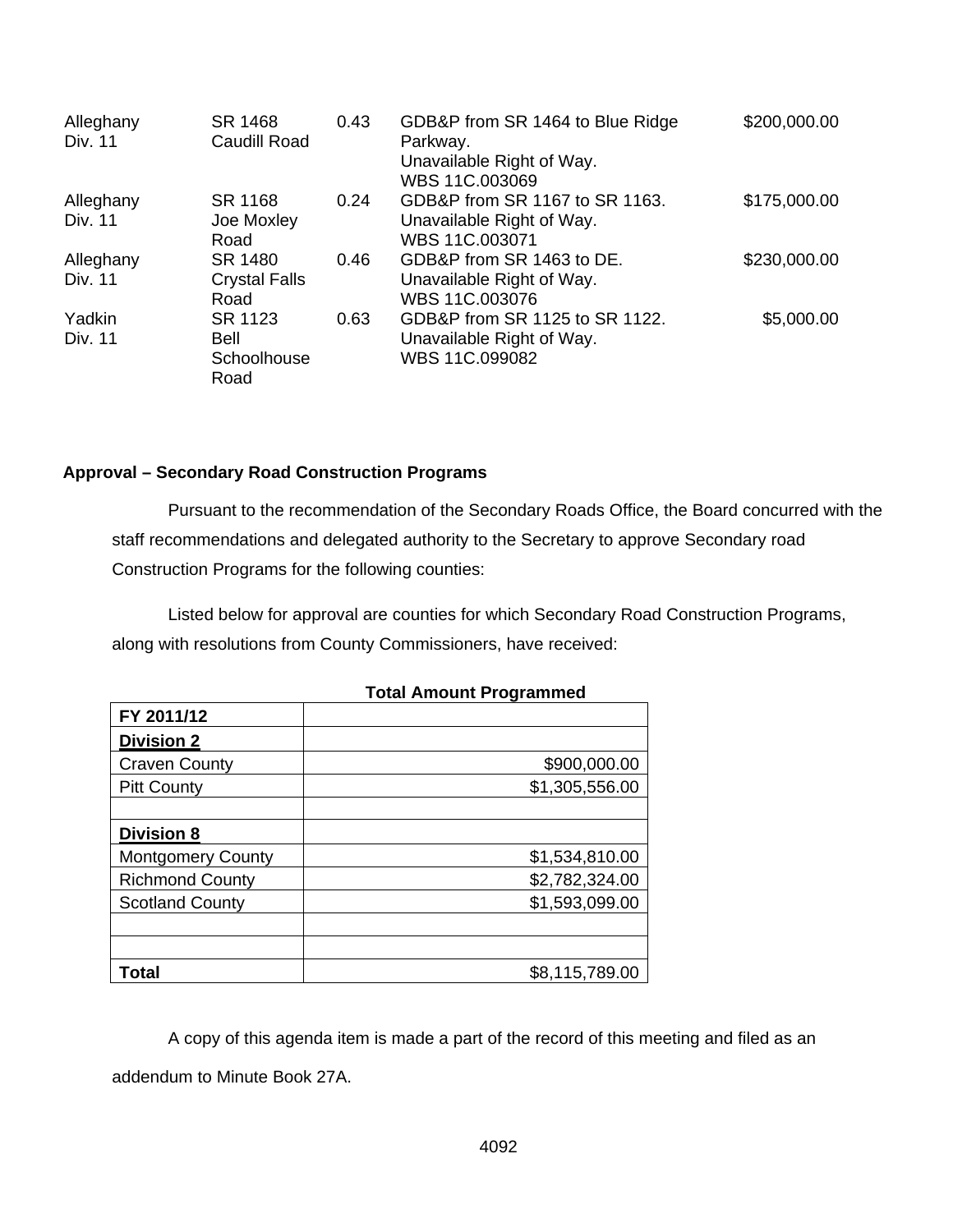## **Approval – Additions, Abandonments, and Road Name Changes to State Secondary Road System**

A motion was made by Board Member Fox, which was seconded by Board Member

Burrell, to approve the following proposed additions and abandonments to the State Secondary Road

System:

# **Road Additions:**

| County                        | Pet. No. | Length<br>(Miles)                            | <b>Description</b>                                                                                                                                                        | Date of<br>Report |
|-------------------------------|----------|----------------------------------------------|---------------------------------------------------------------------------------------------------------------------------------------------------------------------------|-------------------|
| <b>Division 3</b><br>Onslow   | 49979    | 0.16<br>0.05                                 | <b>Lewis Village Subdivision</b><br>Levi Lane<br><b>Suzie Court</b>                                                                                                       | 3/15/12           |
| Onslow                        | 49980    | 0.40                                         | <b>Logan's Landing Subdivision</b><br>Patsy Lane                                                                                                                          | 2/24/12           |
| Sampson                       | 49981    | 0.33<br>0.06<br>0.07<br>0.14<br>0.06<br>0.39 | <b>Boykin Lakes Subdivision</b><br><b>Boykin Drive</b><br><b>Scott Place</b><br><b>Wright Place</b><br><b>Hubbard Place</b><br><b>Rhodes Place</b><br><b>Sprunt Drive</b> | 1/25/12           |
| <b>Division 5</b><br>Wake     | 49955    | 0.11                                         | <b>Barham Place Subdivision</b><br>Lennox Place                                                                                                                           | 2/21/12           |
| <b>Division 7</b><br>Guilford | 49982    | 0.28<br>0.25<br>0.07<br>0.13                 | <b>Hartwood Village Subdivision</b><br>Hargrove Drive<br><b>Bradburn Drive</b><br><b>Dunneman Court</b><br><b>Traywick Court</b>                                          | 9/9/11            |
| Guilford                      | 49983    | 0.05<br>0.20<br>0.07<br>0.19<br>0.29         | <b>Longmorn Village Subdivision</b><br><b>Oban Court</b><br>Cragganmore Drive<br>Laggan Drive<br><b>Bowmore Place</b><br>Covered Wagon Road                               | 9/9/11            |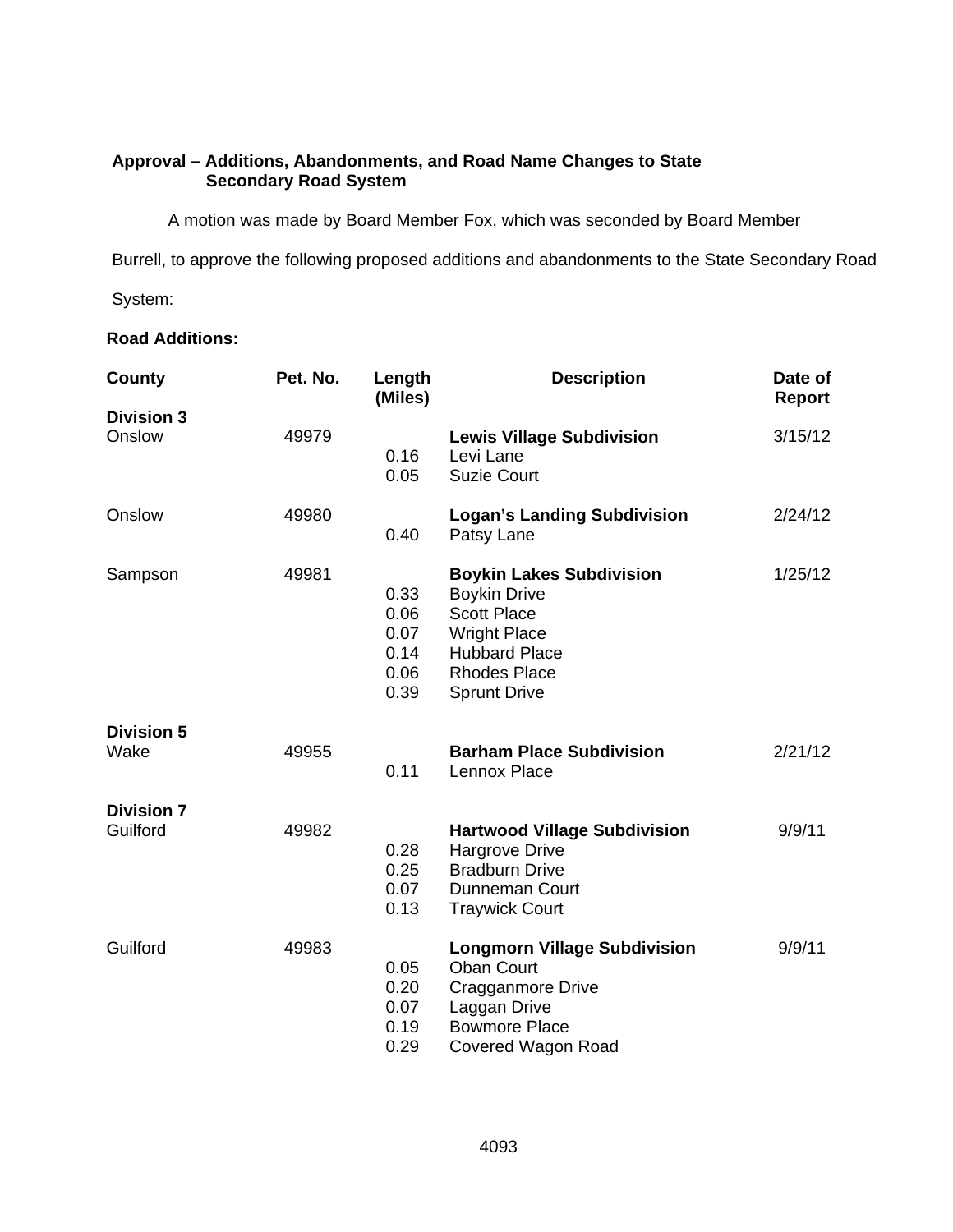| Guilford                      | 49984 | 0.31<br>0.21<br>0.19<br>0.51<br>0.01 | <b>Wellington Subdivision</b><br>Dorwood Drive<br>Newgate trace<br>Aldgate Way<br>Cripplegate Trace<br>Bevill Oaks Road, SR 2502 Ext. | 9/28/11 |
|-------------------------------|-------|--------------------------------------|---------------------------------------------------------------------------------------------------------------------------------------|---------|
| Guilford                      | 49985 | 0.08                                 | <b>Candace Ridge Subdivision</b><br><b>Waldridge Road</b>                                                                             | 3/2/12  |
| <b>Division 9</b><br>Davidson | 49986 | 0.08                                 | R.L. Norris Road, SR 1157 Ext.                                                                                                        | 2/15/12 |
| Davidson                      | 49987 | 0.25                                 | <b>Homewood Acres Subdivision</b><br>Berryfield Lane                                                                                  | 2/21/12 |
| <b>Division 11</b><br>Watauga | 49988 | 0.09                                 | Silverleaf Road, SR 1420 Ext.                                                                                                         | 12/9/11 |

## **Corrections:**

Division 7 – Guilford County Petition Number 49962 on April 2012 BOT Agenda for Springdale Subdivision should not have been listed.

# **Road Abandonments:**

| County                          | Pet. No. | Length<br>(Miles) | <b>Description</b>                         | Date of<br>Report |
|---------------------------------|----------|-------------------|--------------------------------------------|-------------------|
| <b>Division 4</b><br>Wilson     | 49990    | 0.20              | Portion of SR 1408<br><b>Proctor Place</b> | 1/18/12           |
| <b>Division 7</b><br>Rockingham | 49991    | 0.04              | Portion of SR 2408<br><b>Bud Road</b>      | 12/9/11           |
| <b>Division 10</b><br>Cabarrus  | 49994    | 0.13              | Portion of SR 2114<br>Centergrove Road     | 4/2/12            |
| <b>Division 12</b><br>Cleveland | 49992    | 0.15              | Portion of SR 1933<br>Mt. Island Road      | 3/20/12           |
| <b>Division 14</b><br>Polk      | 49993    | 0.46              | Portion of SR 1319<br>Dalton Road          | 3/21/12           |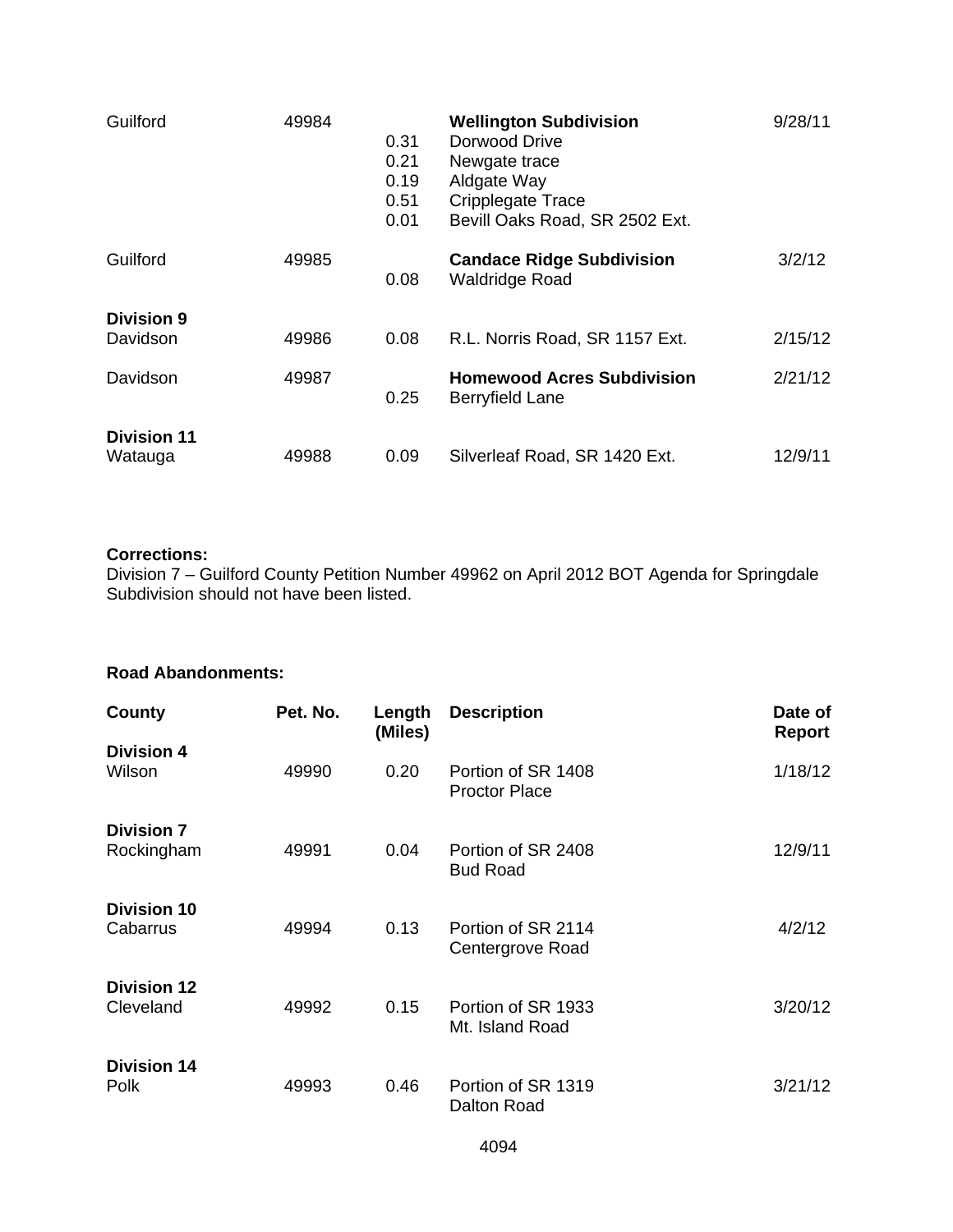## **Approval – Division-wide Small Construction, Statewide Contingency, Public Access, Economic Development**

The Board concurred with the staff recommendations and delegated authority to the Secretary

to award the following:

Board Member Burns abstained from voting on WBS 39797 and WBS 43547 in Scotland

County.

| <b>County</b>      | <b>Description</b>                                                                                                                           | <b>Type</b>                          | <b>Amount</b>              |
|--------------------|----------------------------------------------------------------------------------------------------------------------------------------------|--------------------------------------|----------------------------|
| Currituck<br>Div 1 | WBS 43492 was established (02/12) for the<br>construction of New Maple Parkway in the<br><b>Currituck Community Center Campus, located</b>   | Contingency                          | \$250,000.00               |
|                    | off of US 158 near Currituck Regional Airport<br>Increase funds                                                                              | <b>TOTAL</b>                         | \$250,000.00               |
| Currituck<br>Div 1 | WBS 41681 was established (8/07) to widen<br>and strengthen SR 1215 (Survey Road) from<br>NC 168 to Eagle Creek Road.                        | Small<br>Construction                | \$94,648.03                |
|                    | Increase funds and close                                                                                                                     | <b>TOTAL</b>                         | \$94,648.03                |
| Dare<br>Div 1      | Town of Duck - WBS 40824 was established<br>(05/06) to raise, grade, and construct drainage                                                  | Contingency<br>Small                 | \$127,474.57               |
|                    | improvements on NC-12 at intersections with<br><b>Tuckahoe Drive</b>                                                                         | Construction                         | \$165,300.00               |
|                    |                                                                                                                                              | <b>TOTAL</b>                         | \$292,774.57               |
|                    | Increase funds and close                                                                                                                     |                                      |                            |
| Dare<br>Div 1      | Manteo – WBS 41939 was established (02/08)<br>to construct a roundabout at the intersection of<br>SR 1128 (Sir Walter Raleigh Street) and SR | Contingency                          | \$75,449.47                |
|                    | 1130 (California Street) and Bideford Street at<br>Collins Park.<br>Increase funds and close                                                 | <b>TOTAL</b>                         | \$75,449.47                |
| Gates<br>Div 1     | WBS 42019 was established (04/08) to replace<br>existing 30" & 36" culverts under NC 37 near                                                 | Small                                |                            |
|                    | the intersection of US 158 Business with 36"<br>and 48" culverts.                                                                            | Construction                         | \$58,397.00                |
|                    | Increase funds and close                                                                                                                     | <b>TOTAL</b>                         | \$58,397.00                |
| Hertford           | Construct a rail spur off NCVA Railroad line                                                                                                 | Small                                |                            |
| Div 1              | near Cofield, NC to serve Structural Coatings<br>Hertford, LLC                                                                               | Construction<br><b>Public Access</b> | \$70,000.00<br>\$50,000.00 |
|                    | <b>WBS 43524</b>                                                                                                                             | <b>TOTAL</b>                         | \$120,000.00               |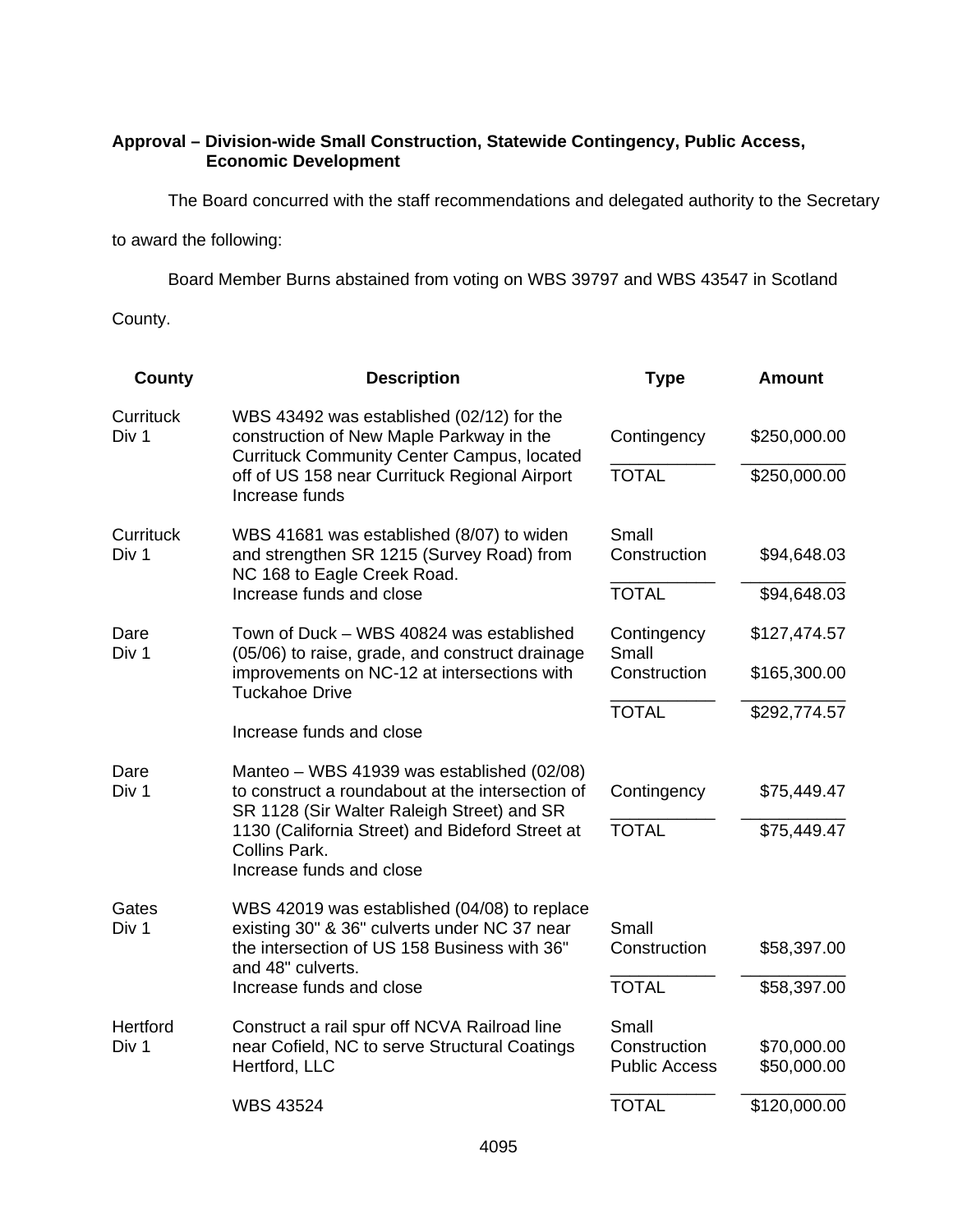| Perquimans<br>Div 1                                                                                                                           | WBS 42354 was established (09/08) to design<br>and construct a roundabout at SR 1433                                                                                                  | Small<br>Construction | \$119,443.67 |
|-----------------------------------------------------------------------------------------------------------------------------------------------|---------------------------------------------------------------------------------------------------------------------------------------------------------------------------------------|-----------------------|--------------|
|                                                                                                                                               | (Goosenest Rd) at entrance to Harvey Point<br>Navy Base.<br>Increase funds and close                                                                                                  | <b>TOTAL</b>          | \$119,443.67 |
| Perquimans<br>Div 1                                                                                                                           | Hertford – WBS 42656 was established (05/09)<br>to widen existing bus loop to accommodate<br>additional bus storage along the entrance at                                             | Contingency           | \$7,295.32   |
|                                                                                                                                               | Dobbs Street and resurface the existing<br>handicap bus loop at the entrance on Woods St<br>Increase funds and close                                                                  | <b>TOTAL</b>          | \$7,295.32   |
| Duplin<br>Div 3                                                                                                                               | Kenansville – Place ABC stone and pave in<br>front of Kenansville Fire Department on SR                                                                                               | <b>Public Access</b>  | \$12,090.00  |
|                                                                                                                                               | 1382 (Holland Rd)<br><b>WBS 43558</b>                                                                                                                                                 | <b>TOTAL</b>          | \$12,090.00  |
| <b>Bladen</b><br>Div <sub>6</sub>                                                                                                             | Elizabethtown - WBS 42899 was established<br>(02/10) to streetscape NC 87 (Broad Street)<br>from Court Street to Pine Street.<br>Town participation - \$600,000<br>Increase and close | Contingency           | \$52,604.46  |
|                                                                                                                                               |                                                                                                                                                                                       | <b>TOTAL</b>          | \$52,604.46  |
| Harnett<br>Div <sub>6</sub>                                                                                                                   | Lillington - WBS 43401.3.1 was established<br>(10/11) for US-401 (Main St) intersections at<br>NC-27 and SR 2016 (McNeil); signalize<br>intersection of Main St at NC-27; close W     |                       |              |
|                                                                                                                                               |                                                                                                                                                                                       | Small<br>Construction | \$80,000.00  |
| McNeil let; combine new signal with signal at<br>McNeil and operate as one signal<br>Other Funding: \$135,000 (Spot Safety)<br>Increase funds |                                                                                                                                                                                       | <b>TOTAL</b>          | \$80,000.00  |
| Guilford<br>Div 7                                                                                                                             | Jamestown - Provide local match for a Traffic<br>Study funded by High Point MPO<br>Other Funding: \$52,880 (High Point MPO)<br><b>WBS 43555</b>                                       | Small<br>Construction | \$13,220.00  |
|                                                                                                                                               |                                                                                                                                                                                       | <b>TOTAL</b>          | \$13,220.00  |
| Richmond<br>Div 8                                                                                                                             | Ellerbe – WBS 39444 was established (10/04)<br>to install curb and gutter and storm drainage on<br>US 220 (east side) from Sunset Avenue to                                           | Small<br>Construction | \$250,000.00 |
|                                                                                                                                               | south city limits.<br>Increase funds                                                                                                                                                  | <b>TOTAL</b>          | \$250,000.00 |
| Richmond<br>Div 8                                                                                                                             | Hamlet – Construction of a bus parking lot and<br>strengthening of existing bus loop at Fairview                                                                                      | <b>Public Access</b>  | \$50,000.00  |
|                                                                                                                                               | Heights Elementary School located at the<br>corner of Hamilton St and McDonald Ave<br><b>WBS 43543</b>                                                                                | <b>TOTAL</b>          | \$50,000.00  |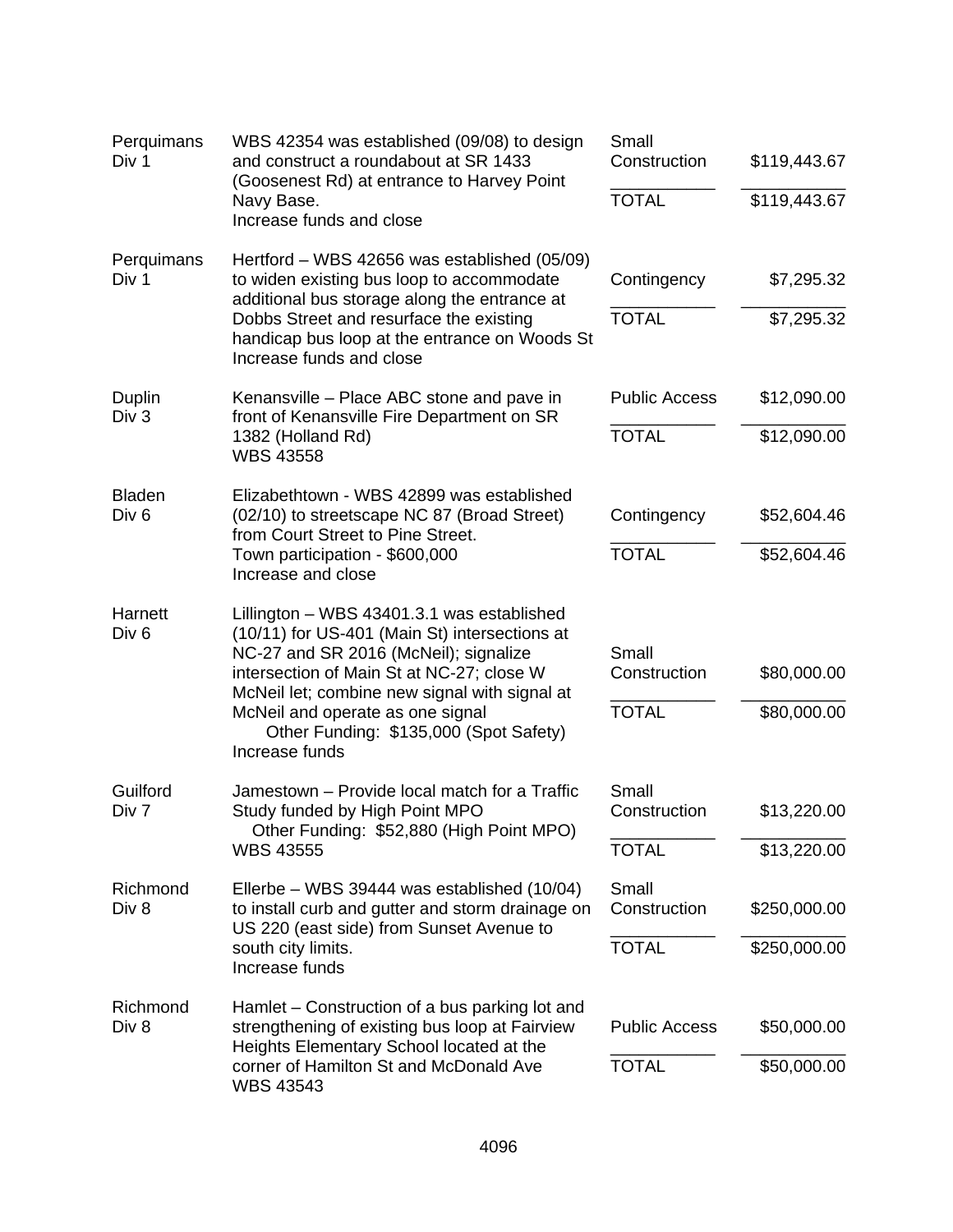| Scotland<br>Div 8 | Laurinburg - WBS 39797 was established<br>(05/05) to construct a left turn lane on SR 1105<br>at the new Scotland County Sports Complex                                                                                                                   | Small<br>Construction                                | \$250,000.00                                 |
|-------------------|-----------------------------------------------------------------------------------------------------------------------------------------------------------------------------------------------------------------------------------------------------------|------------------------------------------------------|----------------------------------------------|
|                   | Increase funds                                                                                                                                                                                                                                            | <b>TOTAL</b>                                         | \$250,000.00                                 |
| Scotland<br>Div 8 | Laurinburg – Installation of street lighting at the<br>US-74 bypass/US-401 bypass interchange and<br>at the US-74 Bypass/US-401 (Main Street)<br>interchange<br>Other Funding: \$255,000 - City of<br>Laurinburg; \$100,000 - Tourism<br><b>WBS 43547</b> | Small<br>Construction<br><b>TOTAL</b>                | \$150,000.00<br>\$150,000.00                 |
| Davidson<br>Div 9 | WBS 43153 was established (01/11) to<br>construct a roundabout on SR 1802 (Midway<br>School Rd.) at SR 1806 (Hoy Long Rd.)to<br>accommodate traffic generated by new middle                                                                               | Contingency<br><b>TOTAL</b>                          | \$350,000.00<br>\$350,000.00                 |
|                   | school on Hoy Long Road.<br>Increase funds                                                                                                                                                                                                                |                                                      |                                              |
| Davie<br>Div 9    | Construction of a Railroad Spur from the<br>existing Norfolk Southern Track across Kaydon<br>Dr (non-system) to serve proposed new<br>industry                                                                                                            | Contingency                                          | \$232,000.00                                 |
|                   | Other Funding: \$95,000 - Rail Div;<br>\$327,000 - NC Rural Center<br><b>WBS 43476</b>                                                                                                                                                                    | <b>TOTAL</b>                                         | \$232,000.00                                 |
| Davie<br>Div 9    | Strengthen and resurface SR 1630 (Baltimore<br>Rd) from US-158 to the plant access road and<br>construct a left turn lane on SR 1630 at the<br>access road<br><b>WBS 43560</b>                                                                            | Small<br>Construction<br>Contingency<br><b>TOTAL</b> | \$150,000.00<br>\$400,000.00<br>\$550,000.00 |
| Forsyth<br>Div 9  | Drainage improvements on SR 4205 (S Main<br>St) and SR 2761 (County Line Rd)                                                                                                                                                                              | Small<br>Construction                                | \$65,000.00                                  |
|                   | <b>WBS 43542</b>                                                                                                                                                                                                                                          | <b>TOTAL</b>                                         | \$65,000.00                                  |
| Forsyth<br>Div 9  | Kernersville - Construction of a roundabout at<br>the intersection on NC-66 (Bodenhamer St)<br>and SR 2021 (Dobson St)                                                                                                                                    | Economic<br>Development                              | \$380,000.00                                 |
|                   | <b>WBS 43557</b>                                                                                                                                                                                                                                          | <b>TOTAL</b>                                         | \$380,000.00                                 |
| Rowan<br>Div 9    | Salisbury – Corridor traffic study on SR 2200<br>(Innis St) and SR 1002 (Long St) from Arlington<br>St to West Main St                                                                                                                                    | Small<br>Construction                                | \$12,000.00                                  |
|                   | <b>WBS 43538</b>                                                                                                                                                                                                                                          | <b>TOTAL</b>                                         | \$12,000.00                                  |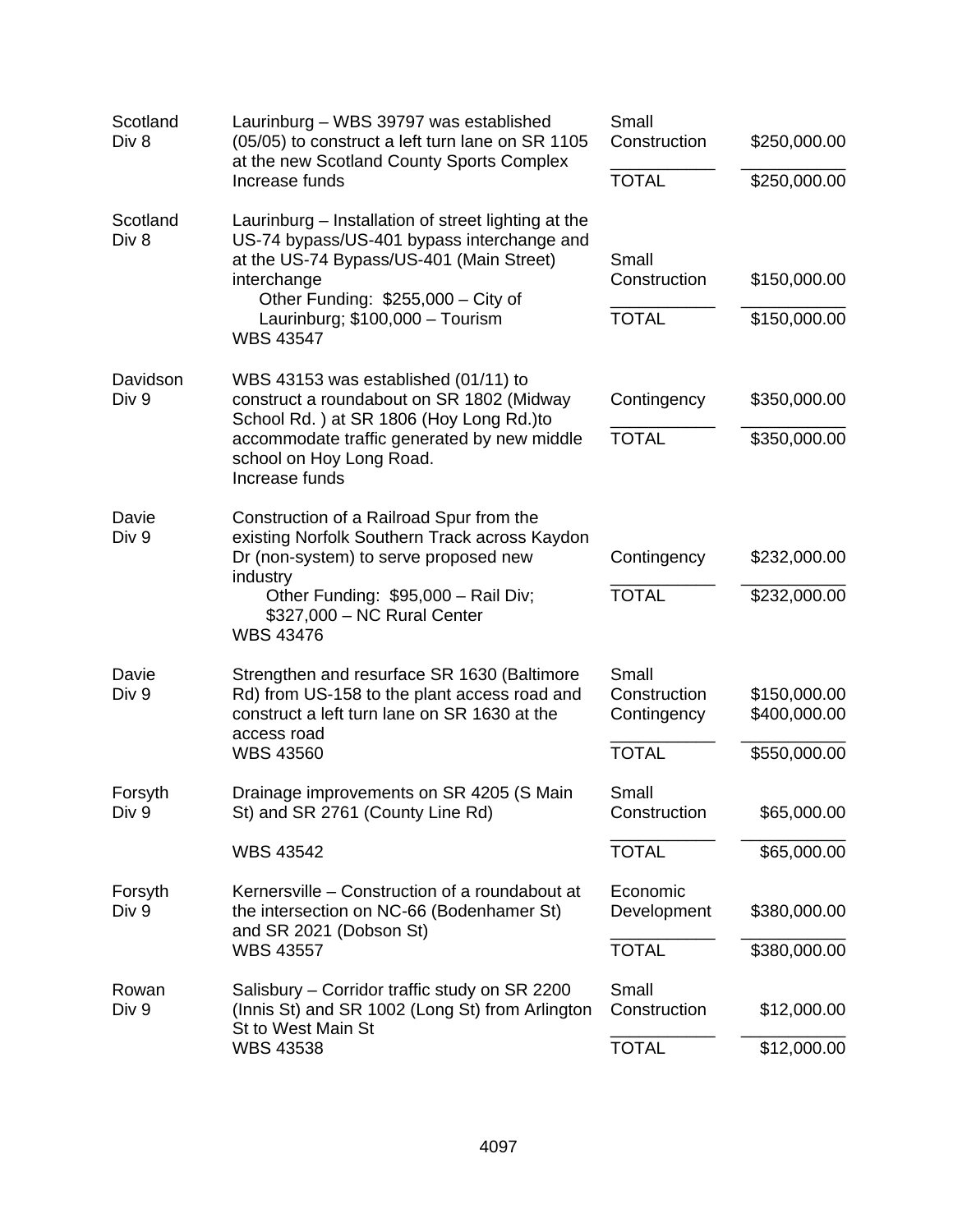| Mecklenburg<br><b>Div 10</b>  | Charlotte – Construction of a school bus<br>driveway and stabilize bus parking lot at River                                                                                                                                                                                                                                                                         | <b>Public Access</b>                  | \$22,281.78                |
|-------------------------------|---------------------------------------------------------------------------------------------------------------------------------------------------------------------------------------------------------------------------------------------------------------------------------------------------------------------------------------------------------------------|---------------------------------------|----------------------------|
|                               | <b>Gate Elementary School</b><br><b>WBS 43261</b>                                                                                                                                                                                                                                                                                                                   | <b>TOTAL</b>                          | \$22,281.78                |
| Mecklenburg<br>Div 10         | Charolotte - WBS 42614.3.1 was established<br>(04/09) for installation of left turn lanes on NC-<br>160 at SR 1118 (Sam Neely Rd) and a fully<br>actuated traffic signal                                                                                                                                                                                            | Small<br>Construction<br><b>TOTAL</b> | \$45,000.00                |
|                               | Other Funding: \$400,000 - Spot Safety;<br>$$150,000 - City$ of Charlotte<br>Increase funds                                                                                                                                                                                                                                                                         |                                       | \$45,000.00                |
| Stanly<br><b>Div 10</b>       | Village of Misenheimer - Modify existing<br>pedestrian signal to a pedestrian hybrid beacon<br>(HAWK Signal), install new pedestrian hybrid<br>beacon at a second location at Pfeiffer                                                                                                                                                                              | Small<br>Construction                 |                            |
|                               | University, change pavement marking and<br>signs, close an existing parking lot entrance on<br>US-52, and install a raised median crossing<br>Other Funding: \$50,000 - Traffic<br><b>Operations Fund</b><br><b>WBS 43532</b>                                                                                                                                       | <b>TOTAL</b>                          | \$25,000.00<br>\$25,000.00 |
| Stanly<br><b>Div 10</b>       | Village of Misenheimer – Construction of 5'<br>wide sidewalk on US-52 from existing Pfeiffer<br>University sidewalk to northern municipal limits<br>of Richfield. Demolition of 1,282 feet of existing<br>sidewalk and construction of 2,112 feet of new<br>sidewalk and ramps<br>Other Funding: \$80,000 - Village Powell<br><b>Bill Funds</b><br><b>WBS 43535</b> | Small<br>Construction                 | \$23,000.00                |
|                               |                                                                                                                                                                                                                                                                                                                                                                     | <b>TOTAL</b>                          | \$23,000.00                |
| Union<br>Div 10               | Monroe – Stabilization of a new bus parking lot<br>constructed due to site traffic reconfiguration at                                                                                                                                                                                                                                                               | <b>Public Access</b>                  | \$50,000.00                |
|                               | Parkwood High School<br><b>WBS 43277</b>                                                                                                                                                                                                                                                                                                                            | <b>TOTAL</b>                          | \$50,000.00                |
| <b>Burke</b><br><b>Div 13</b> | Connelly Springs - Paving of the driveway area<br>in front of the truck bays for the new Lovelady                                                                                                                                                                                                                                                                   |                                       |                            |
|                               | Fire & Rescue Station off of US-70 in Connelly<br>Springs, also serving Valdese, Rutherford                                                                                                                                                                                                                                                                         | <b>Public Access</b>                  | \$20,055.20                |
|                               | College, and a portion of Burke County<br><b>WBS 42585</b>                                                                                                                                                                                                                                                                                                          | <b>TOTAL</b>                          | \$20,055.00                |
| Cherokee<br>Div 14            | Murphy – Upgrade curb to include curb cuts at<br>the Cherokee County Courthouse<br><b>WBS 43553</b>                                                                                                                                                                                                                                                                 | Small<br>Construction                 | \$10,000.00                |
|                               |                                                                                                                                                                                                                                                                                                                                                                     | <b>TOTAL</b>                          | \$10,000.00                |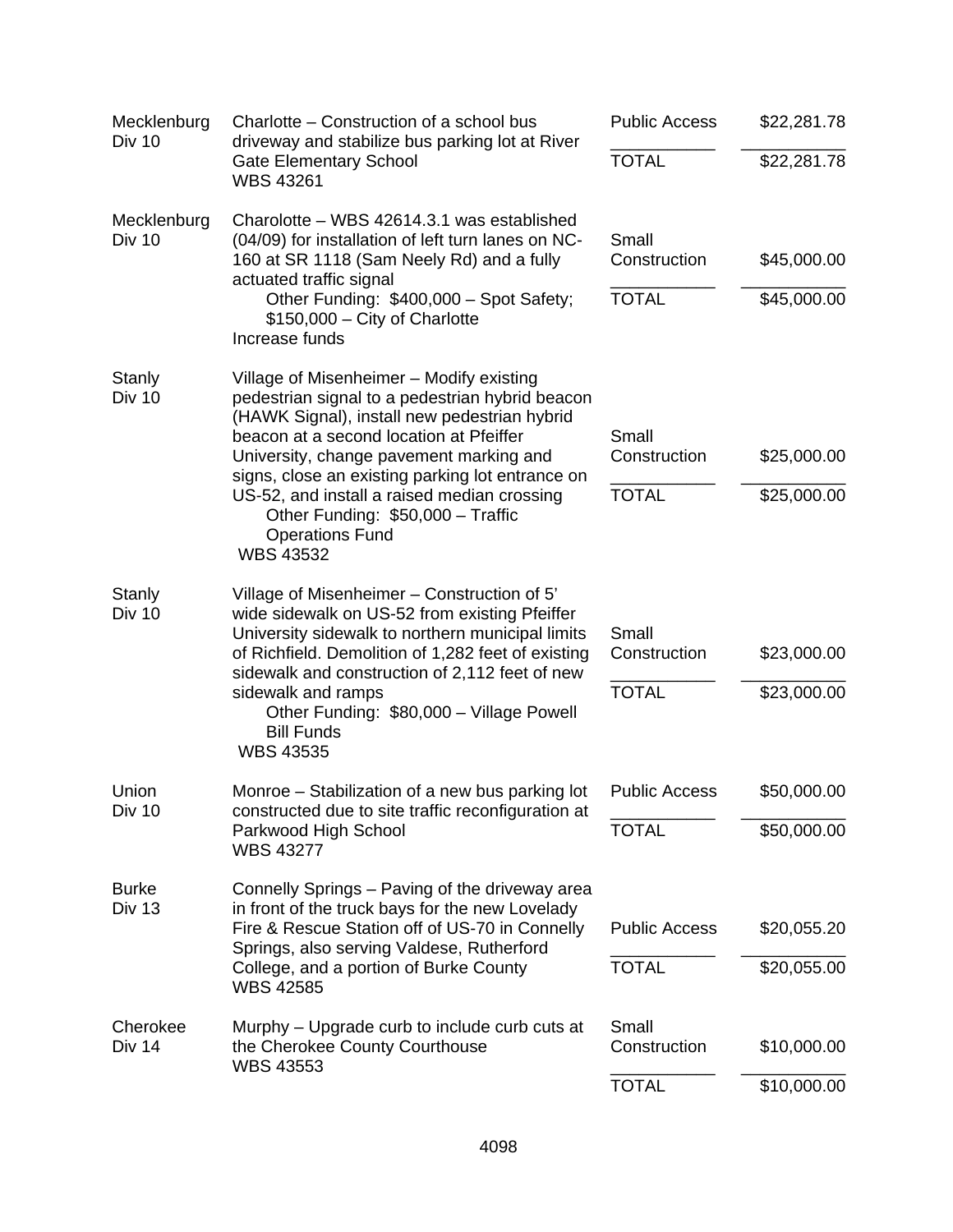| WBS 43429 was established (11/11) for<br>asphalt leveling in 7 locations of the upper 2.2<br>miles of Joyce Kilmer Road<br>Increase funds                                                                                                                                                                                      | Small<br>Construction<br><b>TOTAL</b>   | \$15,000.00<br>\$15,000.00   |
|--------------------------------------------------------------------------------------------------------------------------------------------------------------------------------------------------------------------------------------------------------------------------------------------------------------------------------|-----------------------------------------|------------------------------|
| Robbinsville - Resurface US-129 (Rodney Orr<br>Bypass) and install pedestrian improvements<br>including crosswalks, pedestrian signals, and<br>upgrade curb ramps; project begins at SR 1275<br>(Five Point Rd) and ends at SR 1106 (N Main<br>St)<br>Other Funding: \$104,501.64 - Primary<br>Resurfacing<br><b>WBS 43545</b> | Economic<br>Development<br><b>TOTAL</b> | \$465,498.36<br>\$465,498.36 |
| Fletcher – Construct improvements to SR 1006<br>(Howard Gap Rd) to include sidewalk,<br>drainage, curb & gutter, bike lanes, and<br>upgrade rail crossing. Project limits are<br>Jackson Rd to US-25 in Fletcher<br><b>WBS 43551</b>                                                                                           | Small<br>Construction<br><b>TOTAL</b>   | \$20,000.00<br>\$20,000.00   |
| Webster - WBS 43480 was established (01/12)<br>to replace and upgrade existing curb & gutter,<br>sidewalk and resurface NC 116 from SR 1348<br>(Cast intersection) for 0.23 miles west to end of<br>project<br>Increase funds                                                                                                  | Small<br>Construction<br><b>TOTAL</b>   | \$20,000.00<br>\$20,000.00   |
| Rehab railroad crossing on SR 1323 (Slope<br>Street); Funds to be used for materials & Great<br>Smokey Mtn Railroad will perform work                                                                                                                                                                                          | Economic<br>Development                 | \$40,000.00<br>\$40,000.00   |
|                                                                                                                                                                                                                                                                                                                                | <b>WBS 43536</b>                        | <b>TOTAL</b>                 |

### **Deletions:**

Washington County, Div 1 – WBS 42792 was established (10/09) to upgrade existing R/R Crossing to concrete panels; completed using other funds

Harnett County, Division 6 – WBS 43428 was established (01/12) for PE for realignment of Cokesbury Rd (SR 1403) to intersect with US 401 approximately 350 ft north of existing intersection; CAMPO has agreed to fund the project with Federal STP-DA funds

Alamance County, Division 7 – WBS 43440 was established (12/11) to install approximately 200 lf of guardrail and 2 end treatments on the N side of SR 1149 (Huffman Mill Rd) between SR 1145 (Pond Rd) and SR 1150 (Harris Rd) 0.2 miles W of Bridge # 172; completed using other funding

Haywood County, Division 14 – WBS 41763 was established (12/07) to construct a roundabout at the intersection of NC-110 and Holtzclaw / Locust Street in Canton; ROW is unavailable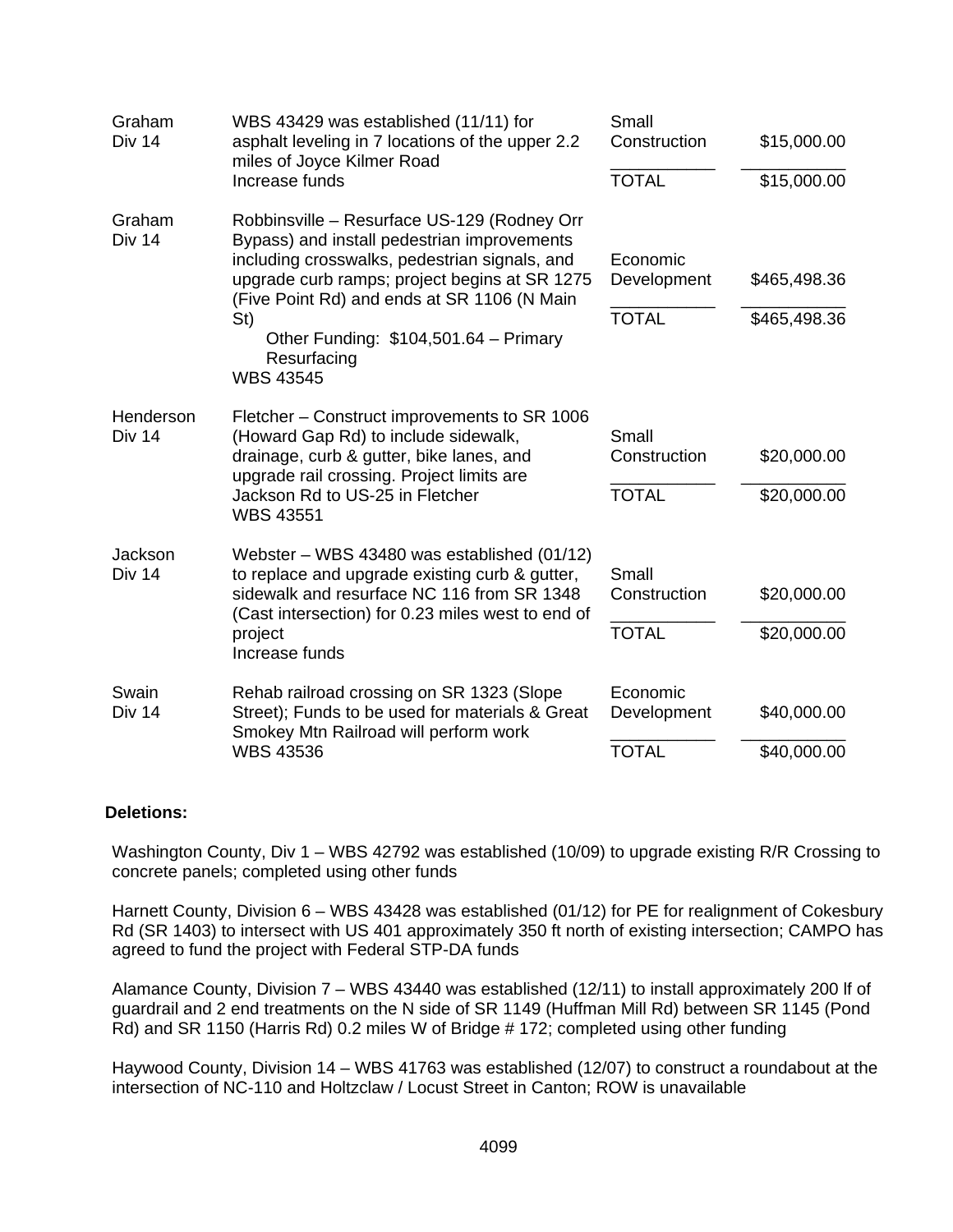Haywood County, Division 14 – WBS 41787 was established (10/07) to improve the radius on the east side of the intersection of NC-215 with SR 1876 (Sonoma Road) in Bethel; ROW is unavailable

Jackson Count, Division 14 – WBS 42671 was established (06/09) to provide improved truck access to Chasm Building (Jackson Paper) including realign Scott's Creek Rd. in front of Chasm Building; intersection improvement at Scotts Creek Road/Skyland Dr. intersection in Slyva; Jackson Paper went bankrupt and will not set up operations in Chasm building

| <b>Summary:</b> | <b>Number of Projects</b>            | 35 |                |
|-----------------|--------------------------------------|----|----------------|
|                 | <b>Number of Divisions</b>           | 9  |                |
|                 | <b>Small Construction Commitment</b> |    | \$1,636,008.70 |
|                 | <b>Public Access Commitment</b>      |    | \$204,426.98   |
|                 | <b>Contingency Commitment</b>        |    | \$1,494,823.82 |
|                 | <b>Economic Development</b>          |    | \$885,498.36   |
|                 | <b>TOTAL</b>                         |    | \$4,220,757.86 |
|                 |                                      |    |                |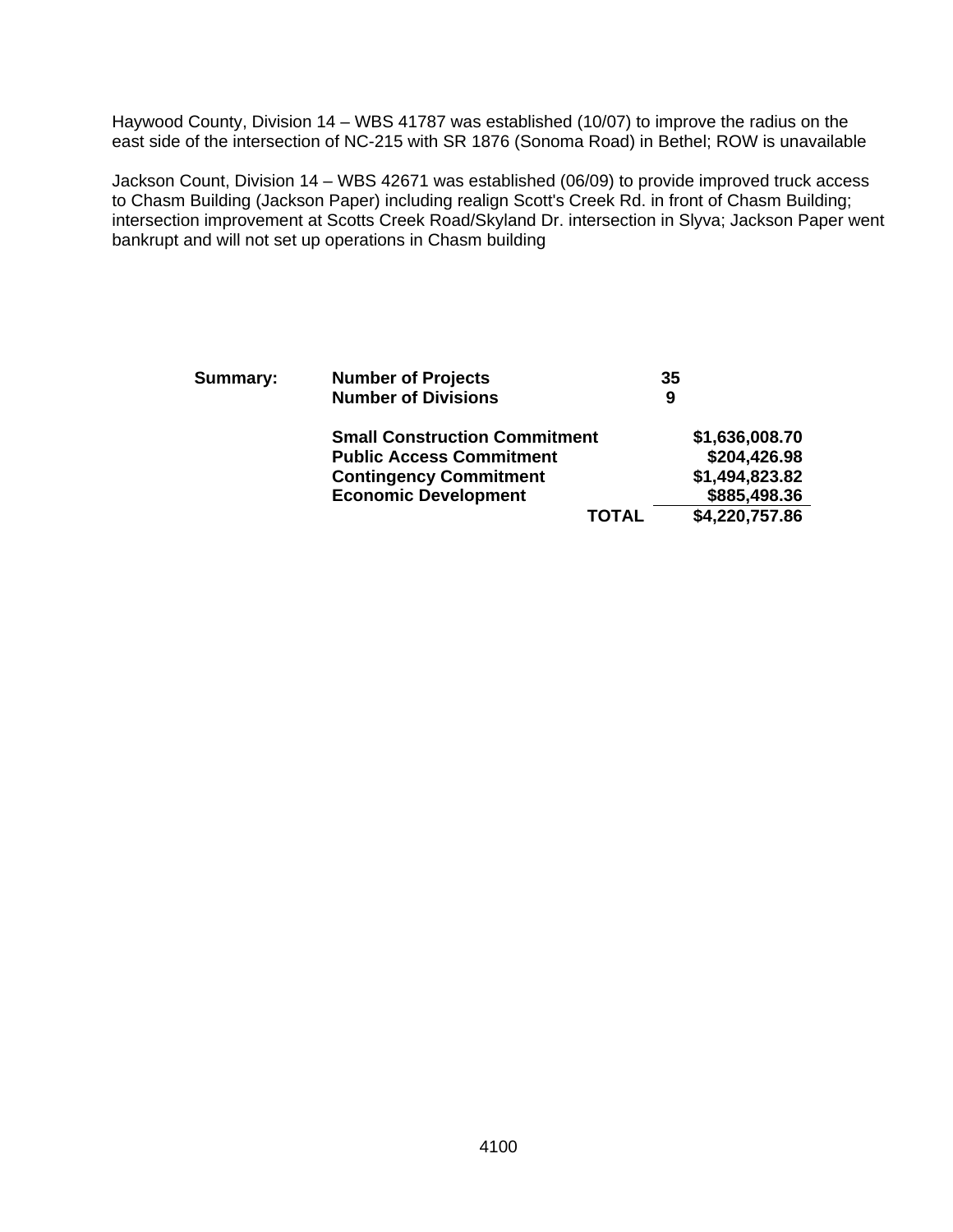## **Approval – Public Transportation**

A motion was made by Board Member Fox, which was seconded by Board Member Burrell, to

approve the following.

Public Transportation Apprentice and Intern Programs

The NCDOT Public Transportation Division Apprentice and Intern Program is designed to provide undergraduate seniors and graduate students with paid, hands-on work experience in public transportation jobs with sponsoring transportation agencies throughout the state.

Through a solicitation process NCDOT seeks sponsors as well as applicants for the Apprentice and Intern Programs. Information and applications pertaining to the Programs are distributed to North Carolina Colleges and Universities and eligible transportation agencies and businesses.

The Apprentice Program is a 12 month program and eligibility for the Program is limited to enrolled college seniors. Eligibility for the Intern Program is limited to graduate students. The Intern Program is approximately 12-weeks full-time (40 Hrs. per week) during the summer and approximately 10 hours per week during the fall and spring semesters of their second year. The length of the intern program is designed to keep interns engaged between their two years of graduate school.

The benefits of the hands-on training and experience translates to students having paid work and guidance in specific skill areas, greater knowledge and access to public transportation careers and enhanced success in seeking, jobs and pursuing extended career paths in transportation. Sponsoring agencies benefit by utilizing interns/apprentices as staff to assist with everyday operational tasks, as well as to pursue special projects. NCDOT benefits by having access to a pool of qualified individuals for the state's public transportation industry. An example of the program's success is demonstrated in the number of permanent employment of former apprentices and interns in transportation systems across the state.

This is a request for the Board of Transportation approval of State funds in the amount of \$239,523 to support eight (8) apprenticeships and one (1) internship placement application.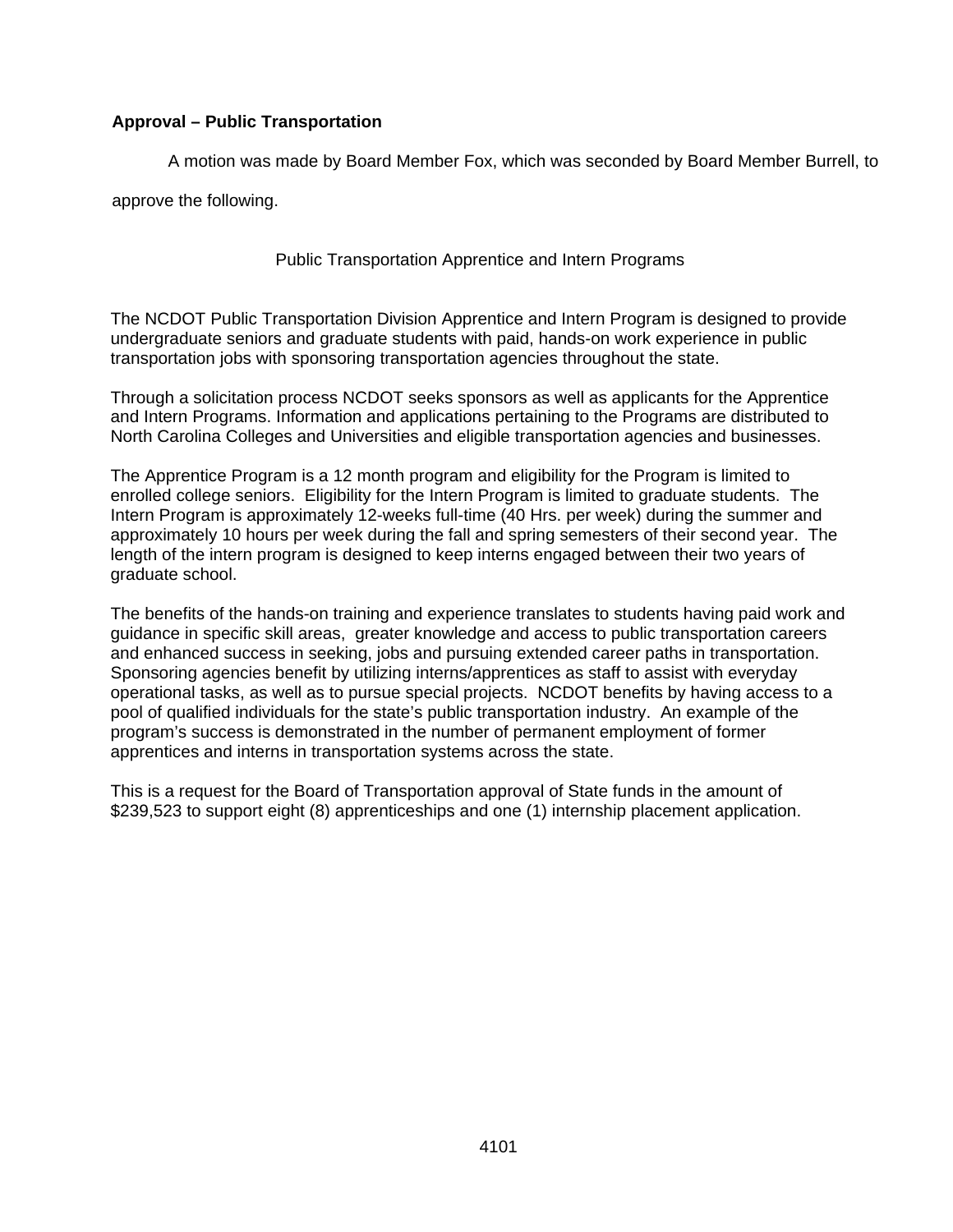# Division 5

|           | Project No. North Carolina State University requests an intern to<br>13-DG-022 work with the NCSU Transportation Department. The<br>intern will provide technical analysis and support for staff<br>and engage in various facets of campus transit and<br>multimodal transportation system management including<br>bus and rail transit, Transportation Demand Management<br>(TDM), bicycle/pedestrian, and vehicle traffic. He/she will<br>also perform planning and operation assignments specific<br>to ongoing monitoring and evaluation of the Wolfline<br>system's performance. The intern will design and<br>implement a sample based annual origin-destination                                                                                                                                  | \$16,854 Total<br>\$15,168 State<br>\$1,686 Local |  |
|-----------|---------------------------------------------------------------------------------------------------------------------------------------------------------------------------------------------------------------------------------------------------------------------------------------------------------------------------------------------------------------------------------------------------------------------------------------------------------------------------------------------------------------------------------------------------------------------------------------------------------------------------------------------------------------------------------------------------------------------------------------------------------------------------------------------------------|---------------------------------------------------|--|
|           | survey capturing the transportation mode preferences of<br>students and employees traveling regularly to and around<br>campus.                                                                                                                                                                                                                                                                                                                                                                                                                                                                                                                                                                                                                                                                          |                                                   |  |
| 13-DG-046 | Project No. The City of Durham requests an apprentice to work with<br>Triangle Transit and Durham Area Transit Authority<br>(DATA). The apprentice will review activities performed<br>by Triangle Transit (TT), including service changes,<br>designing better service for Durham and the marketing of<br>the services to the general public. He/she will also work<br>collaboratively with TT staff in understanding proposals<br>suggested by TT and, in turn, discuss those proposals<br>with DATA staff and city officials when needed. The<br>apprentice will attend all service review meetings held<br>internally by TT staff and participate in all public meetings<br>aimed at educating the public about proposed service<br>changes.                                                        | \$32,432 Total<br>\$29,188 State<br>\$3,244 Local |  |
|           | Project No. Wake County requests an apprentice to work with the<br>13-DG-023 Wake Coordinated Transportation Service (WCTS)<br>Transportation Department. The apprentice will analyze<br>data collected from new and enhanced technologies to<br>establish baseline service delivery options for use in the<br>development of new services/enhancements to existing<br>transportation options. He/she will also make<br>recommendations for improving customer service/support<br>for inclusion in the WCTS' Once Call-One Click Call<br>service initiative. The apprentice will to provide a minimum<br>of two analysis studies on the effectiveness of service<br>changes and new technology implementations as related<br>to improved services, customer/support and transit<br>program performance. | \$29,935 Total<br>\$26,941 State<br>\$2,994 Local |  |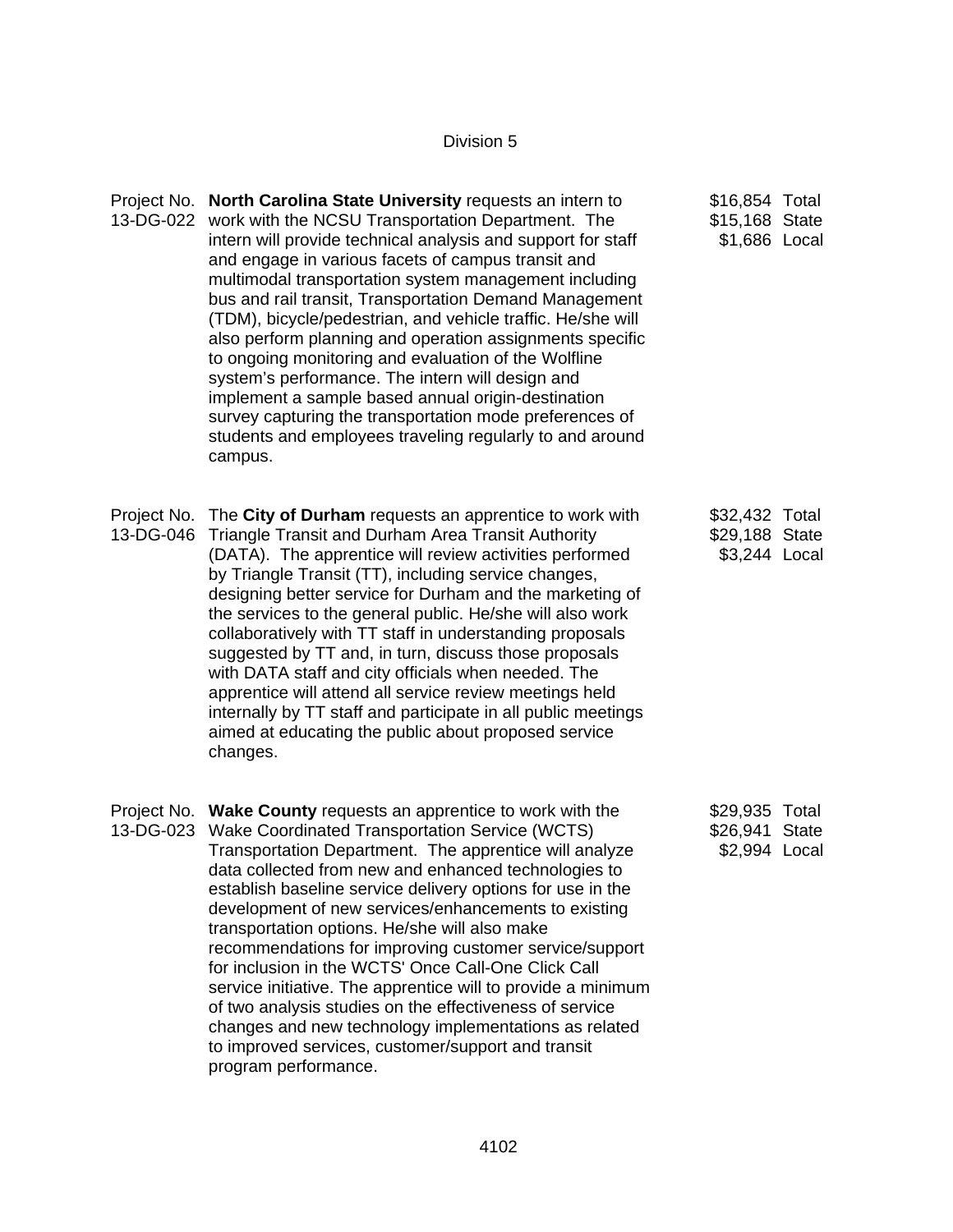Divisions 5 and 7

Project No. **Research Triangle Regional Public Transportation**  13-DG-026 **Authority** requests an apprentice to work with their Bus Operations Department. The apprentice will assist with developing critical customer expectations through analyzing complaints and commendations. He/she will lead a vehicle satisfaction analysis that identifies customer values measured by importance and satisfaction. The apprentice will work with safety and training personnel to design an emergency evacuation plan that minimizes service disruption and ensures service continuity by relocating the transfer center in cases of terrorism or natural disasters. \$32,432 Total \$29,188 State \$3,244 Local

#### Division 7

Project No. The **City of Greensboro** requests an apprentice to work 13-DG-018 with their Public Transportation Division. The apprentice will oversee the implementation of Greensboro Transit Authority (GTA)'s new services request process to include conducting feasibility, public participation, and complete the appropriate approvals from governing bodies. He/she will research and identify new funding sources to support GTA's budget shortfalls. The apprentice will conduct evaluation of the GTA's passenger amenities program. \$25,800 Total \$23,220 State \$2,580 Local Project No. The **Town of Chapel Hill** requests an apprentice to work 13-DG-021 with their Administrative Department. The apprentice will develop standards for Chapel Hill Transit (CHT) that will be used to measure performance and guide management decisions on the allocation of resources. He/she will \$32,432 Total \$29,188 State \$3,244 Local

> develop system performance standards based on existing CHT standards and external research of transit industry standards. After completing the initial research, the apprentice will develop a monthly performance measuring

and reporting system to inform both the Operations Management and Partner's Committee of system

performance.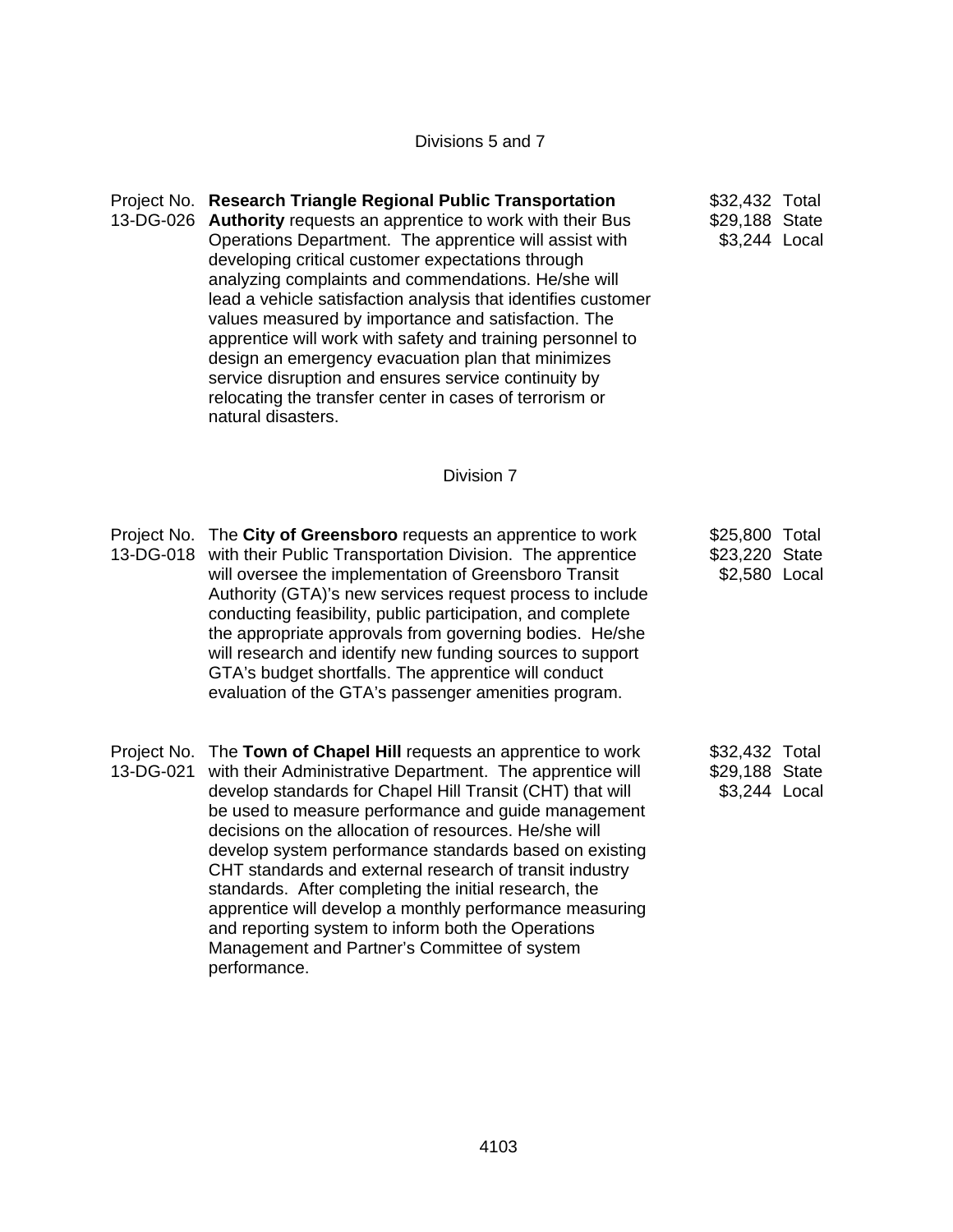Divisions 7 and 9

| Project No. Piedmont Authority for Regional Transportation      | \$32,432 Total |  |
|-----------------------------------------------------------------|----------------|--|
| 13-DG-025 (PART) is requesting an apprentice to work with their | \$29,188 State |  |
| Financial Department. The apprentice will focus primarily       | \$3,244 Local  |  |
| on state and federal compliance in relationship to the          |                |  |
| National Transit Database (NTD) data compilation,               |                |  |
| passenger tracking and reporting. He/she will assist            |                |  |
| PART management in developing a reporting database to           |                |  |
| compile operational data for NTD, and assist in meeting         |                |  |
| contractual requirements associated with Disadvantaged          |                |  |
| Business Enterprises (DBE), Title VI, and Equal                 |                |  |
| Employment Opportunity (EEO) within the financial               |                |  |
| department. In addition, the apprentice will assist in the      |                |  |
| annual year-end financial report, and assist the financial      |                |  |
| department with long term grant reporting and tracking.         |                |  |

#### Division 10

Project No. The **City of Concord** is requesting an apprentice to work 13-DG-005 with their Administrative Division. The apprentice will gather customer satisfaction surveys, demographic data collection, ridership counts and trend analysis of all data. He/she will analyze bus stop usage and infrastructure of all 246 bus stops to better develop Kannapolis Area Transit bus amenity enhancement plans for the next several years, including the need for and practicality of installing benches, trash cans and shelters. The apprentice will research grant opportunities and assist with preparation of grant applications. Their duties will also consist of conducting community outreach, including enhancing the bus stop schedule delivery database, assisting and participating in outreach activities ranging from riding the bus to participation in community and special events with the local transit providers. \$31,394 Total \$28,254 State \$3,140 Local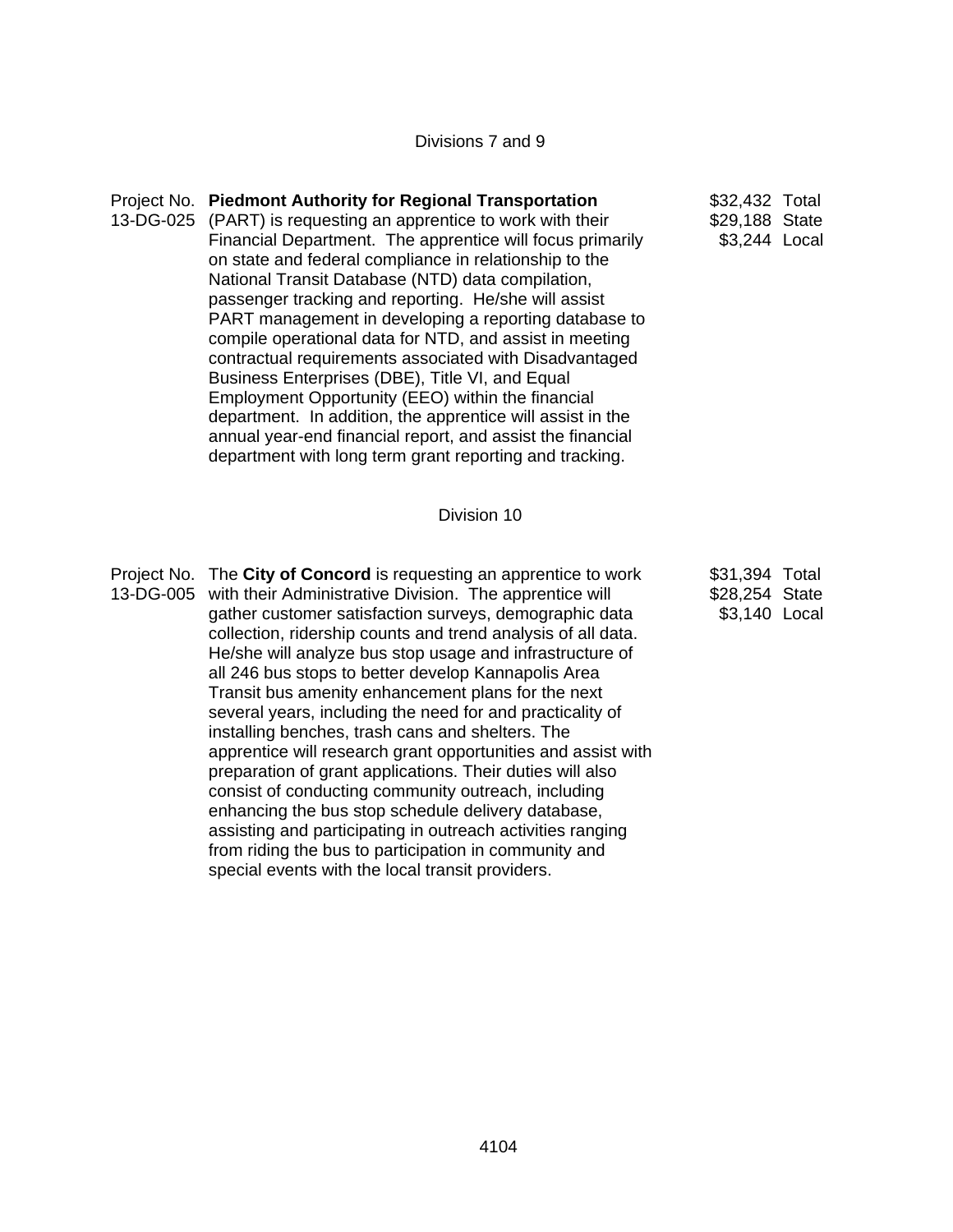Project No. The **City of Charlotte** is requesting an apprentice to work 13-DG-024 with their Financial Division. The apprentice will assist the Finance staff in auditing grant related project budgets and workbooks for inconsistencies. He/she will also assist other Finance staff with efficient and effective service delivery; collection and generation of data pertaining to capital and operating budget; and utilize statistical analysis techniques to prepare and present written reports and recommendations to Charlotte Area Transit System (CATS) Management. The apprentice will be responsible for assisting staff in the development and preparation of an inventory materials management system and completion of a report detailing the importance of an Inventory Management System that includes all fixed assets for all CATS divisions. \$32,432 Total

\$29,188 State \$3,244 Local

### Section 5316 Job Access Reverse Commute (JARC) Program

Job Access Reverse Commute (JARC) is a program available through the Federal Transit Administration of the U.S. Department of Transportation. The purpose of the JARC grant program is to assist in developing new or expanded transportation services such as shuttles, vanpools, guaranteed rides home or connector/feeder services that connect employee to jobs and other employee related services. Job Access project are targeted at developing new or expanded transportation services for welfare recipients and/or low income persons. Reverse commute projects can provide transportation services to sub-urban or rural employment locations for all populations. The primary objective is to provide connectivity to welfare recipients and other lowincome persons to jobs and other support services.

The Board of Transportation approved funding to support program administrative costs including administration, planning and technical assistance in the amount of \$399,559 which is funded 100% with Federal funds.

### **Statewide**

NC-37- X026-01 **State Administration** – The Public Transportation Division will utilize the funds to perform project administration and oversight. In addition, regional outreach sessions will be held with local elected and appointed officials, public and private transportation providers, human service agencies, metropolitan and rural planning organizations and other local stakeholders on JARC program requirements and the application process.

\$399,559 Total \$399,559 Federal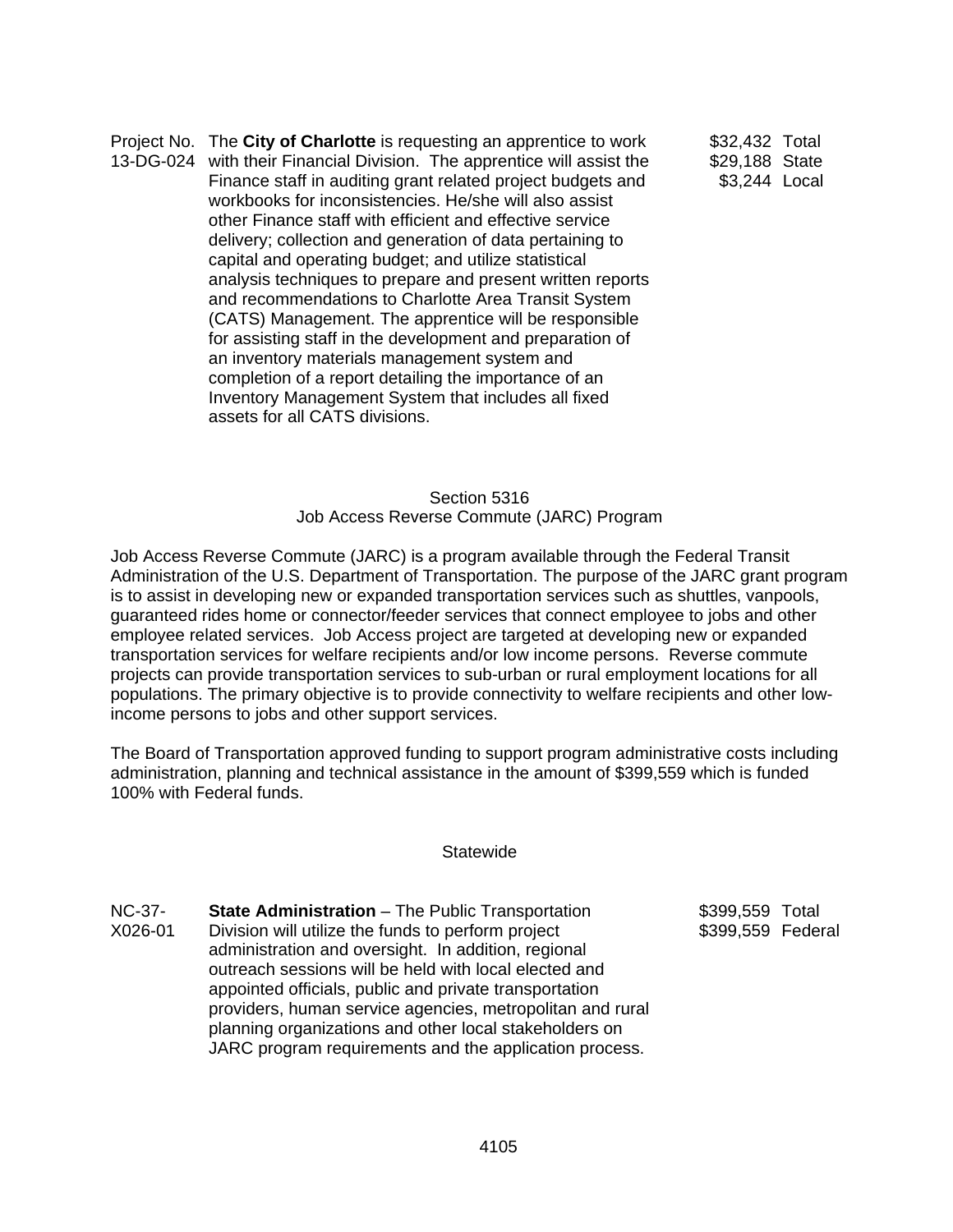Public Transportation Grant Program

# Divisions 5 and 7

| Project No. The Research Triangle Regional Public Transportation     | \$50,115 Total |  |
|----------------------------------------------------------------------|----------------|--|
| 12-RS-004 Authority (Triangle Transit) is requesting funding for the | \$30,840 State |  |
| annual cost of the license and maintenance agreements                | \$19,275 Local |  |
| with Trapeze for the Ridepro web-based rideshare                     |                |  |
| matching program called ShareTheRideNC. This program                 |                |  |
| allows commuters to enter data on their origin and                   |                |  |
| destination and instantly receive a list of other persons            |                |  |
| who could be potential carpool or vanpool partners.                  |                |  |
| Triangle Transit administers this program for the state.             |                |  |
| There are ten licenses. Triangle Transit has two, CATS in            |                |  |
| Charlotte has two, PART has two, Asheville has one,                  |                |  |
| NCDOT has two, and Wilmington has one. The City of                   |                |  |
| Wilmington pays the full 100% cost of their license.                 |                |  |
| Triangle Transit is requesting that the Public                       |                |  |
| Transportation Division reimburse Triangle Transit for               |                |  |
| 50% of the annual cost of the license and maintenance                |                |  |
| agreement for the 7 licenses held by Triangle Transit,               |                |  |
| CATS, PART, and Asheville and the full amount for the                |                |  |
| remaining two licenses held by the NCDOT for the period              |                |  |
| of March 1, 2011 to March 31, 2012. For the period of                |                |  |
| March 1, 2011 to March 31, 2012, NCDOT is also paying                |                |  |
| the full cost of the Asheville license due to the termination        |                |  |
| of the TDM Program in Asheville. The period of                       |                |  |
| performance is March 1, 2011 to March 31, 2012.                      |                |  |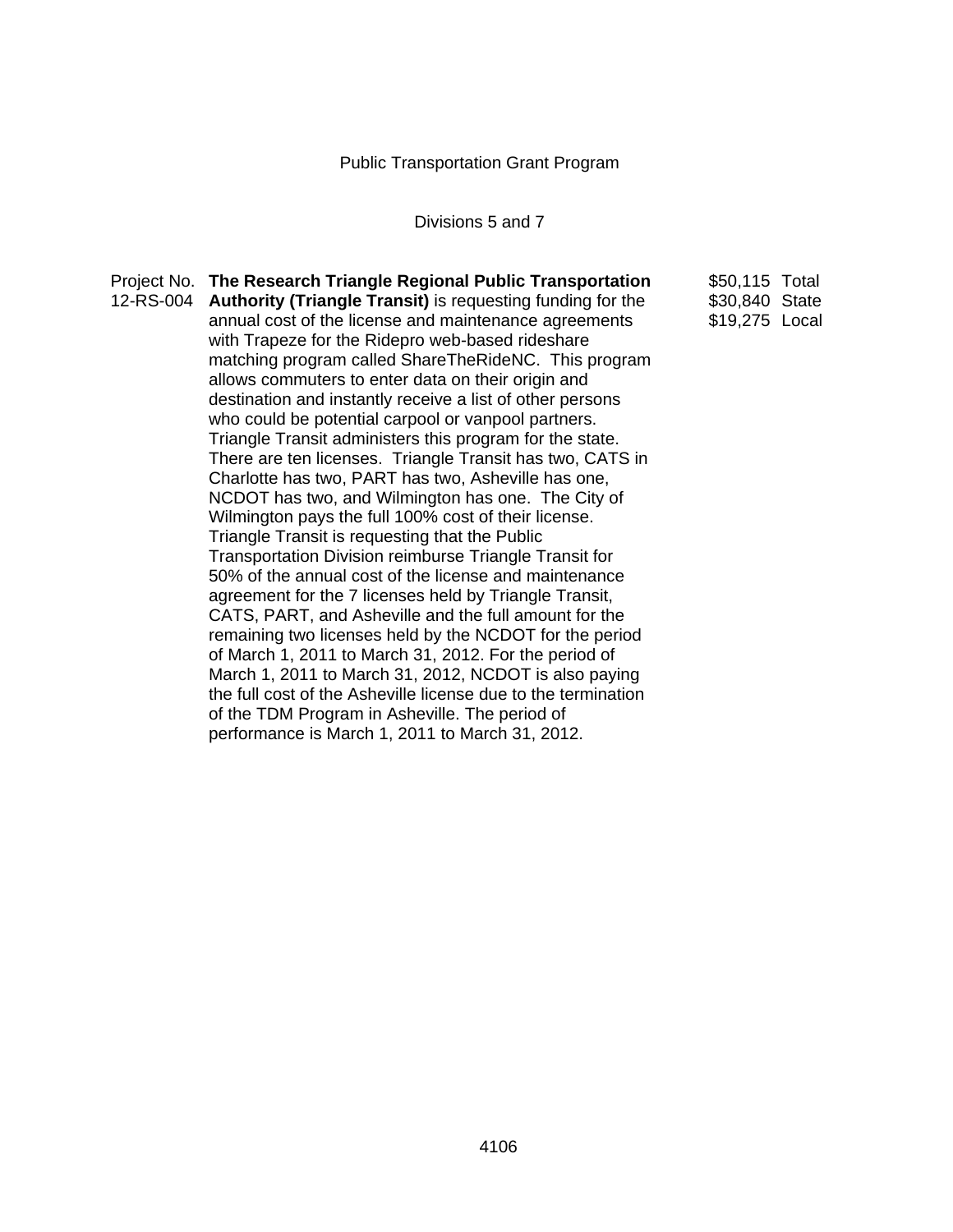# Rural Capital Program

### Division 14

| Project No.<br>10-AR-070 | Mountain Projects, Inc. is requesting additional ARRA<br>funding for the construction of their Administration/<br><b>Operations Transit Facility that will serve their</b><br>community's transportation needs.                                                                                                                                                                                                                                                                                                                                                                                                        | \$135,600 Total<br>\$135,600 Federal |             |
|--------------------------|------------------------------------------------------------------------------------------------------------------------------------------------------------------------------------------------------------------------------------------------------------------------------------------------------------------------------------------------------------------------------------------------------------------------------------------------------------------------------------------------------------------------------------------------------------------------------------------------------------------------|--------------------------------------|-------------|
|                          | Mountain Projects has been deeded a 4.0-acre site<br>located on SR 1800 in Clyde, NC from Haywood<br>County for the exclusive use of their transportation<br>system.                                                                                                                                                                                                                                                                                                                                                                                                                                                   |                                      |             |
|                          | The agency originally solicited bids in December,<br>however bids exceeded the cost estimate and it was<br>recommended to bid the project again. While the<br>second bid produced a low bid that was less than the<br>first round of bids, this low bidder was still 9% over<br>the projected cost estimate.                                                                                                                                                                                                                                                                                                           |                                      |             |
|                          | The ARRA grant has cost savings available from the<br>vehicle scope line items and a budget amendment is<br>possible within the ARRA grant.                                                                                                                                                                                                                                                                                                                                                                                                                                                                            |                                      |             |
| Project No.<br>04-SF-006 | Mountain Projects, Inc. is requesting additional State<br>funding to complete the construction project for their<br><b>Administration/ Operations Transit Facility that will</b><br>serve their community's transportation needs.                                                                                                                                                                                                                                                                                                                                                                                      | \$7,000 Total<br>\$6,300 State       | \$700 Local |
|                          | The agency recently solicited bids in December,<br>however bids exceeded the cost estimate and it was<br>recommended to bid the project again. The second<br>solicitation required some changes in the bid<br>documents and re-advertising of bid. The initial<br>design contract was under budgeted and the the<br>transit system is seeking assistance to cover the<br>additional costs that were incurred to make changes<br>needed in the bid and specs, as well as re-advertising.<br>Additional funds were also included to cover legal<br>fees, permits, and oversight of the construction for<br>the facility. |                                      |             |

Item I – 1 Summary 13 Projects Federal Funds Administered by<br>NCDOT: \$535,159  $$535,159$ State: \$276,663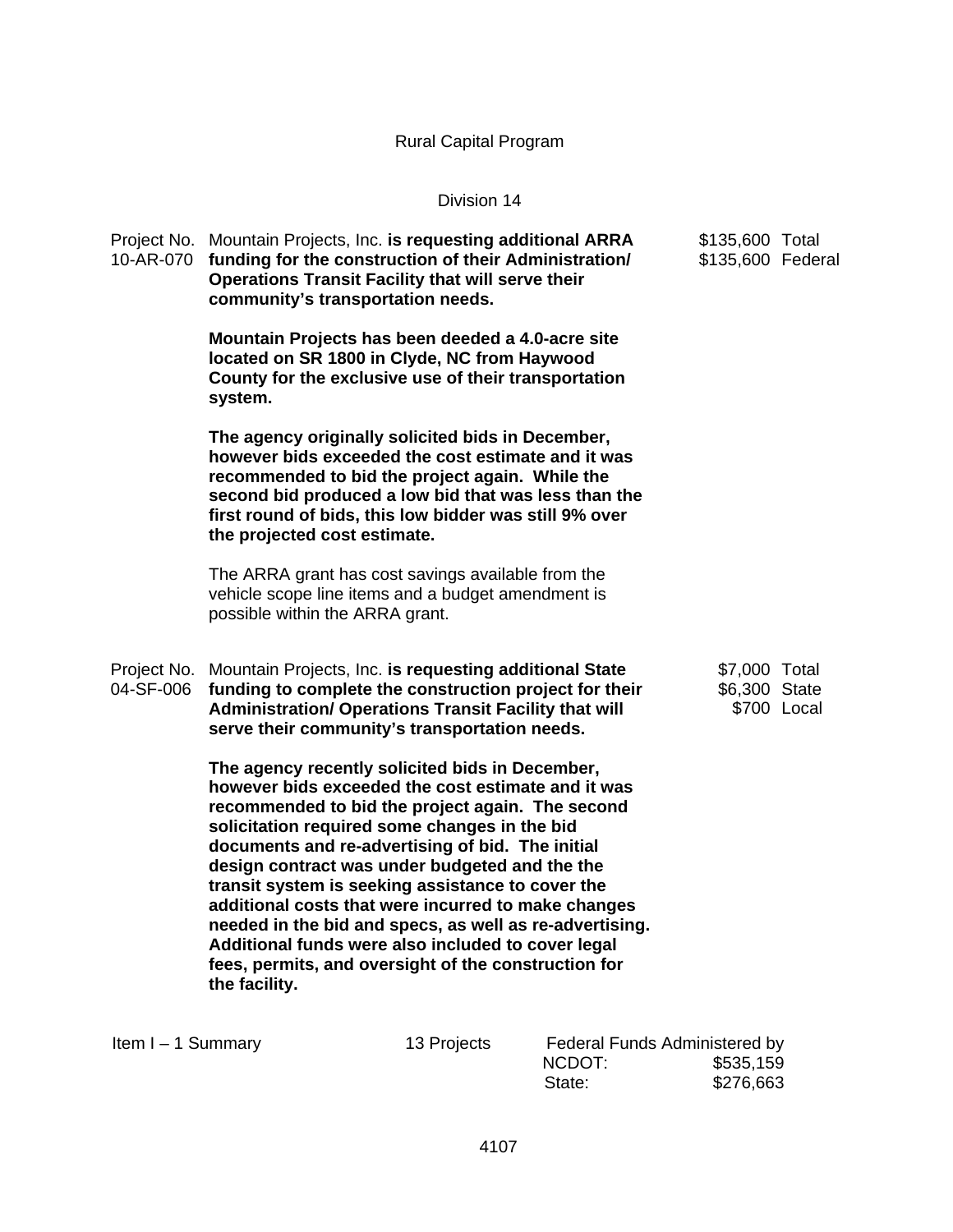|       |                        |                                       |             |              | <b>FY12</b> | <b>FY13</b> | <b>FY14</b> | <b>FY15</b> | <b>FY16</b> | <b>FY17</b> | <b>FY18</b> |
|-------|------------------------|---------------------------------------|-------------|--------------|-------------|-------------|-------------|-------------|-------------|-------------|-------------|
| STIP# | <b>Transit Partner</b> | <b>DESCRIPTION</b>                    | match       | <b>FUND</b>  | (000)       | (000)       | (000)       | (000)       | (000)       | (000)       | (000)       |
| TD-   |                        | Facility - operation &                |             |              |             |             |             |             |             |             |             |
| 5264  | Cary/CTran             | maintenance                           | <b>US</b>   | <b>STPDA</b> |             | \$440       |             |             |             |             |             |
|       |                        |                                       | <b>STAT</b> | <b>STPDA</b> |             | \$55        |             |             |             |             |             |
|       |                        |                                       | L           | <b>STPDA</b> |             | \$55        |             |             |             |             |             |
| TD-   | Chapel Hill            |                                       |             |              |             |             |             |             |             |             |             |
| 5264  | Transit                | Facility - P&R Lease Carrboro         | US          | 5307         | \$32        |             |             |             |             |             |             |
|       |                        |                                       | Г           | 5307         | \$4         |             |             |             |             |             |             |
| TP-   | Chapel Hill            |                                       |             |              |             |             |             |             |             |             |             |
| 5119  | Transit                | Planning - operation analysis         | US          | 5307         | \$20        |             |             |             |             |             |             |
|       |                        |                                       | L.          | 5307         | \$3         |             |             |             |             |             |             |
| TD-   | High Point/Hi-         |                                       |             |              |             |             |             |             |             |             |             |
| 4901B | Tran                   | Facility - transit center Broad Ave   | <b>US</b>   | 5307         | \$200       |             |             |             |             |             |             |
|       |                        |                                       | <b>STAT</b> | 5307         | \$25        |             |             |             |             |             |             |
|       |                        |                                       | L           | 5307         | \$25        |             |             |             |             |             |             |
| TP-   | High Point/Hi-         |                                       |             |              |             |             |             |             |             |             |             |
| 5112  | Tran                   | Planning - short range plan           | US          | 5307         | \$127       |             |             |             |             |             |             |
|       |                        |                                       | <b>STAT</b> | 5307         | \$16        |             |             |             |             |             |             |
|       |                        |                                       | L           | 5307         | \$16        |             |             |             |             |             |             |
| TO-   | Wake                   |                                       |             |              |             |             |             |             |             |             |             |
| 5143  | Coordinated            | <b>Operating Assistance - Vetrans</b> | US.         | 5309         |             | \$602       |             |             |             |             |             |
|       |                        |                                       | L           | 5309         |             | \$151       |             |             |             |             |             |

#### **ADDITIONS to the Transit 2012‐2018 STIP**

#### **MODIFICATIONS to the Transit 2012‐2018 STIP**

| STIP#  | <b>Transit Partner</b> | <b>DESCRIPTION</b>                | match        | <b>FUND</b>  | <b>FY12</b><br>(000) | <b>FY13</b><br>(000) | <b>FY14</b><br>(000) | <b>FY15</b><br>(000) | <b>FY16</b><br>(000) | <b>FY17</b><br>(000) | <b>FY18</b><br>(000) |
|--------|------------------------|-----------------------------------|--------------|--------------|----------------------|----------------------|----------------------|----------------------|----------------------|----------------------|----------------------|
| TD-    | Capital Area           | Facility - Transit Center - Moore |              |              |                      |                      |                      |                      |                      |                      |                      |
| 4943   | Transit                | Square                            | <b>STPDA</b> | US.          | \$600                | \$560                |                      |                      |                      |                      |                      |
|        |                        |                                   | <b>STPDA</b> | <b>STAT</b>  | \$75                 | \$70                 |                      |                      |                      |                      |                      |
|        |                        |                                   | <b>STPDA</b> | L            | \$75                 | \$70                 |                      |                      |                      |                      |                      |
| TG-    | Capital Area           | Routine Capital -                 |              |              |                      |                      |                      |                      |                      |                      |                      |
| 4792   | Transit                | signs, shelters, part, etc        | <b>STPDA</b> | <b>US</b>    | \$344                |                      |                      |                      |                      |                      |                      |
|        |                        |                                   | <b>STPDA</b> | L            | \$86                 |                      |                      |                      |                      |                      |                      |
|        |                        |                                   | 5307         | <b>US</b>    | \$4,240              | \$4,240              | \$4,240              | \$4,240              | \$4,240              | \$4,240              | \$4,240              |
|        |                        |                                   | 5307         | L            | \$160                | \$160                | \$160                | \$160                | \$160                | \$160                | \$160                |
| $TG -$ | Capital Area           |                                   |              |              |                      |                      |                      |                      |                      |                      |                      |
| 4792A  | Transit                | ADA paratransit Service           | 5307         | US.          | \$500                | \$500                | \$500                | \$500                | \$500                | \$500                | \$500                |
|        |                        |                                   | 5307         | L            | \$125                | \$125                | \$125                | \$125                | \$125                | \$125                | \$125                |
| TM-    | Capital Area           |                                   |              |              |                      |                      |                      |                      |                      |                      |                      |
| 5136   | Transit                | Job Access Reverse Commute        | 5316         | US.          | \$352                | \$225                | \$225                | \$225                | \$225                | \$225                | \$225                |
|        |                        |                                   | 5316         | L            | \$352                | \$225                | \$225                | \$225                | \$225                | \$225                | \$225                |
| TN-    | Capital Area           |                                   |              |              |                      |                      |                      |                      |                      |                      |                      |
| 5130   | Transit                | New Freedom                       | 5317         | US           | \$265                | \$150                | \$150                | \$150                | \$150                | \$150                | \$150                |
|        |                        |                                   | 5317         | $\mathsf{L}$ | \$265                | \$150                | \$150                | \$150                | \$150                | \$150                | \$150                |
| TP-    | Capital Area           |                                   |              |              |                      |                      |                      |                      |                      |                      |                      |
| 5100B  | Transit                | <b>Planning Assistance</b>        | 5307         | US.          | \$355                | \$355                | \$355                | \$355                | \$355                | \$355                | \$355                |
|        |                        |                                   | 5307         | <b>STA</b>   | \$178                | \$178                | \$178                | \$178                | \$178                | \$178                | \$178                |
|        |                        |                                   | 5307         | L            | \$178                | \$178                | \$178                | \$178                | \$178                | \$178                | \$178                |
| TT-    |                        |                                   |              |              |                      |                      |                      |                      |                      |                      |                      |
| 5212   | Cary/CTran             | Technology - ticketing machine    | US           | <b>STPDA</b> |                      | \$44                 |                      |                      |                      |                      |                      |
|        |                        |                                   | <b>STAT</b>  | <b>STPDA</b> |                      | \$6                  |                      |                      |                      |                      |                      |
|        |                        |                                   | L            | <b>STPDA</b> |                      | \$6                  |                      |                      |                      |                      |                      |
|        |                        |                                   |              |              |                      |                      |                      |                      |                      |                      |                      |
|        |                        |                                   |              |              |                      |                      |                      |                      |                      |                      |                      |
|        |                        |                                   |              |              |                      |                      |                      |                      |                      |                      |                      |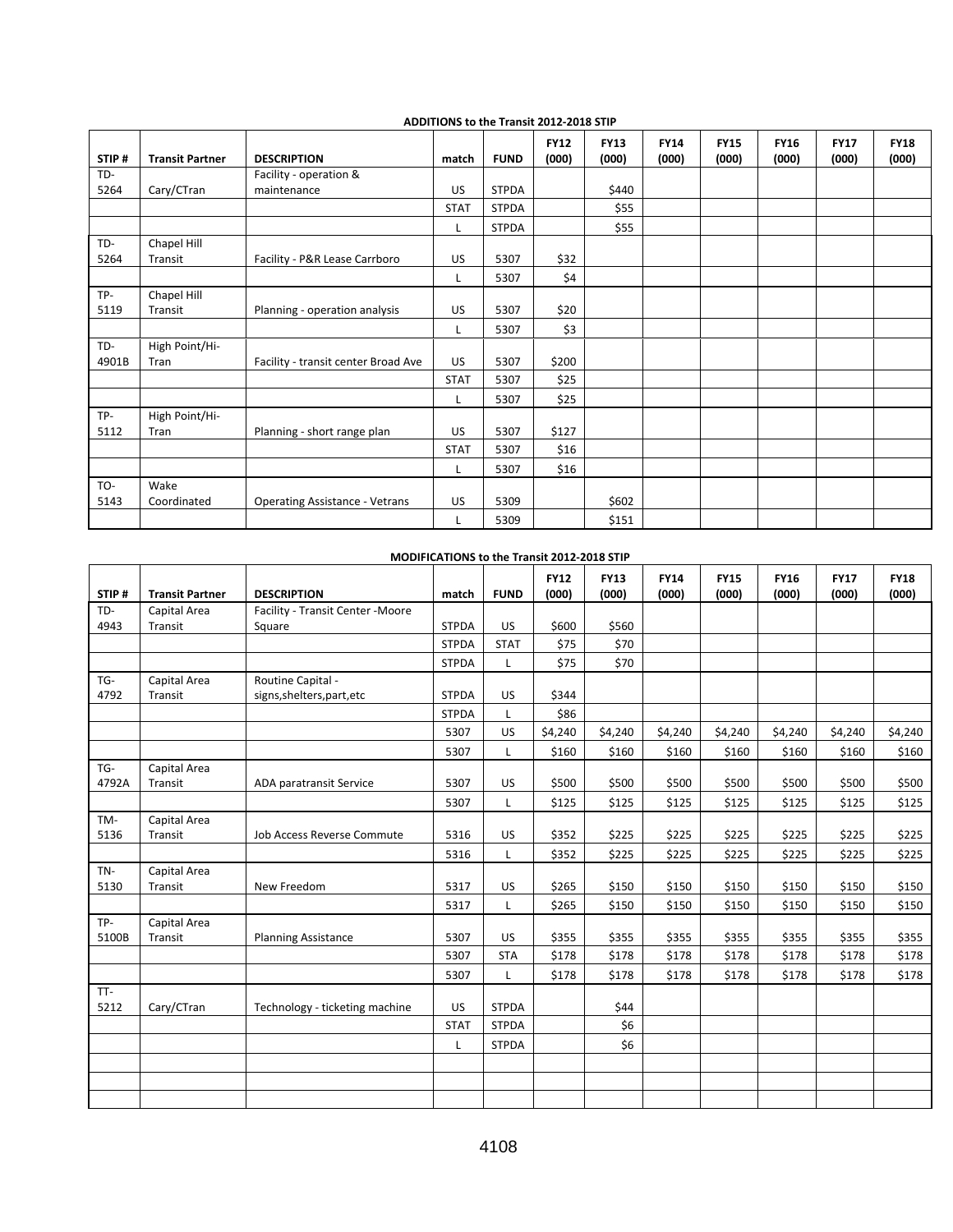| TA-         | Chapel Hill             |                                         |                   |              |         |         |         |          |         |         |          |
|-------------|-------------------------|-----------------------------------------|-------------------|--------------|---------|---------|---------|----------|---------|---------|----------|
| 4726        | Transit                 | Replacement Bus - SOGR                  | US                | 5307         |         | \$750   |         |          |         |         |          |
|             |                         |                                         | <b>STAT</b>       | 5307         |         | \$77    |         |          |         |         |          |
|             |                         |                                         | L                 | 5307         |         | \$77    |         |          |         |         |          |
| U-          | Chapel Hill             |                                         |                   |              |         |         |         |          |         |         |          |
| 5119        | Transit                 | Planning - MLK alternatives             | US                | 5307         |         | \$560   |         |          |         |         |          |
|             |                         |                                         | <b>STAT</b>       | 5307         |         | \$70    |         |          |         |         |          |
|             |                         |                                         | Г                 | 5307         |         | \$70    |         |          |         |         |          |
| TD-         |                         |                                         |                   |              |         |         |         |          |         |         |          |
| 5113        | Gastonia Transit        | Facility- Multimodal                    | US                | 5307         | \$302   |         |         |          |         |         |          |
|             |                         |                                         | <b>STAT</b>       | 5307         | \$38    |         |         |          |         |         |          |
|             |                         |                                         | Г                 | 5307         | \$38    |         |         |          |         |         |          |
| TG-<br>5117 | Gastonia Transit        | <b>Routine Capital</b>                  | US                | 5307         | \$80    |         |         |          |         |         |          |
|             |                         |                                         | Г                 | 5307         | \$20    |         |         |          |         |         |          |
| TG-         |                         |                                         |                   |              |         |         |         |          |         |         |          |
| 5117A       | Gastonia Transit        | Preventive maintenance                  | US                | 5307         | \$280   |         |         |          |         |         |          |
|             |                         |                                         | Г                 | 5307         | \$70    |         |         |          |         |         |          |
| TG-         |                         |                                         |                   |              |         |         |         |          |         |         |          |
| 5117B       | Gastonia Transit        | ADA paratransit Service                 | US                | 5307         | \$140   |         |         |          |         |         |          |
|             |                         |                                         | Г                 | 5307         | \$35    |         |         |          |         |         |          |
| TO-         |                         |                                         |                   |              |         |         |         |          |         |         |          |
| 5142        | Gastonia Transit        | <b>Operating Assistance</b>             | US                | 5307         | \$765   |         |         |          |         |         |          |
|             |                         |                                         | Г                 | 5307         | \$765   |         |         |          |         |         |          |
| TO-         | High Point/Hi-          |                                         |                   |              |         |         |         |          |         |         |          |
| 4790        | Tran                    | <b>Operating Assistance</b>             | US                | 5307         | \$1,800 | \$1,805 | \$1,810 | \$1,815  | \$1,820 | \$1,825 | \$1,830  |
|             |                         |                                         | <b>STAT</b>       | SMAP         | \$435   | \$435   | \$435   | \$435    | \$435   | \$435   | \$435    |
|             |                         |                                         | Г                 | 5307         | \$1,800 | \$1,805 | \$1,810 | \$1,815  | \$1,820 | \$1,825 | \$1,830  |
| TA-         | Jacksonville            |                                         |                   |              |         |         |         |          |         |         |          |
| 4943        | Transit                 | Expansion Bus - fixed route.            | US                | 5307         |         |         |         | \$312    |         |         |          |
|             |                         |                                         | <b>STAT</b>       | 5307         |         |         |         | \$39     |         |         |          |
|             |                         |                                         | L                 | 5307         |         |         |         | \$39     |         |         |          |
| TA-<br>4944 | Jacksonville            |                                         |                   | 5307         |         |         |         |          |         |         | \$312    |
|             | Transit                 | <b>Replacement Bus</b>                  | US<br><b>STAT</b> | 5307         |         |         |         |          | \$312   | \$312   |          |
|             |                         |                                         |                   |              |         |         |         |          | \$39    | \$39    | \$39     |
| TD-         | Jacksonville            |                                         | Г                 | 5307         |         |         |         |          | \$39    | \$39    | \$39     |
| 4904        | Transit                 | Facility - Transit Center -<br>Downtown | US                | 5307         | \$635   | \$668   | \$704   | \$429    | \$468   | \$508   | \$551    |
|             |                         |                                         | <b>STAT</b>       | 5307         | \$79    | \$84    | \$88    | \$54     | \$59    | \$64    | \$69     |
|             |                         |                                         | L                 | 5307         | \$79    | \$84    | \$88    | \$54     | \$59    | \$64    | \$69     |
| TG-         | Jacksonville            |                                         |                   |              |         |         |         |          |         |         |          |
| 5109        | Transit                 | Preventive maintenance                  | US                | 5307         | \$86    | \$91    | \$95    | \$100    | \$105   | \$110   | \$116    |
|             |                         |                                         | L                 | 5307         | \$22    | \$23    | \$24    | \$25     | \$26    | \$28    | \$29     |
| TO-         | Jacksonville            |                                         |                   |              |         |         |         |          |         |         |          |
| 4923        | Transit                 | <b>Operating Assistance</b>             | US                | 5307         | \$390   | \$410   | \$430   | \$451    | \$474   | \$498   | \$523    |
|             |                         |                                         | <b>STAT</b>       | SMAP         | \$167   | \$167   | \$167   | \$167    | \$167   | \$167   | \$167    |
|             |                         |                                         | Г                 | 5307         | \$223   | \$243   | \$263   | \$284    | \$307   | \$331   | \$356    |
| TD-         |                         | Facility - operation maintenance        |                   |              |         |         |         |          |         |         |          |
| 5258        | <b>Triangle Transit</b> | <b>BOFM</b>                             | US                | <b>STPDA</b> |         | \$500   |         |          |         |         |          |
|             |                         |                                         | <b>STAT</b>       | STPDA        |         | \$63    |         |          |         |         |          |
|             |                         |                                         | L                 | <b>STPDA</b> |         | \$63    |         |          |         |         |          |
| TE-         |                         | Fixed Guideway -                        |                   | FED          |         |         |         |          |         |         |          |
| 5202        | <b>Triangle Transit</b> | Durham/Orange                           | US                | TBD          |         | \$6890  | 6,890   | \$10,335 | \$6,890 | \$6,890 | \$10,335 |
|             |                         |                                         |                   |              |         |         |         |          |         |         |          |
|             |                         |                                         | <b>STAT</b>       | TBD          |         | \$3445  | 3,445   | 5,168    | 3,445   | 3,445   | 5,168    |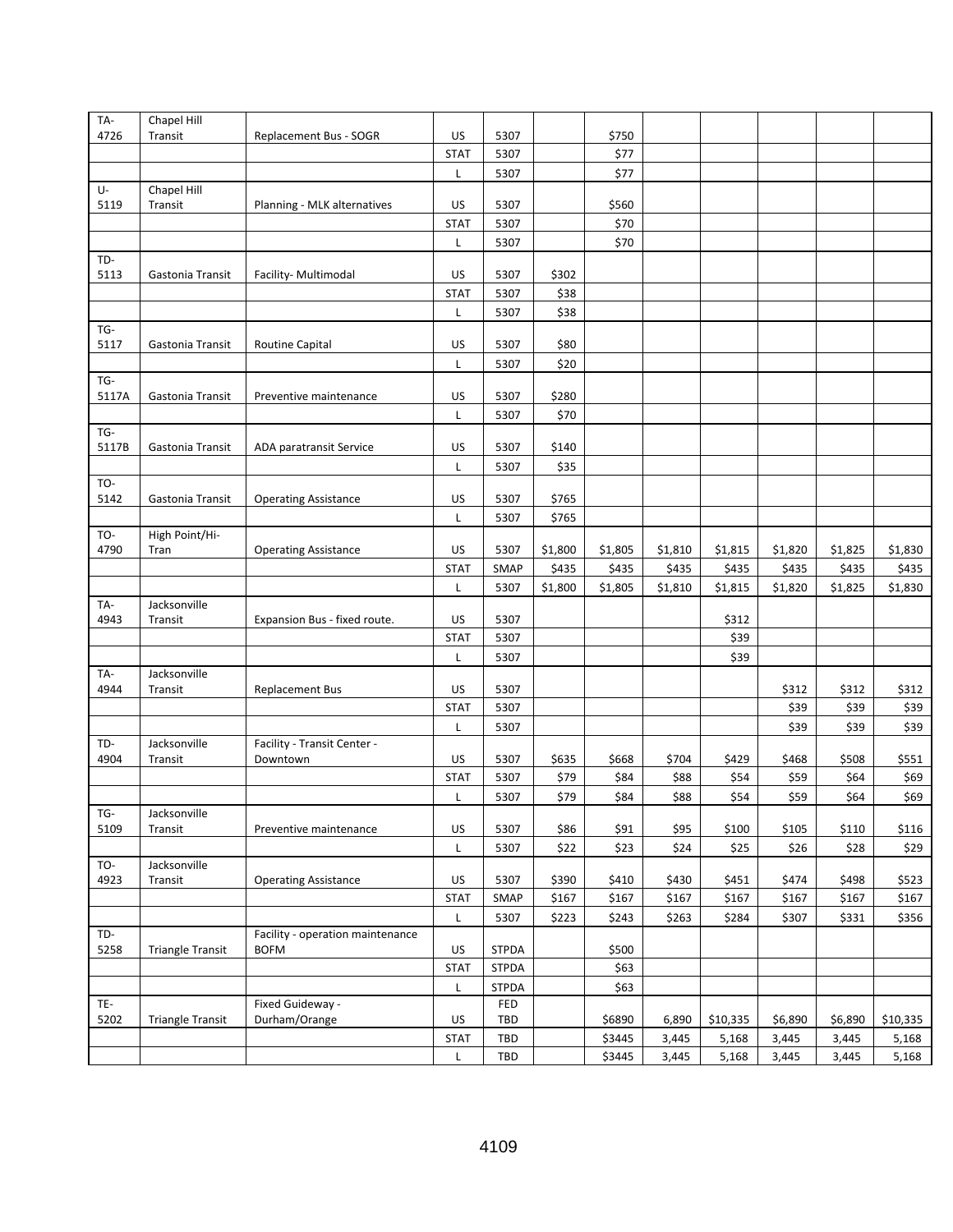### **Approval – Specific State Funds for Construction Projects**

A motion was made by Board Member Fox, which was seconded by Board Member Burrell, to

approve the following:

| Town/<br>County<br><b>Division</b>               | <b>Project</b><br><b>Description</b>                                                                                                                                                                                                                                       | <b>Estimated</b><br>Cost |
|--------------------------------------------------|----------------------------------------------------------------------------------------------------------------------------------------------------------------------------------------------------------------------------------------------------------------------------|--------------------------|
| Hyde -<br>Carteret Cos.<br>Divs. 1, 2<br>F-4004C | Project WBS 38683.3.3<br>NC 12 Ferry Corridor - Cedar Island / Ocracoke Ferry Vessel.<br>\$15,000,000.00 has previously been approved for construction.<br>Additional funds are needed to cover expenditures that have or<br>will exceed the previously authorized budget. | \$944,000.00             |
| Statewide<br>M-0451                              | Project WBS 43534.1.1<br>Statewide Landscape Plans for STIP Construction projects.<br>Initial funds are needed for preliminary engineering.                                                                                                                                | \$70,000.00              |

**ITEM J SUMMARY 2 PROJECTS \$1,014,000.00** 

### **Approval – Specific North Carolina Trust Funds – Intrastate System & Urban Loops**

A motion was made by Board Member Fox, which was seconded by Board Member Burrell, to

approve the following:

Board Member Collett abstained from voting on project R-2413C in Guilford County.

#### **Trust Funds - Intrastate System**

| Town/<br>County<br><b>Division</b>                  | <b>Project</b><br><b>Description</b>                                                                                                                                                                                                                                                                        | <b>Estimated</b><br>Cost |
|-----------------------------------------------------|-------------------------------------------------------------------------------------------------------------------------------------------------------------------------------------------------------------------------------------------------------------------------------------------------------------|--------------------------|
| Wilmington /<br>New Hanover Co.<br>Div. 3<br>U-4751 | Project WBS 40191.1.2<br>New route from SR 1409 (Military Cutoff Road) to the proposed<br>Wilmington Bypass. \$2,031,672.00 has previously been<br>approved for preliminary engineering. Additional funds are<br>needed to cover expenditures that have or will exceed the<br>previously authorized budget. | \$241,000.00             |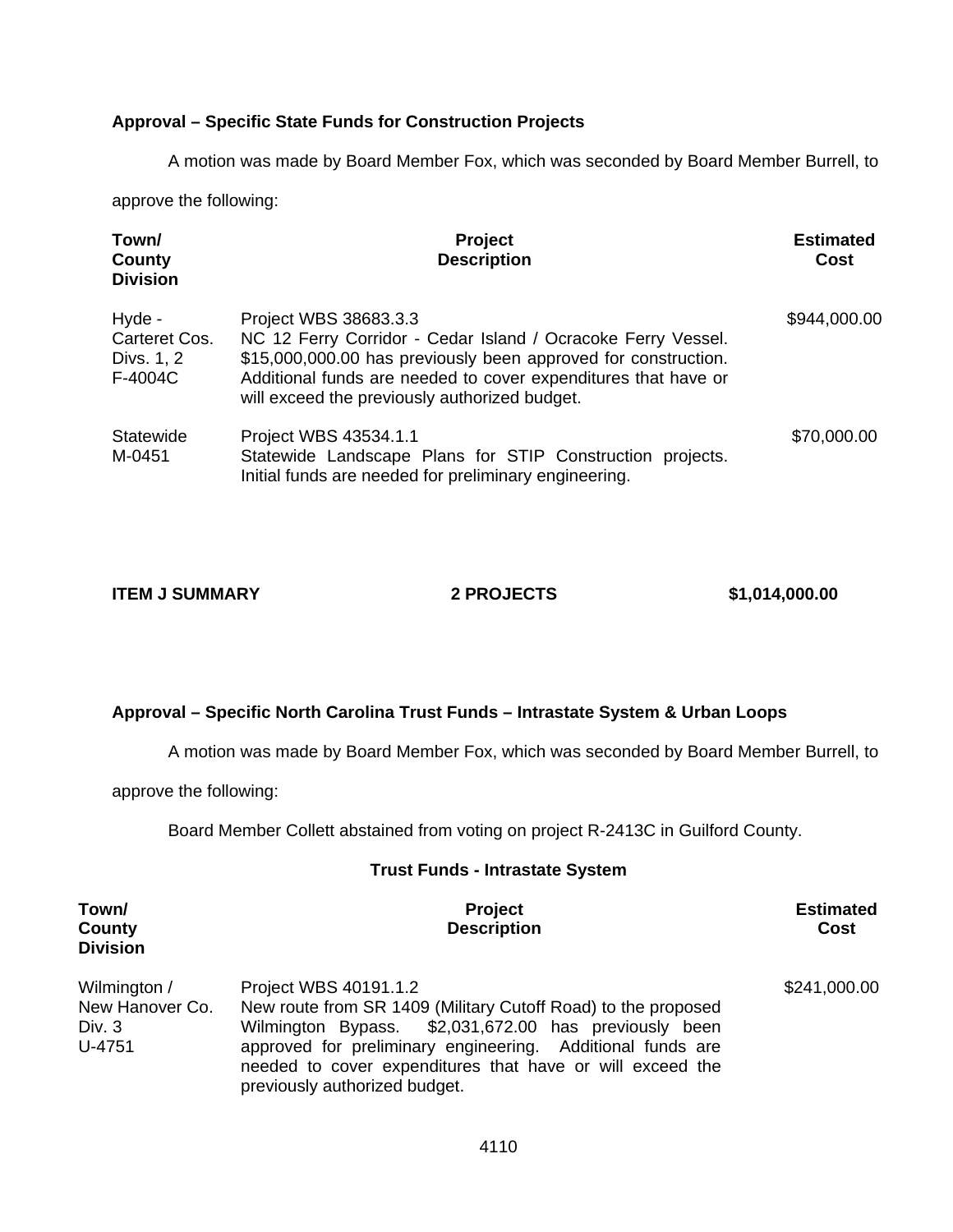| Wayne Co.<br>Div. 4<br>R-2554A                     | Project WBS 34461.3.4<br>US 70, Goldsboro Bypass, from west of NC 581 to east of<br>SR 1300 (Salem Church Road), 5.472 miles. Initial funds are<br>needed for construction based on the estimate from the 12-<br>Month Tentative Letting List published March 6, 2012. This is<br>a <b>Cash Flow</b> project with \$23,500,000.00 in SFY 12,<br>\$23,500,000.00 in SFY 13 and \$23,500,000.00 in SFY 14.                                 | \$70,500,000.00 |
|----------------------------------------------------|------------------------------------------------------------------------------------------------------------------------------------------------------------------------------------------------------------------------------------------------------------------------------------------------------------------------------------------------------------------------------------------------------------------------------------------|-----------------|
| Guilford -<br>Rockingham Cos.<br>Div. 7<br>R-2413C | Project WBS 34429.3.7<br>US 220 / Future I-73 from Haw River to the existing<br>US 220 / NC 68 intersection (combined with R-2309AB),<br>4.707 miles. \$53,400,000.00 has previously been approved for<br>State Trust funds need to be increased<br>construction.<br>\$9,573,238.00 to reflect the low bid received for R-2413C and<br>\$7,706,126.00 in federal funding to reflect the low bid received<br>for R-2309AB, see Item M-14. | \$9,573,238.00  |
| Richmond Co.<br>Div. 8<br>R-2501BB                 | Project WBS 34437.2.7<br>US 1 from the US 74 Bypass to US 74 Business.<br>\$6,232,562.00 has previously been approved for right of way<br>and utilities. Additional funds are requested for advanced<br>acquisition of Specific Parcel 912 and Specific Parcel 918 (both<br>Property of Homer R. Callahan).                                                                                                                              | \$853,656.00    |
| Shelby /<br>Cleveland Co.<br>Div. 12<br>R-2707C    | Project WBS 34497.2.4<br>US 74 Bypass from west of NC 226 to west of NC 150.<br>\$4,739,687.00 has previously been approved for right of way<br>and utilities.<br>Additional funds are needed to cover<br>expenditures that have or will exceed the previously authorized<br>budget.                                                                                                                                                     | \$125,000.00    |

# **TRUST FUND INTRASTATE SUMMARY 5 PROJECTS \$81,292,894.00**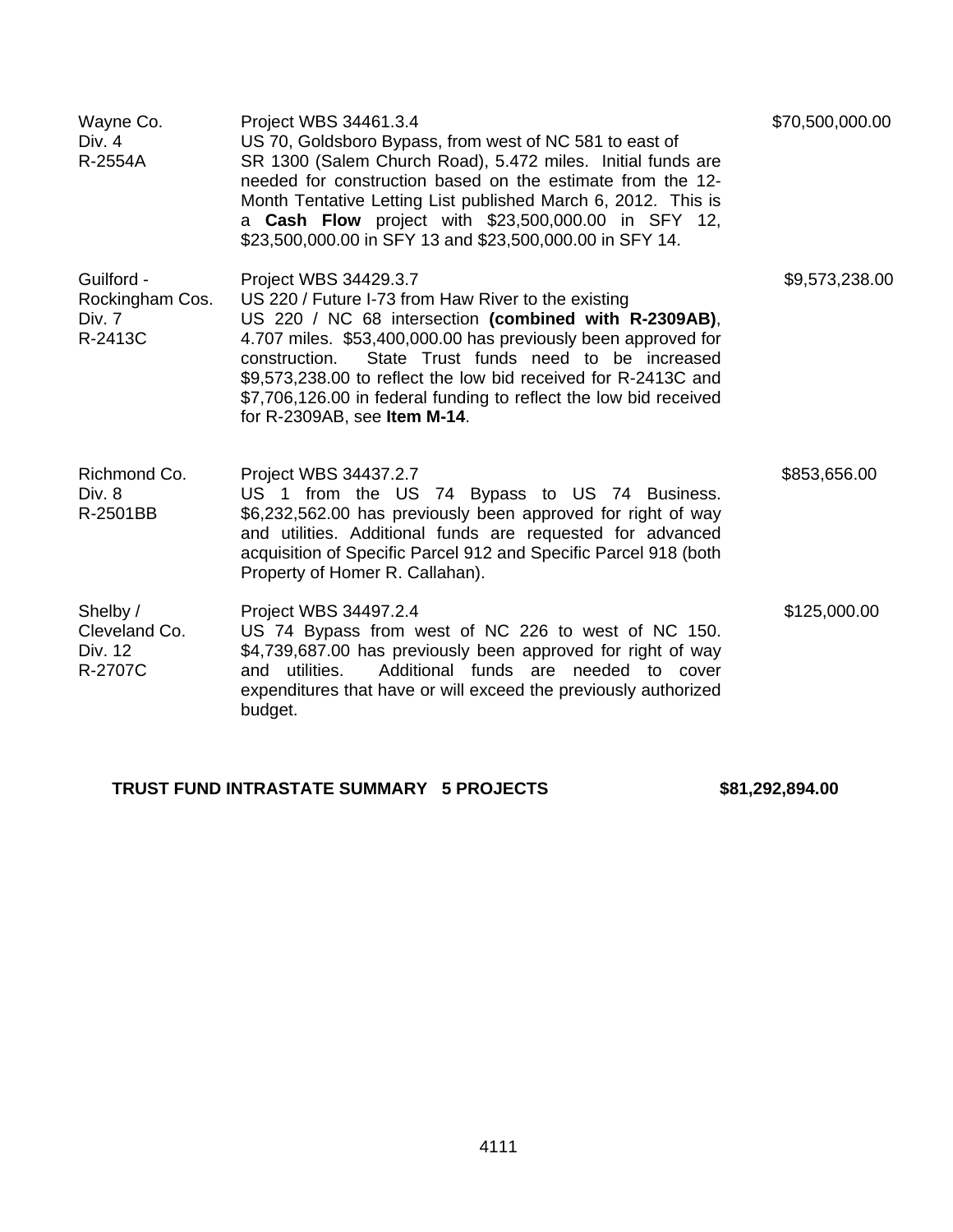## **Trust Funds - Urban Loops**

| Town/<br>County<br><b>Division</b>                   |                                                               | Project<br><b>Description</b>                                                                                                                                                                                                                                                                                                                                              | <b>Estimated</b><br>Cost           |
|------------------------------------------------------|---------------------------------------------------------------|----------------------------------------------------------------------------------------------------------------------------------------------------------------------------------------------------------------------------------------------------------------------------------------------------------------------------------------------------------------------------|------------------------------------|
| Wake Co.<br>Div. 5<br>R-2721                         | Project WBS 37673.2.1                                         | Southern Wake Freeway from NC 55 South to US 401 South.<br>\$7,384,422.00 has previously been approved for appraisal<br>and advanced acquisition of specific parcels. Additional funds<br>are requested for advanced acquisition of Specific Parcel 935<br>(Property of Howard C. & Kathleen Holt Estate).                                                                 | \$305,636.00                       |
| Greensboro /<br>Guilford Co.<br>Div. 7<br>U-2525B    | Project WBS 34821.2.3<br>\$5,459,086.00 in SFY13.             | Greensboro Eastern Loop from US 70 Relocation to<br>US 29 north of Greensboro. \$4,481,828.00 has previously<br>been approved for appraisal and acquisition of specific<br>parcels. Funds are needed for full right of way and utilities.<br>This is a Cash Flow project with \$5,459,086.00, in SFY12 and                                                                 | \$10,918,172.00                    |
| Greensboro /<br>Guilford Co.<br>Div. 7<br>U-2525C    | Project WBS 34821.2.4<br>Chilton Estate).                     | Greensboro Eastern Loop from US 29 north of Greensboro to<br>SR 2303 (Lawndale Drive). \$10,831,624.00 has previously<br>been approved for appraisal and advanced acquisition of<br>specific parcels. Additional funds are requested for advanced<br>acquisition of Specific Parcel 975 (Property of Mabel L.                                                              | \$200,386.00                       |
| Winston-Salem /<br>Forsyth Co.<br>Div. 9<br>U-2579AB | Project WBS 34839.2.4<br>Kelvin F. Merritt) for \$130,286.00. | Winston-Salem Northern Beltway Eastern Section (Future<br>I-74) from I-40 to I-40 Business / US 421. \$26,909,812.00 has<br>previously been approved for appraisal and advanced<br>acquisition of specific parcels. Additional funds are requested<br>for appraisal of Specific Parcel 877 for \$25,000.00 and<br>advanced acquisition of Specific Parcel 889 (Property of | \$155,286.00                       |
| <b>TRUST FUNDS URBAN LOOP</b>                        |                                                               | <b>4 PROJECTS</b>                                                                                                                                                                                                                                                                                                                                                          | \$11,579,480.00                    |
| <b>TRUST FUNDS URBAN LOOP</b>                        | <b>TRUST FUND INTRASTATE SUMMARY 5 PROJECTS</b>               | <b>4 PROJECTS</b>                                                                                                                                                                                                                                                                                                                                                          | \$81,292,894.00<br>\$11,579,480.00 |
| <b>SUMMARY OF TRUST FUNDS</b>                        |                                                               | 9 PROJECTS                                                                                                                                                                                                                                                                                                                                                                 | \$92,872,374.00                    |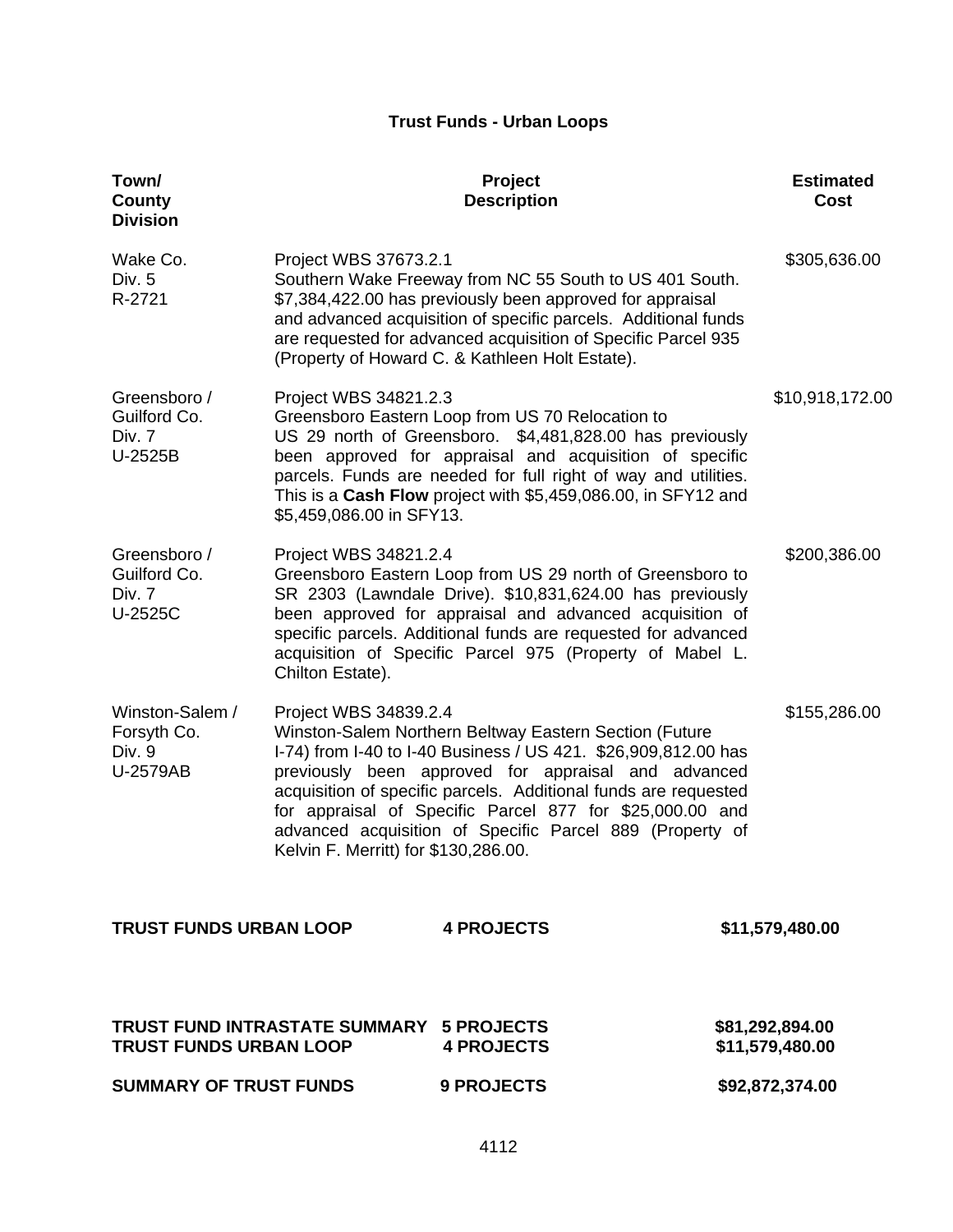# **Approval – Funds for Specific Spot Safety Improvement Projects**

The Board concurred with the staff recommendations and delegated authority to the Secretary

to award the following:

| Town/<br>County<br><b>Division</b>                     | Project<br><b>Description</b>                                                                                                                                                                                                                                                                                   | <b>Estimated</b><br>Cost |
|--------------------------------------------------------|-----------------------------------------------------------------------------------------------------------------------------------------------------------------------------------------------------------------------------------------------------------------------------------------------------------------|--------------------------|
| Pitt Co.<br>Div. 2<br><b>SS-4902AM</b>                 | Project WBS 43201.2.1<br>SR 1755 (Galloway Crossroads Road) at SR 1760 (Mobley's<br>Bridge Road). Initial right of way and utilities funds are requested<br>for intersection improvements.<br>File 02-09-206-1                                                                                                  | \$5,000.00               |
| Greenville /<br>Pitt Co.<br>Div. 2<br><b>SS-4902AU</b> | Project WBS 43548.3.1<br>SR 1200 (Stantonsburg Road) between south of SR 1296 (Radio<br>Station Road) and SR 1206 (Bell Arthur Road). Initial construction<br>funds are requested for widening and pavement markings.<br>(Approximately 0.5 mile is within the Greenville city limits.)<br>File 02-12-16752C    | \$272,600.00             |
| Nash Co.<br>Div. $4$<br>SS-4904AZ                      | Project WBS 43381.2.1<br>NC 58 at SR 1145 (Old Spring Hope Road). Initial right of way<br>and utilities funds are requested for turn lane construction and<br>traffic signal installation.<br>File 04-07-221-1                                                                                                  | \$3,000.00               |
| Guilford Co.<br>Div. 7<br><b>SS-4907F</b>              | Project WBS 41262.2<br>SR 2565 (Hicone Road) at SR 2790 (Eckerson Road) near<br>\$10,000 in right of way and utilities funds has<br>Greensboro.<br>previously been approved for left turn lane construction.<br>Additional funds are requested due to an increase in right of way<br>costs.<br>File 07-01-211-1 | \$12,000.00              |

**ITEM L SUMMARY 4 PROJECTS** \$292,600.00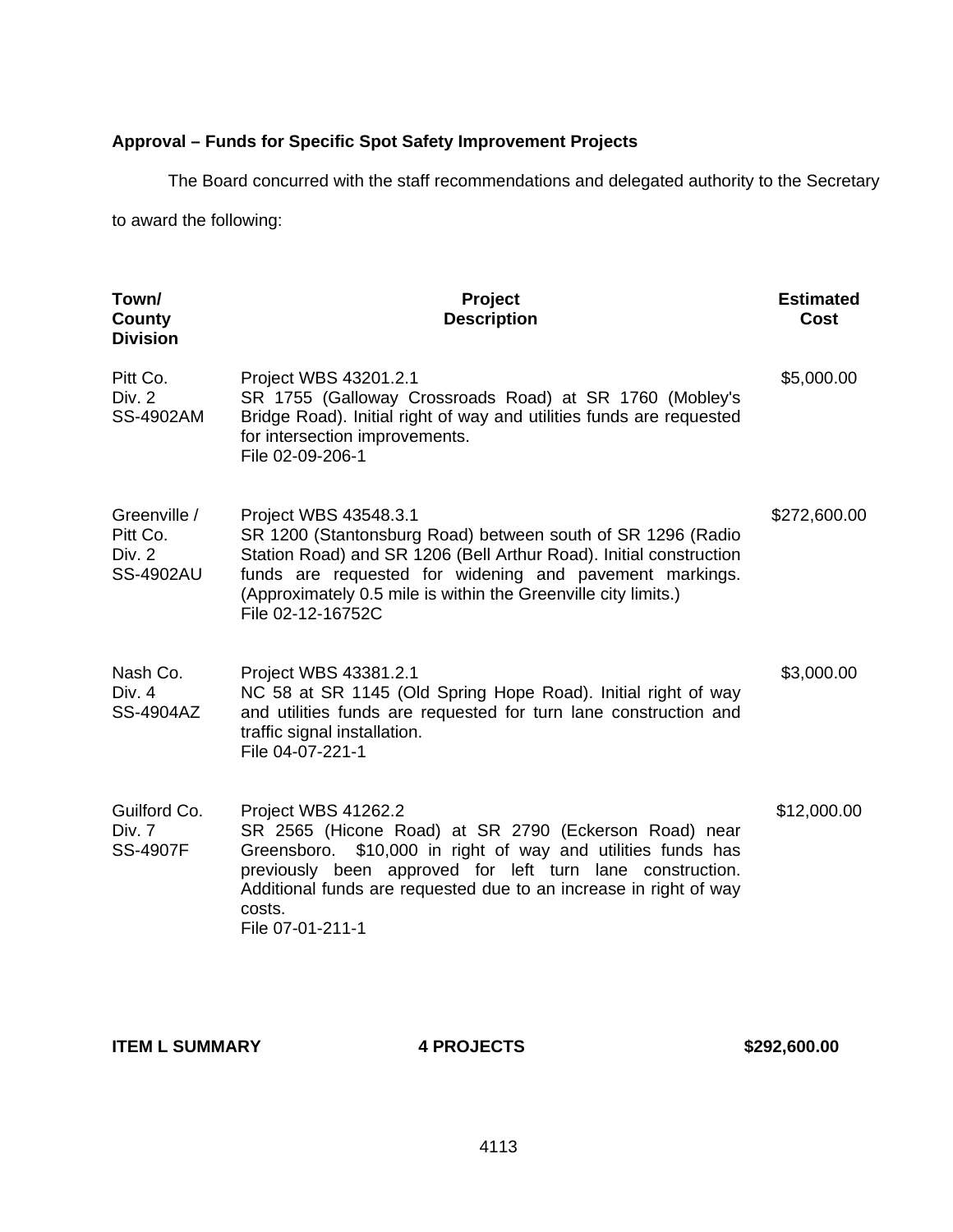# **Approval – Funds for Specific Federal-Aid Projects**

A motion was made by Board Member Fox, which was seconded by Board Member Burrell, to

approve the following:

Board Member Wall abstained from voting on WBS 40924.2.11 in Alamance County.

### **Division 1**

### **Bridge**

| Town/<br>County             | Project<br><b>Description</b>                                                                                                                                                                                                                                                | <b>Estimated</b><br><b>Cost</b>                                  |      |
|-----------------------------|------------------------------------------------------------------------------------------------------------------------------------------------------------------------------------------------------------------------------------------------------------------------------|------------------------------------------------------------------|------|
| Bertie Co.<br>BD-5101J      | WBS 45347.3.11, BRZ-1354(4)<br>Replace Bridge #87 over Eastmost Swamp on SR 1354. Funds<br>are needed for construction.                                                                                                                                                      | \$520,000.00 Cost<br>\$416,000.00 Fed.<br>\$104,000.00 State     |      |
| Chowan Co.<br>B-4464        | WBS 38377.2.1, BRZ-1170(4)<br>Replace Bridge #35 over a canal on SR 1170. Funds are<br>needed for utility relocation only.                                                                                                                                                   | \$20,000.00 Cost<br>\$16,000.00 Fed.<br>\$4,000.00 State         |      |
| Currituck Co.<br>B-4494     | WBS 33730.3.1, BRZ-1232(4)<br>Replace Bridge #3 over Tulls Creek on SR 1232, 0.109 mile.<br>\$800,000.00 has previously been approved for construction.<br>Funds need to be increased \$215,864.00 to reflect the low bid<br>received on March 20, 2012.                     | \$215,864.00 Cost<br>\$172,691.00 Fed.<br>\$43,173.00 State      |      |
| Pasquotank<br>Co.<br>B-4599 | WBS 33791.2.1, BRSTP-0017(41)<br>Replace Bridges #1 and #2 over Knobbs Creek on US 17/158.<br>\$1,450,000.00 has previously been approved for right of way<br>and utilities. Additional funds are needed based on the latest<br>estimate for utility relocation.             | \$1,667,000.00 Cost<br>\$1,333,600.00 Fed.<br>\$333,400.00 State |      |
| Tyrrell Co.<br>B-4647       | WBS 33813.3.1, BRSTP-0094(1)<br>Replace Bridge #6 over the Northwest Alligator River on NC 94,<br>0.434 mile. \$2,950,000.00 has previously been approved for<br>construction. Funds need to be increased \$618,023.00 to reflect<br>the low bid received on March 20, 2012. | \$618,023.00 Cost<br>\$494,418.00 Fed.<br>\$123,605.00 State     |      |
|                             | <b>Ferry Boat Development</b>                                                                                                                                                                                                                                                |                                                                  |      |
| Currituck Co.<br>F-5501     | WBS 45543.1.1, FBD-000S(705)<br>Currituck Visitor and Welcome Center Terminal. Funds are<br>needed for preliminary engineering utilizing 2009 Ferry Boat                                                                                                                     | \$237,500.00<br>\$190,000.00 Fed.<br>\$47,500.00 State           | Cost |

Discretionary (FBD) Program Funds designated for this project.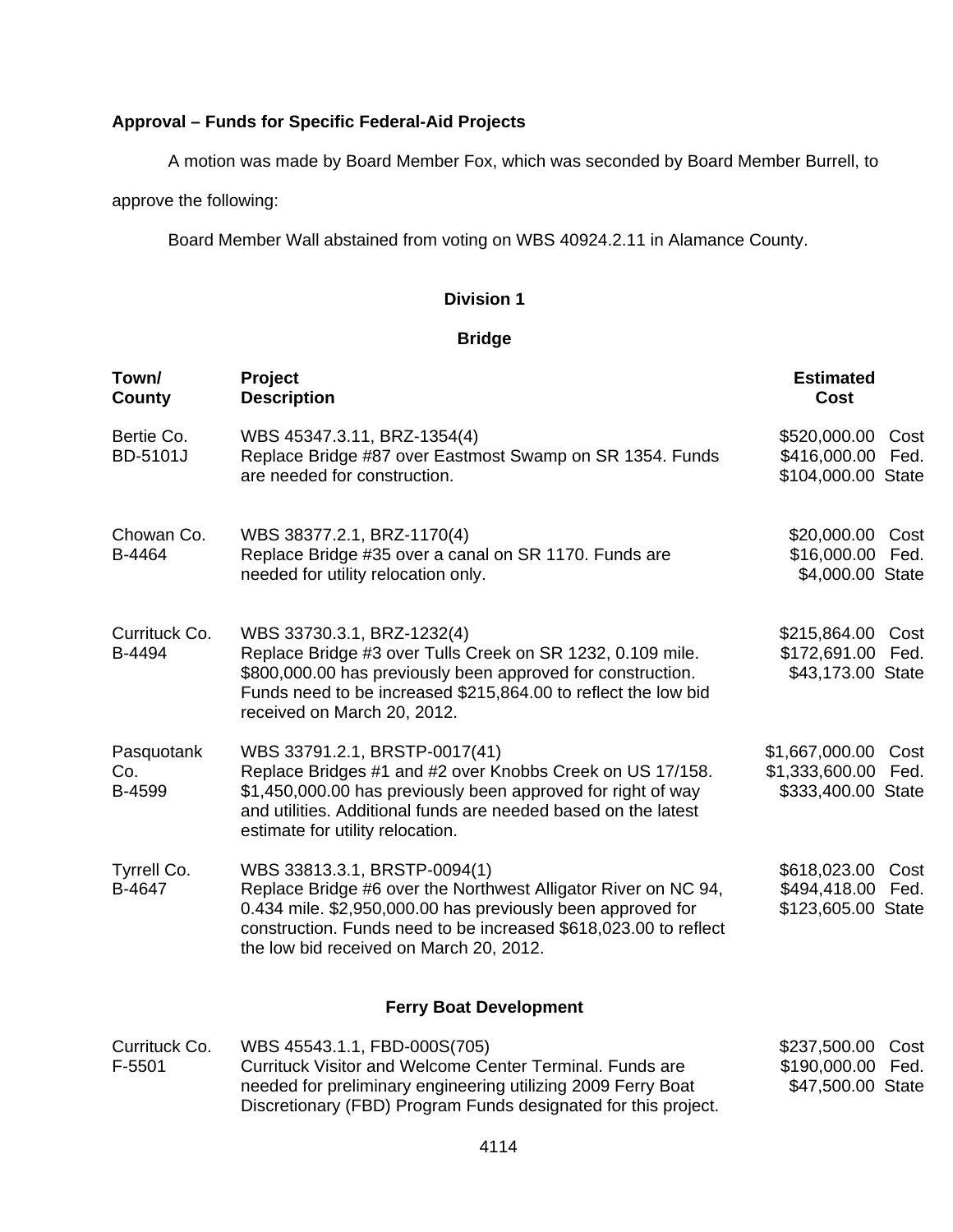# **National Highway**

| Beaufort Co.<br>R-2510B*          | WBS 34440.2.6, NHF-0017(54)<br>US 17 (Washington Bypass) from south of SR 1149 (Price<br>Road) to US 17 north of SR 1509 (Springs Road).<br>\$25,881,555.00 has previously been approved for right of way<br>and utilities. Additional funds are needed to cover expenditures<br>that have or will exceed the previously authorized budget.                                                                                                                                                                                                                                                                                          | \$215,450.00<br>Cost<br>\$172,360.00 Fed.<br>\$43,090.00 State             |
|-----------------------------------|--------------------------------------------------------------------------------------------------------------------------------------------------------------------------------------------------------------------------------------------------------------------------------------------------------------------------------------------------------------------------------------------------------------------------------------------------------------------------------------------------------------------------------------------------------------------------------------------------------------------------------------|----------------------------------------------------------------------------|
| Carteret Co.<br>R-3307A           | WBS 34528.3.2, STPNHS-0070(133)<br>Preservation of Bridge #29 (Graysden Paul Bridge) on US 70.<br>\$600,000.00 has previously been approved for construction.<br>Additional funds are needed to cover expenditures that have or<br>will exceed the previously authorized budget.                                                                                                                                                                                                                                                                                                                                                     | \$452,007.00<br>Cost<br>\$361,606.00<br>Fed.<br>\$90,401.00 State          |
|                                   | <b>Urban</b>                                                                                                                                                                                                                                                                                                                                                                                                                                                                                                                                                                                                                         |                                                                            |
| Greenville/<br>Pitt Co.<br>U-3315 | WBS 35781.2.1, HPPSTP-0220(53); HPPSTP-0220(54);<br>HPPSTP-0220(55); STPHPP-0220(32); HPPSTP-0220(57);<br>STP-0220(69)<br>Stantonsburg Road/Tenth Street Connector from Memorial<br>Drive to SR 1702 (Evans Street). Funds are needed for right of<br>way and utilities utilizing \$7,089,709.00 in Section 1702 High<br>Priority Federal Funds and Section 129 of the Consolidated<br>Appropriations Act, 2008 Federal Funds designated for this<br>project with the balance of \$16,479,718.00 in traditional funds.<br>This is a two $(2)$ year cash flow project with \$11,784,714.00 in<br>FFY12, and \$11,784,713.00 in FFY13. | \$23,569,427.00<br>Cost<br>\$18,929,541.00<br>Fed.<br>\$4,639,886.00 State |
|                                   | <b>Bridge</b>                                                                                                                                                                                                                                                                                                                                                                                                                                                                                                                                                                                                                        |                                                                            |
| Beaufort Co.<br>B-5204            | WBS 45302.3.1, BRZ-1625(4)<br>Replace Bridge #141 over Pantego Drainage District Canal #14<br>on SR 1625, 0.047 mile. Funds are needed for construction.                                                                                                                                                                                                                                                                                                                                                                                                                                                                             | \$503,200.00<br>Cost<br>\$402,560.00 Fed.<br>\$100,640.00 State            |
| Lenoir Co.<br><b>BD-5102G</b>     | WBS 45348.3.7, BRZ-1326(5)<br>Replace Bridge #48 over Bear Creek on SR 1326. Funds are<br>needed for construction.                                                                                                                                                                                                                                                                                                                                                                                                                                                                                                                   | \$678,000.00<br>Cost<br>\$542,400.00 Fed.<br>\$135,600.00 State            |
| Pitt Co.<br>BD-5102J              | WBS 45348.3.10, BRZ-1427(5)<br>Replace Bridge #162 over Grindle Creek on SR 1427. Funds<br>are needed for construction.                                                                                                                                                                                                                                                                                                                                                                                                                                                                                                              | \$357,000.00<br>Cost<br>\$285,600.00<br>Fed.<br>\$71,400.00 State          |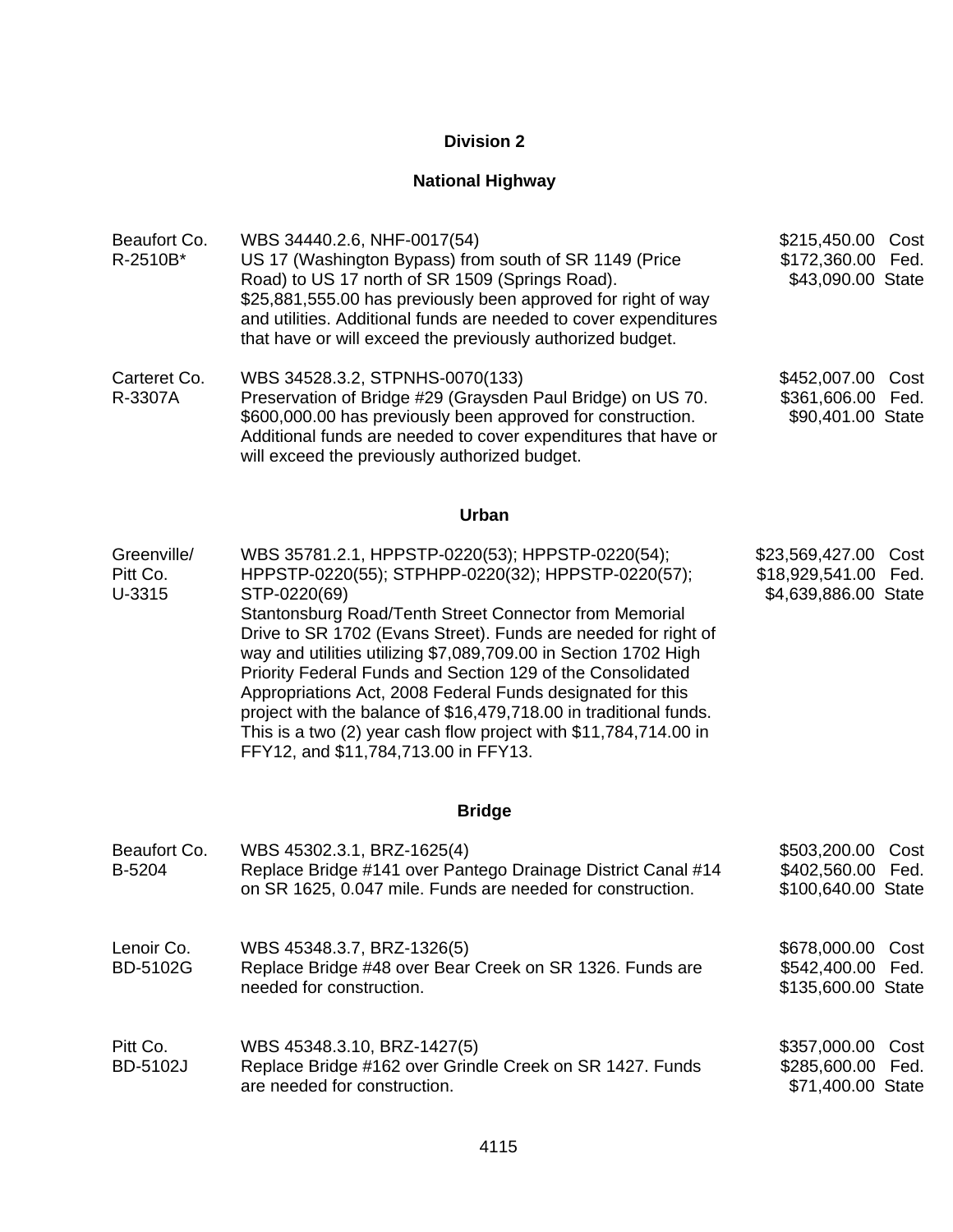# **Safety**

| Pitt Co. | WBS 45476.2.1, HSIP-1711(5)                                | \$100,000.00 Cost |  |
|----------|------------------------------------------------------------|-------------------|--|
| W-5504   | Replace Bridge #28 over Fork Swamp on SR 1711 (Worthington | \$90,000.00 Fed.  |  |
|          | Road). Funds are needed for right of way and utilities.    | \$10,000.00 State |  |

# **Division 3**

# **Urban**

| Jacksonville/<br>Onslow Co.<br>U-3810 | WBS 35801.2.1, STP-1406(6)<br>SR 1406 (Piney Green Road) from US 17 to NC 24.<br>\$31,900,000.00 has previously been approved for right of way<br>and utilities. Additional funds are needed based on the latest<br>estimate for utility relocation.                                                                                                                                                                                   | \$5,200,000.00<br>\$4,160,000.00<br>\$1,040,000.00 State | Cost<br>Fed. |
|---------------------------------------|----------------------------------------------------------------------------------------------------------------------------------------------------------------------------------------------------------------------------------------------------------------------------------------------------------------------------------------------------------------------------------------------------------------------------------------|----------------------------------------------------------|--------------|
| Jacksonville/<br>Onslow Co.<br>U-5132 | WBS 45155.1.1, NHS-0024(39)<br>NC 24 (Lejeune Boulevard); construct a trumpet interchange<br>between SR 1308 (Bell Fork Road) and the US 17 Bypass; and<br>new NC 24 Access and new base entry road for Camp Lejeune<br>Marine Corps Base. \$50,000.00 has previously been approved<br>for preliminary engineering. Additional funds are needed to<br>cover expenditures that have or will exceed the previously<br>authorized budget. | \$332,913.00<br>\$266,330.00<br>\$66,583.00 State        | Cost<br>Fed. |
|                                       | <b>Bridge</b>                                                                                                                                                                                                                                                                                                                                                                                                                          |                                                          |              |
| Brunswick Co.<br><b>BD-5103R</b>      | WBS 45349.2.18, BRZ-1154(5)<br>Replace Bridge #64 over Jinny's Branch on SR 1154. Funds are<br>needed for right of way and utilities.                                                                                                                                                                                                                                                                                                  | \$20,000.00<br>\$16,000.00<br>\$4,000.00 State           | Cost<br>Fed. |
| Sampson Co.<br><b>BD-5103K</b>        | WBS 45349.3.11, BRSTP-1007(19)<br>Replace Bridge #60 over Keith Branch, a branch of Black Creek<br>on SR 1007. Funds are needed for construction.                                                                                                                                                                                                                                                                                      | \$450,000.00<br>\$360,000.00<br>\$90,000.00 State        | Cost<br>Fed. |
| Sampson Co.<br>BD-5103L               | WBS 45349.3.12, BRZ-1742(3)<br>Replace Bridge #233 over Six Run Creek on SR 1742. Funds<br>are needed for construction.                                                                                                                                                                                                                                                                                                                | \$460,000.00<br>\$368,000.00<br>\$92,000.00 State        | Cost<br>Fed. |
| Sampson Co.<br>BD-5103M               | WBS 45349.3.13, BRZ-1256(2)<br>Replace Bridge #101 over Big Swamp Creek on SR 1256.<br>Funds are needed for construction.                                                                                                                                                                                                                                                                                                              | \$625,000.00<br>\$500,000.00<br>\$125,000.00 State       | Cost<br>Fed. |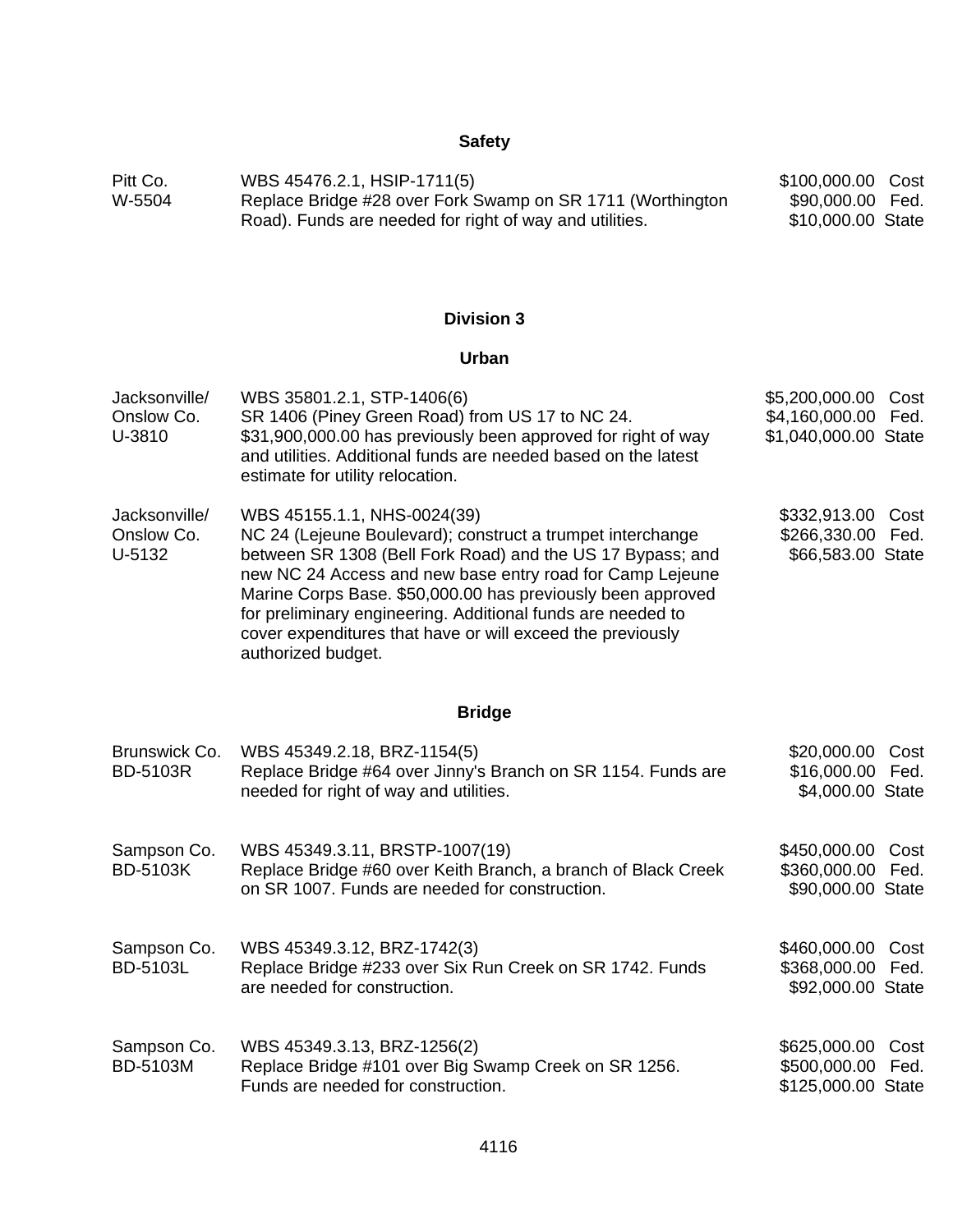| Sampson Co. | WBS 45349.3.14, BRZ-1945(6)                               | \$550,000.00 Cost  |  |
|-------------|-----------------------------------------------------------|--------------------|--|
| BD-5103N    | Replace Bridge #34 over Quewiffle Swamp, a branch of Six  | \$440,000.00 Fed.  |  |
|             | Runs Creek on SR 1945. Funds are needed for construction. | \$110,000.00 State |  |

# **Safety**

| Wilmington/ | WBS 45242.3.1, STP-0076(9)                                  | -\$90,000.00 Cost |  |
|-------------|-------------------------------------------------------------|-------------------|--|
| New Hanover | Intersection of US 76 and US 117/NC 132, \$90,000.00 has    | -\$81,000.00 Fed. |  |
| Co.         | previously been approved for construction. Funds need to be | -\$9,000.00 State |  |
| W-5132      | decreased (\$90,000.00). Project delayed to FFY 2016.       |                   |  |

# **Division 4**

### **Interstate Maintenance**

| Nash Co. | WBS 47050.3.3, IMPP-095-3(108)142                           | \$300,000.00 Cost |  |
|----------|-------------------------------------------------------------|-------------------|--|
| I-5204B  | Interstate Maintenance Preservation Program. I-95 from      | \$270,000.00 Fed. |  |
|          | Milemarker 142.99 to Milemarker 152.94, 9.950 miles.        | \$30,000.00 State |  |
|          | \$900,000.00 has previously been approved for construction. |                   |  |
|          | Additional funds are needed based on the latest estimate.   |                   |  |

# **Surface Transportation**

| Johnston Co. | WBS 34552.3.2, STP-0042(18)                                      | -\$84,647.00 Cost  |  |
|--------------|------------------------------------------------------------------|--------------------|--|
| R-3825A      | NC 42 from US 70 in Clayton to 0.31 mile east of SR 1902         | -\$67,718.00 Fed.  |  |
|              | (Glen Laurel Road), 1.552 miles. \$6,900,000.00 has previously   | -\$16,929.00 State |  |
|              | been approved for construction. Funds need to be decreased       |                    |  |
|              | (\$84,647.00) to reflect the low bid received on March 20, 2012. |                    |  |

# **Urban**

| Rocky Mount/ | WBS 35014.1.1, STP-1613(3)                                                                                         | \$1,201,485.00 Cost |  |
|--------------|--------------------------------------------------------------------------------------------------------------------|---------------------|--|
| Nash Co.     | SR 1613 (North Winstead Avenue) from SR 1770 (Sunset                                                               | \$961,188.00 Fed.   |  |
| U-4019       | Avenue) to SR 1604 (Hunter Hill Road). \$1,199,009.00 has<br>previously been approved for preliminary engineering. | \$240,297.00 State  |  |
|              | Additional funds are needed to cover expenditures that have or                                                     |                     |  |
|              | will exceed the previously authorized budget.                                                                      |                     |  |

# **Bridge**

| Johnston Co. | WBS 33310.3.1, BRSTP-070B(3)                                                                                                                                                  | -\$8,887.00 Cost  |  |
|--------------|-------------------------------------------------------------------------------------------------------------------------------------------------------------------------------|-------------------|--|
| B-3864       | Replace Bridge #40 over the Neuse River on US 70 Business,                                                                                                                    | -\$7,110.00 Fed.  |  |
|              | 0.209 mile. \$6,100,000.00 has previously been approved for<br>construction. Funds need to be decreased (\$8,887.00) to reflect<br>the low bid received on February 21, 2012. | -\$1,777.00 State |  |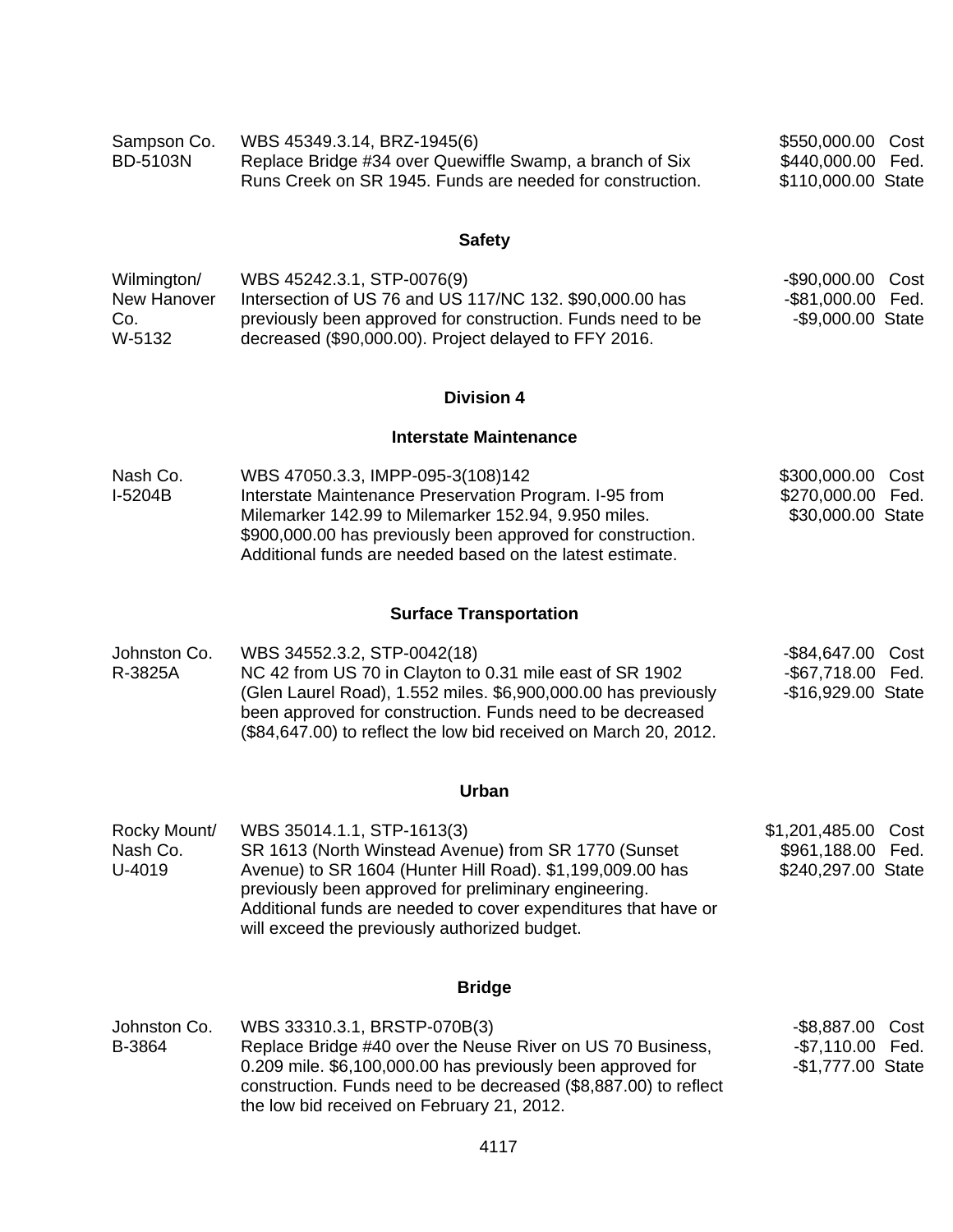| Johnston Co.<br>B-4561                     | WBS 33772.2.1, BRZ-1525(5)<br>Replace Bridge #147 over Swift Creek on SR 1525. Funds are<br>needed for right of way and utilities.                                                                                                                                                                                   | \$284,000.00<br>Cost<br>\$227,200.00<br>Fed.<br>\$56,800.00 State        |
|--------------------------------------------|----------------------------------------------------------------------------------------------------------------------------------------------------------------------------------------------------------------------------------------------------------------------------------------------------------------------|--------------------------------------------------------------------------|
| Johnston Co.<br>B-4772                     | WBS 38544.2.1, BRZ-1525(9)<br>Replace Bridge #326 over Mill Branch Creek on SR 1525.<br>Funds are needed for right of way and utilities.                                                                                                                                                                             | \$115,000.00<br>Cost<br>\$92,000.00<br>Fed.<br>\$23,000.00 State         |
|                                            | <b>Division 5</b>                                                                                                                                                                                                                                                                                                    |                                                                          |
|                                            | <b>Enhancement</b>                                                                                                                                                                                                                                                                                                   |                                                                          |
| Fuquay<br>Varina/<br>Wake Co.<br>EL-5100HB | WBS 41821.2.15, STPDA-0507(4)<br>East Broad Street Sidewalk Project - Sidewalk from existing<br>streetscape sidewalk of Fuquay-Varina downtown at Ennis<br>Street to existing sidewalk at shopping center near the North<br>Judd Parkway Northeast Intersection. Funds are needed for<br>right of way and utilities. | \$42,010.00 Cost<br>\$33,608.00 Fed.<br>\$8,402.00 Local                 |
| Fuquay<br>Varina/<br>Wake Co.<br>EL-5100HC | WBS 41821.2.16, STPDA-0507(5)<br>South Main Street Sidewalk Project - Sidewalk along South<br>Main Street from existing sidewalk located south of Spring<br>Street to end - located across from Buck Johnson Street. Funds<br>are needed for right of way and utilities.                                             | \$13,477.00<br>Cost<br>\$10,782.00 Fed.<br>\$2,695.00 Local              |
|                                            | Urban                                                                                                                                                                                                                                                                                                                |                                                                          |
| Garner-<br>Raleigh/<br>Wake Co.<br>U-5513  | WBS 45551.3.1, STP-0070(161)<br>US 70 from SR 2026 (Hammond Road) to I-40 and SR 2026<br>(Hammond Road) from US 70 to I-40/US 64. Funds are needed<br>for construction based on the estimate from the 12-Month<br>Tentative Letting List published March 6, 2012.                                                    | \$6,500,000.00<br>Cost<br>\$5,200,000.00<br>Fed.<br>\$1,300,000.00 State |
|                                            | <b>Bridge</b>                                                                                                                                                                                                                                                                                                        |                                                                          |
| Franklin Co.<br><b>BD-5105R</b>            | WBS 45351.2.18, BRZ-1003(108)<br>Replace Bridge #44 over Eaves Creek on SR 1003. Funds are<br>needed for right of way and utilities.                                                                                                                                                                                 | \$20,000.00 Cost<br>\$16,000.00<br>Fed.<br>\$4,000.00 State              |
| Franklin Co.<br><b>BD-5105U</b>            | WBS 45351.2.21, BRZ-1003(109)<br>Replace Bridge #139 over Eaves Creek Overflow on SR 1003.<br>Funds are needed for right of way and utilities.                                                                                                                                                                       | \$20,000.00 Cost<br>\$16,000.00 Fed.<br>\$4,000.00 State                 |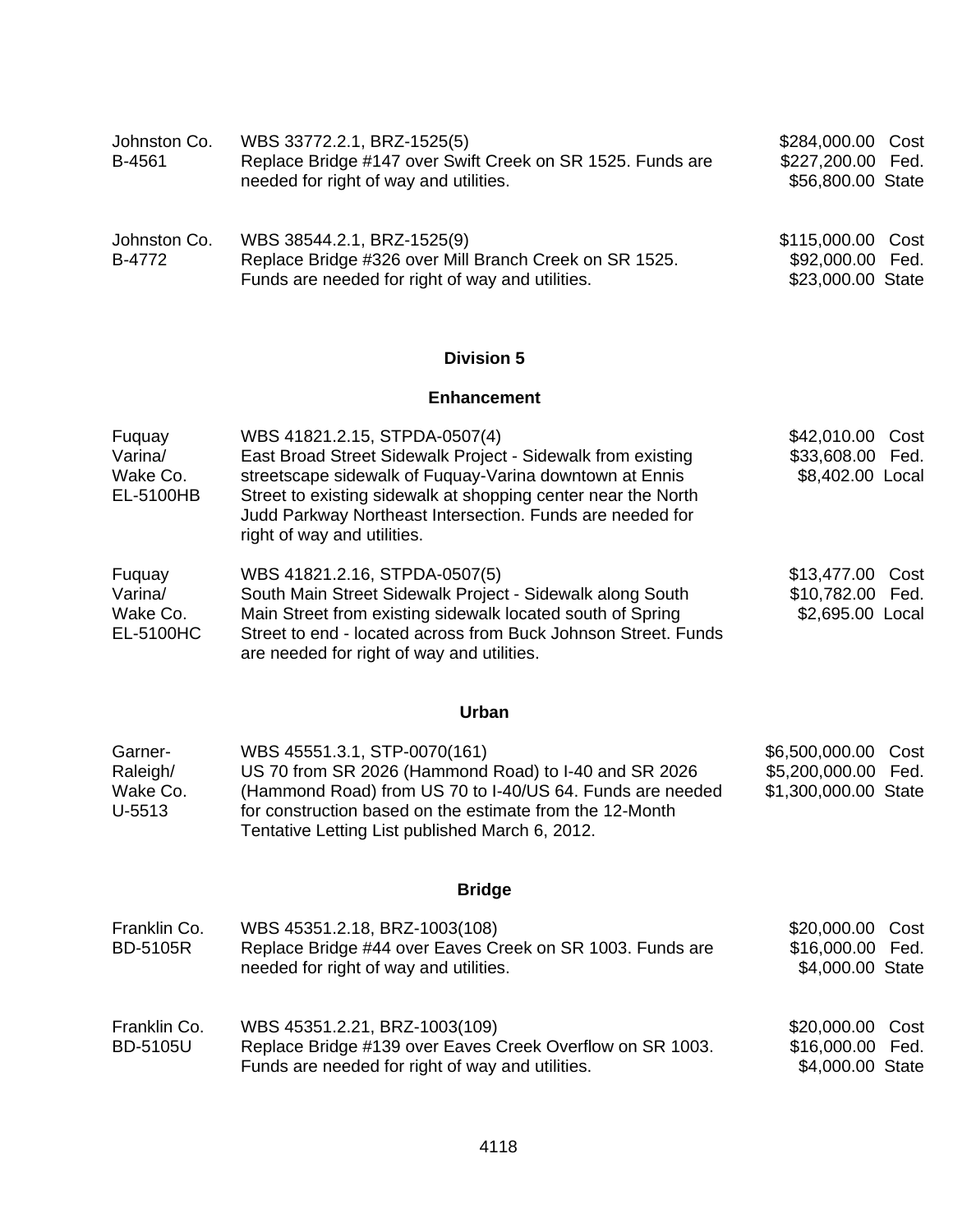| Granville Co.<br>B-3841               | WBS 33289.2.2, BRSTP-1138(10)<br>Replace Bridge #83 over the Tar River on SR 1138. Funds are<br>needed for right of way and utilities.                                                                                                                                        | \$72,000.00 Cost<br>\$57,600.00 Fed.<br>\$14,400.00 State   |              |
|---------------------------------------|-------------------------------------------------------------------------------------------------------------------------------------------------------------------------------------------------------------------------------------------------------------------------------|-------------------------------------------------------------|--------------|
| Person Co.<br><b>BD-5105L</b>         | WBS 45351.2.12, BRZ-1519(4)<br>Replace Bridge #2 over Mill Creek on SR 1519. Funds are<br>needed for right of way and utilities.                                                                                                                                              | \$30,000.00 Cost<br>\$24,000.00 Fed.<br>\$6,000.00 State    |              |
|                                       | <b>Safety</b>                                                                                                                                                                                                                                                                 |                                                             |              |
| Vance Co.<br>W-5205C                  | WBS 45335.3.3, STP-1319(19)<br>SR 1319 (Satterwhite Point Road - Exit 217) at the I-85<br>Southbound On-Ramp. Funds are needed for construction for<br>service road.                                                                                                          | \$425,000.00<br>\$382,500.00 Fed.<br>\$42,500.00 State      | Cost         |
| Morrisville/<br>Wake Co.<br>SR-5001AO | WBS 40924.3.40, SRS-0517(5)<br>Safe Routes to School. Funds are needed for construction for<br>the installation of Speed Feedback Signs with Beacon System<br>to serve Morrisville Elementary School, Cedar Fork Elementary<br>School and Sterling Montessori Charter School. | \$78,200.00 Cost<br>\$78,200.00 Fed.                        |              |
| Wake Co.<br>W-5138                    | WBS 45262.3.1, STP-1010(10)<br>SR 1010 (Ten-Ten Road) from SR 3851 (South Mountain Drive)<br>to Cary Lee Road. \$99,000.00 has previously been approved for<br>construction. Funds need to be increased \$500,000.00.                                                         | \$500,000.00 Cost<br>\$450,000.00 Fed.<br>\$50,000.00 State |              |
|                                       | <b>Division 6</b>                                                                                                                                                                                                                                                             |                                                             |              |
|                                       | <b>Interstate Maintenance</b>                                                                                                                                                                                                                                                 |                                                             |              |
| Cumberland<br>Co.<br>I-5206D          | WBS 47052.3.5, IMPP-095-2(125)57<br>Interstate Maintenance Preservation Program. I-95 from<br>Milepost 57 to Milepost 59. Funds are needed for construction<br>to install pavement markers and thermoplastic lane markings.                                                   | \$75,000.00 Cost<br>\$67,500.00 Fed.<br>\$7,500.00 State    |              |
|                                       | <b>National Highway</b>                                                                                                                                                                                                                                                       |                                                             |              |
| Columbus Co.<br>R-5507                | WBS 45461.3.1, NHS-0074(130)<br>US 74 from NC 214 to the Brunswick County Line, 9.600 miles.<br>Funds are needed for construction based on the estimate from<br>the 12-Month Tentative Letting List published March 6, 2012.                                                  | \$9,500,000.00<br>\$7,600,000.00<br>\$1,900,000.00 State    | Cost<br>Fed. |
| Columbus Co.<br>R-5508                | WBS 45462.3.1, NHS-0074(131)<br>US 74 from US 76 to US 74 Business, 8.500 miles.<br>\$4,000,000.00 has previously been approved for construction.<br>Funds need to be increased \$1,654,563.00 to reflect the low bid<br>received on March 20, 2012.                          | \$1,654,563.00<br>\$1,323,650.00 Fed.<br>\$330,913.00 State | Cost         |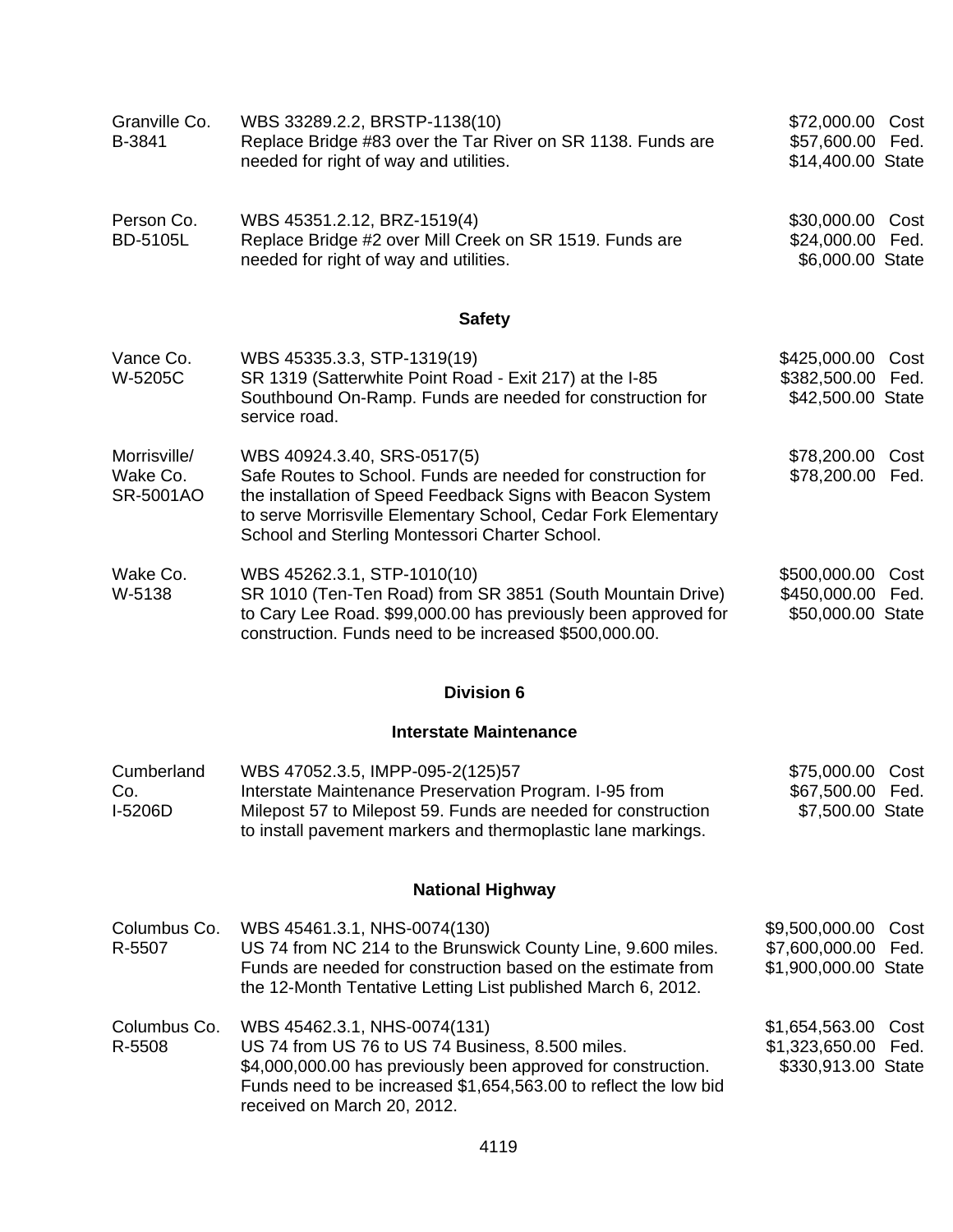# **Surface Transportation**

| Harnett Co.<br>R-5523                            | WBS 45548.1.1, STPDA-1403(13)<br>SR 1403 (Kipling Road) at the intersection with US 401. Funds<br>are needed for preliminary engineering.                                                                                                                                                                                                                                                                                                                                          | \$100,000.00 Cost<br>\$80,000.00<br>\$20,000.00 State        | Fed.         |
|--------------------------------------------------|------------------------------------------------------------------------------------------------------------------------------------------------------------------------------------------------------------------------------------------------------------------------------------------------------------------------------------------------------------------------------------------------------------------------------------------------------------------------------------|--------------------------------------------------------------|--------------|
|                                                  | <b>Enhancement</b>                                                                                                                                                                                                                                                                                                                                                                                                                                                                 |                                                              |              |
| Angier/<br>Harnett Co.<br>EL-5100LB              | WBS 41821.3.31, STPDA-0602(11)<br>Way-Finding Signs. Funds are needed for construction for the<br>installation of way-finding signs.                                                                                                                                                                                                                                                                                                                                               | \$32,000.00<br>\$25,600.00<br>\$6,400.00 Local               | Cost<br>Fed. |
|                                                  | Urban                                                                                                                                                                                                                                                                                                                                                                                                                                                                              |                                                              |              |
| Hope Mills/<br>Cumberland<br>Co.<br>U-3849       | WBS 34994.2.2, STP-1363(3)<br>SR 1363 (Elk Mill Road) from SR 1132 (Legion Road) to<br>US 301/I-95 Business. \$5,051,280.00 has previously been<br>approved for right of way and utilities. Additional funds are<br>needed to cover expenditures that have or will exceed the<br>previously authorized budget.                                                                                                                                                                     | \$368,750.00<br>\$295,000.00<br>\$73,750.00 State            | Cost<br>Fed. |
|                                                  | <b>Bridge</b>                                                                                                                                                                                                                                                                                                                                                                                                                                                                      |                                                              |              |
| Columbus Co.<br>B-4480                           | WBS 38385.2.1, BRZ-1824(1)<br>Replace Bridges #275 and #278 over Livingston Creek on<br>SR 1824. Funds are needed for right of way and utilities.                                                                                                                                                                                                                                                                                                                                  | \$140,000.00<br>\$112,000.00<br>\$28,000.00 State            | Cost<br>Fed. |
| Harnett Co.<br>B-4542                            | WBS 33757.3.1, BRSTP-1213(7)<br>Replace Bridge #40 over Barbeque Creek on SR 1213,<br>0.223 mile. \$1,050,000.00 has previously been approved for<br>construction. Funds need to be decreased (\$71,263.00) to<br>reflect the low bid received on March 20, 2012.                                                                                                                                                                                                                  | -\$71,263.00 Cost<br>-\$57,010.00 Fed.<br>-\$14,253.00 State |              |
|                                                  | <b>Division 7</b>                                                                                                                                                                                                                                                                                                                                                                                                                                                                  |                                                              |              |
|                                                  | <b>Interstate Maintenance</b>                                                                                                                                                                                                                                                                                                                                                                                                                                                      |                                                              |              |
| Alamance/<br>Guilford/<br>Orange Cos.<br>I-5207A | WBS 47053.3.2, IMPP-085-3(207)142<br>Interstate Maintenance Preservation Program. Bridge #76 and<br>Bridge #130 on I-85/I-40 in Alamance County; Bridge #524 over<br>I-85 on NC 62 and Bridge #549 over Deep River on I-40 Ramp<br>in Guilford County; and Bridge #268 on I-40 in Orange County.<br>\$125,000.00 has previously been approved for construction.<br>Additional funds are needed to cover expenditures that have or<br>will exceed the previously authorized budget. | \$380,000.00<br>\$342,000.00<br>\$38,000.00 State            | Cost<br>Fed. |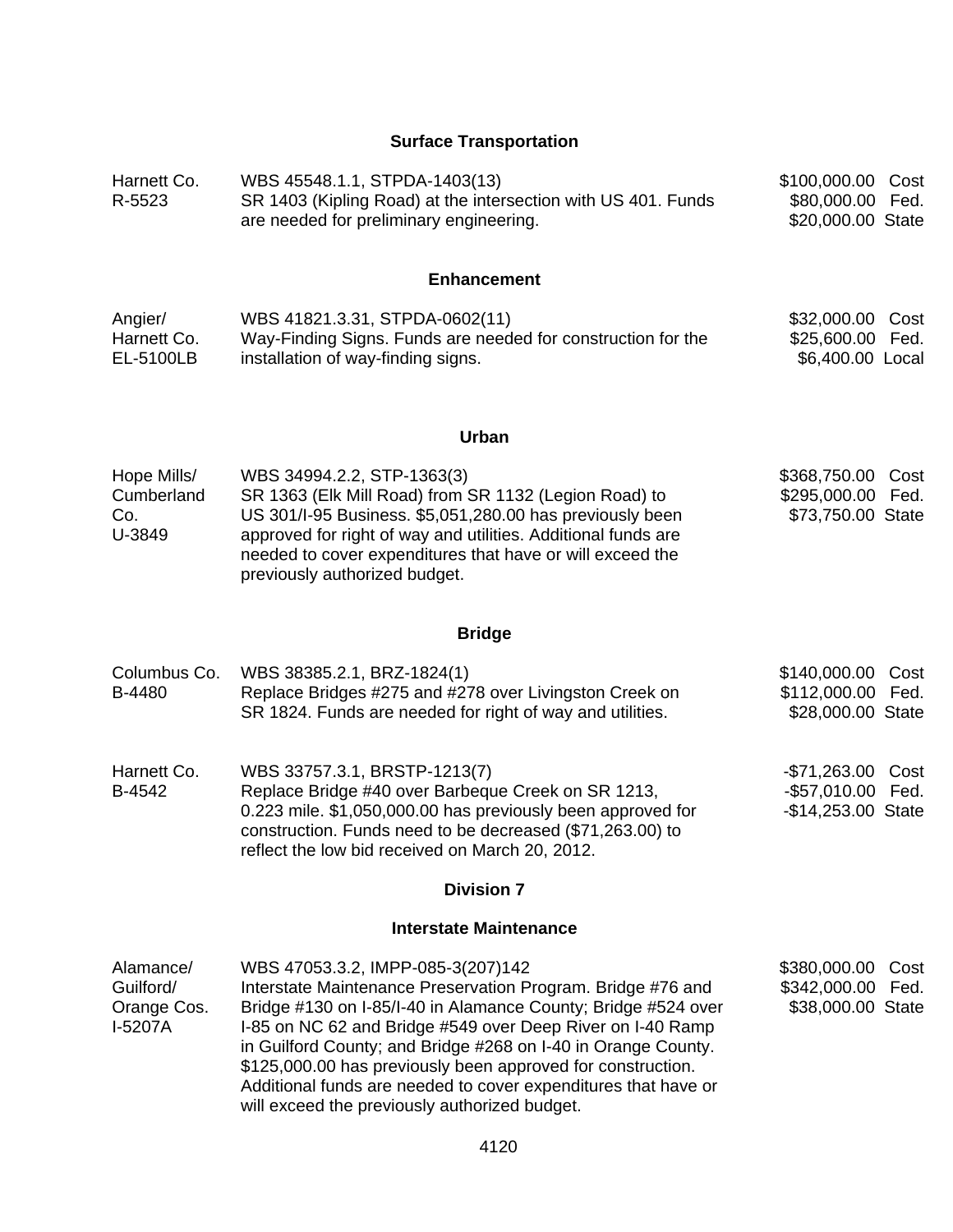| Guilford Co.<br>$I-5110$                 | WBS 42345.1.1, NHF-0073(25)<br>I-73 from NC 68 to the Greensboro Western Loop. \$500,000.00<br>has previously been approved for preliminary engineering.<br>Additional funds are needed to cover expenditures that have or<br>will exceed the previously authorized budget.                                                                                                                                                                                                                                               | \$448,848.00 Cost<br>\$359,078.00 Fed.<br>\$89,770.00 State           |
|------------------------------------------|---------------------------------------------------------------------------------------------------------------------------------------------------------------------------------------------------------------------------------------------------------------------------------------------------------------------------------------------------------------------------------------------------------------------------------------------------------------------------------------------------------------------------|-----------------------------------------------------------------------|
| Orange Co.<br>$I-5312$                   | WBS 47033.1.1, IMS-085-4(120)164<br>I-85 from east of I-40 to the Durham County Line. Funds are<br>needed for preliminary engineering.                                                                                                                                                                                                                                                                                                                                                                                    | \$322,500.00 Cost<br>\$290,250.00 Fed.<br>\$32,250.00 State           |
|                                          | <b>National Highway</b>                                                                                                                                                                                                                                                                                                                                                                                                                                                                                                   |                                                                       |
| Greensboro/<br>Guilford Co.<br>R-2309AB  | WBS 34418.3.5, STPNHF-0220(25)<br>US 220 from SR 2182 (Horsepen Creek Road) to 0.2 mile<br>north of SR 2313 (Winfree Road), combined for letting with<br>R-2413C - US 220/Future I-73 from the Haw River to NC 68/<br>US 220 Intersection, 10.299 miles. \$39,800,000.00 has<br>previously been approved for construction. Funds need to be<br>increased \$7,706,126.00 to reflect the low bid received for<br>R-2309AB and \$9,573,238.00 in state funding to reflect the low<br>bid received for R-2413C, see Item K-1. | \$7,706,126.00<br>Cost<br>\$6,164,901.00 Fed.<br>\$1,541,225.00 State |
|                                          | <b>Enhancement</b>                                                                                                                                                                                                                                                                                                                                                                                                                                                                                                        |                                                                       |
| Greensboro/<br>Guilford Co.<br>EL-5101DH | WBS 41823.3.11, STPDA-0708(32)<br>Sidewalk repair and rehabilitation at various locations.<br>\$600,000.00 has previously been approved for construction.<br>Additional funds are needed based on the latest estimate.                                                                                                                                                                                                                                                                                                    | \$155,970.00 Cost<br>\$124,776.00 Fed.<br>\$31,194.00 Local           |
|                                          | <b>Urban</b>                                                                                                                                                                                                                                                                                                                                                                                                                                                                                                              |                                                                       |
| High Point/<br>Guilford Co.<br>U-3615B   | WBS 34962.2.3, STP-1820(5)<br>SR 1820 (Skeet Club Road) from west of SR 1818 (Johnson<br>Street) to NC 68 (East Chester Drive). \$7,800,000.00 has<br>previously been approved for right of way and utilities.<br>Additional funds are needed to cover expenditures that have or<br>will exceed the previously authorized budget.                                                                                                                                                                                         | \$497,721.00 Cost<br>\$398,177.00 Fed.<br>\$99,544.00 State           |
|                                          | <b>Bridge</b>                                                                                                                                                                                                                                                                                                                                                                                                                                                                                                             |                                                                       |
| Guilford Co.<br>B-4957                   | WBS 40149.2.1, BRSTP-1193(8)<br>Replace Bridge #56 over Two Mile Creek on SR 1193. Funds<br>are needed for right of way and utilities.                                                                                                                                                                                                                                                                                                                                                                                    | \$157,000.00<br>Cost<br>\$125,600.00 Fed.<br>\$31,400.00 State        |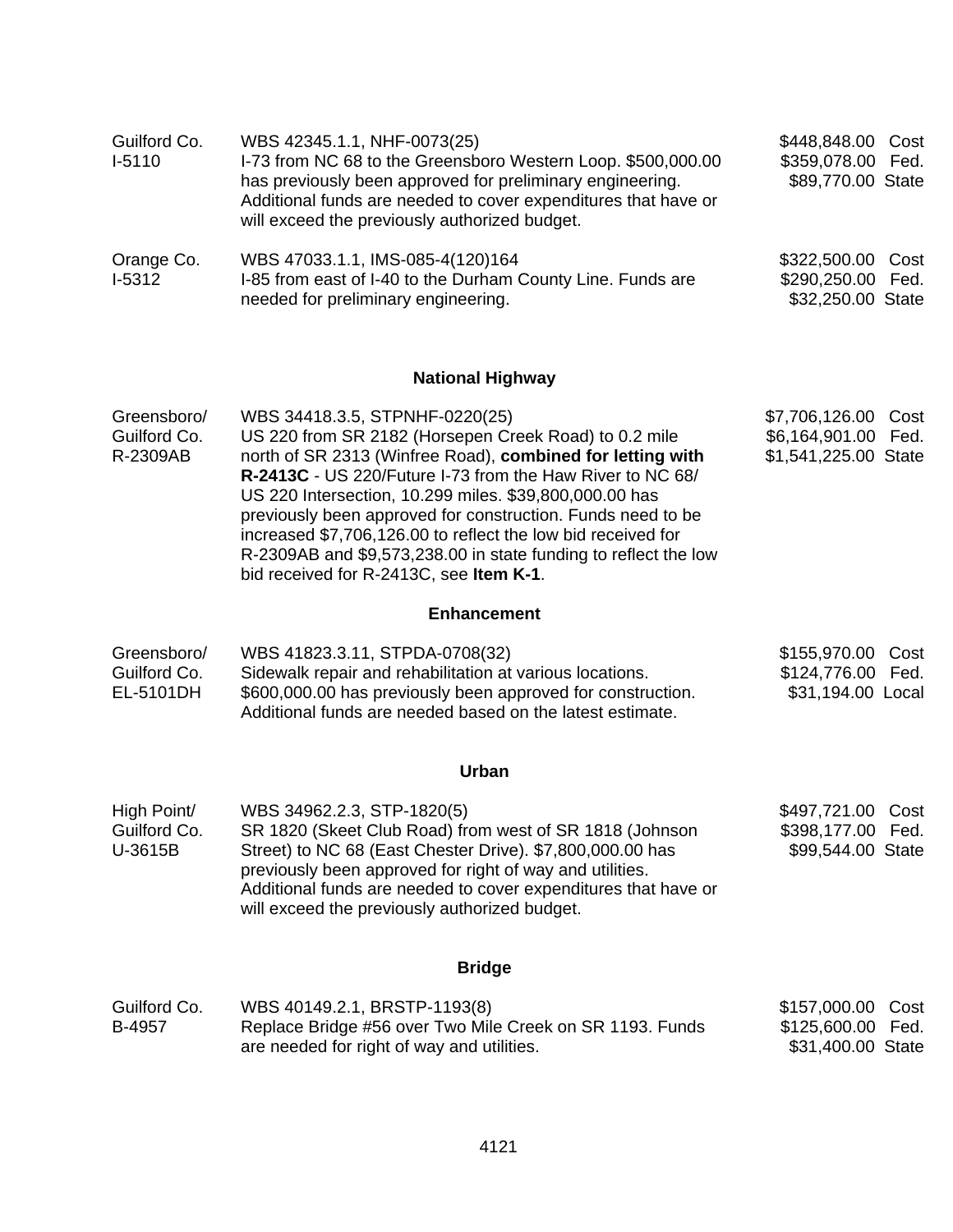# **Safety**

| Burlington/<br>Alamance Co.<br><b>SR-5001AQ</b> | WBS 40924.2.11, SRS-0701(28)<br>Safe Routes to School. Install sidewalk and curb ramps along<br>the west side of Sellers Mill Road from Hanover Road to<br>Richards Street near Broadview Middle School. Funds are<br>needed for utility relocation only.                                                     | \$5,000.00 Cost<br>\$5,000.00 Fed.                              |
|-------------------------------------------------|---------------------------------------------------------------------------------------------------------------------------------------------------------------------------------------------------------------------------------------------------------------------------------------------------------------|-----------------------------------------------------------------|
|                                                 | <b>Division 8</b>                                                                                                                                                                                                                                                                                             |                                                                 |
|                                                 | <b>National Highway</b>                                                                                                                                                                                                                                                                                       |                                                                 |
| Randolph Co.<br>R-0609IB                        | WBS 34345.3.13, NHF-119-1(14)<br>East belt from I-85 to south of SR 1920 (Tuttle Road) east of<br>Archdale, 3.600 miles. \$45,998,929.00 has previously been<br>approved for construction. Additional funds are needed to cover<br>expenditures that have or will exceed the previously authorized<br>budget. | \$487,917.00<br>Cost<br>\$390,334.00 Fed.<br>\$97,583.00 State  |
|                                                 | <b>Bridge</b>                                                                                                                                                                                                                                                                                                 |                                                                 |
| Montgomery<br>Co.<br><b>BD-5108O</b>            | WBS 45354.3.16, BRZ-1520(20)<br>Replace Bridge #99 over Drowning Creek on SR 1520. Funds<br>are needed for construction.                                                                                                                                                                                      | \$480,000.00 Cost<br>\$384,000.00 Fed.<br>\$96,000.00 State     |
| Moore Co.<br><b>BD-5108N</b>                    | WBS 45354.3.15, BRSTP-1216(20)<br>Replace Bridge #167 over Joe's Creek on SR 1216. Funds are<br>needed for construction.                                                                                                                                                                                      | \$515,000.00 Cost<br>\$412,000.00 Fed.<br>\$103,000.00 State    |
| Randolph Co.<br><b>BD-5108M</b>                 | WBS 45354.3.14, BRZ-1858(1)<br>Replace Bridge #79 over Caraway Creek on SR 1858. Funds<br>are needed for construction.                                                                                                                                                                                        | \$535,000.00<br>Cost<br>\$428,000.00 Fed.<br>\$107,000.00 State |
| Scotland Co.<br>B-4640                          | WBS 38450.3.1, BRNHS-0015(19)<br>Replace Bridge #39 over US 74 Business and NC 79 on<br>US 15/401/501, 0.227 mile. \$1,500,000.00 has previously been<br>approved for construction. Funds need to be increased<br>\$539,139.00 to reflect the low bid received on<br>February 21, 2012.                       | \$539,139.00 Cost<br>\$431,311.00 Fed.<br>\$107,828.00 State    |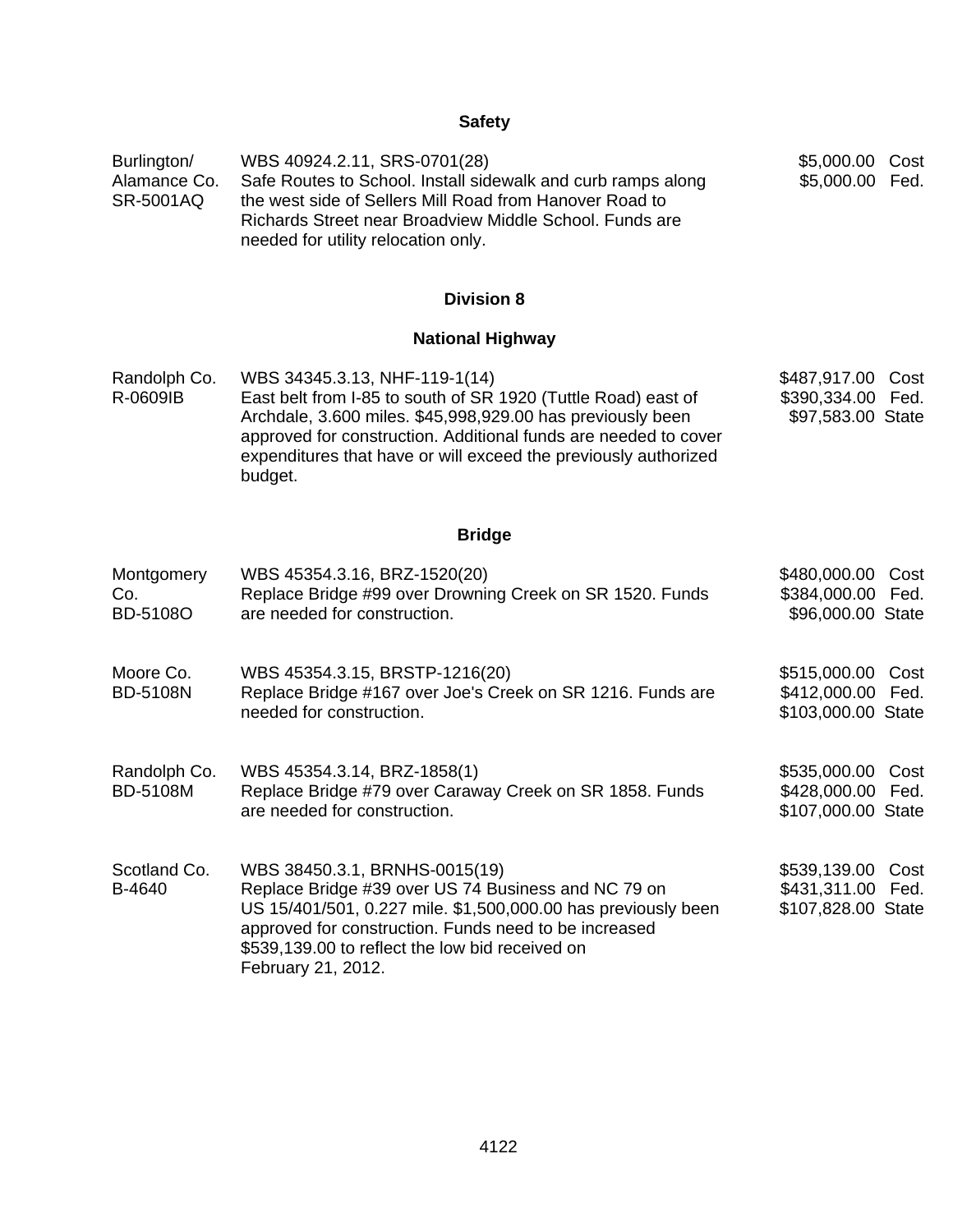#### **Urban**

| Rural Hall/<br>Forsyth Co.<br>U-4741MB | WBS 39745.3.17, STPDA-0999(8)<br>NC 65 between Sea Shell Court and Runningbrook Lane and<br>from Broad Street to the existing sidewalk at St. James<br>Methodist Church. Funds are needed for construction for<br>sidewalk improvements. | \$342,000.00 Cost<br>\$273,600.00 Fed.<br>\$68,400.00 Local |
|----------------------------------------|------------------------------------------------------------------------------------------------------------------------------------------------------------------------------------------------------------------------------------------|-------------------------------------------------------------|
|                                        |                                                                                                                                                                                                                                          |                                                             |

#### **Bridge**

| Forsyth Co. | WBS 45438.3.9, BRZ-2662(1)                                    | \$330,000.00 Cost |  |
|-------------|---------------------------------------------------------------|-------------------|--|
| BP-5300J    | Bridge Preservation Program. Deck preservation of Bridge #364 | \$264,000.00 Fed. |  |
|             | on SR 2662 over I-40. Funds are needed for construction.      | \$66,000.00 State |  |

Rowan Co. B-4629 WBS 33804.3.1, BRSTP-2048(2) Replace Bridge #25 over North Second Creek on SR 2048, 0.152 mile. Funds are needed for construction based on the estimate from the 12-Month Tentative Letting List published March 6, 2012. \$1,450,000.00 Cost \$1,160,000.00 Fed. \$290,000.00 State

#### **Safety**

| Rowan Co.<br>W-5209D | WBS 45339.2.4, STP-1526(5)<br>SR 1526 (Sherrill's Ford Road) at SR 1728 (Briggs/Barringer<br>Roads) Intersection near Salisbury. Funds are needed for right<br>of way and utilities.                                                        | \$142,855.00 Cost<br>\$128,569.00 Fed.<br>\$14,286.00 State |
|----------------------|---------------------------------------------------------------------------------------------------------------------------------------------------------------------------------------------------------------------------------------------|-------------------------------------------------------------|
| Rowan Co.<br>W-5303  | WBS 46127.2.1, STP-1004(44)<br>Intersection of SR 1004 (Stokes Ferry Road) and SR 2380<br>(Oddie Road). \$130,000.00 has previously been approved for<br>right of way and utilities. Additional funds are needed for utility<br>relocation. | \$50,000.00 Cost<br>\$45,000.00 Fed.<br>\$5,000.00 State    |
|                      | <b>Rail Program</b>                                                                                                                                                                                                                         |                                                             |

#### Rowan Co. P-4405EC WBS 42412.2.10, STP-000S(608) Ms. W. Pat Sloop Private Crossing and the Norfolk Southern Railway Tracks in Salisbury; Crossing #724 363U. Funds are needed for right of way and utilities. \$22,500.00 Cost \$22,500.00 Fed.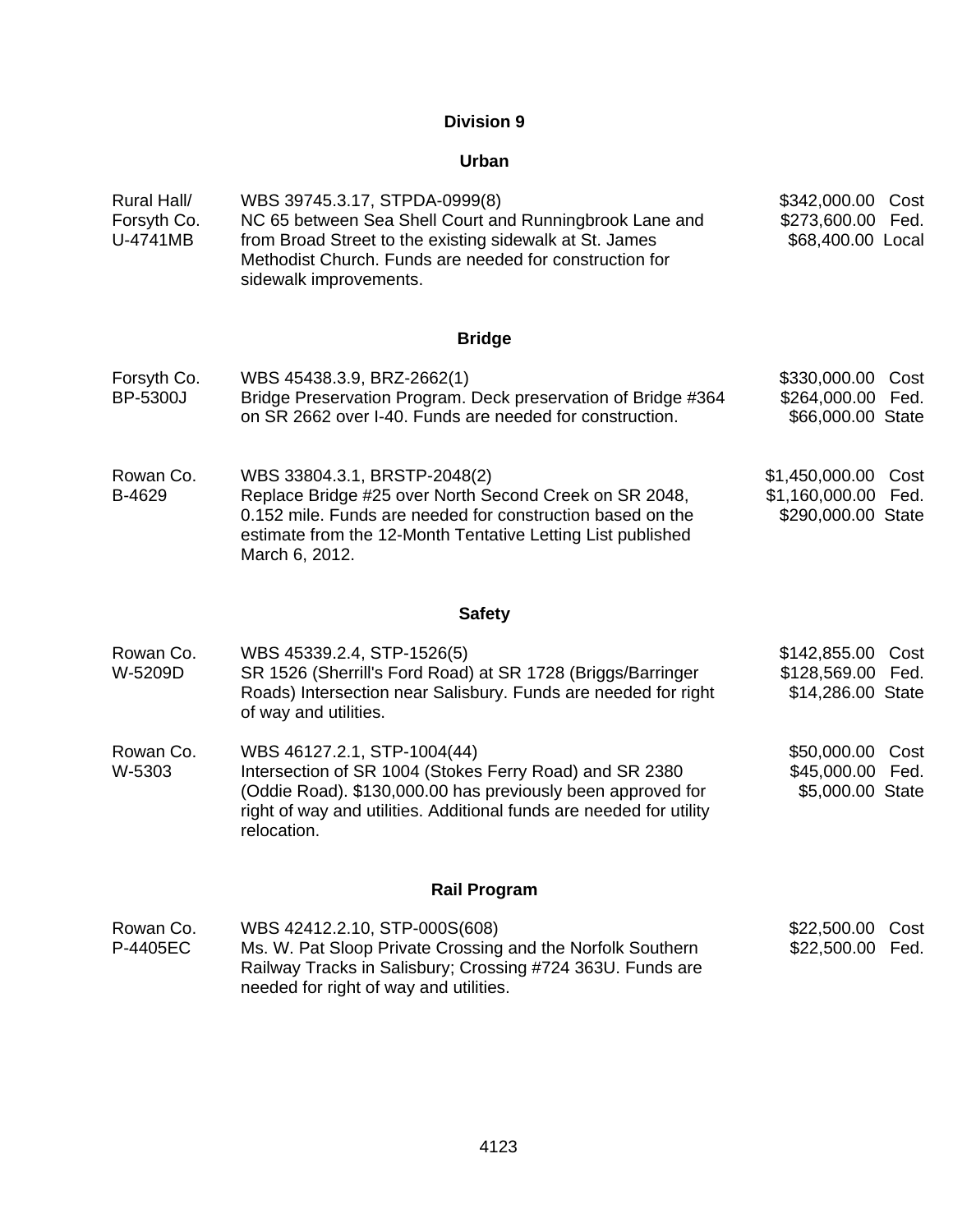# **National Highway**

| Mecklenburg<br>Co.<br>R-2248E*        | WBS 34410.2.25, NHF-117-1(55)<br>I-485 (Charlotte Outer Loop) from east of NC 115 (Old<br>Statesville Road) to I-85 North. \$18,500,000.00 has previously<br>been approved for right of way and utilities. Additional funds are<br>needed to cover expenditures that have or will exceed the<br>previously authorized budget. | \$249,715.00 Cost<br>\$199,916.00 Fed.<br>\$49,799.00 State          |
|---------------------------------------|-------------------------------------------------------------------------------------------------------------------------------------------------------------------------------------------------------------------------------------------------------------------------------------------------------------------------------|----------------------------------------------------------------------|
|                                       | <b>Bridge</b>                                                                                                                                                                                                                                                                                                                 |                                                                      |
| Cabarrus Co.<br>B-3421                | WBS 33048.3.1, BRSTP-1002(27)<br>Replace Bridge #266 over the Southern Railway on SR 1002,<br>0.266 mile. \$4,500,000.00 has previously been approved for<br>construction. Funds need to be increased \$633,176.00 to reflect<br>the low bid received on February 21, 2012.                                                   | \$633,176.00 Cost<br>\$506,541.00 Fed.<br>\$126,635.00 State         |
| Cabarrus Co.<br>B-4050                | WBS 33416.3.1, BRSTP-1778(1)<br>Replace Bridge #30 over Irish Buffalo Creek on SR 1778 in<br>Kannapolis, 0.208 mile. \$1,600,000.00 has previously been<br>approved for construction. Funds need to be decreased<br>(\$237,682.00) to reflect the low bid received on<br>February 21, 2012.                                   | $-$ \$237,682.00<br>Cost<br>-\$190,146.00 Fed.<br>-\$47,536.00 State |
| Mecklenburg<br>Co.<br><b>BD-5110P</b> | WBS 45356.3.16, BRSTP-2130(1)<br>Replace Bridge #130 over a branch of McDowell Creek on<br>SR 2130. Funds are needed for construction.                                                                                                                                                                                        | \$500,000.00 Cost<br>\$400,000.00 Fed.<br>\$100,000.00 State         |
| Stanly Co.<br>BD-5110O                | WBS 45356.3.15, BRZ-1117(14)<br>Replace Bridge #183 over Cucumber Creek on SR 1117. Funds<br>are needed for construction.                                                                                                                                                                                                     | \$600,000.00 Cost<br>\$480,000.00 Fed.<br>\$120,000.00 State         |
| Union Co.<br>B-4293                   | WBS 33631.3.1, BRSTP-1008(11)<br>Replace Bridge #219 over Blythe Creek on SR 1008,<br>0.165 mile. \$1,200,000.00 has previously been approved for<br>construction. Funds need to be decreased (\$88,269.00) to<br>reflect the low bid received on March 20, 2012.                                                             | -\$88,269.00 Cost<br>-\$70,615.00 Fed.<br>-\$17,654.00 State         |
|                                       | <b>Safety</b>                                                                                                                                                                                                                                                                                                                 |                                                                      |
| Union Co.<br>SF-4910C                 | WBS 43489.3.1, HRRR-1006(41)<br>SR 1006 (Olive Branch Road) from SR 1630 (Austin Road) to<br>0.5 mile northeast of SR 1645 (Tarlton Mill Road). Funds are                                                                                                                                                                     | \$777,000.00<br>Cost<br>\$699,300.00<br>Fed.<br>\$77,700.00 State    |

0.5 mile northeast of SR 1645 (Tarlton Mill Road). Funds are needed for construction for widening, resurfacing and guardrail installation.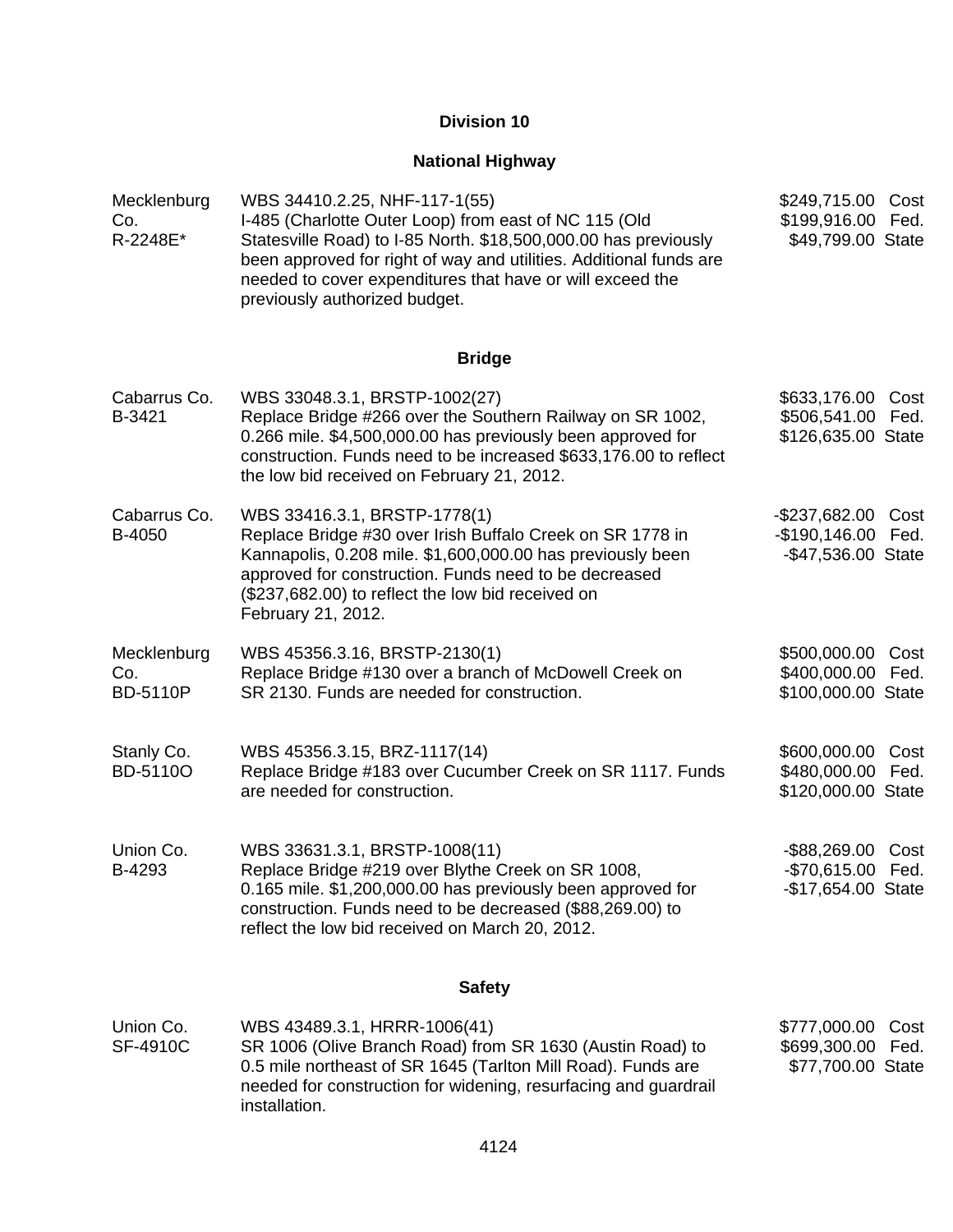| Union Co.<br><b>SF-4910D</b>               | WBS 43490.3.1, HRRR-1751(4)<br>SR 1751 (Austin Grove Road) from SR 1002 (Ansonville Road)<br>to NC 205. Funds are needed for construction for widening and<br>resurfacing.                                                                                | \$710,000.00<br>Cost<br>\$639,000.00<br>Fed.<br>\$71,000.00 State                           |
|--------------------------------------------|-----------------------------------------------------------------------------------------------------------------------------------------------------------------------------------------------------------------------------------------------------------|---------------------------------------------------------------------------------------------|
| Waxhaw/<br>Union Co.<br><b>SR-5001AG</b>   | WBS 40924.3.32, SRS-1028(4)<br>Safe Routes to School. Funds are needed for construction to<br>construct sidewalk, install ADA-Compliant curb ramps, mark<br>pedestrian crosswalk and install signage serving Waxhaw and<br>Kensington Elementary Schools. | \$200,604.00<br>Cost<br>\$200,604.00<br>Fed.                                                |
|                                            | <b>Municipal Bridge</b>                                                                                                                                                                                                                                   |                                                                                             |
| Ansonville/<br>Anson Co.<br>B-4861         | WBS 38194.3.1, BRZ-1002(21)<br>Replace Bridge #88 on Ridge Street over the Winston-Salem<br>Southbound Railroad Tracks. Funds are needed for construction<br>based on the estimate from the 12-Month Tentative Letting List<br>published March 6, 2012.   | \$1,800,000.00<br>Cost<br>\$1,440,000.00<br>Fed.<br>\$10,000.00 Local<br>\$350,000.00 Other |
| Charlotte/<br>Mecklenburg<br>Co.<br>B-5242 | WBS 42844.1.1, BRZ-1003(120)<br>Replace Bridge #376 on Barringer Drive over Irwin Creek.<br>Funds are needed for preliminary engineering.                                                                                                                 | \$200,000.00<br>Cost<br>\$160,000.00<br>Fed.<br>\$40,000.00 Local                           |
| Charlotte/<br>Mecklenburg<br>Co.<br>B-5378 | WBS 46093.1.1, BRSTP-1003(97)<br>Replace Bridge #210 over Briar Creek on Michael Baker Road.<br>Funds are needed for preliminary engineering.                                                                                                             | \$200,000.00<br>Cost<br>\$160,000.00<br>Fed.<br>\$40,000.00 Local                           |

### **Urban**

| Lenoir/      | WBS 34783.3.3, STP-1001(50)                                                                                                                                                          | \$17,200,000.00 Cost |  |
|--------------|--------------------------------------------------------------------------------------------------------------------------------------------------------------------------------------|----------------------|--|
| Caldwell Co. | SR 1001 (Hibriten Drive) from US 321A (Norwood Street) to                                                                                                                            | \$13,760,000.00 Fed. |  |
| U-2211B      | SR 1712 (Starcross Road) east of US 321, 0.870 mile. Funds<br>are needed for construction based on the estimate from the<br>12-Month Tentative Letting List published March 6, 2012. | \$3,440,000.00 State |  |

# **Bridge**

| Ashe Co.         | WBS 45357.1.30, BRZ-1372(2)                                 | \$100,000.00 Cost |  |
|------------------|-------------------------------------------------------------|-------------------|--|
| <b>BD-5111AD</b> | Replace Bridge #506 over Big Helton Creek on SR 1372. Funds | \$80,000.00 Fed.  |  |
|                  | are needed for preliminary engineering.                     | \$20,000.00 State |  |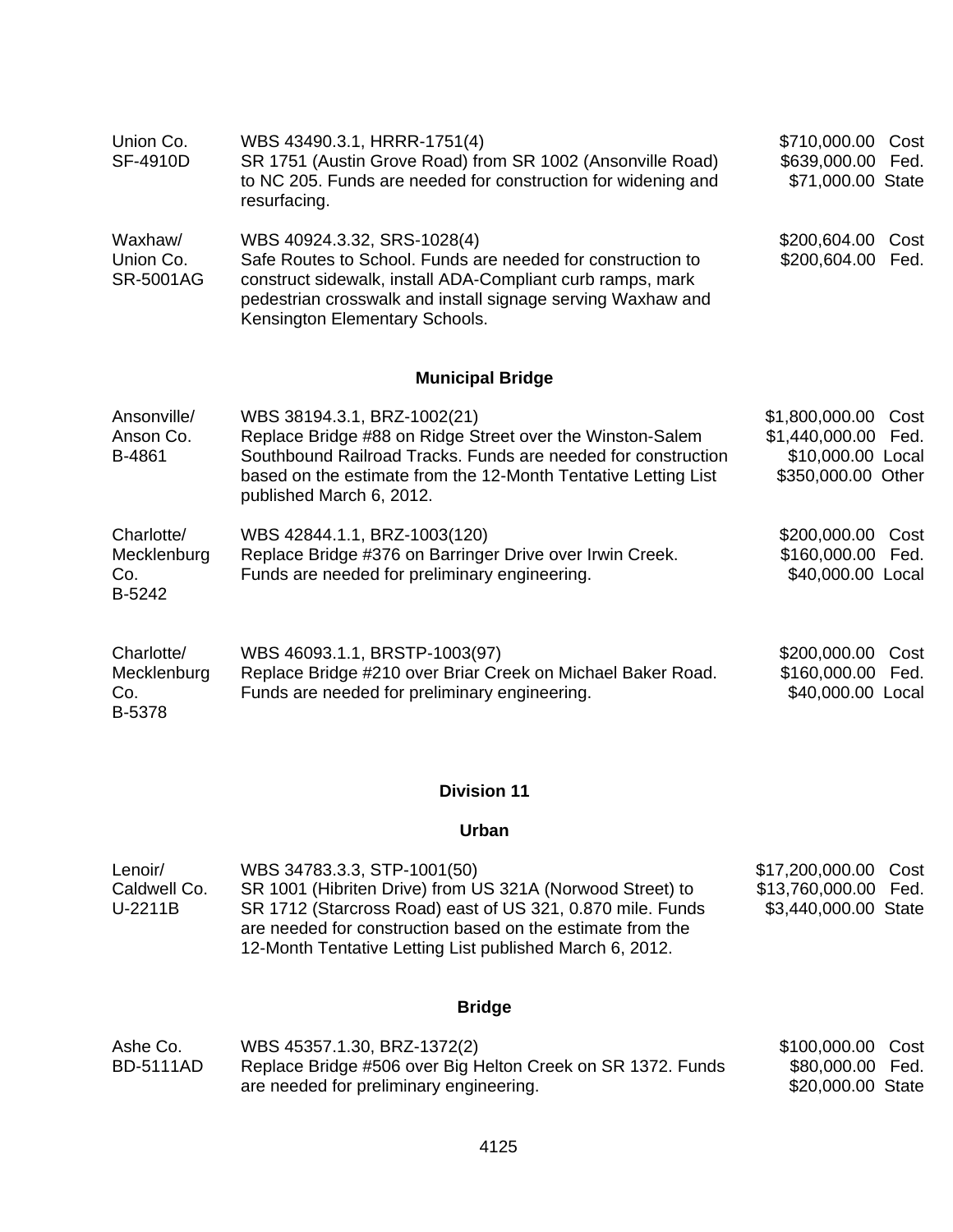| Ashe Co.<br>BD-5111Z             | WBS 45357.1.26, BRZ-1106(12)<br>Replace Bridge #2 over Old Fields Creek on SR 1106. Funds<br>are needed for preliminary engineering.                                                                                                                            | \$100,000.00 Cost<br>\$80,000.00 Fed.<br>\$20,000.00 State  |              |
|----------------------------------|-----------------------------------------------------------------------------------------------------------------------------------------------------------------------------------------------------------------------------------------------------------------|-------------------------------------------------------------|--------------|
| Avery Co.<br><b>BD-5111U</b>     | WBS 45357.1.21, BRZ-1525(10)<br>Replace Bridge #61 over Camp Creek on SR 1525. Funds are<br>needed for preliminary engineering.                                                                                                                                 | \$100,000.00 Cost<br>\$80,000.00 Fed.<br>\$20,000.00 State  |              |
| Caldwell Co.<br>B-3819           | WBS 33272.3.1, BRZ-1356(1)<br>Replace Bridge #184 over the Johns River on SR 1356,<br>0.130 mile. \$675,000.00 has previously been approved for<br>construction. Funds need to be increased \$155,227.00 to reflect<br>the low bid received on March 20, 2012.  | \$155,227.00 Cost<br>\$124,182.00 Fed.<br>\$31,045.00 State |              |
| Caldwell Co.<br><b>BD-5111AE</b> | WBS 45357.1.31, BRZ-1715(4)<br>Replace Bridge #95 over Brushy Fork on SR 1715. Funds are<br>needed for preliminary engineering.                                                                                                                                 | \$100,000.00 Cost<br>\$80,000.00 Fed.<br>\$20,000.00 State  |              |
| Surry Co.<br><b>BD-5111V</b>     | WBS 45357.1.22, BRZ-1809(5)<br>Replace Bridge #244 over SR 1856 on SR 1809. Funds are<br>needed for preliminary engineering.                                                                                                                                    | \$100,000.00 Cost<br>\$80,000.00<br>\$20,000.00 State       | Fed.         |
| Surry Co.<br><b>BD-5111X</b>     | WBS 45357.1.24, BRZ-1742(5)<br>Replace Bridge #95 over Champ Creek on SR 1742. Funds are<br>needed for preliminary engineering.                                                                                                                                 | \$100,000.00 Cost<br>\$80,000.00 Fed.<br>\$20,000.00 State  |              |
| Watauga Co.<br>B-3924            | WBS 36271.3.1, BRZ-1335(2)<br>Replace Bridge #33 over Meat Camp Creek on SR 1335,<br>0.076 mile. \$600,000.00 has previously been approved for<br>construction. Funds need to be increased \$88,848.00 to reflect<br>the low bid received on February 21, 2012. | \$88,848.00<br>\$71,078.00 Fed.<br>\$17,770.00 State        | Cost         |
| Watauga Co.<br>B-4668            | WBS 38461.3.1, BRNHS-0321(13)<br>Replace Bridge #29 over Cove Creek on US 321, 0.227 mile.<br>Funds are needed for construction based on the estimate from<br>the 12-Month Tentative Letting List published March 6, 2012.                                      | \$2,000,000.00<br>\$1,600,000.00<br>\$400,000.00 State      | Cost<br>Fed. |
| Watauga Co.<br><b>BD-5111AA</b>  | WBS 45357.1.27, BRZ-1337(6)<br>Replace Bridge #38 over Meat Camp Creek on SR 1337. Funds<br>are needed for preliminary engineering.                                                                                                                             | \$100,000.00<br>\$80,000.00<br>\$20,000.00 State            | Cost<br>Fed. |
| Watauga Co.<br><b>BD-5111AF</b>  | WBS 45357.1.32, BRZ-1223(10)<br>Replace Bridge #289 over Little Beaverdam Creek on SR 1223.<br>Funds are needed for preliminary engineering.                                                                                                                    | \$100,000.00<br>\$80,000.00<br>\$20,000.00 State            | Cost<br>Fed. |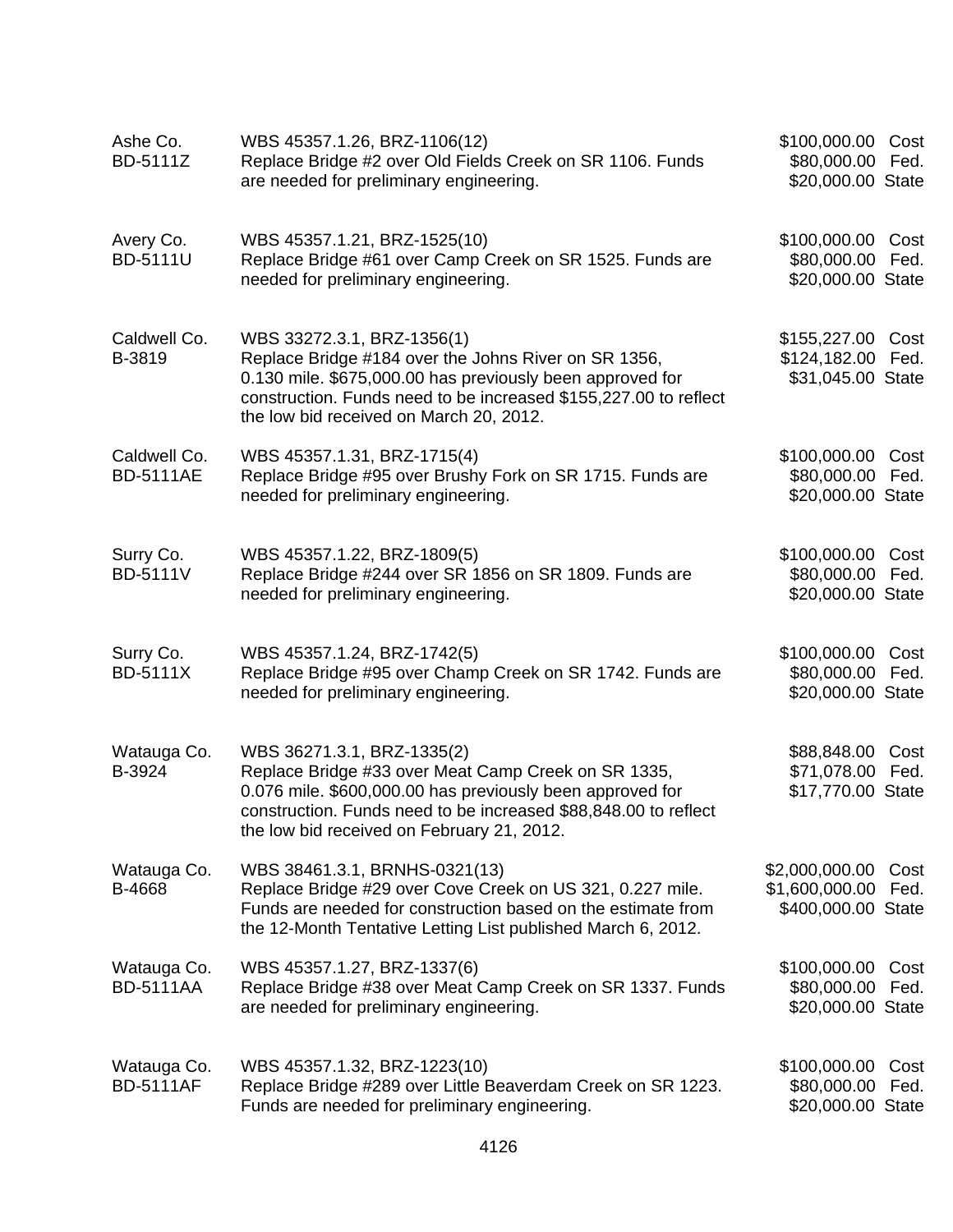| Wilkes Co.<br><b>BD-5111AC</b> | WBS 45357.1.29, BRZ-2488(1)<br>Replace Bridge #41 over Moravian Creek on SR 2488. Funds<br>are needed for preliminary engineering. | \$100,000.00<br>Cost<br>\$80,000.00 Fed.<br>\$20,000.00 State  |
|--------------------------------|------------------------------------------------------------------------------------------------------------------------------------|----------------------------------------------------------------|
| Wilkes Co.<br><b>BD-5111Y</b>  | WBS 45357.1.25, BRZ-2324(1)<br>Replace Bridge #193 over Briars Creek on SR 2324. Funds are<br>needed for preliminary engineering.  | \$100,000.00<br>Cost<br>\$80,000.00 Fed.<br>\$20,000.00 State  |
| Yadkin Co.<br><b>BD-5111AB</b> | WBS 45357.1.28, BRZ-1546(20)<br>Replace Bridge #98 over Hall Creek on SR 1546. Funds are<br>needed for preliminary engineering.    | \$100,000.00<br>Cost<br>\$80,000.00 Fed.<br>\$20,000.00 State  |
| Yadkin Co.<br><b>BD-5111K</b>  | WBS 45357.3.11, BRZ-1368(2)<br>Replace Bridge #149 over North Deep Creek on SR 1368.<br>Funds are needed for construction.         | \$420,000.00<br>Cost<br>\$336,000.00 Fed.<br>\$84,000.00 State |
| Yadkin Co.<br><b>BD-5111W</b>  | WBS 45357.1.23, BRZ-1716(3)<br>Replace Bridge #2 over Turner Creek on SR 1716. Funds are<br>needed for preliminary engineering.    | \$100,000.00<br>Cost<br>\$80,000.00 Fed.<br>\$20,000.00 State  |

### **Interstate Maintenance**

| Cleveland/<br>Gaston Cos.<br>$I-4928$ | WBS 41188.1.1, IMS-85-1(106)3<br>I-85 Weigh Station. \$474,234.00 has previously been approved<br>for preliminary engineering. Additional funds are needed to<br>cover expenditures that have or will exceed the previously<br>authorized budget.                                                                                                                                                                                                                     | \$557,722.00<br>\$501,950.00 Fed.<br>\$55,772.00 State           | Cost |
|---------------------------------------|-----------------------------------------------------------------------------------------------------------------------------------------------------------------------------------------------------------------------------------------------------------------------------------------------------------------------------------------------------------------------------------------------------------------------------------------------------------------------|------------------------------------------------------------------|------|
| Gaston Co.<br>$I-5503$                | WBS 45544.3.1, IMS-085-1(118)8<br>I-85 from Milepost 8.4 to Milepost 13.9, 6.700 miles. Funds are<br>needed for construction based on the estimate from the<br>12-Month Tentative Letting List published March 6, 2012.                                                                                                                                                                                                                                               | \$7,000,000.00 Cost<br>\$6,300,000.00 Fed.<br>\$700,000.00 State |      |
| Iredell Co.<br>I-3819A                | WBS 34192.3.1, HPPIMS-040-2(141)152<br>I-40/I-77 Interchange including I-40 from west of SR 2003<br>(Radio Road) to west of SR 2158 (Old Mocksville Road) and<br>I-77 from south of I-40 to south of I-40 to south of SR 2171<br>(Jane Sower Road) in Statesville. \$23,975,464.00 has<br>previously been approved for right of way and utilities.<br>Additional funds are needed to cover expenditures that have or<br>will exceed the previously authorized budget. | \$645,000.00<br>\$580,500.00 Fed.<br>\$64,500.00 State           | Cost |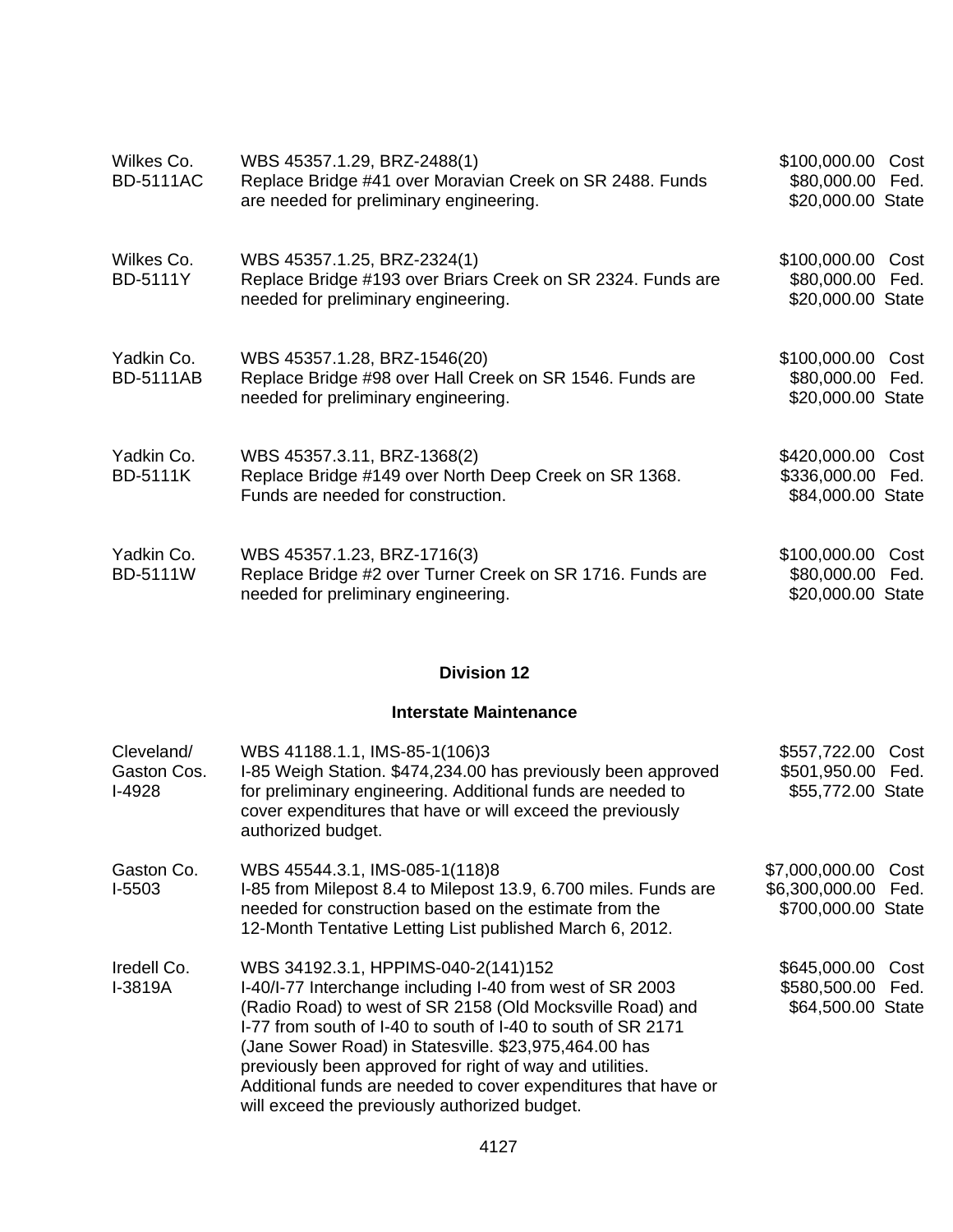### **Urban**

| Newton/<br>Catawba Co.<br>U-2404A                | WBS 34797.3.4, STP-0016(29)<br>Conover Loop from NC 16 south of Newton to SR 1739<br>(Emanuel Church Road), 3.876 miles. \$23,329,930.00 has<br>previously been approved for construction. Additional funds are<br>needed to cover expenditures that have or will exceed the<br>previously authorized budget. | \$496,820.00 Cost<br>\$397,456.00 Fed.<br>\$99,364.00 State            |
|--------------------------------------------------|---------------------------------------------------------------------------------------------------------------------------------------------------------------------------------------------------------------------------------------------------------------------------------------------------------------|------------------------------------------------------------------------|
|                                                  | <b>Bridge</b>                                                                                                                                                                                                                                                                                                 |                                                                        |
| Catawba Co.<br>B-4061                            | WBS 33425.3.1, BRZ-1727(1)<br>Replace Bridge #90 over Hagan Creek on SR 1727, 0.112 mile.<br>\$925,000.00 has previously been approved for construction.<br>Funds need to be increased \$41,102.00 to reflect the low bid<br>received on February 21, 2012.                                                   | \$41,102.00 Cost<br>\$32,882.00 Fed.<br>\$8,220.00 State               |
| Gaston Co.<br>BP-5300Z                           | WBS 45438.3.23, BRSTP-0273(4)<br>Bridge Preservation Program. Painting of Bridge #22 over<br>Duke Power Feeder on NC 273. \$2,000,000.00 has previously<br>been approved for construction. Funds need to be decreased<br>(\$577,904.00) to reflect the low bid received on<br>February 21, 2012.              | -\$577,904.00<br>Cost<br>-\$462,323.00 Fed.<br>-\$115,581.00 State     |
| Iredell Co.<br>B-4553                            | WBS 33766.3.1, BRSTP-2308(2)<br>Replace Bridge #312 over Fourth Creek on SR 2308,<br>0.118 mile. \$975,000.00 has previously been approved for<br>construction. Funds need to be decreased (\$115,680.00) to<br>reflect the low bid received on February 21, 2012.                                            | -\$115,680.00<br>Cost<br>-\$92,544.00 Fed.<br>-\$23,136.00 State       |
| Iredell Co.<br><b>BD-5112G</b>                   | WBS 45358.3.7, BRZ-1337(5)<br>Replace Bridge #79 over Back Creek on SR 1337. Funds are<br>needed for construction.                                                                                                                                                                                            | \$700,000.00<br>Cost<br>\$560,000.00 Fed.<br>\$140,000.00 State        |
|                                                  | <b>Safety</b>                                                                                                                                                                                                                                                                                                 |                                                                        |
| Lincoln Co.<br>W-4712                            | WBS 37734.3.1, STP-0027(7)<br>NC 27 from east of NC 150 to SR 1354 (Asbury Road),<br>0.924 mile. \$2,200,000.00 has previously been approved for<br>construction. Funds need to be increased \$80,341.00 to reflect<br>the low bid received on February 21, 2012.                                             | \$80,341.00 Cost<br>\$72,307.00 Fed.<br>\$8,034.00 State               |
|                                                  | <b>Municipal Bridge</b>                                                                                                                                                                                                                                                                                       |                                                                        |
| <b>Bessemer</b><br>City/<br>Gaston Co.<br>B-4575 | WBS 33779.3.1, BRZ-1202(1)<br>Replace Bridge #165 on Mickley Avenue over the Norfolk<br>Southern Railway Tracks. Funds are needed for construction.                                                                                                                                                           | \$2,185,000.00<br>Cost<br>\$1,748,000.00<br>Fed.<br>\$437,000.00 Local |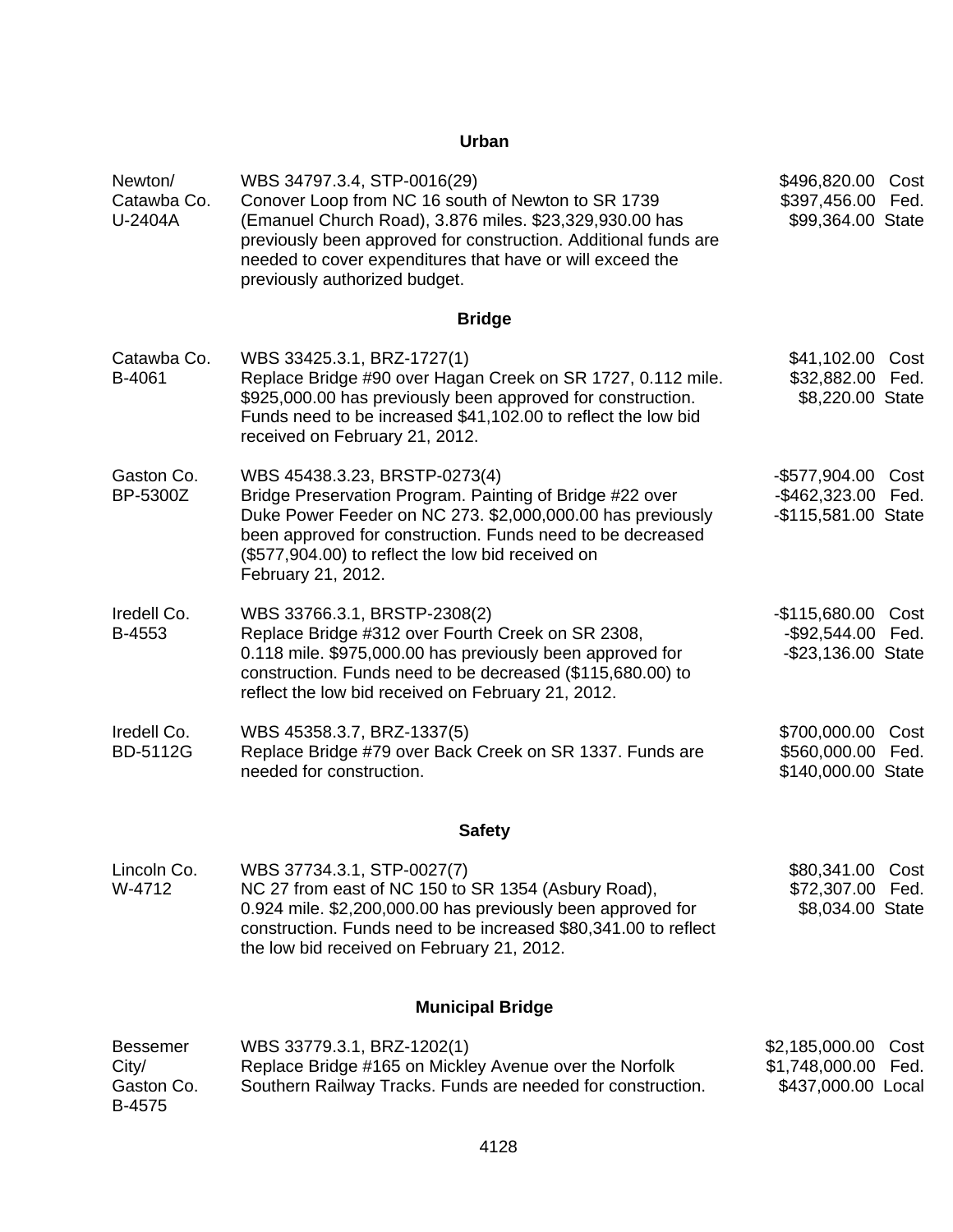# **Appalachian**

| Rutherford<br>Co.<br>R-5522                      | WBS 45547.3.1, APD-1113(9)<br>SR 1113 (Hicks Grove Road). Replace Bridge #156 over the<br>CSX Railroad on relocated SR 1113 (Hicks Grove Road)<br>between US 221 and existing SR 1113 (Hicks Grove Road),<br>0.472 mile. Funds are needed for construction based on the<br>estimate from the 12-Month Tentative Letting List published<br>March 6, 2012. | \$2,740,000.00<br>\$1,000,000.00<br>\$1,740,000.00 Other | Cost<br>Fed. |
|--------------------------------------------------|----------------------------------------------------------------------------------------------------------------------------------------------------------------------------------------------------------------------------------------------------------------------------------------------------------------------------------------------------------|----------------------------------------------------------|--------------|
| Rutherford<br>Co.<br>R-5522                      | WBS 45547.1.1, APD-1113(9)<br>SR 1113 (Hicks Grove Road). Replace Bridge #156 over the<br>CSX Railroad on relocated SR 1113 (Hicks Grove Road)<br>between US 221 and existing SR 1113 (Hicks Grove Road).<br>Funds are needed for preliminary engineering.                                                                                               | \$300,000.00<br>\$240,000.00<br>\$60,000.00 State        | Cost<br>Fed. |
|                                                  | <b>Bridge</b>                                                                                                                                                                                                                                                                                                                                            |                                                          |              |
| <b>Buncombe</b><br>Co.<br>B-5178*                | WBS 42549.1.1, BRIMS-026-1(80)1<br>Replace Bridges #235 and #238 over SR 3431 and Hominy<br>Creek on I-26. \$150,000.00 has previously been approved for<br>preliminary engineering. Additional funds are needed to cover<br>expenditures that have or will exceed the previously authorized<br>budget.                                                  | \$314,102.00<br>\$282,692.00<br>\$31,410.00 State        | Cost<br>Fed. |
| Mitchell Co.<br><b>BK-5130B</b>                  | WBS 47066.3.2, BRSTP-019E(6)<br>Preservation of Bridge #16 over the Clinchfield Railroad and the<br>North Toe River on US 19E, 0.162 mile. \$1,430,000.00 has<br>previously been approved for construction. Funds need to be<br>increased \$223,930.00 to reflect the low bid received on<br>February 21, 2012.                                          | \$223,930.00<br>\$179,144.00<br>\$44,786.00 State        | Cost<br>Fed. |
|                                                  | <b>Safety</b>                                                                                                                                                                                                                                                                                                                                            |                                                          |              |
| Asheville/<br><b>Buncombe</b><br>Co.<br>SR-5001D | WBS 40924.3.5, SRS-1302(39)<br>Safe Routes to School. Funds are needed for construction for<br>sidewalk along the east side of North Louisiana Avenue from<br>Emma Road to Mosswood Road to connect the residential<br>section of the Emma Community to the Emma Elementary<br>School in Asheville.                                                      | \$224,150.00 Cost<br>\$224,150.00 Fed.                   |              |
| Burke Co.<br>W-5213A                             | WBS 45343.1.1, HSIP-040-2(162)119<br>I-40 Eastbound from SR 1002 (Henry River Road - Exit 119) to<br>the Catawba County Line. Funds are needed for preliminary<br>engineering.                                                                                                                                                                           | \$15,000.00 Cost<br>\$13,500.00<br>\$1,500.00 State      | Fed.         |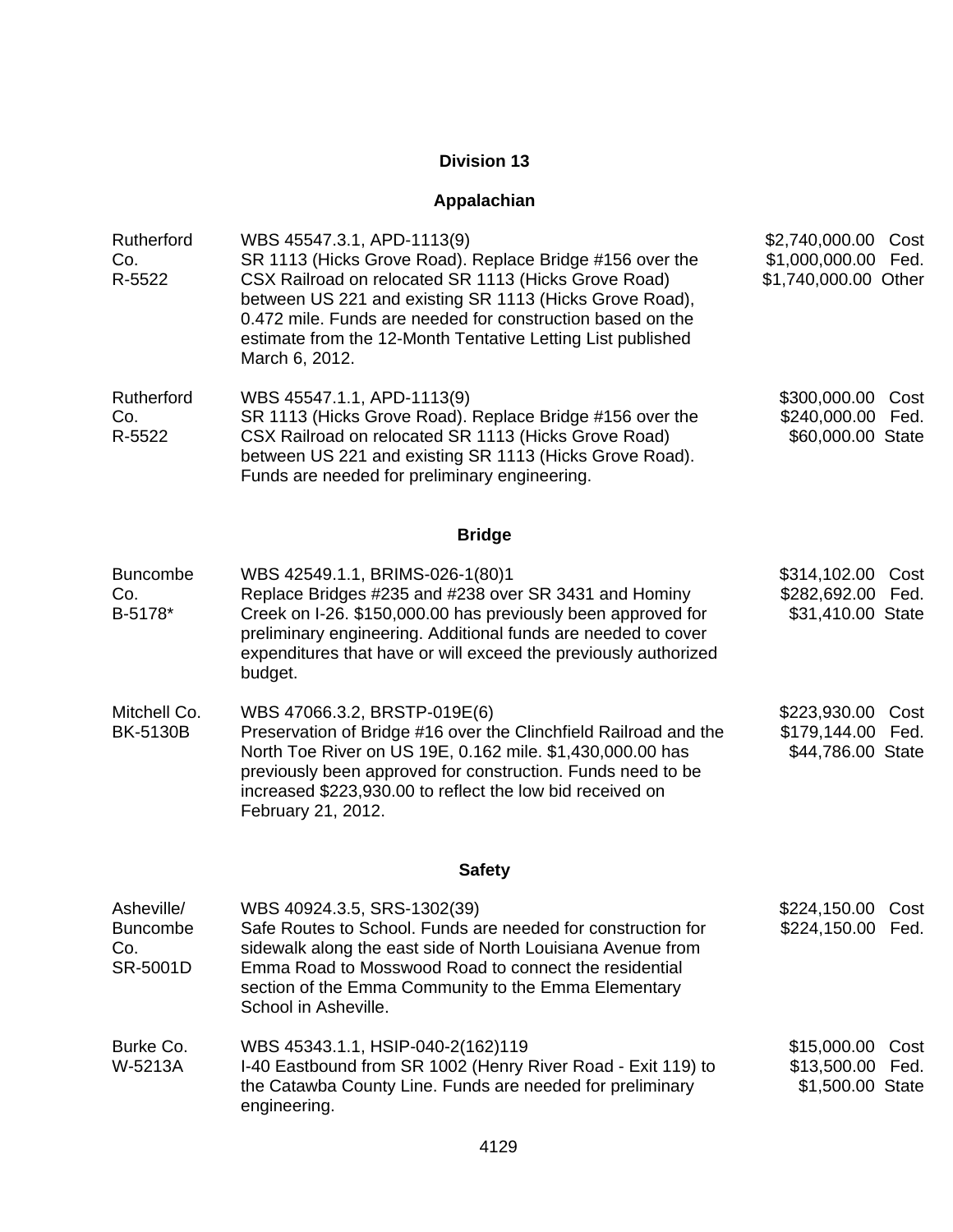| Burke Co.<br>W-5213A                        | WBS 45343.3.1, HSIP-040-2(162)119<br>I-40 Eastbound from SR 1002 (Henry River Road - Exit 119) to<br>the Catawba County Line. Funds are needed for construction for<br>milling and resurfacing to improve drainage.                                                                                   | \$360,000.00 Cost<br>\$324,000.00 Fed.<br>\$36,000.00 State       |
|---------------------------------------------|-------------------------------------------------------------------------------------------------------------------------------------------------------------------------------------------------------------------------------------------------------------------------------------------------------|-------------------------------------------------------------------|
|                                             | <b>Division 14</b>                                                                                                                                                                                                                                                                                    |                                                                   |
|                                             | <b>Surface Transportation</b>                                                                                                                                                                                                                                                                         |                                                                   |
| Divisionwide<br>R-4067N                     | WBS 34608.2.15, STPNHS-000S(16)<br>Positive Guidance Program for Maintenance of Pavement<br>Markings and Markers. \$5,813,030.00 has previously been<br>approved for construction. Additional funds are needed to cover<br>expenditures that have or will exceed the previously authorized<br>budget. | \$1,842,613.00 Cost<br>\$1,474,090.00 Fed.<br>\$368,523.00 State  |
|                                             | <b>Bridge</b>                                                                                                                                                                                                                                                                                         |                                                                   |
| Henderson<br>Co.<br>B-4547                  | WBS 38407.2.1, BRSTP-1525(8)<br>Replace Bridge #45 over Devil's Fork Creek on SR 1525. Funds<br>are needed for right of way and utilities.                                                                                                                                                            | \$90,000.00 Cost<br>\$72,000.00 Fed.<br>\$18,000.00 State         |
| Jackson Co.<br>B-3480                       | WBS 33097.3.2, BRSTP-0107(8)<br>Replace Bridge #39 over the East Fork Tuckasegee River on<br>NC 107, 0.254 mile. \$3,250,000.00 has previously been<br>approved for construction. Funds need to be increased<br>\$661,252.00 to reflect the low bid received on March 20, 2012.                       | \$661,252.00 Cost<br>\$529,002.00 Fed.<br>\$132,250.00 State      |
| Transylvania<br>Co.<br>B-4989               | WBS 40461.3.1, BRZ-1326(3)<br>Replace Bridge #148 over Lamance Creek on SR 1326,<br>0.057 mile. \$275,000.00 has previously been approved for<br>construction. Funds need to be decreased (\$47,144.00) to<br>reflect the low bid received on March 20, 2012.                                         | $-$ \$47,144.00<br>Cost<br>-\$37,715.00 Fed.<br>-\$9,429.00 State |
|                                             | <b>Safety</b>                                                                                                                                                                                                                                                                                         |                                                                   |
| Hayesville/<br>Clay Co.<br><b>SR-5001AZ</b> | WBS 40924.3.51, SRS-0064(144)<br>Safe Routes to School. Funds are needed for construction to<br>replace and upgrade sidewalk along the east side of US 64<br>Business near School Drive.                                                                                                              | \$100,000.00<br>Cost<br>\$100,000.00<br>Fed.                      |
| Haywood Co.<br><b>SF-4914A</b>              | WBS 43472.3.1, HRRR-1004(50)<br>SR 1004 (Newfound Road) near SR 1612 (Scroggs Road),<br>Milepost 2.14 to Milepost 2.62 near Canton. Funds are needed<br>for construction for the installation of shoulder guardrail.                                                                                  | \$40,000.00<br>Cost<br>\$36,000.00 Fed.<br>\$4,000.00 State       |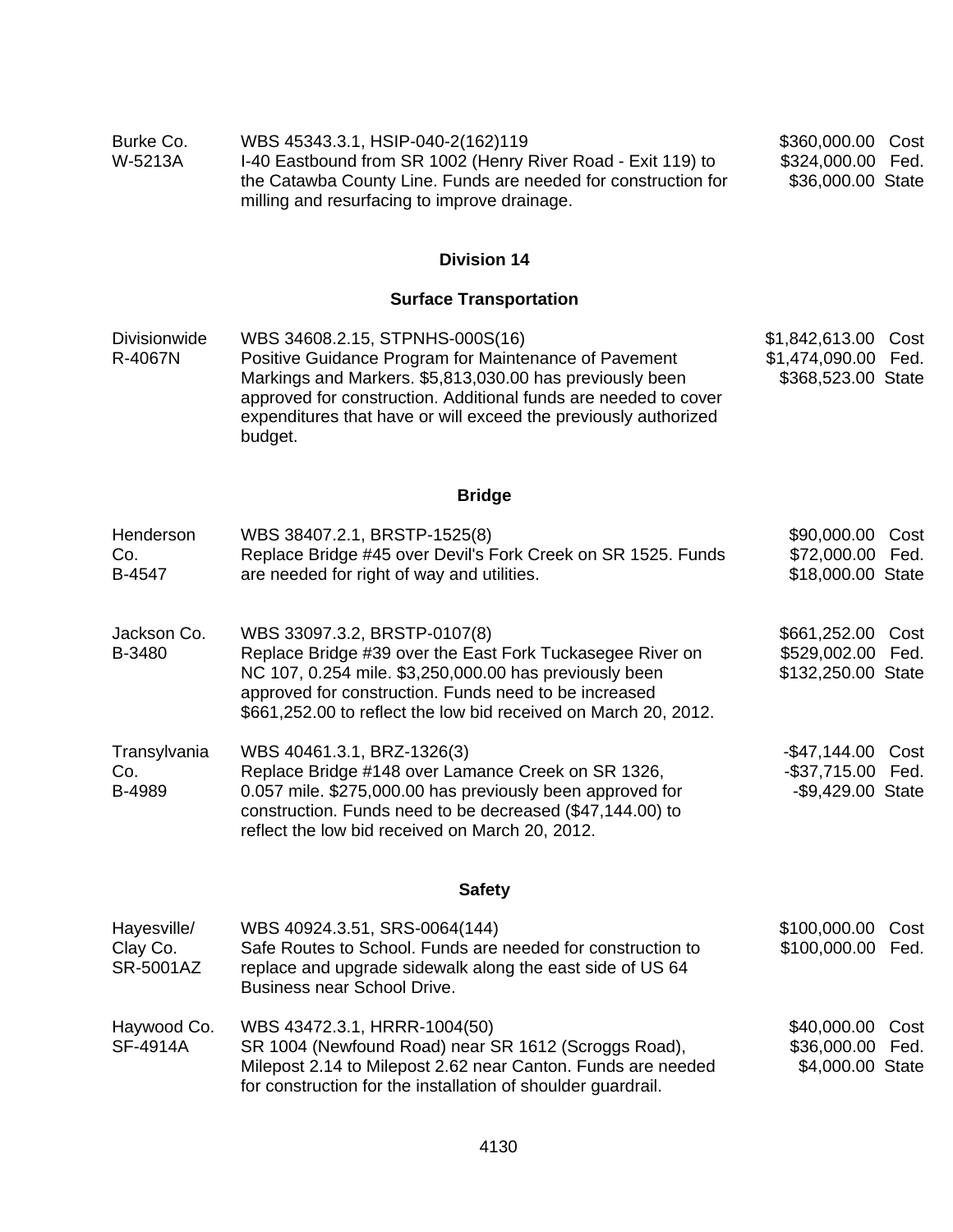| Canton/          | WBS 40924.3.63, SRS-0215(6)                                                                                                                             | \$100,000.00 Cost |  |
|------------------|---------------------------------------------------------------------------------------------------------------------------------------------------------|-------------------|--|
| Haywood Co.      | Safe Routes to School. Funds are needed for construction to                                                                                             | \$100,000.00 Fed. |  |
| <b>SR-5001BL</b> | remove existing sidewalk and construct new sidewalk to current<br>standards on NC 215 from SR 1946 to 0.2 miles north to serve<br>Canton Middle School. |                   |  |

## **Municipal Bridge**

| Macon Co. | WBS 42080.1.111, BRZ-NBIS(13)                                      | \$2,000.00 Cost |  |
|-----------|--------------------------------------------------------------------|-----------------|--|
| M-0414    | Municipal Bridge Inspections - 1 bridge within the municipality of | \$1,800.00 Fed. |  |
|           | Highlands. Funds are needed for preliminary engineering.           | \$200.00 Local  |  |

#### **Statewide**

## **Rail Program**

| Statewide | WBS 42412.1.4, STP-000S(608)                                                                                                | -\$22,500.00 Cost |  |
|-----------|-----------------------------------------------------------------------------------------------------------------------------|-------------------|--|
| P-4405E   | Private Crossing Safety Initiative along the Southeast High                                                                 | -\$22,500.00 Fed. |  |
|           | Speed Rail Corridor - Grade Crossings between Thomasville<br>and Charlotte. \$2,606,250.00 has previously been approved for |                   |  |
|           | preliminary engineering. Funds need to be decreased<br>(\$22,500.00). Funds will be transferred to P-4405EC.                |                   |  |

**\* INDICATES INTRASTATE OR LOOP PROJECT** 

## **ITEM M SUMMARY - 119 PROJECT(S) - (TOTAL FEDERAL AND STATE) \$114,405,780.00**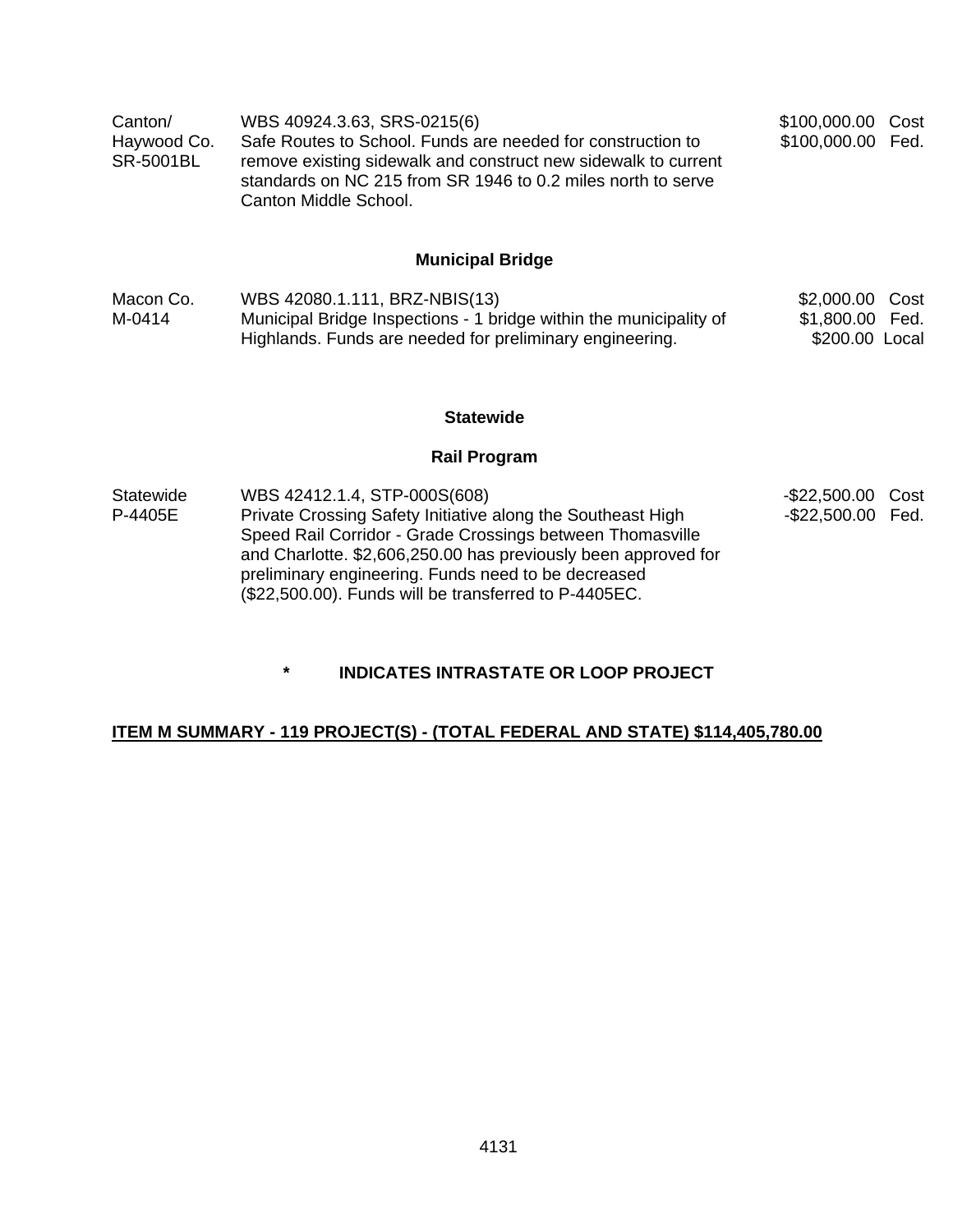### **Approval - Revisions to the 2009-2015 and 2012-2020 STIP**

A motion was made by Board Member Fox, which was seconded by Board Member Burrell, to approve the following additions, modifications and deletions to the 2009‐2015 and 2012‐2020 State Transportation Improvement Plan.

#### **HIGHWAY PROGRAM STIP ADDITIONS**

| <b>DIVISION 4</b><br>W-5600<br><b>JOHNSTON</b>  | US 70, West of SR 2565<br>(Sadisco Road) to west of<br>SR 1915 (Turnage Road).<br>Safety improvements.<br><b>Add Preliminary Engineering</b><br>not previously programmed.     | <b>Programmed for Planning and</b><br><b>Environmental Study only</b>                                             |                                                                                                                       |
|-------------------------------------------------|--------------------------------------------------------------------------------------------------------------------------------------------------------------------------------|-------------------------------------------------------------------------------------------------------------------|-----------------------------------------------------------------------------------------------------------------------|
| <b>STATEWIDE</b><br>K-5500A<br><b>STATEWIDE</b> | Coastal region Rest Area<br>renovations. Replace lighting<br>with efficient low maintenance<br>led fixtures.<br><b>Add Construction in FY13</b><br>not previously programmed.  | <b>Construction FY13</b>                                                                                          | \$426,000 (S)                                                                                                         |
| K-5500B<br><b>STATEWIDE</b>                     | Piedmont region Rest Area<br>renovations. Replace lighting<br>with efficient low maintenance<br>led fixtures.<br><b>Add Construction in FY13</b><br>not previously programmed. | Construction FY13                                                                                                 | $$458,000$ (S)                                                                                                        |
| K-5500C<br><b>STATEWIDE</b>                     | Mountain region Rest Area<br>renovations. Replace lighting<br>with efficient low maintenance<br>led fixtures.<br><b>Add Construction in FY13</b><br>not previously programmed. | <b>Construction FY13</b>                                                                                          | \$406,000(S)                                                                                                          |
| M-0451<br><b>STATEWIDE</b>                      | Statewide Landscape plans for<br>STIP Construction projects.<br><b>Add Preliminary Engineering</b><br>in FY12 through FY18                                                     | <b>Engineering FY12</b><br><b>FY13</b><br><b>FY14</b><br><b>FY15</b><br><b>FY16</b><br><b>FY17</b><br><b>FY18</b> | \$70,000 (S)<br>\$70,000 (S)<br>\$70,000(S)<br>\$70,000(S)<br>\$70,000(S)<br>\$70,000 (S)<br>\$70,000(S)<br>\$490,000 |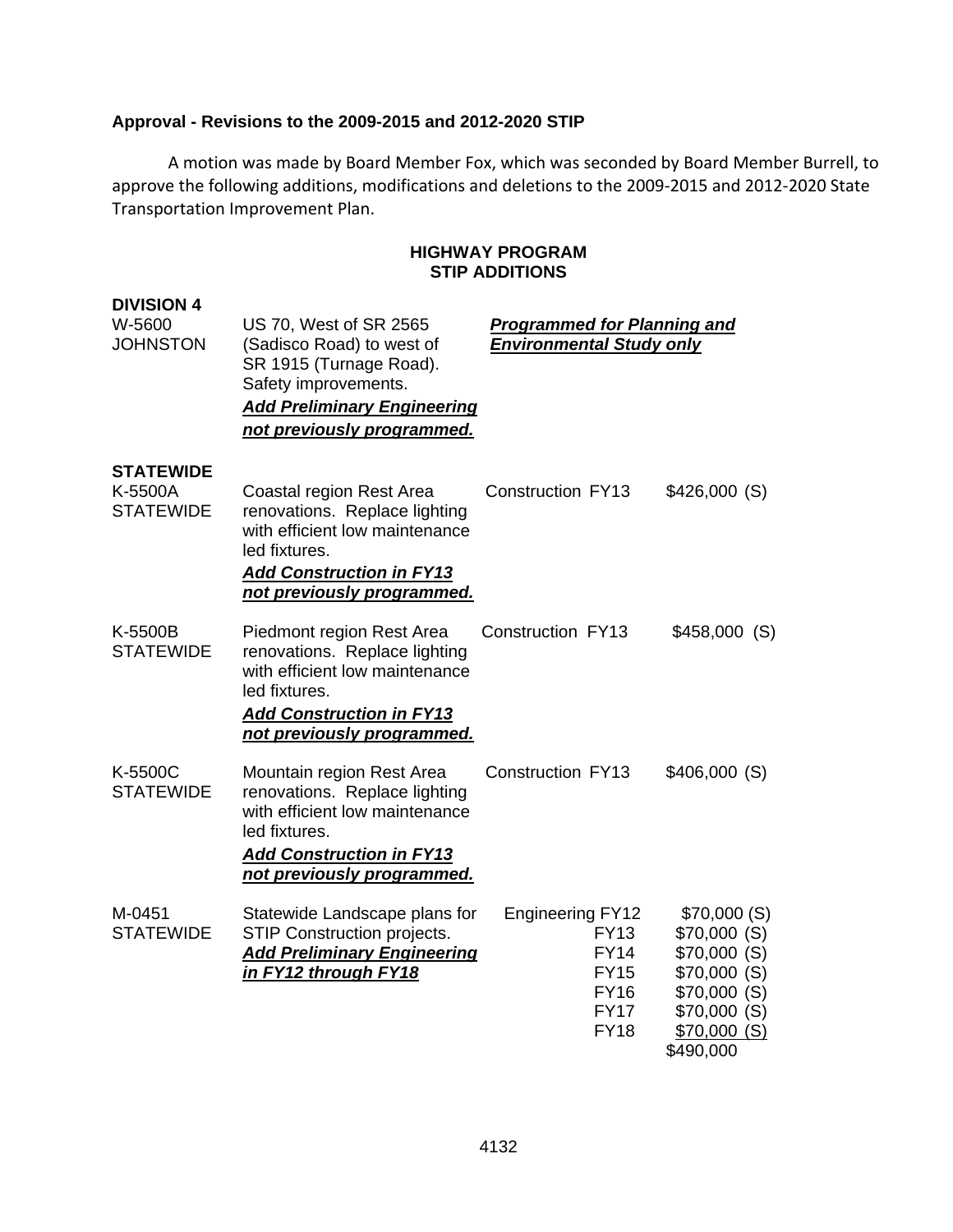### **HIGHWAY PROGRAM STIP MODIFICATIONS**

| <b>DIVISION 1</b><br>W-5201<br><b>HYDE</b><br><b>HERTFORD</b><br><b>WASHINGTON</b><br><b>TYRREL</b><br><b>PERQUIMANS</b><br><b>GATES</b><br><b>DARE</b><br><b>CURRITUCK</b><br><b>PASQUOTANK</b><br><b>NORTHAMPTON</b><br><b>CAMDEN</b><br><b>CHOWAN</b><br><b>MARTIN</b><br><b>BERTIE</b> | Various, Division 1 rumble<br>strips, guardrail, safety and<br>lighting improvements at<br>selected locations.<br><u>Add Right of Way and </u><br><b>Construction in FY13</b><br>through FY15 not<br>previously programmed.               | Right-of-Way FY12<br><b>Construction FY12</b> | <b>FY13</b><br><b>FY14</b><br><b>FY15</b><br><b>FY13</b><br><b>FY14</b><br><b>FY15</b> | \$50,000 (HSIP)<br>\$100,000 (HSIP)<br>\$100,000 (HSIP)<br>\$100,000 (HSIP)<br>\$100,000 (HSIP)<br>\$600,000 (HSIP)<br>\$600,000 (HSIP)<br>\$600,000 (HSIP)<br>\$2,2500,000 (HSIP) |                                                                              |
|--------------------------------------------------------------------------------------------------------------------------------------------------------------------------------------------------------------------------------------------------------------------------------------------|-------------------------------------------------------------------------------------------------------------------------------------------------------------------------------------------------------------------------------------------|-----------------------------------------------|----------------------------------------------------------------------------------------|------------------------------------------------------------------------------------------------------------------------------------------------------------------------------------|------------------------------------------------------------------------------|
| <b>DIVISION 2</b><br>R-2719AA<br><b>LENOIR</b>                                                                                                                                                                                                                                             | NC 148 (Felix Harvey<br>Parkway), Paving of US 70 to<br><b>US 258</b><br><b>Accelerate Construction from</b><br>FY13 to FY12. Grading and<br><b>Structures contract completed</b><br>ahead of schedule.                                   | Construction FY12 \$23,700,000 (STP)          |                                                                                        |                                                                                                                                                                                    |                                                                              |
| W-5008<br><b>BEAUFORT</b>                                                                                                                                                                                                                                                                  | SR 1306 (15th Street), west of<br>Washington Street to east of<br>Pierce Street in Washington.<br>Widen to five lanes.<br><b>Delay Construction from FY12</b><br>to FY13 to allow additional time<br><u>for Right of Way acquisition.</u> | Construction FY13                             |                                                                                        | \$500,000 (HES)                                                                                                                                                                    |                                                                              |
| W-5202<br><b>LENOIR</b><br><b>GREENE</b><br><b>PAMLICO</b><br><b>JONES</b><br><b>CRAVEN</b><br><b>CARTERET</b><br><b>PITT</b><br><b>BEAUFORT</b>                                                                                                                                           | Various, Division 2 rumble<br>strips, guardrail, safety and<br>lighting improvements at<br>selected locations.<br><b>Add Right of Way and</b><br><b>Construction in FY13</b><br>through FY15 not<br>previously programmed.                | Right-of-Way FY12 \$50,000<br>Construction    |                                                                                        | FY13 \$100,000<br>FY14 \$100,000<br>FY15 \$100,000<br>FY12 \$100,000<br>FY13 \$600,000<br>FY14 \$600,000<br>FY15 \$600,000<br>\$2,250,000                                          | (HSIP)<br>(HSIP)<br>(HSIP)<br>(HSIP)<br>(HSIP)<br>(HSIP)<br>(HSIP)<br>(HSIP) |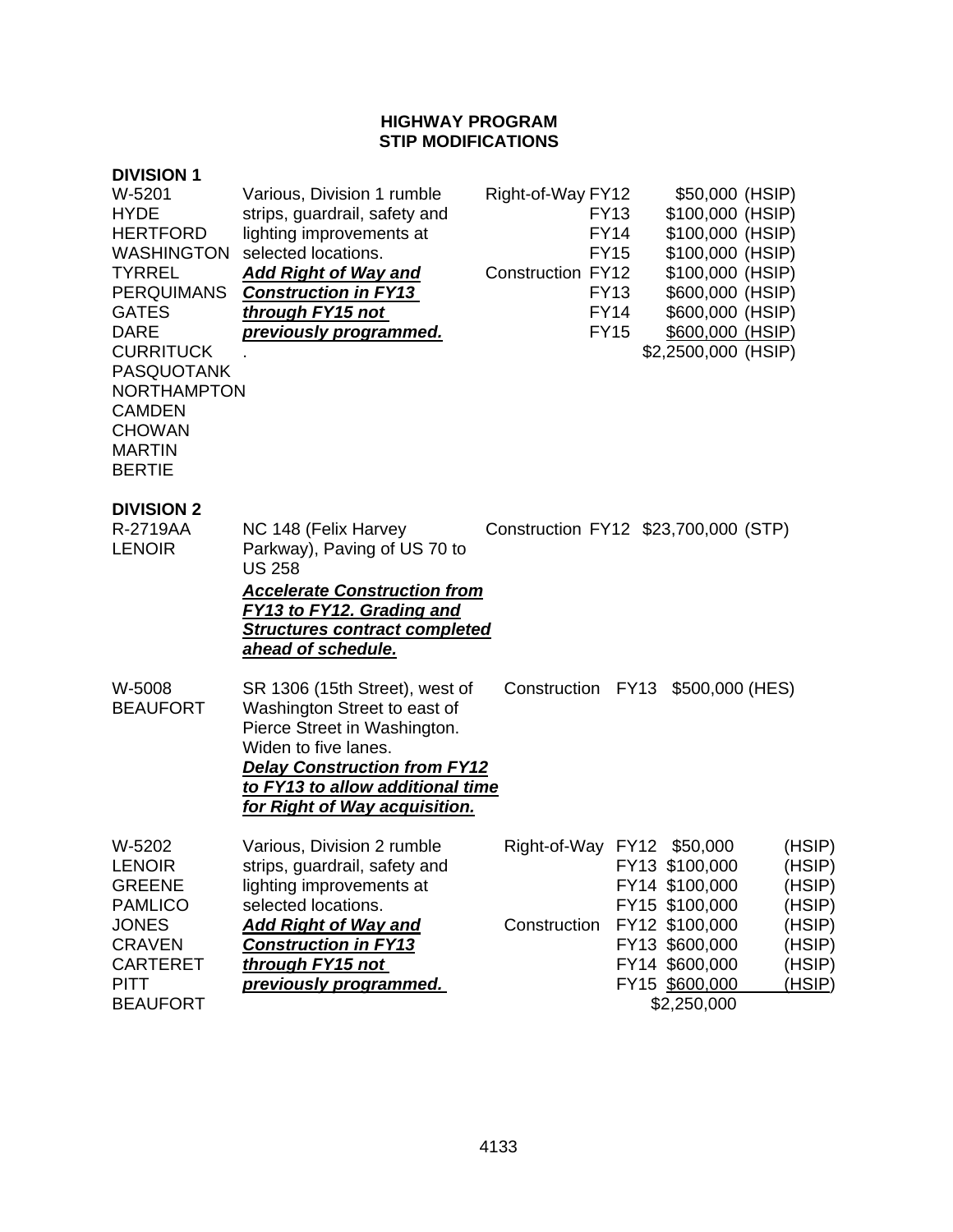| W-5319<br><b>CARTERET</b>                                                                       | US 70, west of Willis Road to<br>Banks Street. Construct a raised<br>median.<br><b>Delay Construction from FY12</b><br>to FY13 to allow additional<br>time to evaluate project.                                                                                                                                             | Construction FY13 \$1,926,000 (HES)            |                                                                                                                                           |                                                                              |
|-------------------------------------------------------------------------------------------------|-----------------------------------------------------------------------------------------------------------------------------------------------------------------------------------------------------------------------------------------------------------------------------------------------------------------------------|------------------------------------------------|-------------------------------------------------------------------------------------------------------------------------------------------|------------------------------------------------------------------------------|
| <b>DIVISION 3</b><br>R-5023B<br><b>ONSLOW</b>                                                   | NC 53 (Burgaw Highway),<br>SR 1116 (Onslow Pines Road)<br>to SR 1105 (Haws Run Road)<br><b>Delay Construction from FY12</b><br>to FY13 to allow additional<br>time for Planning and Design.                                                                                                                                 | Construction FY12 \$1,610,000 (STP)            |                                                                                                                                           |                                                                              |
| R-5023C<br><b>ONSLOW</b>                                                                        | NC 53 (Burgaw Highway),<br>SR 1105 (Haws Run Road)<br>to west of SR 1109 (Holly Shelter Road)<br><b>Delay Construction from FY12</b><br>to FY13 to allow additional<br>time for Planning and Design.                                                                                                                        | Construction FY12 \$2,000,000 (STP)            |                                                                                                                                           |                                                                              |
| U-5319<br><b>ONSLOW</b>                                                                         | SR 1308 (Gum Branch Road),<br>SR 1470 (Western Boulevard)<br>in Jacksonville. Install dual left turn<br>movement for southbound SR 1308.<br><b>Delay Right of Way from FY12</b><br>to FY13 and Construction from<br>FY12 to FY13 to allow additional<br>time for Utility Relocation and<br><b>Right of Way acquisition.</b> | Right-of-way FY13 \$65,000(HP)<br>Construction | FY13 \$345,000 (HP)<br>\$410,000                                                                                                          |                                                                              |
| W-5132                                                                                          | US 76 (oleander drive),<br>NEW HANOVERUS117/NC 132 (College Road).<br>Construct a right turn lane on<br>US 76 west-bound onto<br>US 117/NC 132.<br><b>Delay Construction from FY12</b><br>to FY13 to allow additional<br>time to address Utility issues.                                                                    | Construction FY13 \$90,000 (HES)               |                                                                                                                                           |                                                                              |
| W-5203<br><b>BRUNSWICK</b><br><b>DUPLIN</b><br><b>ONSLOW</b><br><b>SAMPSON</b><br><b>PENDER</b> | Various, Division 3 rumble<br>strips, guardrail, safety and<br>NEW HANOVER lighting improvements at<br>selected locations.<br><b>Add Right of Way and</b><br><b>Construction in FY13</b><br>through FY15 not<br>previously programmed.                                                                                      | Right-of-Way FY12 \$50,000<br>Construction     | FY13 \$100,000<br>FY14 \$100,000<br>FY15 \$100,000<br>FY12 \$100,000<br>FY13 \$600,000<br>FY14 \$600,000<br>FY15 \$600,000<br>\$2,250,000 | (HSIP)<br>(HSIP)<br>(HSIP)<br>(HSIP)<br>(HSIP)<br>(HSIP)<br>(HSIP)<br>(HSIP) |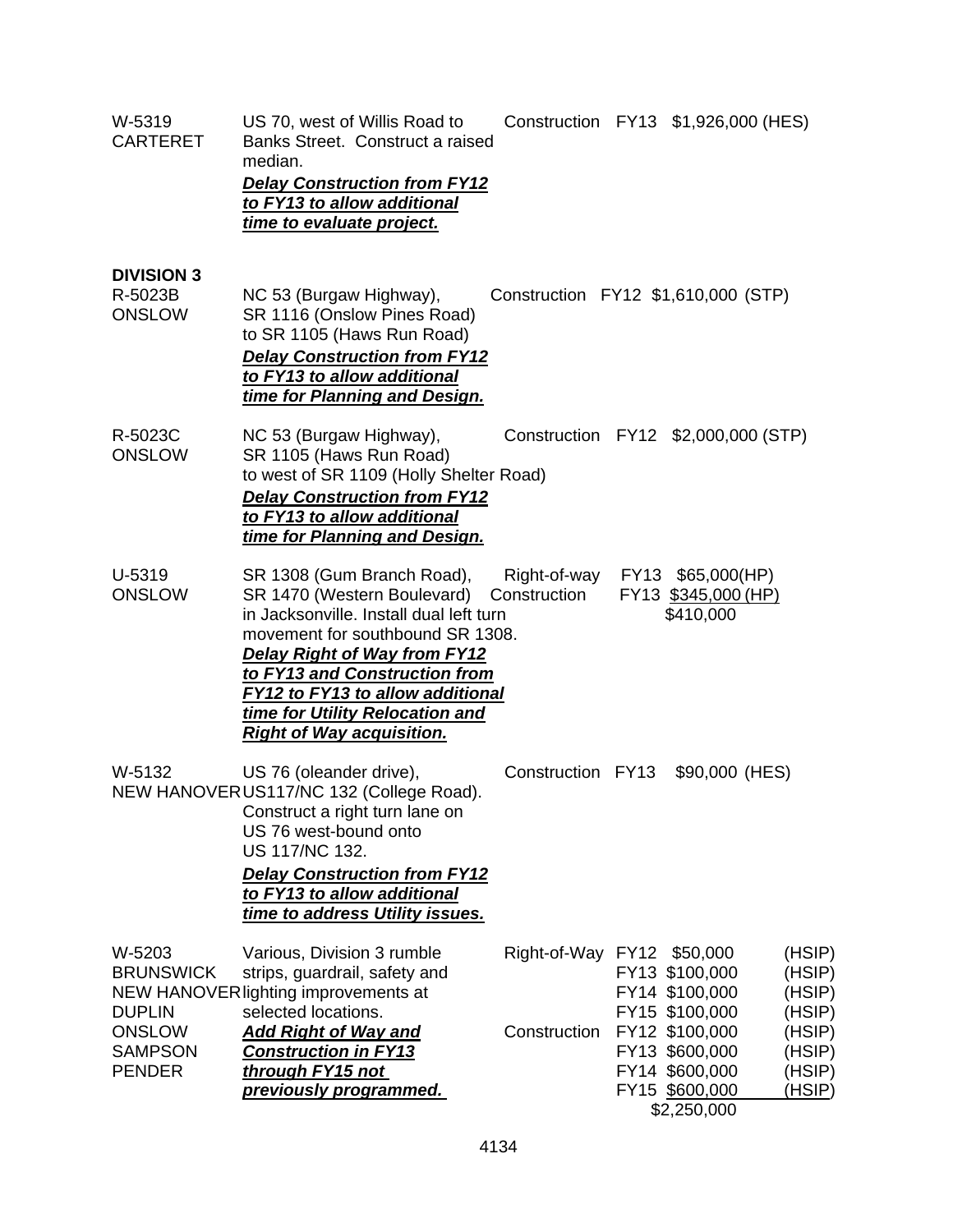| <b>DIVISION 4</b><br>W-5204<br><b>WILSON</b><br><b>HALIFAX</b><br><b>NASH</b><br><b>WAYNE</b><br><b>JOHNSTON</b><br><b>EDGECOMBE</b> | Various, division 4 rumble<br>strips, guardrail, safety and<br>lighting improvements at<br>selected locations.<br><b>Add Right of Way and</b><br><b>Construction in FY13</b><br>through FY15 not<br>previously programmed.                                           | Right-of-Way<br>Construction | FY12 \$ 50,000(HSIP)<br>FY13 \$100,000 (HSIP)<br>FY14 \$100,000<br>FY15 \$100,000<br>FY12 \$100,000<br>FY13 \$600,000<br>FY14 \$600,000<br>FY15 \$600,000<br>\$2,250,000 | (HSIP)<br>(HSIP)<br>(HSIP)<br>(HSIP)<br>(HSIP)<br>(HSIP) |
|--------------------------------------------------------------------------------------------------------------------------------------|----------------------------------------------------------------------------------------------------------------------------------------------------------------------------------------------------------------------------------------------------------------------|------------------------------|--------------------------------------------------------------------------------------------------------------------------------------------------------------------------|----------------------------------------------------------|
| <b>DIVISION 5</b><br>B-4991<br><b>WAKE</b>                                                                                           | SR 1163 Kelly Road, Replace<br>Bridge No. 359 over Beaver<br>Creek.<br><b>Delay Construction from FY12</b><br>to FY12 to allow additional time<br>for Planning/Design.                                                                                               |                              | Construction FY13 \$1,850,000 (NFA)                                                                                                                                      |                                                          |
| R-5520B<br><b>VANCE</b><br><b>GRANVILLE</b>                                                                                          | Granville North Hub site access<br>road. Extend road to US 158,<br>including structure, and add<br>turn lanes on US 158.<br><b>Delay Right of Way from FY12</b><br>to FY13 and Construction from<br><b>FY13 to FY14 to reflect anticipated</b><br>delivery schedule. |                              | Right-of-Way FY13 \$50,000 (S)<br>Construction FY14\$5,300,000 (S)<br>\$5,350,000(S)                                                                                     |                                                          |
| W-5205<br><b>WARREN</b><br><b>FRANKLIN</b><br><b>PERSON</b>                                                                          | Various, Division 5 rumble<br>strips, guardrail, safety and<br>lighting improvements at<br>selected locations.                                                                                                                                                       |                              | Right-of-Way FY12 \$50,000<br>FY13 \$100,000<br>FY14 \$100,000<br>FY15 \$100,000                                                                                         | (HSIP)<br>(HSIP)<br>(HSIP)<br>(HSIP)                     |
| <b>GRANVILLE</b><br><b>VANCE</b><br><b>WAKE</b><br><b>DURHAM</b>                                                                     | <u>Add Right of Way and </u><br><b>Construction in FY13</b><br>through FY15 not<br>previously programmed.                                                                                                                                                            | Construction                 | FY12 \$100,000<br>FY13 \$600,000<br>FY14 \$600,000<br>FY15 \$600,000<br>\$2,250,000                                                                                      | (HSIP)<br>(HSIP)<br>(HSIP)<br>(HSIP)                     |
| <b>DIVISION 6</b><br>W-5206<br><b>COLUMBUS</b><br><b>CUMBERLAND</b><br><b>BLADEN</b><br><b>HARNETT</b>                               | Various, Division 6 rumble<br>strips, guardrail, safety and<br>lighting improvements at<br>selected locations.<br><u>Add Right of Way and </u>                                                                                                                       | Construction                 | Right-of-Way FY12 \$50,000<br>FY13 \$100,000<br>FY14 \$100,000<br>FY15 \$100,000<br>FY12 \$100,000                                                                       | (HSIP)<br>(HSIP)<br>(HSIP)<br>(HSIP)<br>(HSIP)           |
| <b>ROBESON</b>                                                                                                                       | <b>Construction in FY13</b><br>through FY15 not<br>previously programmed.                                                                                                                                                                                            |                              | FY13 \$600,000<br>FY14 \$600,000<br>FY15 \$600,000<br>\$2,250,000                                                                                                        | (HSIP)<br>(HSIP)<br>(HSIP)                               |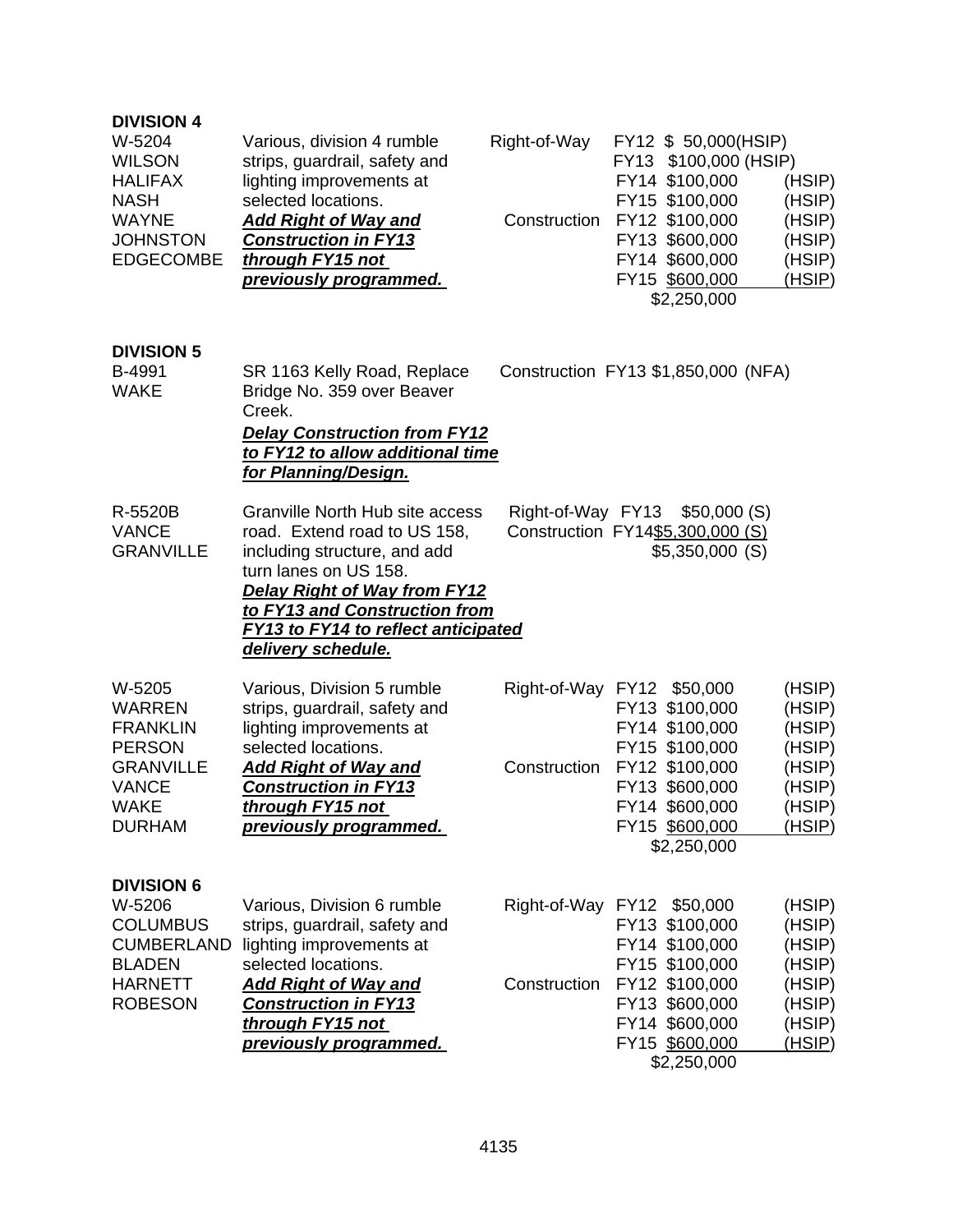| <b>DIVISION 7</b><br>B-4965<br>ROCKINGHAM                                                                                                    | SR 1165, Replace Bridge.<br>No 249 over Creek.<br><b>Accelerate Right of Way</b><br>from FY14 to FY12 and<br><b>Construction from FY15 to FY13</b><br>to reflect division priority- bridge<br>currently closed to traffic                                                   | Right-of-Way FY12<br><b>Construction FY13</b> |                            | \$85,000 (NFA)<br>\$850,000 (NFA)<br>\$935,000                                                                                                        |                                                                              |
|----------------------------------------------------------------------------------------------------------------------------------------------|-----------------------------------------------------------------------------------------------------------------------------------------------------------------------------------------------------------------------------------------------------------------------------|-----------------------------------------------|----------------------------|-------------------------------------------------------------------------------------------------------------------------------------------------------|------------------------------------------------------------------------------|
| W-5207<br><b>ALAMANCE</b><br><b>CASWELL</b><br><b>GUILFORD</b><br><b>ORANGE</b><br><b>ROCKINGHAM</b>                                         | Various, Division 7 rumble<br>strips, guardrail, safety and<br>lighting improvements at<br>selected locations.<br><b>Add Right of Way and</b><br><b>Construction in FY13</b><br>through FY15 not<br>previously programmed.                                                  | Right-of-Way FY12 \$50,000<br>Construction    |                            | FY13 \$100,000<br>FY14 \$100,000<br>FY15 \$100,000<br>FY12 \$100,000<br>FY13 \$600,000<br>FY14 \$600,000<br>FY15 \$600,000<br>\$2,250,000             | (HSIP)<br>(HSIP)<br>(HSIP)<br>(HSIP)<br>(HSIP)<br>(HSIP)<br>(HSIP)<br>(HSIP) |
| <b>DIVISION 8</b><br>W-5208<br><b>RICHMOND</b><br><b>SCOTLAND</b><br>LEE<br><b>HOKE</b><br><b>MOORE</b><br><b>RANDOLPH</b><br><b>CHATHAM</b> | Various, Division 8 rumble<br>strips, guardrail, safety and<br>lighting improvements at<br>selected locations.<br><b>Add Right of Way and</b><br>MONTGOMERY Construction in FY13<br>through FY15 not<br>previously programmed.                                              | Right-of-Way FY12<br>Construction             |                            | \$50,000<br>FY13 \$100,000<br>FY14 \$100,000<br>FY15 \$100,000<br>FY12 \$100,000<br>FY13 \$600,000<br>FY14 \$600,000<br>FY15 \$600,000<br>\$2,250,000 | (HSIP)<br>(HSIP)<br>(HSIP)<br>(HSIP)<br>(HSIP)<br>(HSIP)<br>(HSIP)<br>(HSIP) |
| <b>DIVISION 9</b><br>B-5004<br><b>FORSYTH</b>                                                                                                | Winston-Salem (Reynolds Park<br>Road), Replace Bridge No. 86<br>over Salem Creek and Bridge<br>No. 87 over Brushy Fork Creek.<br><b>Delay Right of Way from FY12</b><br>to FY13 and Construction from<br>FY13 to FY14 to allow city<br>additional time for Planning/Design. | Right-of-Way FY12<br>Construction             | <b>FY12</b><br><b>FY13</b> | \$356,000 (NFAM)<br>$$89,000$ (C)<br>FY13 \$3,560,000 (NFAM)<br>\$890,000 (C)<br>\$4,895,000                                                          |                                                                              |
| W-5209<br><b>STOKES</b><br><b>DAVIE</b><br><b>FORSYTH</b><br><b>ROWAN</b><br><b>DAVIDSON</b>                                                 | Various, Division 9 rumble Right-of-Way FY12<br>strips, guardrail, safety and<br>lighting improvements at<br>selected locations.<br><u>Add Right of Way and </u><br><b>Construction in FY13</b><br>through FY15 not<br>previously programmed.                               | Construction                                  | \$50,000                   | FY13 \$100,000<br>FY14 \$100,000<br>FY15 \$100,000<br>FY12 \$100,000<br>FY13 \$600,000<br>FY14 \$600,000<br>FY15 \$600,000<br>\$2,250,000             | (HSIP)<br>(HSIP)<br>(HSIP)<br>(HSIP)<br>(HSIP)<br>(HSIP)<br>(HSIP)<br>(HSIP) |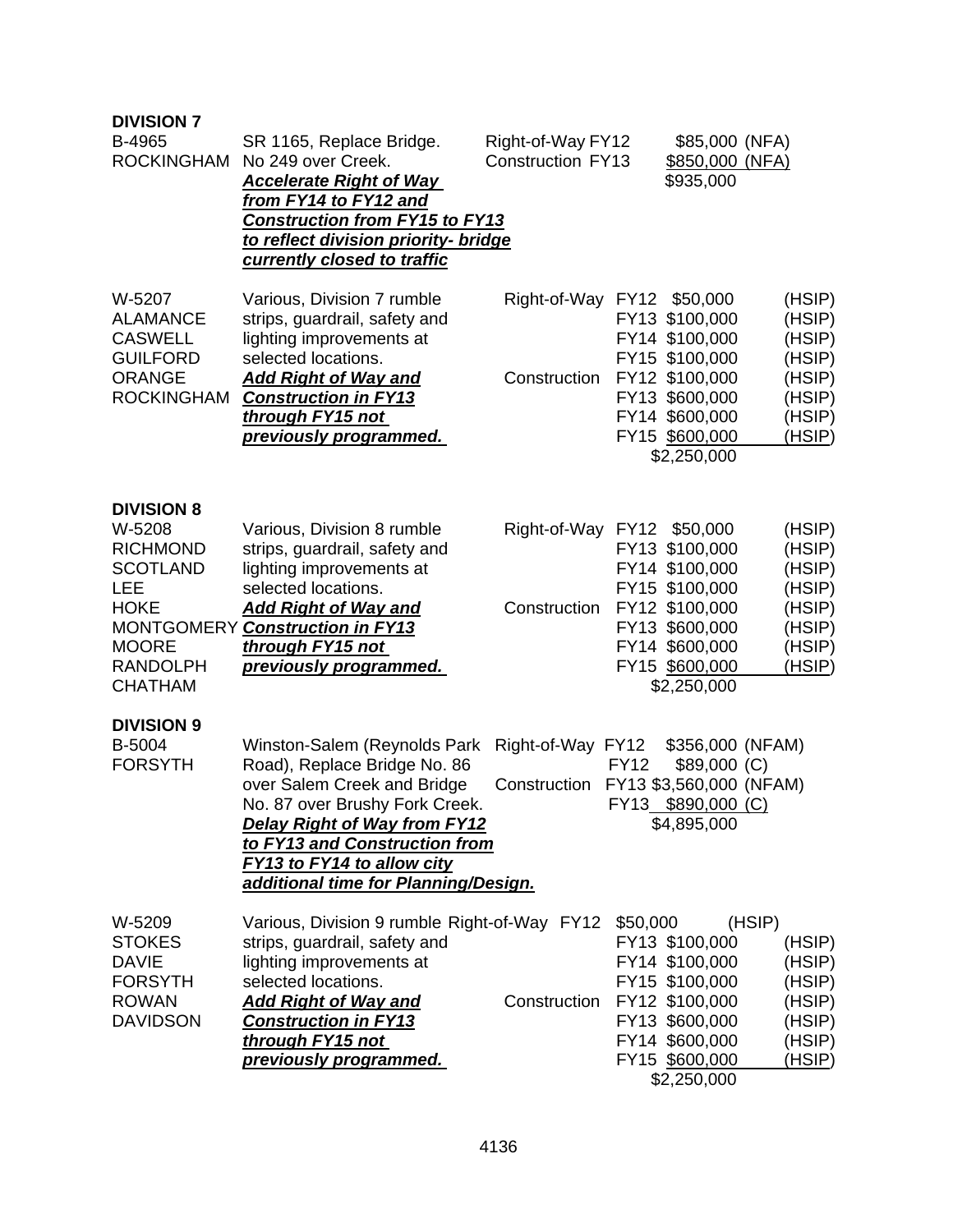| <b>DIVISION 10</b>                                                                     |                                                                                                                                                                                                                           |                                      |                                                                                     |                                      |
|----------------------------------------------------------------------------------------|---------------------------------------------------------------------------------------------------------------------------------------------------------------------------------------------------------------------------|--------------------------------------|-------------------------------------------------------------------------------------|--------------------------------------|
| C-5128<br><b>UNION</b>                                                                 | Marshville, Construct<br>sidewalks in Marshville.<br><b>Delay Construction from FY12</b><br>to FY13 to allow town additional<br><u>time to acquire Right of Way.</u>                                                      | Construction FY13 \$147,000(CMAQ)    | FY13 \$37,000(C)<br>\$184,000                                                       |                                      |
| EB-5010                                                                                | Cornelius, Cornelius Greenway<br>MECKLENBURG. Trail. Cornelius<br>open space to Bailey Road park.<br><b>Add Construction in FY14</b><br>not previously programmed.                                                        |                                      | Construction FY14 \$2,150,000(STPEB)                                                |                                      |
| W-5210<br><b>STANLY</b><br><b>UNION</b><br><b>MECKLENBURG</b>                          | Various, Division 10 rumble<br>strips, guardrail, safety and<br>lighting improvements at<br>selected locations.                                                                                                           | Right-of-Way FY12 \$50,000           | FY13 \$100,000<br>FY14 \$100,000<br>FY15 \$100,000                                  | (HSIP)<br>(HSIP)<br>(HSIP)<br>(HSIP) |
| <b>CABARRUS</b><br><b>ANSON</b>                                                        | <b>Add Right of Way and</b><br><b>Construction in FY13</b><br>through FY15 not<br>previously programmed.                                                                                                                  | Construction                         | FY12 \$100,000<br>FY13 \$600,000<br>FY14 \$600,000<br>FY15 \$600,000<br>\$2,250,000 | (HSIP)<br>(HSIP)<br>(HSIP)<br>(HSIP) |
| <b>DIVISION 11</b><br>W-5211<br><b>ASHE</b><br><b>YADKIN</b><br><b>AVERY</b>           | Various, Division 11 rumble<br>strips, guardrail, safety and<br>lighting improvements at<br>selected locations.                                                                                                           | Right-of-Way FY12 \$50,000           | FY13 \$100,000<br>FY14 \$100,000<br>FY15 \$100,000                                  | (HSIP)<br>(HSIP)<br>(HSIP)<br>(HSIP) |
| <b>ALLEGHANY</b><br><b>WATAUGA</b><br><b>WILKES</b><br><b>CALDWELL</b><br><b>SURRY</b> | <b>Add Right of Way and</b><br><b>Construction in FY13</b><br>through FY15 not<br>previously programmed.                                                                                                                  | Construction                         | FY12 \$100,000<br>FY13 \$600,000<br>FY14 \$600,000<br>FY15 \$600,000<br>\$2,250,000 | (HSIP)<br>(HSIP)<br>(HSIP)<br>(HSIP) |
| <b>DIVISION 12</b><br>$C-5510$<br><b>GASTON</b>                                        | Gaston County, Mecklenburg<br>County Air quality - Grade<br>(Grants to replace aging diesel<br>engines). Replace, repower or<br>retrofit aging diesel vehicles<br>and equipment.<br><b>Change county from Mecklenburg</b> | Implementation FY13 \$500,000 (CMAQ) | FY13 \$125,000 (C)<br>\$625,000(C)                                                  |                                      |
|                                                                                        | to Gaston county. Was listed incorrectly.                                                                                                                                                                                 |                                      |                                                                                     |                                      |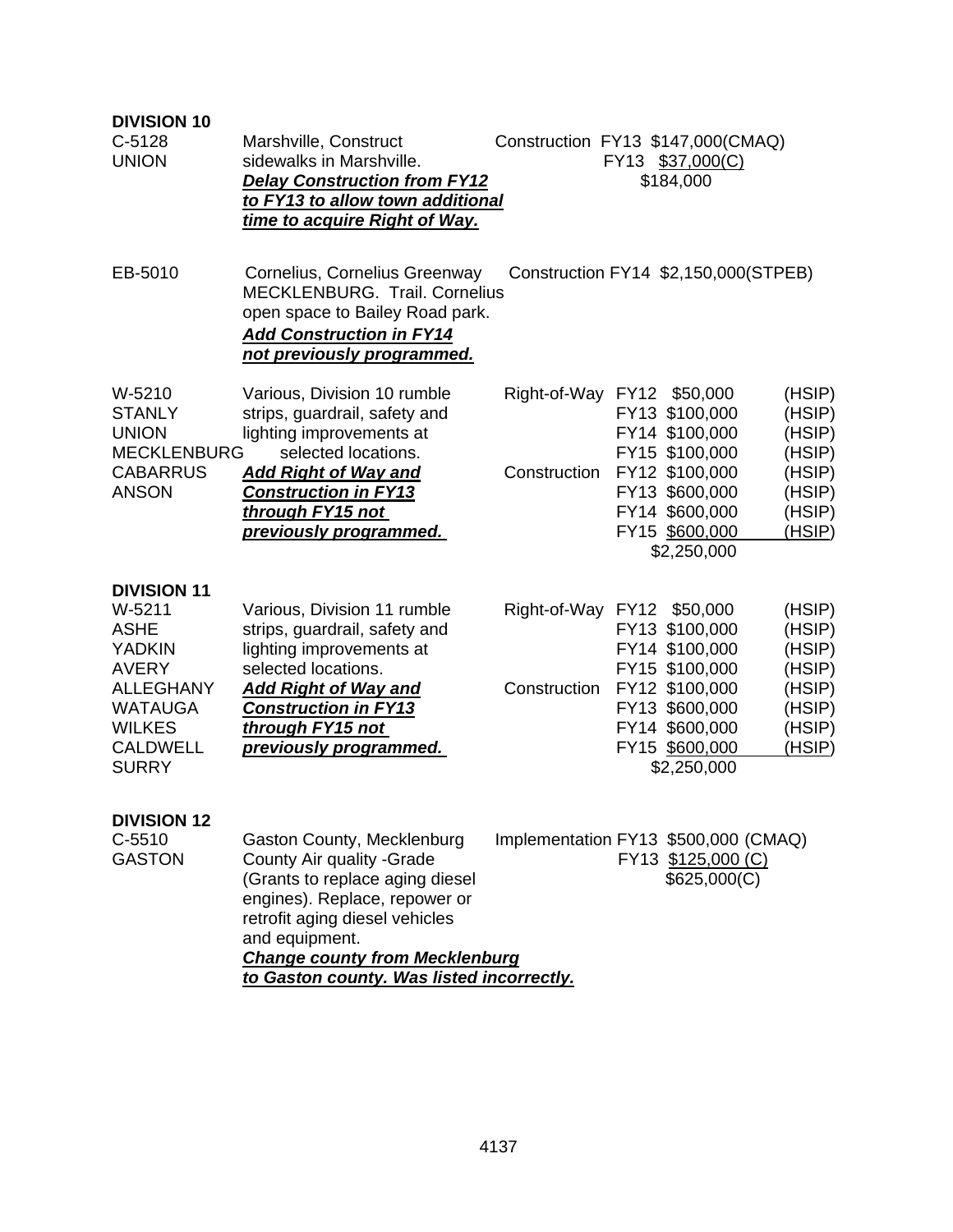| W-5212<br><b>LINCOLN</b><br><b>IREDELL</b><br><b>CLEVELAND</b><br><b>CATAWBA</b><br><b>ALEXANDER</b><br><b>GASTON</b>                                         | Various, Division 12 rumble<br>strips, guardrail, safety and<br>lighting improvements at<br>selected locations.<br><b>Add Right of Way and</b><br><b>Construction in FY13</b><br>through FY15 not<br>previously programmed.                                                            | Right-of-Way FY12 \$50,000<br>Construction | FY13 \$100,000<br>FY14 \$100,000<br>FY15 \$100,000<br>FY12 \$100,000<br>FY13 \$600,000<br>FY14 \$600,000<br>FY15 \$600,000                | (HSIP)<br>(HSIP)<br>(HSIP)<br>(HSIP)<br>(HSIP)<br>(HSIP)<br>(HSIP)<br>(HSIP) |
|---------------------------------------------------------------------------------------------------------------------------------------------------------------|----------------------------------------------------------------------------------------------------------------------------------------------------------------------------------------------------------------------------------------------------------------------------------------|--------------------------------------------|-------------------------------------------------------------------------------------------------------------------------------------------|------------------------------------------------------------------------------|
|                                                                                                                                                               |                                                                                                                                                                                                                                                                                        |                                            | \$2,250,000                                                                                                                               |                                                                              |
| <b>DIVISION 13</b><br>W-5213<br><b>MITCHELL</b><br><b>MADISON</b><br><b>YANCEY</b><br><b>RUTHERFORD</b><br><b>McDOWELL</b><br><b>BURKE</b><br><b>BUNCOMBE</b> | Various, Division 13 rumble<br>strips, guardrail, safety and<br>lighting improvements at<br>selected locations.<br><b>Add Right of Way and</b><br><b>Construction in FY13</b><br>through FY15 not<br>previously programmed.                                                            | Right-of-Way FY12 \$50,000<br>Construction | FY13 \$100,000<br>FY14 \$100,000<br>FY15 \$100,000<br>FY12 \$100,000<br>FY13 \$600,000<br>FY14 \$600,000<br>FY15 \$600,000<br>\$2,250,000 | (HSIP)<br>(HSIP)<br>(HSIP)<br>(HSIP)<br>(HSIP)<br>(HSIP)<br>(HSIP)<br>(HSIP) |
| <b>DIVISION 14</b><br>B-4288                                                                                                                                  | SR 1107, Replace Bridge<br><b>TRANSYLVANIANo. 85 over East Fork French</b><br>Broad River.<br><b>Delay Right of Way from FY11</b><br>to FY13 and Construction from<br><b>FY12 to FY14 to allow time for re-design</b>                                                                  | Right-of-Way FY13<br>Construction FY14     | \$65,000(NFA)<br>\$750,000(NFA)<br>\$815,000                                                                                              |                                                                              |
| W-5214<br><b>GRAHAM</b><br><b>CHEROKEE</b><br><b>CLAY</b>                                                                                                     | Various, Division 14 rumble<br>strips, guardrail, safety and<br>lighting improvements at                                                                                                                                                                                               | Right-of-Way FY12 \$50,000                 | FY13 \$100,000<br>FY14 \$100,000                                                                                                          | (HSIP)<br>(HSIP)<br>(HSIP)                                                   |
| <b>MACON</b><br><b>POLK</b><br><b>HENDERSON</b><br><b>SWAIN</b><br><b>TRANSYLVANIA</b><br><b>JACKSON</b><br><b>HAYWOOD</b>                                    | selected locations.<br><b>Add Right of Way and</b><br><b>Construction in FY13</b><br>through FY15 not<br>previously programmed.                                                                                                                                                        | Construction                               | FY15 \$100,000<br>FY12 \$100,000<br>FY13 \$600,000<br>FY14 \$600,000<br>FY15 \$600,000<br>\$2,250,000                                     | (HSIP)<br>(HSIP)<br>(HSIP)<br>(HSIP)<br>(HSIP)                               |
| W-5315<br><b>JACKSON</b><br><b>HAYWOOD</b>                                                                                                                    | US 74, exit 98 in Haywood<br>County to 0.1 mile west of the<br>Jackson-Haywood County line.<br>Remove concrete island, repave<br>with asphalt, drainage modifications,<br>and install guardrail.<br><b>Delay Construction from FY12 to</b><br>FY13 to allow additional time for Design |                                            | Construction FY13 3,000,000 (HES)                                                                                                         |                                                                              |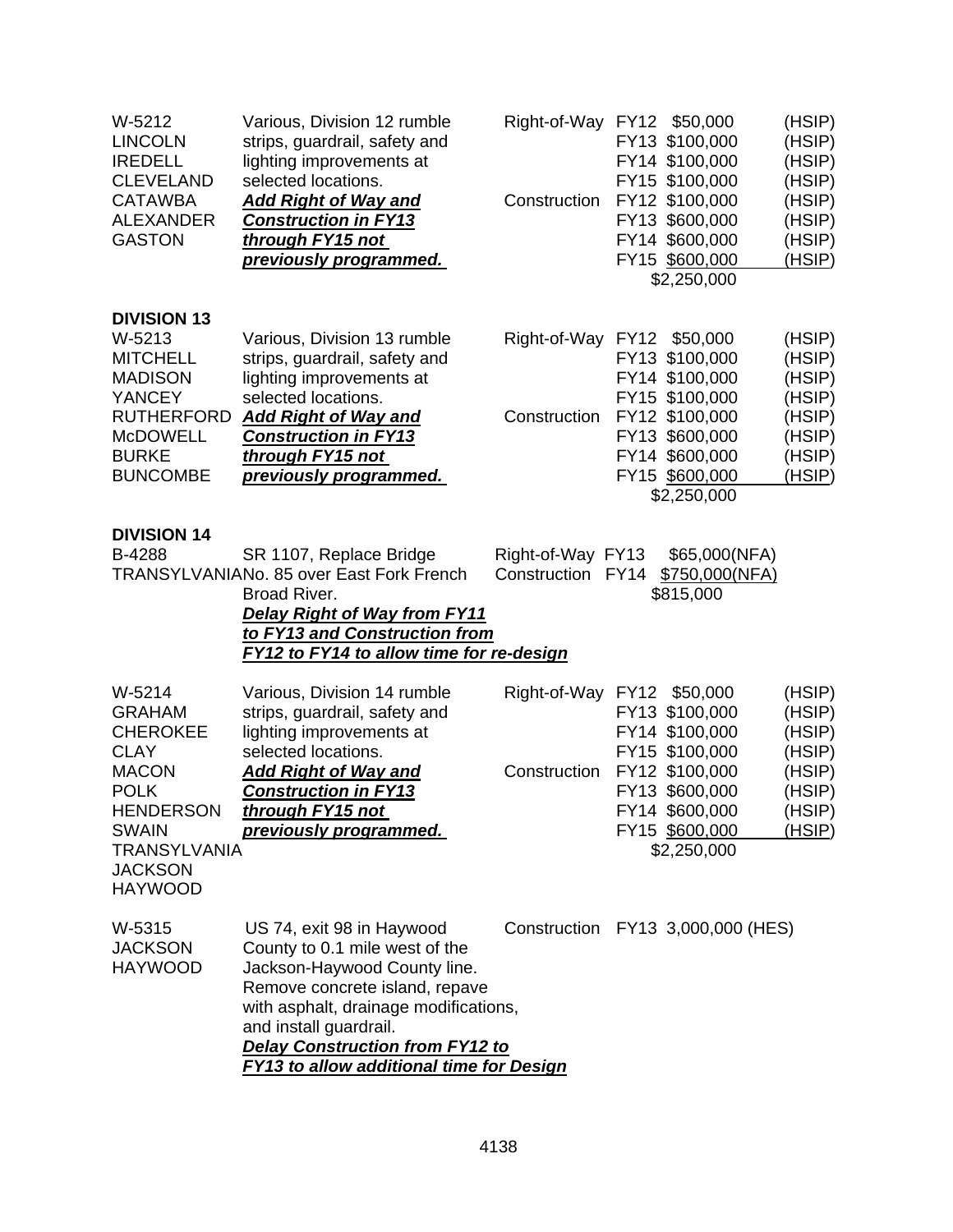# **Approval – Municipal and Special Agreements**

A motion was made by Board Member Fox, which was seconded by Board Member Burrell, to

approve the following agreements:

SUMMARY: There are a total of 16 agreements for approval by the Board of Transportation.

Division 2

| Norfolk Southern Railway Co (NSR)<br>North Carolina Railroad Company (NCRR)<br><b>Carteret County</b><br>43478 | This Agreement provides for improvements<br>at one at-grade crossing (Crossing No. 722<br>612R, Milepost EC 92.52) within NCRR's<br>right-of-way. NSR will prepare the tracks<br>and install new rail and rubber rail seal to<br>replace the existing crossing surface on<br>23rd Street in Morehead City. The<br>Department will be responsible for the cost<br>of materials for the improvements. The<br>estimated cost is \$19,590.                                                    |
|----------------------------------------------------------------------------------------------------------------|-------------------------------------------------------------------------------------------------------------------------------------------------------------------------------------------------------------------------------------------------------------------------------------------------------------------------------------------------------------------------------------------------------------------------------------------------------------------------------------------|
| Division 3                                                                                                     |                                                                                                                                                                                                                                                                                                                                                                                                                                                                                           |
| <b>Greater Porters Neck Area Foundation</b><br><b>New Hanover County</b><br>ER-2973 C<br>3703.3.15             | This project consists of the installation of<br>plantings along the Porter Neck<br>Roundabout (SR 1402) and adjacent areas<br>in New Hanover County. The Department<br>shall develop the landscape design,<br>prepare the plans and site and install the<br>plantings. The Foundation shall assume<br>maintenance of the plantings upon<br>completion of the project.                                                                                                                     |
| Division 4                                                                                                     |                                                                                                                                                                                                                                                                                                                                                                                                                                                                                           |
| Carolina Coastal Railway (CLNA)<br><b>Nash County</b>                                                          | This Agreement provides for improvements<br>at one at-grade crossing (Crossing No. 626<br>199Y, Milepost ABA 120.1) on CLNA's<br>right-of-way. CLNA will prepare the tracks<br>and install a concrete tub crossing to<br>replace the existing crossing surface on<br>US 301 in Rocky Mount. The Department<br>will perform all grading and drainage work<br>and will reimburse CLNA for CLNA's cost<br>of labor and materials for the<br>improvements. The estimated cost is<br>\$75,000. |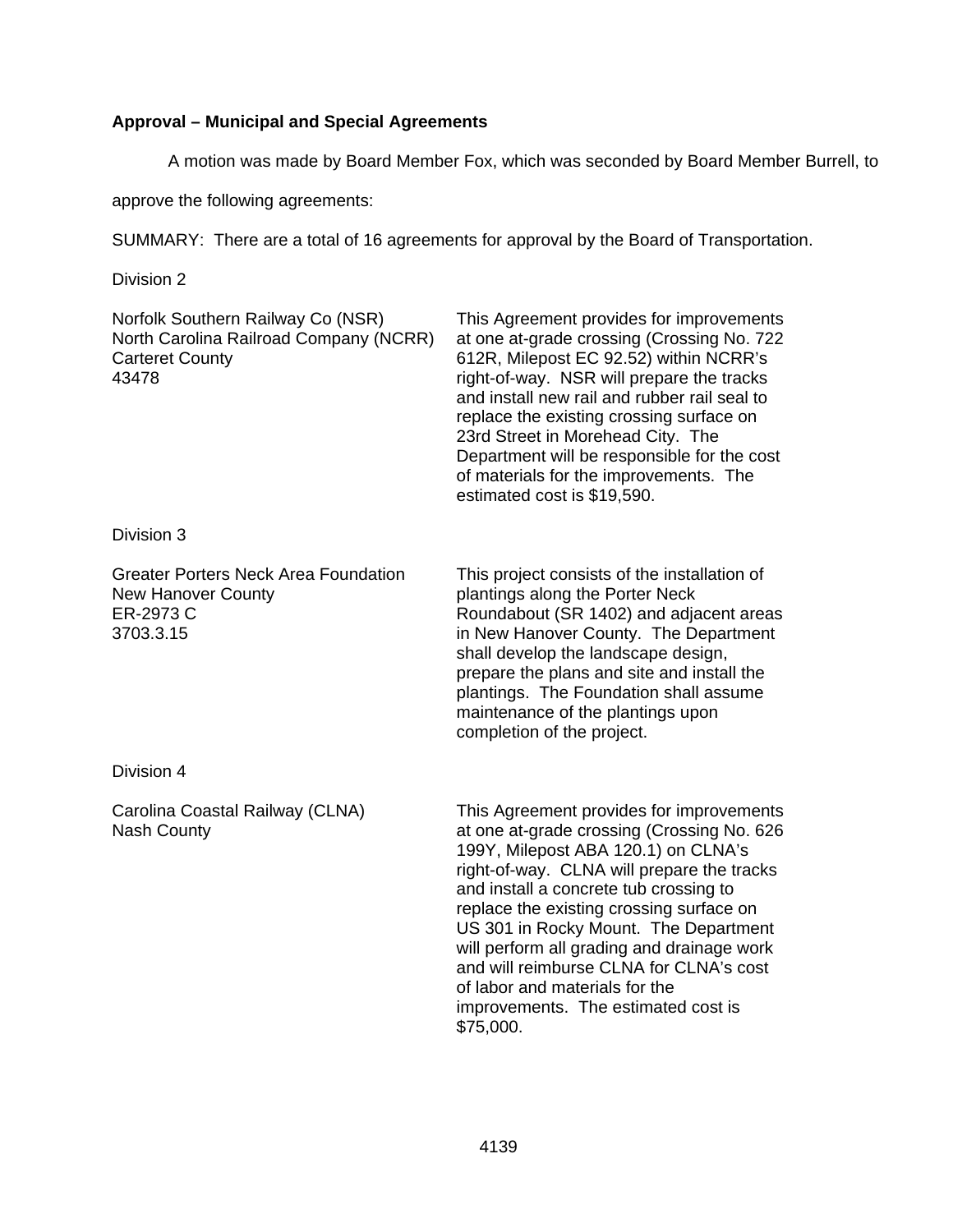Town of Cary Wake County EL-4998 B 41066.3.1

North Carolina Department of Cultural Resources Wake County M-0445 49004.2

Division 7

City of High Point Guilford County B-4760 38532.3.1

City of High Point Guilford County U-5169 45220.1.ST1

This project consists of the construction of the Black Creek Greenway in Cary. This Supplemental Agreement is for the Department to provide an additional amount of \$227,900 from the HPP funds allocation. The Municipality will be responsible for providing \$56,975 in matching funds for the HPP funds authorized and all costs that exceed the total estimated cost. The Municipality shall complete the project by March 31, 2013 in lieu of January 31, 2012.

This Agreement is for NCDCR to scan delicate, fragile and/or oversized documents for NCDOT. NCDOT shall reimburse NCDCR actual costs on a monthly basis, not to exceed a yearly cost in the amount of \$35,000. This agreement shall remain effective until June 30, 2013.

This project consists of the replacement of Bridge No. 77 on SR 4053 over US 29/ 70 /I-85 Business in High Point. At the request of the Municipality, the Department shall include provisions in the construction contract for the contractor to adjust and/or relocate water and sewer lines. The Municipality shall reimburse the Department for said utility work. The estimated cost to the Municipality for the utility work is \$291,004.

This project consists of preparing a NEPA document, interchange justification study and preliminary engineering to replace the existing interchange. This Supplemental Agreement is for additional STPDA funds in the amount of \$160,000 with a state match of \$40,000 and to extend the completion date for the project to December 31, 2012, in lieu of April 1, 2012.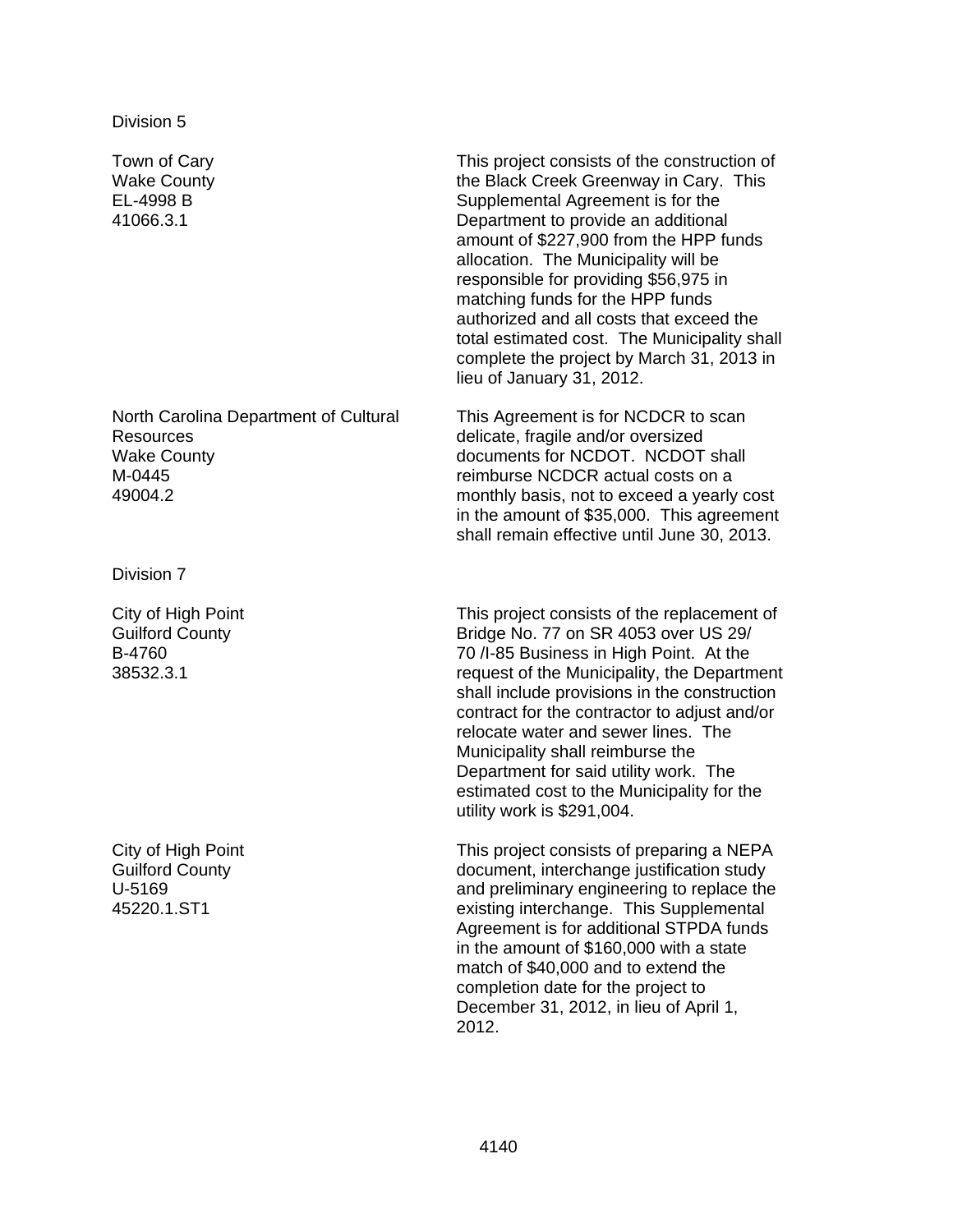City of Greensboro Guilford County EL-5101 DO 41823.2.17 41823.3.17

Division 8

CSX Transportation (CSXT) Scotland County SS-4908 AC 43308.3.1

Division 10

Water and Sewer Authority of Cabarrus County I-3803 B 34187.3.GV2

Town of Marshville Union County C-5128 45146.1.1 45146.3.1

This project consists of the construction of the Downtown Greenway Phase 2E & 3A & C in Greensboro. The Municipality is responsible for all phases of the project. The Department shall allocate an amount not to exceed 80% (\$2,800,000) from the STP-DA funds allocation. The Municipality will be responsible for providing the 20% (\$700,000) matching funds for the STP-DA funds authorized and all costs that exceed the total estimated cost.

This Agreement covers work partially within the operating railroad right-of-way parallel to the tracks at Milepost SE263.8. CSXT shall provide preliminary engineering and flagging needed to make the safety improvements at the intersection of US 74 and Church Street (SR 1312) in Laurel Hill. The Department will be responsible for all costs incurred by CSXT. The estimated cost is \$40,000.

This project consists of widening I-85 from south of SR 2894 (Bruton Smith/Concord Mills Boulevard) to north of NC 73 (Davidson Highway) in Cabarrus County. At the request of the Authority, the Department shall include provisions in the construction contract for the contractor to install a 36" encasement pipe. The Authority shall reimburse the Department the entire cost of said utility work. The estimated cost to the Authority is \$387,080.

This project consists of construction of sidewalk on the south side of US 74 from Flake Street to Morgan Street in Marshville. The Municipality is responsible for all phases of the project. The Department shall allocate an amount not to exceed 80% (\$184,000) from CMAQ funds. The Municipality will be responsible for providing the 20% (\$46,000) matching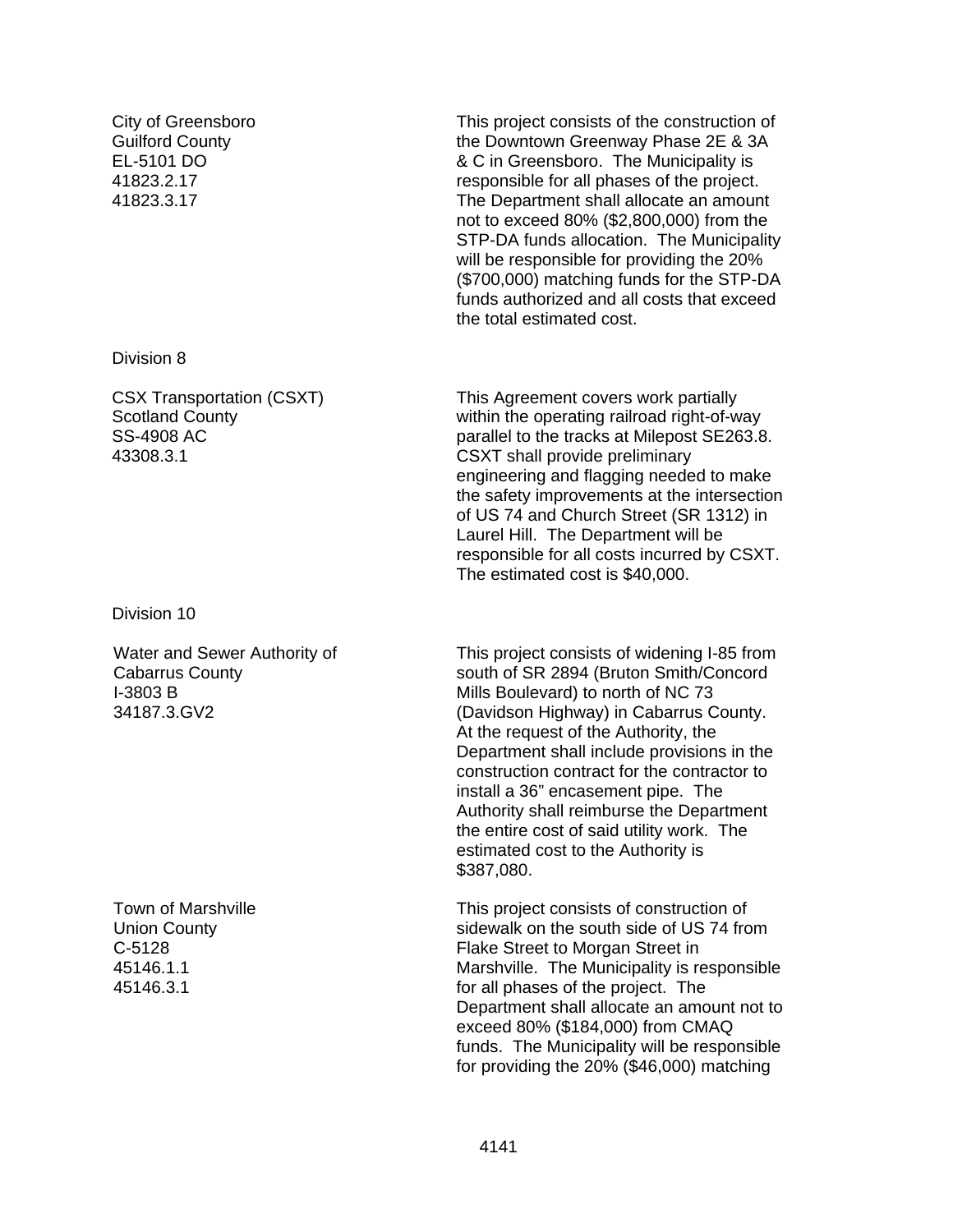Charlotte-Mecklenburg Utilities Mecklenburg County R-2123 CE 34379.3.GV2

Division 11

City of Lenoir Caldwell County U-2211 B 34783.3.3

Division 12

City of Kings Mountain Gaston County I-5503 45544.3.1

Town of Cramerton Gaston County B-4752 38524.3.1

funds for the CMAQ funds authorized and all costs that exceed the total estimated cost. This Agreement supersedes the Agreement approved by the Board of Transportation on June 9, 2009.

This project consists of improvements to I-485 (Charlotte Eastern Outer Loop)/I-85 in Mecklenburg County. At the request of CMU, the Department shall issue a supplemental lump-sum agreement for the design-build contractor to install proposed water and sewer lines. CMU shall reimburse the Department the entire cost of said utility work. The estimated cost to CMU is \$2,161,637.

This project consists of improvements to SR 1001 (Hibriten Drive) from US 321A (Norwood Street) to SR 1712 (Starcross Road) east of US 321 in Lenoir. At the request of the Municipality, the Department shall include provisions in the construction contract for the contractor to adjust and/or relocate water and sewer lines. The Municipality shall reimburse the Department the entire cost of said utility work. The estimated cost to the Municipality is \$1,322,000.

This project consists of improvements to I-85 from milepost 8.4 to milepost 13.9 in Kings Mountain. The Department shall prepare the environmental and/or planning document, project plans and specifications, acquire any needed right of way, and construct the project. The Municipality shall relocate and adjust any municipally owned utilities and any utilities under franchise.

This project consists of the replacement of Bridge No. 6 on SR 2014 (Lakewood Road) over South Fork Catawba River in Cramerton. The Department shall prepare the environmental and/or planning document, project plans and specifications,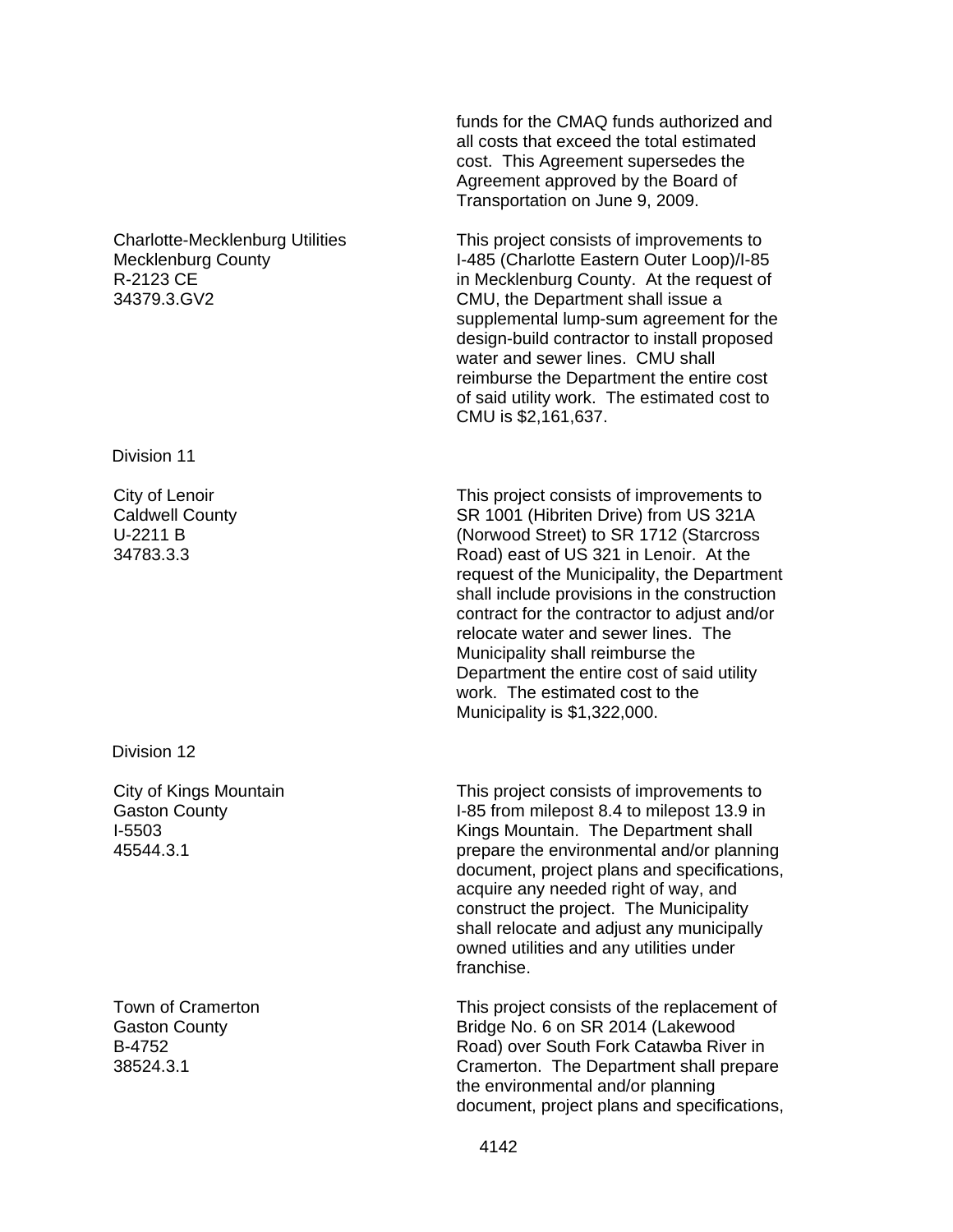construct the project, and acquire any needed right of way. The Municipality shall relocate and adjust any municipally-owned utilities.

Division 14

Great Smoky Mountains Railway (GSMR) Swain County 43536 This Agreement provides for improvements at one at-grade crossings (Crossing No. 720 195C, Milepost T64.1) on the operating railroad's right-of-way. The GSMR will prepare the tracks and install a concrete panel crossing to replace the existing crossing surface on Slope Road in Bryson City. The Department will be responsible for the cost of materials for the improvements. The estimated cost is \$22,200.

SUMMARY: There are a total of 28 agreements for informational purposes only.

Division 1

| Town of Nags Head<br>Dare County<br>36249.3142                                  | This project consists of the installation of<br>shrubs and perennials on right of way<br>adjacent to the Sonic property on US 158<br>in Dare County. The Department shall be<br>responsible for all phases of the project.<br>The Municipality shall reimburse the<br>Department \$7,700 upon execution of this<br>Agreement.                                                         |
|---------------------------------------------------------------------------------|---------------------------------------------------------------------------------------------------------------------------------------------------------------------------------------------------------------------------------------------------------------------------------------------------------------------------------------------------------------------------------------|
| Division 2                                                                      |                                                                                                                                                                                                                                                                                                                                                                                       |
| Town of Ayden<br><b>Pitt County</b><br>SR-5001Z<br>40924.1.12<br>40924.3.25     | This project consists of planning, design,<br>and construction of sidewalks, ADA<br>compliant curb ramps in various locations,<br>and the installation of a signalized<br>pedestrian crossing in Pitt County. This<br>Supplemental Agreement is to amend the<br>project scope by removing the installation<br>of a signalized pedestrian crossing from<br>the original project scope. |
| Division 3                                                                      |                                                                                                                                                                                                                                                                                                                                                                                       |
| Cape Fear Public Utility Authority<br><b>New Hanover County</b><br>3CR.10651.96 | This project consists of replacing selected<br>water valve boxes on US 17 Bus. (Market<br>Street) in New Hanover County. The                                                                                                                                                                                                                                                          |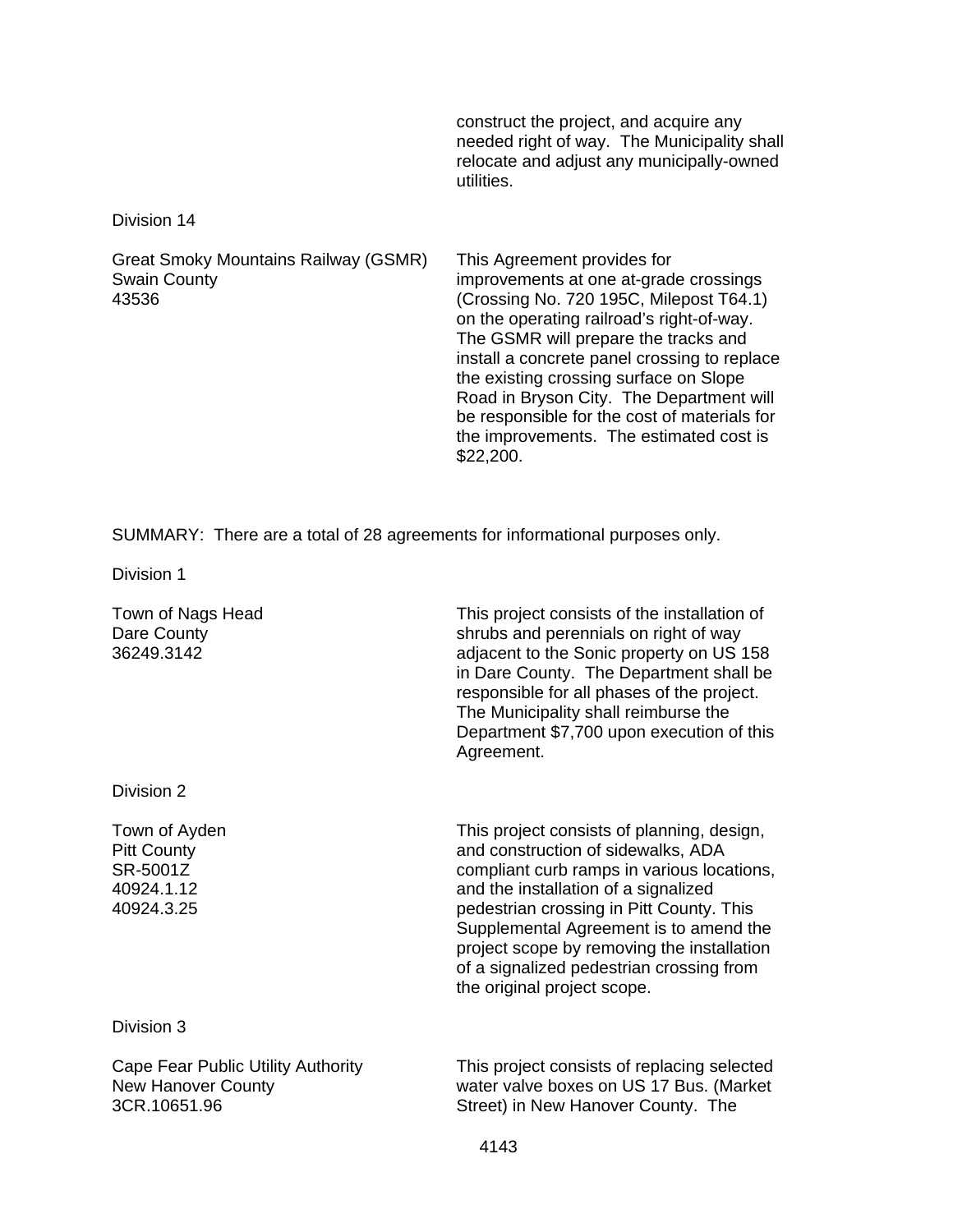HPS&R INC Onslow County 36249.3146

City of Wilmington New Hanover County 36247.3.3

Division 5

City of Raleigh Wake County EL-5100 IA 41821.3.6

Town of Knightdale City of Raleigh Wake County EB-5002 A 41116.3.1

City of Roxboro Person County 43409

Department shall be responsible for all phases of the project. The Municipality shall reimburse the Department \$22,545 upon execution of this Agreement.

This project consists of a signal revision at the intersection of Henderson Drive and Western Boulevard in Onslow County. The Developer shall reimburse the Department one hundred percent (100%) of the actual cost of said work. The estimated reimbursement to the Department for review and inspection is \$5,000.

This project consists of the installation of CCTV and traffic signal improvements at various intersections in New Hanover County. The Department shall be responsible for all phases of the project. The Municipality shall reimburse the Department \$13,719 upon execution of the Agreement.

This project consists of the construction of the Lower Neuse River Greenway in Raleigh. This Supplemental Agreement extends the completion date for the project to December 31, 2012, in lieu of March 31, 2012.

This project consists of the construction of the Mingo Creek Greenway, Phase I in Wake County. This Supplemental Agreement extends the completion date for the project to December 31, 2012, in lieu of March 31, 2012.

This project consists of the realignment of Ridge Road at the intersection of Chub Lake Road and Crestwood Drive in Roxboro. The Municipality shall be responsible for all phases of the project. The Department shall participate in actual project costs in an amount not to exceed \$100,000. The estimated total cost of project is \$300,288.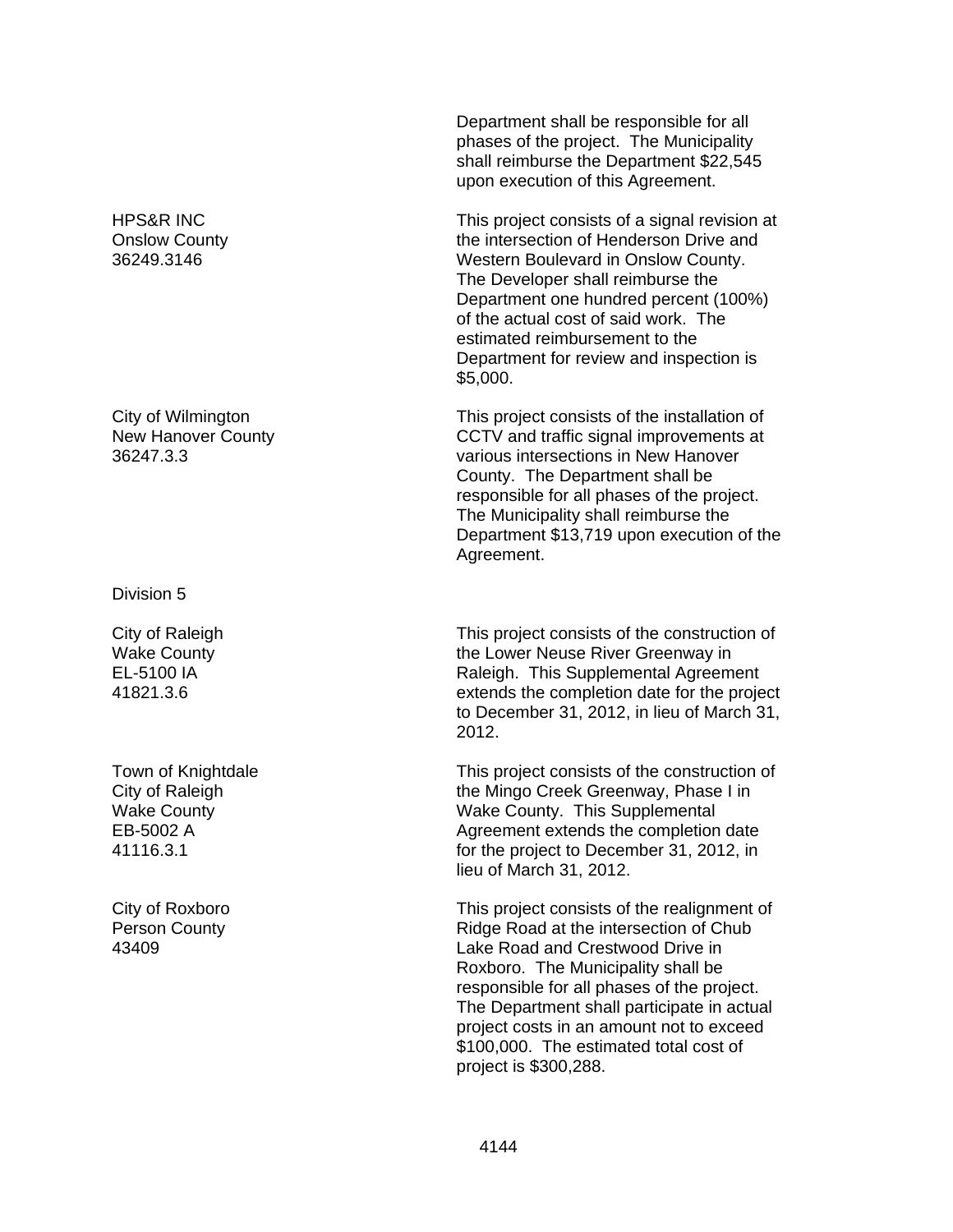Town of Cary Wake County 5C.092144

Progress Energy Wake County 5C.092144

Town of Cary Wake County EL-5100 GF 41821.2.13

Division 6

Caviness & Cates Building and Development Company Cumberland County 36249.3144

Division 7

Town of Carrboro Orange County U-4726 DC 36268.1.4 36268.3.4

This project consists of the full depth reclamation and resurfacing of SR 1143 (Shearon Harris Road) from SR 1011 (Old US 1) to SR 1127 (New Hill Holleman Road) in Cary. The Department is responsible for all phases of the project. The Municipality shall participate in the project cost in an amount of \$400,000.

This project consists of the full depth reclamation and resurfacing of SR 1143 (Shearon Harris Road) from SR 1011 (Old US 1) to SR 1127 (New Hill Holleman Road) in Wake County. The Department is responsible for all phases of the project. The Developer shall participate in the project cost in an amount of \$350,000.

This project consists of purchasing easements for the White Oak Greenway, Phase V in Cary. This Supplemental Agreement extends the completion date for the project to July 13, 2013, in lieu of July 31, 2012.

This project consists of the installation of a traffic signal and improvements at the intersection of NC 162 (Bingham Drive) and Lake Ridge Drive/Painters Mill Drive in Cumberland County. The Developer shall reimburse the Department one hundred percent (100%) of the actual cost of said work. The estimated reimbursement to the Department for review and inspection is \$10,000.

This project consists of the design and construction of the Wilson Park multi-use path in Carrboro. This Supplemental Agreement extends the completion date for the project to December 31, 2012, in lieu of May 1, 2012.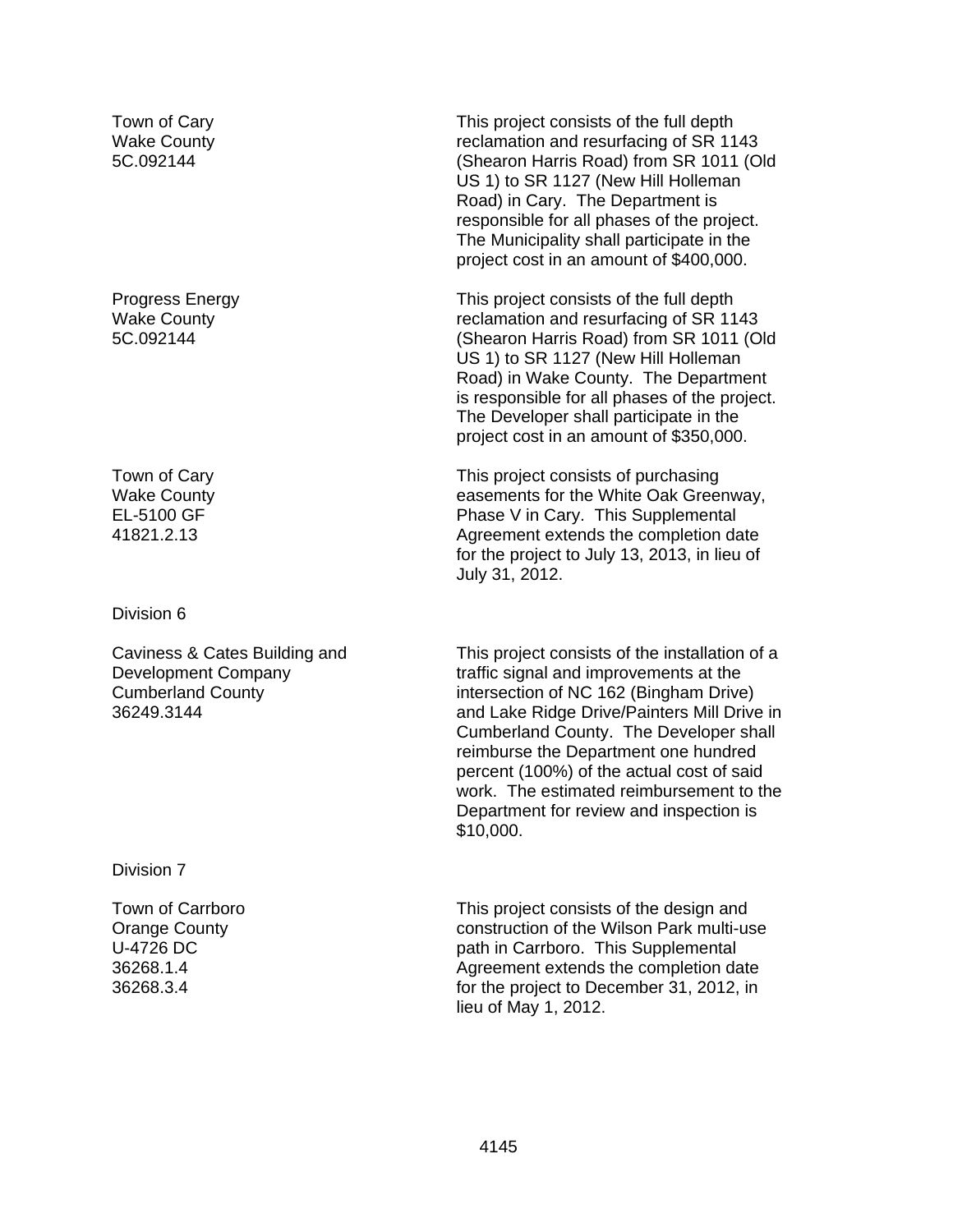City of Greensboro Guilford County EL-5101 DA 41823.3.4

Town of Chapel Hill Orange County U-4726 IF 36268.1.21

Town of Chapel Hill Orange County SR-5001 AR 40924.3.43 36268.3.14

City of Greensboro Guilford County U-5157 E 45183.3.3

Division 8

City of Laurinburg Scotland County 8.108315

Randolph County Tourism Development Authority Randolph County 8.107638

This project consists of sidewalk improvements at various locations in Greensboro. This Supplemental Agreement extends the completion date for the project to November 30, 2012, in lieu of April 30, 2012.

This project consists of the design of a flight of stairs to connect the sidewalk on the north side of Franklin Street to the existing Bolin Creek Trail. This Supplemental Agreement extends the preconstruction activities to September 30, 2012, in lieu of March 31, 2012.

This project consists of the sidewalk project to serve Culbreth Middle School, Frank Porter Graham Elementary School and the community in Chapel Hill. This Supplemental Agreement extends the completion date for the project to January 31, 2013, in lieu of July 22, 2012.

This project consists of resurfacing the federally classified streets within the City of Greensboro. This Supplemental Agreement extends the completion date for the project to February 28, 2013, in lieu of September 30, 2012.

This project provides for the "routine" and/or "clean-up" mowing of the State maintained roadways within the corporate limits of the Municipality. The Municipality shall provide the equipment, labor materials and traffic controls to perform the mowing service. The Department shall reimburse the Municipality up to \$5,824 upon completion of the yearly mowing cycle.

The Authority will be responsible for the staff, equip and operate the Visitor Center 8 hours per day, 7 days per week, and 361 days per year. The Authority will be responsible for the operating costs of the Visitor Center buildings telephone service,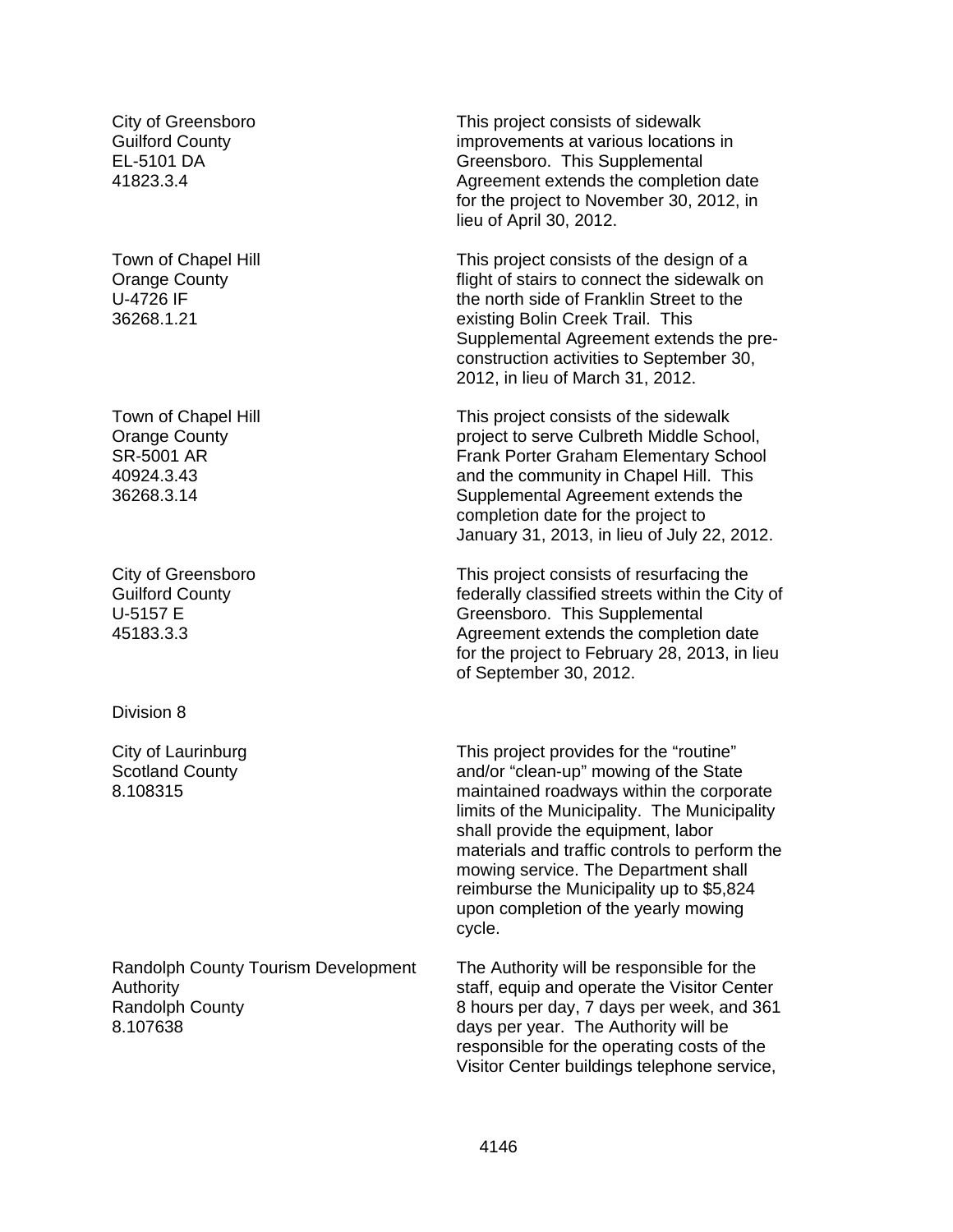internet and interior insurance. The Department will maintain the rest area buildings and the entire site continuously on a year round basis.

Division 9

City of Winston-Salem Forsyth County C-5142 B 45145.1.1 45145.3.2

Division 10

Central Piedmont Community College Mecklenburg County 36249.3143

Charlotte-Mecklenburg Board of Education Mecklenburg County 36249.3011

Village of Misenheimer Stanly County 43535

This project consists of interim improvements, Phase 2, to the Winston-Salem traffic signal system. This Supplemental Agreement extends the completion date for the project to December 31, 2012, in lieu of June 1, 2012.

This project consists of changing directional signs for CPCC North Campus to CPCC Merancas Campus in Mecklenburg County. The Department shall be responsible for the design, fabrication and replacement of the sign assemblies at designated locations. The Agency shall reimburse the Department 100% of the actual cost of the work performed by the Department. The estimated cost to the Agency is \$1,200.

This project consists of the construction of Phase II improvements on NC 24-27 and NC 51 (Rocky River Church Road) for Rocky River High School located in the Clear Creek Business Park. The Department shall prepare the environmental and/or planning document, plans and specifications and shall construct and administer the project. The CMBOE shall relocate and adjust all utilities and acquire any needed right of way. The CMBOE shall reimburse the Department 100% of the actual cost of the work performed by the Department. The estimated cost to the CMBOE is \$260,663.

This project consists of the construction of 5' wide sidewalk on US 52 from Pfeiffer University sidewalk to the northern municipal limits of Richfield. The Department shall prepare the project plans and specifications and construct the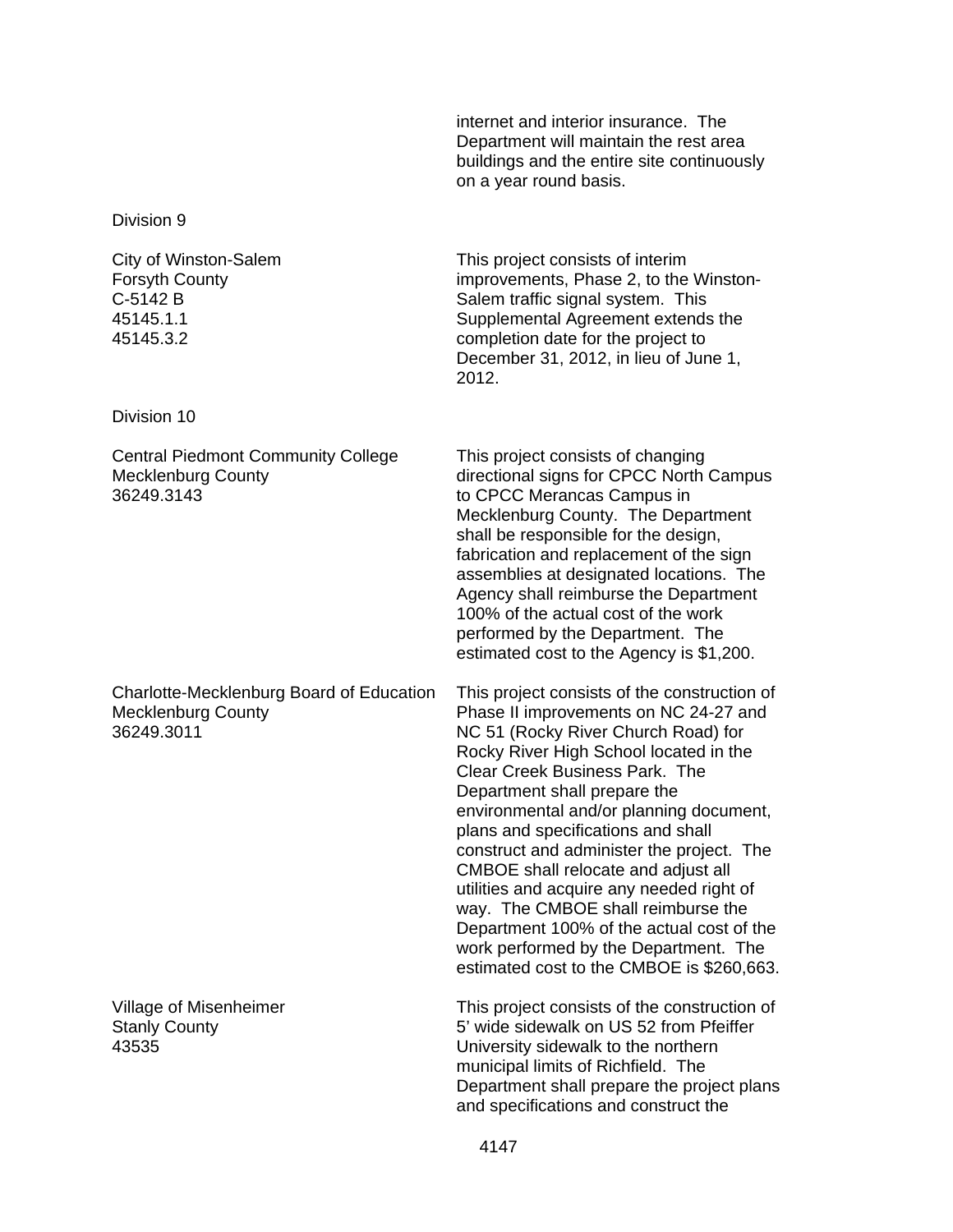project. The Developer shall acquire any needed right of way, relocate and adjust all utilities and reimburse the Department \$80,000 for work performed by the Department. The estimated cost of project is \$103,000.

This Memorandum of Understanding (MOU) with the City of Charlotte consists of the construction of a light rail transportation system, known as the Blue Line Extension Project (BLE Project), extending from 7th Street in uptown Charlotte and along North Tryon Street to UNC Charlotte Campus. The Municipality shall be responsible for the plans, specifications, environmental documentation, utilities, right of way and construction. The Department shall be responsible for the review and approval of the plans and specifications.

This project consists of the furnishing and the installing of signs for the Collettsville School 2011 Blue Ribbon School Award at two (2) locations on NC 90 in Caldwell County. The Department shall be responsible for the design, fabrication and replacement of the sign assemblies at designated locations. The Municipality shall reimburse the Department 100% of the actual cost of the work performed by the Department. The estimated cost to the Municipality is \$500.

This project consists of the construction of the second phase of Museum Greenway, multi-use trail from Free Nancy Avenue paralleling Fourth Creek and ending at Broad Street in Statesville. This Supplemental Agreement extends the completion date for the Project to September 30, 2012, in lieu of August 29, 2010.

## City of Charlotte Mecklenburg County

Division 11

Collettsville School Caldwell County 36249.3147

Division 12

City of Statesville Iredell County EB-4722 39887.3.1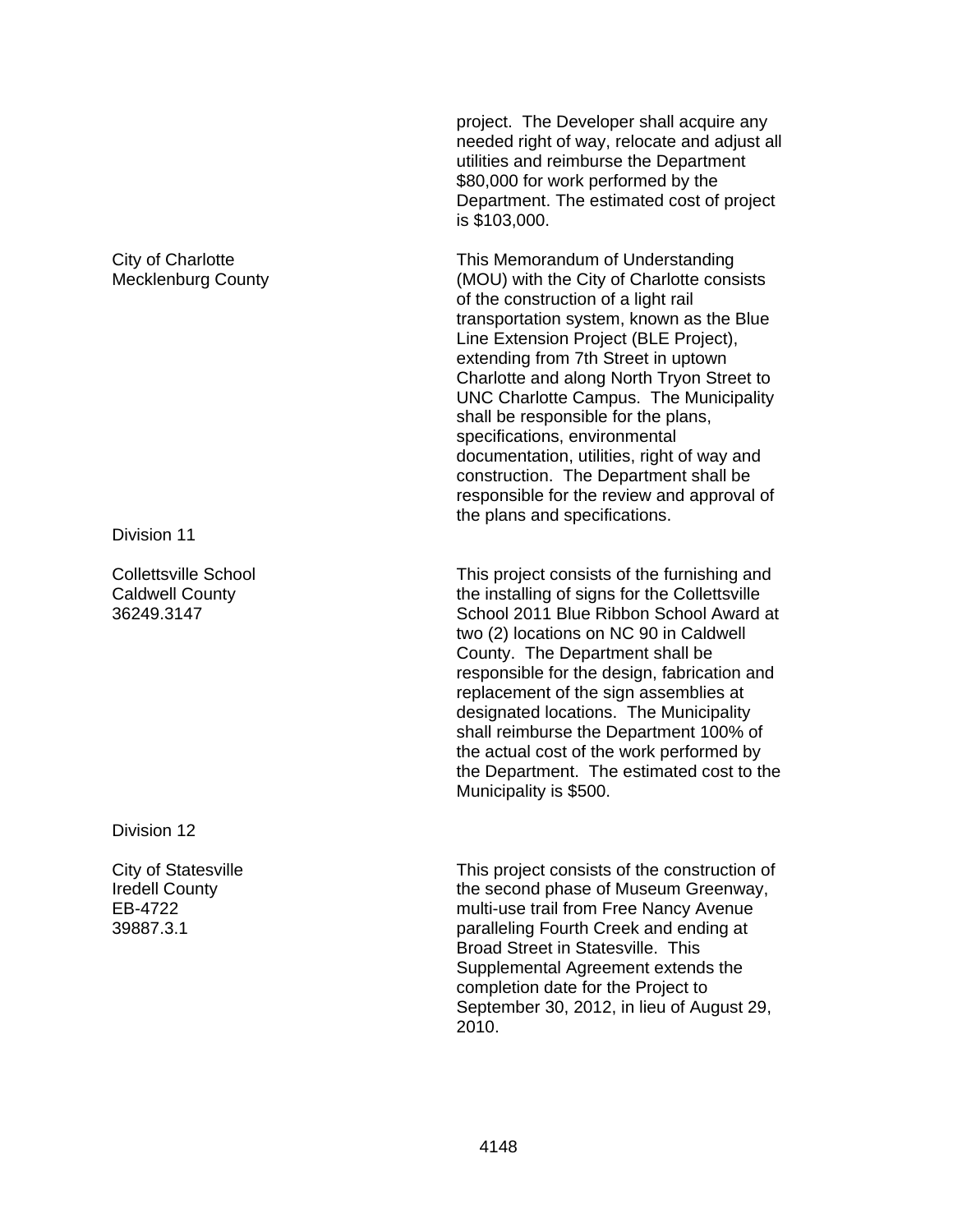Division 13

| City of Asheville<br><b>Buncombe County</b><br>36249.3145                         | This project consists of the inspection of<br>pedestrian signal installation at four<br>intersections and review of the proposed<br>signal design for three of the intersections<br>in Buncombe County. The Municipality<br>shall reimburse the Department 100% of<br>the actual cost of the work performed by<br>the Department. The estimated cost to the<br>Municipality is \$24,000. |
|-----------------------------------------------------------------------------------|------------------------------------------------------------------------------------------------------------------------------------------------------------------------------------------------------------------------------------------------------------------------------------------------------------------------------------------------------------------------------------------|
| Division 14                                                                       |                                                                                                                                                                                                                                                                                                                                                                                          |
| <b>Cherokee County Tourism Development</b><br>Authority<br><b>Cherokee County</b> | This project consists of the Department<br>leasing the rest area a portion of the<br>facility to set up a Visitor Information Desk<br>located in the existing Andrews Rest Area<br>on US 19/74/129 for the Cherokee TDA's<br>use, free of charge. Cherokee TDA will<br>staff, provide all required office equipment<br>and operate the designated space of the<br>Rest Area.             |

# **Approval – Municipal Street System Changes**

A motion was made by Board Member Fox, which was seconded by Board Member Burrell, to

approve the following additions/deletions to the Municipal Street System Changes:

# **Deletions to the State Highway System**

| <b>Division</b> | County          | <b>Municipality</b> | Road    | <b>Termini</b>                 | Length |
|-----------------|-----------------|---------------------|---------|--------------------------------|--------|
| 13              | <b>McDowell</b> | Marion              | SR 1718 | To delete (SR 1718) Perry St.  | 0.22   |
|                 |                 |                     | SR 1719 | To delete (SR 1719) Yancey St. | 0.05   |
|                 |                 |                     | SR 1720 | To delete (SR 1720) Leach St.  | 0.75   |
|                 |                 |                     | SR 1721 | To delete (SR 1721) Doyle St.  | 0.13   |
|                 |                 |                     | SR 1722 | To delete (SR 1722) Bostic St. | 0.17   |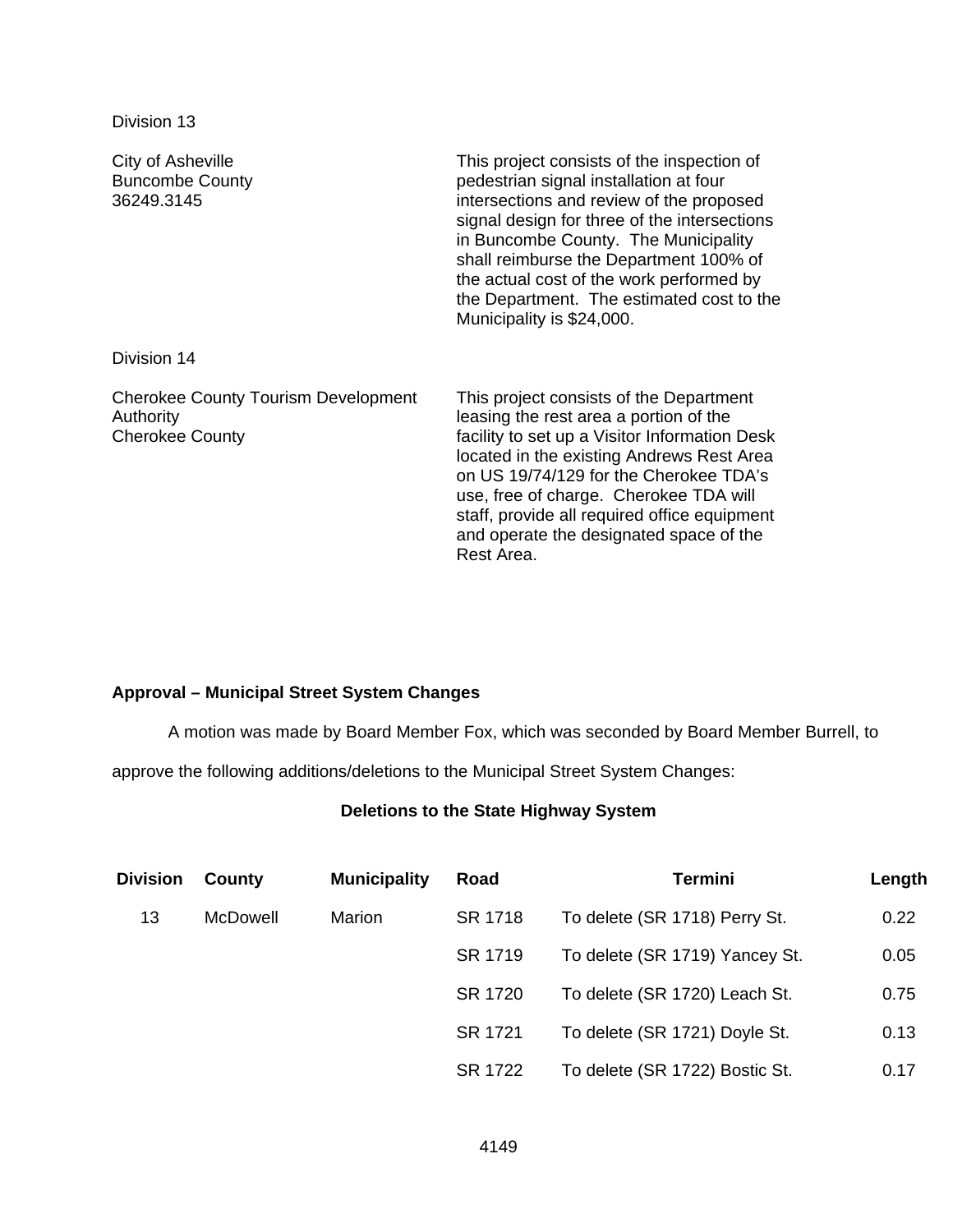| SR 1723 | To delete (SR 1723) Clark St.                                           | 0.26 |
|---------|-------------------------------------------------------------------------|------|
| SR 1724 | To delete (SR 1724) West Seagle St.<br>(west of SR 1720)                | 0.09 |
| SR 1724 | To delete (SR 1724) Seagle St.<br>(portion inside the corporate limits) | 0.44 |
| SR 1725 | To delete (SR 1725) Matilda Ave and<br>Extension                        | 0.45 |
| SR 1726 | To delete (SR 1726) Carolina Ave<br>and Extension                       | 0.70 |
| SR 1727 | To delete (SR 1727) Forest Park Rd.                                     | 0.15 |
| SR 1728 | To delete (SR 1728) Kathy St.                                           | 0.37 |
| SR 1729 | To delete (SR 1729) Tunnel Rd.                                          | 0.52 |
| SR 1730 | To delete (SR 1730) Westmoreland<br>St.                                 | 0.10 |
| SR 1731 | To delete (SR 1731) Morris Ave.                                         | 0.11 |
| SR 1732 | To delete (SR 1732) Pine St.                                            | 0.11 |
| SR 1827 | To delete (SR 1827) Eastfield School<br>Rd.                             | 0.09 |

# **Corrections to the State Highway System**

| <b>Division</b> | County | <b>Municipality</b> | Road    | Termini                                                                                         | Length |
|-----------------|--------|---------------------|---------|-------------------------------------------------------------------------------------------------|--------|
| 10              | Union  | Indian Trail        | SR 2962 | To correct mileage on original<br>agenda dated July 2009, to delete<br>(SR 2962) Shumard Drive. | 0.27   |
|                 |        |                     | SR 3389 | To correct original agenda dated July<br>2009, to delete (SR 3389) Shumard<br>Drive.            | 0.10   |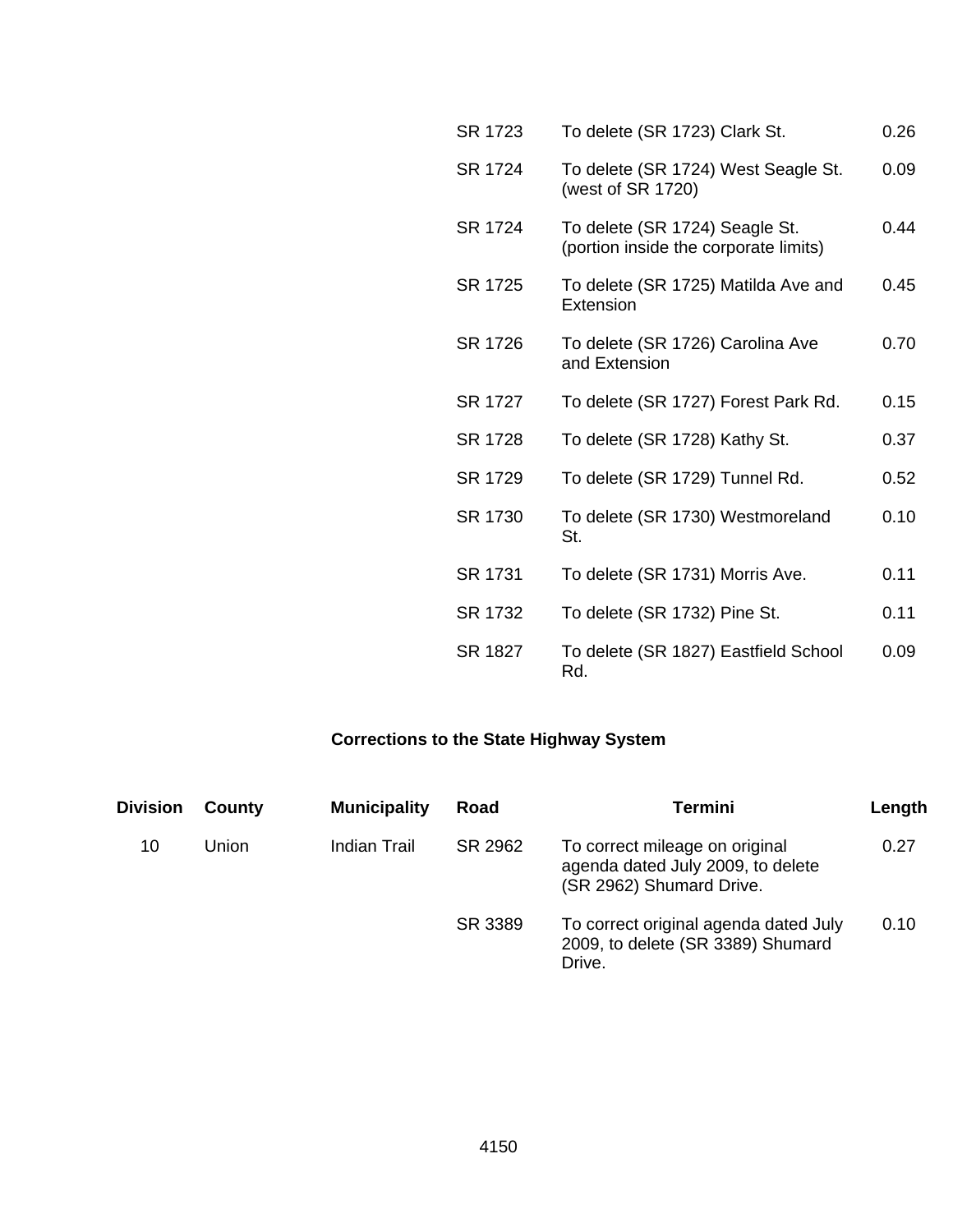#### **Approval - Preliminary Right of Way Plans**

 A motion was made by Board Member Fox, which was seconded by Board Member Burrell to approve the following:

Board Member Wall abstained from voting on project 40924.2.11 in Alamance County.

The Preliminary Right of Way Plans for the below projects, including Secondary Roads and Industrial Access Roads, provide for the construction, design, drainage and control of access as shown on the respective plans.

 Based upon the recommendations of the Manager of the Right of Way Branch, the Board finds that such rights of way as shown on these preliminary plans and drawings, including existing public dedicated right of way, are for a public use and are necessary for the construction of said projects.

 The rights of way for the location, construction, relocation, and control of access of highways embraced in the below projects shall be as shown in detail on the preliminary right of ways plans and drawings for said projects on file in the Right of Way Branch in the Department of Transportation in Raleigh.

The Board finds such right of way acquisition to be necessary and hereby authorizes the Right of Way Branch to acquire right of way on the below projects either by negotiation or by

condemnation through the Attorney General's Office.

#### **(Division 1)**

 **Chowan County; I.D. No. B-4464; Project No. 38377.2.1:**  Bridge No. 35 over a canal on SR 1170

#### **(Division 2)**

 **Pitt County; I.D. No. W-5504; Project No. 45476.2.1:**  Bridge No. 28 over Fork Swamp on SR 1711 (Worthington Road)

#### **(Division 5)**

 **Durham County; I.D. No. U-4716 B; Project No. 43219.2.STR12:**  Church Street Extension

**Person County; I.D. No. BD-5105 L; Project No. 45351.2.12:**  Bridge No. 2 over Mill Creek on SR 1519

 **Wake County; I.D. No. EL-5100 HC; Project No. 41821.2.16:**  Fuquay Varina – South Main Street Sidewalk Project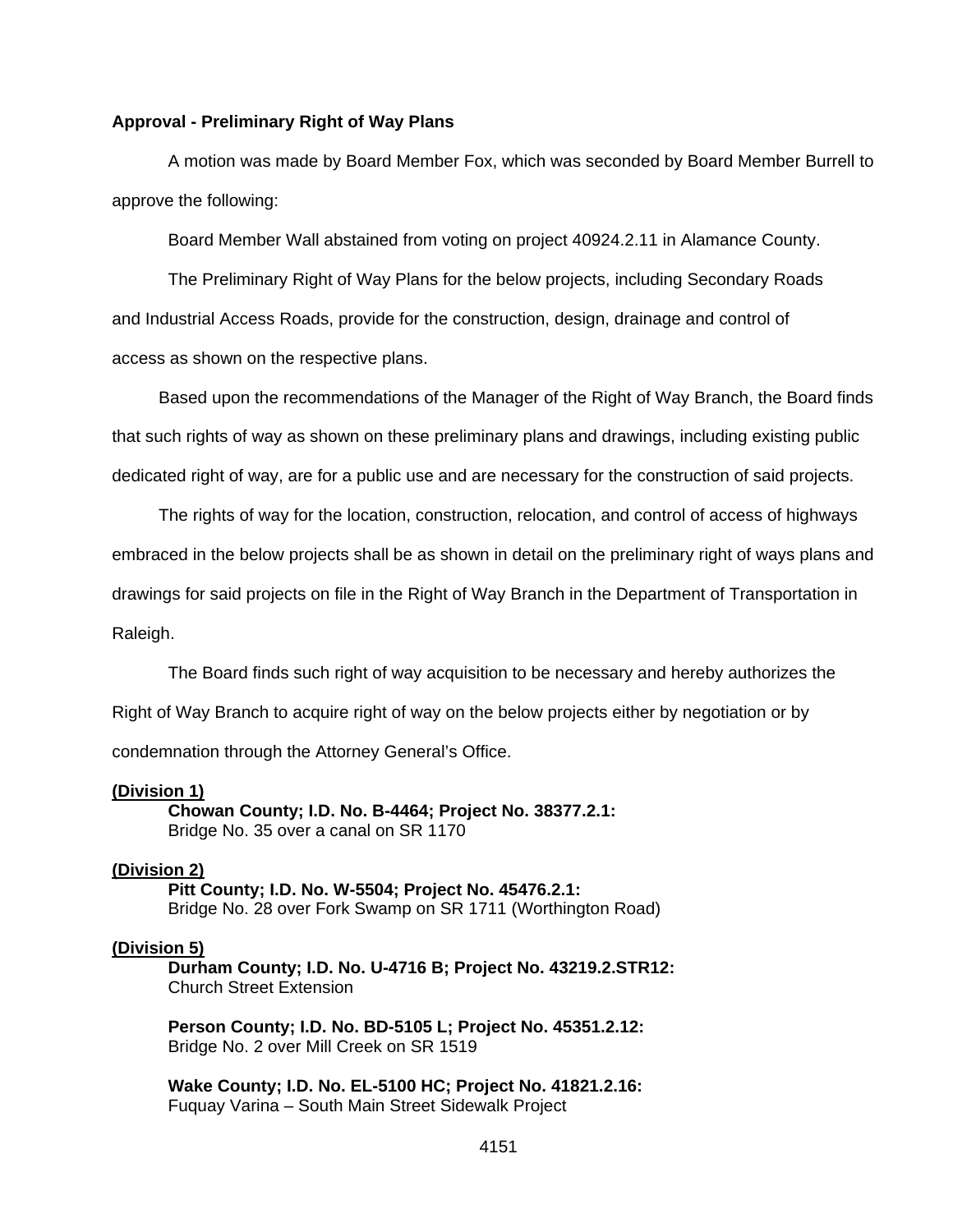#### **Wake County; I.D. No. EL-5100 HB; Project No. 41821.2.15:**

Fuquay Varina – East Broad Street Sidewalk Project

#### **Wake County; I.D. No. P-5201; Project No. 43219.2.STR05:**

Morrisville Parkway Grade Separation

#### **(Division 7)**

#### **Alamance County; I.D. No. P-5205; Project No. 43218.2.STR01:**

Piedmont Corridor Graham to Haw River Siding and Curve Realignment

# **Alamance County; I.D. No. SR-5001 AQ; Project No. 40924.2.11:**

Safe Routes to School – Install sidewalks and curb ramps along the west side of Sellers Mill Road from Hanover Road to Richards Street near Broadview Middle School

#### **(Division 9)**

# **Rowan County; I.D. No. P-4405 EC; Project No. 42412.2.10:**

Ms. W. Pat Sloop Private Crossing and The Norfolk Southern Railway tracks in Salisbury: Crossing #724 363U

#### **Rowan County; I.D. No. P-5206; Project No. 43219.2.STR08:**  Double track from CP Reid to CP North Kannapolis

### **Davidson County; I.D. No. C-4901; Project No. 43219.2.STR02:**  Double track from CP Bowers to CP Lake

**Rowan County; I.D. No. U-3459; Project No. 43219.2.STR11:**  SR 2441 (Klumac Road) grade separation

# **Rowan County; I.D. No. I-2304 AE; Project No. 43219.2.STR10:**

Main Line Curve Realignment at Duke (Norfolk Southern)

### **(Division 10)**

# **Mecklenburg County; I.D. No. P-5002; Project No. 43219.2.STR03:**

Piedmont Corridor – Crisp grade separation for NS/CATS/CSXT and move Tryon Yard to Pinoca Yard

#### **Mecklenburg County; I.D. No. P-5208; Project No. 43219.2.STR09:**  Double track from CP Haydock to CP Junker

# **(Division 14)**

 **Henderson County; I.D. No. B-4547; Project No. 38407.2.1:**  Bridge No. 45 over Devil's Fork Creek on SR 1525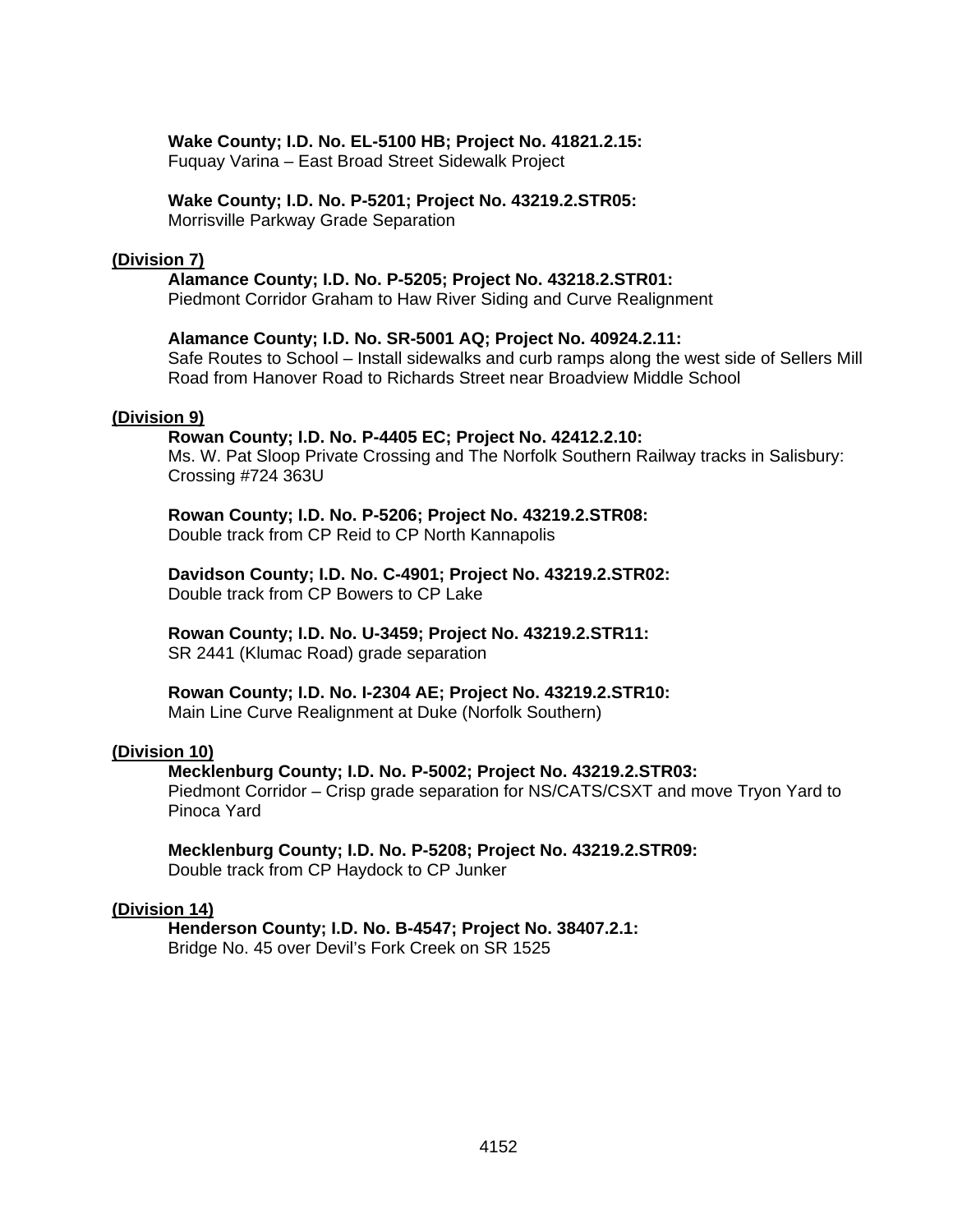# **Approval - Final Right of Way Plans**

 A motion was made by Board Member Fox, which was seconded by Board Member Burrell to approve the following:

Right of way acquisition in accordance with the preliminary right of way plans on file in the

Right of Way Branch has been determined to be necessary for public use and was authorized by the

Board. Certain changes in the right of way have necessitated alteration of the preliminary right of way

plans. Final plans have been prepared and provide for the construction, design, drainage and control

of access for these projects. The Board finds that such rights of way and control of access as shown

on the final plans are for a public use and are necessary for construction. The sections of roads

which were shown on the preliminary plans as sections of roads to be abandoned are hereby

abandoned and removed from the State Highway System for Maintenance upon the completion and

acceptance of the project.

The rights of way for the location, design and construction of highways embraced in the

following projects shall be as shown in detail on the final plans for said projects as follows:

### **(Division 3)**

# **Project No. 45155.2.1; Onslow County; I.D. No. U-5132:**

Grading, paving, widening, resurfacing, guardrail, drainage, structures, erosion control, signals and lighting on New NC 24 Access and New Base Entry Road from Camp Lejeune Marine Corps Base with the right of way indicated upon the final plans for said project, the same being identified as Addendum 1 of the May 3, 2012 Board of Transportation Meeting and incorporated herein by reference.

#### **(Division 5)**

# **Project No. 38474.2.1; Wake County; I.D. No. B-4697:**

Grading, paving, drainage, boardwalk and structure on Bridge No. 55 over White Oak Creek on SR 1600 (Greene Level Church Road) with the right of way indicated upon the final plans for said project, the same being identified as Addendum 2 of the May 3, 2012 Board of Transportation Meeting and incorporated herein by reference.

#### **(Division 6)**

# **Project No. 45336.2.3; Bladen County; I.D. No. W-5206 C:**

Grading, paving, drainage and signing on NC 87 Bypass at the intersections of SR 1155 (Cromartie Road) and NC 87 Bus/NC 41 with the right of way indicated upon the final plans for said project, the same being identified as Addendum 3 of the May 3, 2012 Board of Transportation Meeting and incorporated herein by reference.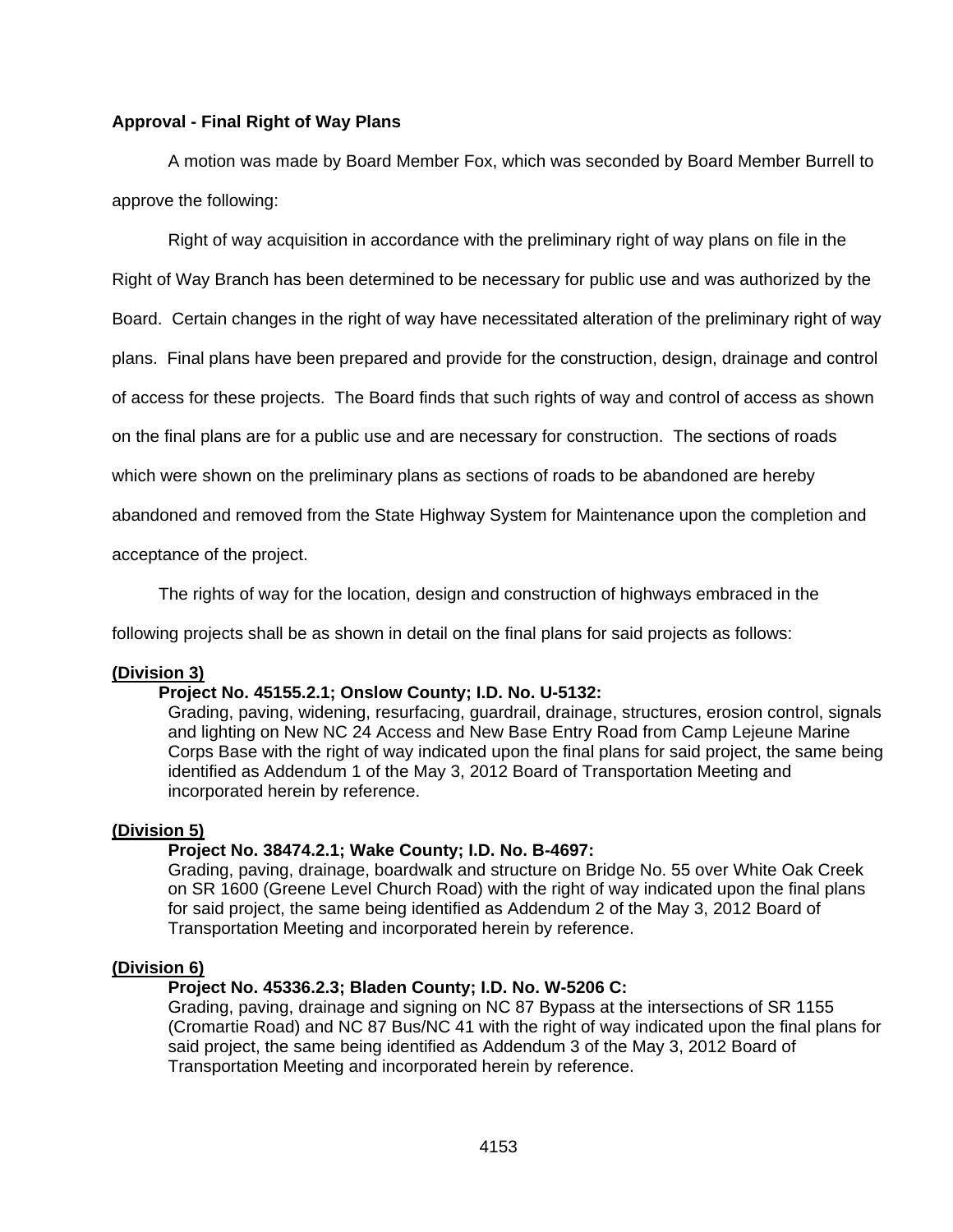# **(Division 9)**

# **Project No. 38395.2.1; Forsyth County; I.D. No. B-4506:**

Grading, drainage, paving and structure on Bridge Nos. 319 and No. 335 on US 52 over SR 1620 (Tobaccoville Road) with the right of way indicated upon the final plans for said project, the same being identified as Addendum 4 of the May 3, 2012 Board of Transportation Meeting and incorporated herein by reference.

# **Project No. 33731.2.1; Davidson County; I.D. No. B-4498:**

Grading, drainage, paving and structure on Bridge No. 199 on SR 1243 (Center Street) over Abbotts Creek with the right of way indicated upon the final plans for said project, the same being identified as Addendum 5 of the May 3, 2012 Board of Transportation Meeting and incorporated herein by reference.

# **(Division 10)**

# **Project No. 33547.2.1; Mecklenburg County; I.D. No. B-4200:**

Grading, drainage, paving and structure on Bridge No. 100 over Gar Creek on SR 2120 (McCoy Road) with the right of way indicated upon the final plans for said project, the same being identified as Addendum 6 of the May 3, 2012 Board of Transportation Meeting and incorporated herein by reference.

# **(Division 11)**

# **Project No. 33685.2.1; Alleghany County; I.D. No. B-4406:**

Grading, drainage, structure and paving on Bridge No. 9 over Prathers Creek on US 221 with the right of way indicated upon the final plans for said project, the same being identified as Addendum 7 of the May 3, 2012 Board of Transportation Meeting and incorporated herein by reference.

### **(Division 13)**

# **Project No. 33412.2.1; Burke County; I.D. No. B-4046:**

Grading, drainage, paving and structure on Bridge No. 175 over White Oak Creek and Bridge No. 38 over Jacob Fork River on SR 1901 (Wards Gap Road) with the right of way indicated upon the final plans for said project, the same being identified as Addendum 8 of the May 3, 2012 Board of Transportation Meeting and incorporated herein by reference.

### **Project No. 34832.2.2; Burke County; I.D. No. U-2551:**

Widening, grading, paving, drainage, structure, retaining wall and signals on Morganton – SR 1922 (Enola Road)/SR 1924 (Old NC 18) from SR 2026 (Arnold Drive) to NC 18 (South Sterling Street) with the right of way indicated upon the final plans for said project, the same being identified as Addendum 9 of the May 3, 2012 Board of Transportation Meeting and incorporated herein by reference.

### **(Division 14)**

### **Project No. 33630.2.1; Transylvania County; I.D. No. B-4291:**

Grading, paving, drainage and structure on Bridge No. 193 over Davidson River on SR 1504 with the right of way indicated upon the final plans for said project, the same being identified as Addendum 10 of the May 3, 2012 Board of Transportation Meeting and incorporated herein by reference.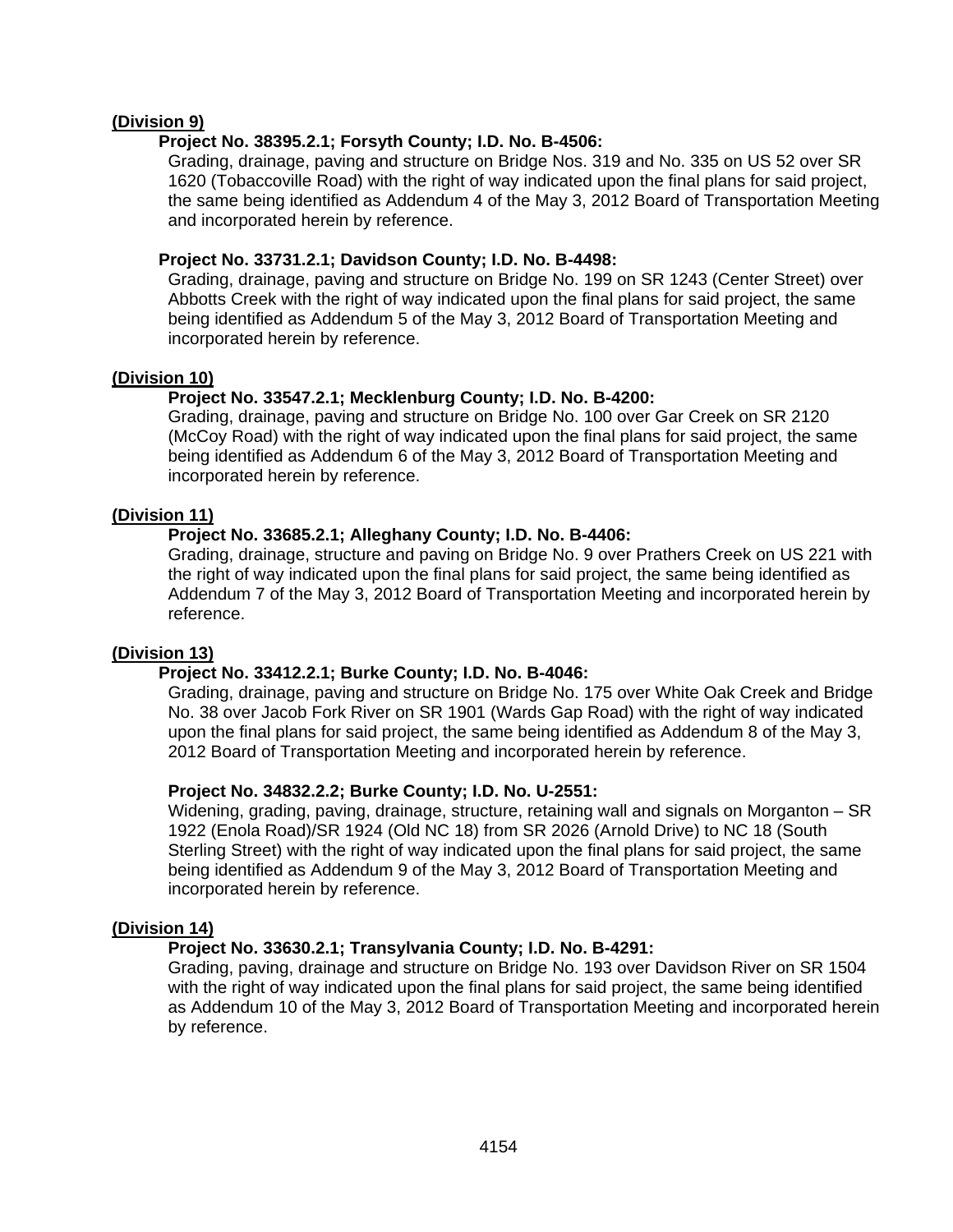# **Approval - Revisions of the Final Right of Way Plans**

A motion was made by Board Member Fox, which was seconded by Board Member Burrell, to approve the following:

Right of way acquisition in accordance with the final right of way plans for the following projects has been determined to be necessary and authorized by the Board. Plans are on file at the Office of the Secretary to the Board of Transportation as an addendum to the minutes of the meetings hereinafter indicated.

Certain changes in right of way, construction and drainage easements, and control of access

have been necessitated by alterations in the construction plans of these projects. Amended plan

sheets for these projects have been prepared which provide for changes of certain right of way areas,

construction and drainage easements and control of access.

The Board finds that the revised areas of right of way, construction and drainage easements

and control of access, as shown on the amended plan sheets hereinafter set out, are for a public

purpose and are necessary for the construction of projects.

The right of way, construction and drainage easements and control of access are hereby

revised as shown on the plan sheets incorporated herein as an addendum, said projects, date of

original final approval, and revised right of way, easements and access being as follows:

### **(Division 7)**

#### **Project No. 34418.2.3; I.D. No. R-2309 AB; Guilford County:**

Final Right of Way plans approved as Addendum 2 to the minutes of the March 8, 2012 Board of Transportation Meeting. Revised additional right of way, easements or control of access shown on Addendum 11 to the minutes of the May 3, 2012 Board of Transportation Meeting and incorporated herein by reference.

### **(Division 9)**

### **Project No. 40278.2.1; I.D. No. U-4909; Forsyth County:**

Final Right of Way plans approved as Addendum 10 to the minutes of the January 5, 2012 Board of Transportation Meeting. Revised additional right of way, easements or control of access shown on Addendum 12 to the minutes of the May 3, 2012 Board of Transportation Meeting and incorporated herein by reference.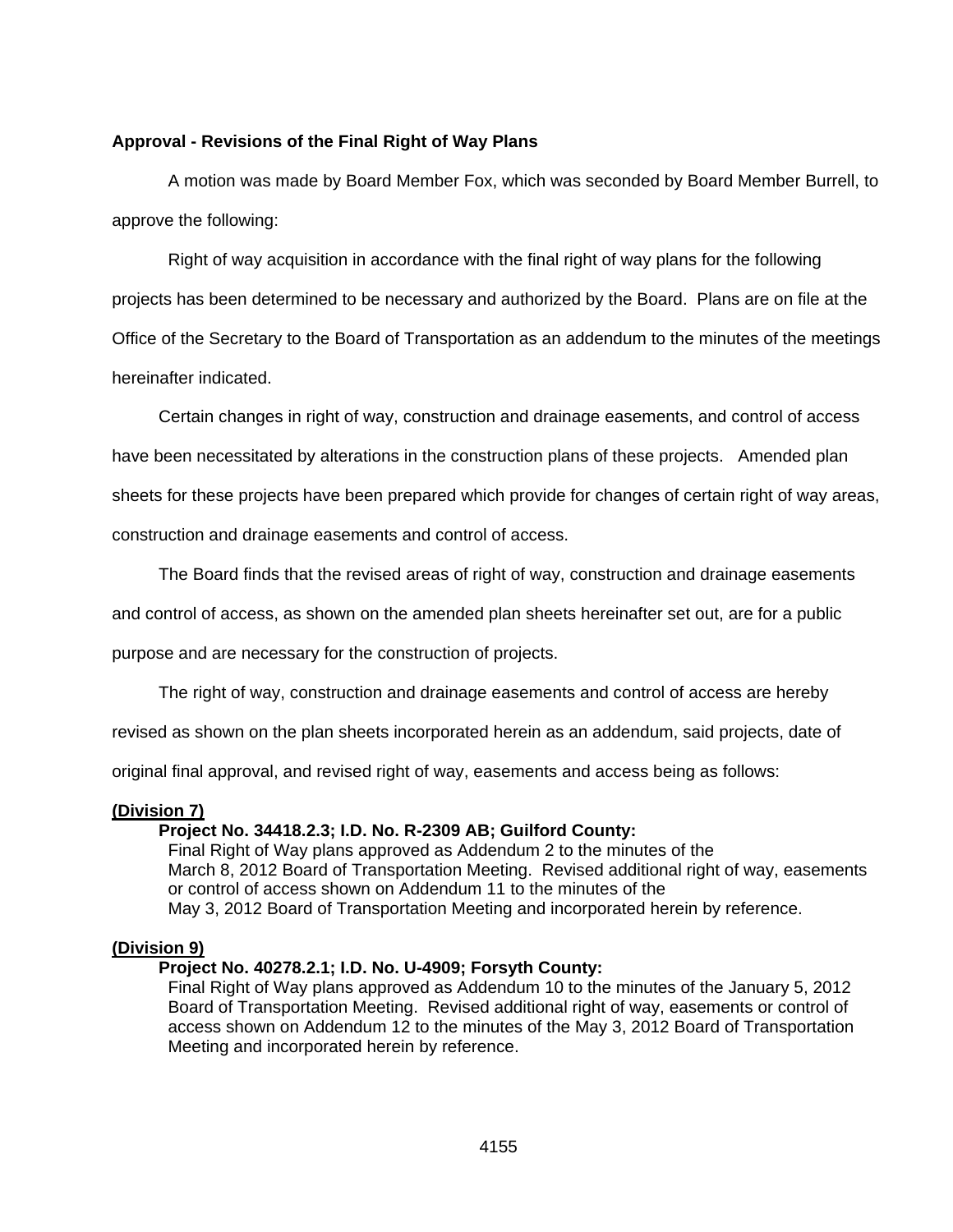# **(Division 11)**

# **Project No. 34977.2.2; I.D. No. U-3812; Ashe County:**

Final Right of Way plans approved as Addendum 11 to the minutes of the January 5, 2012 Board of Transportation Meeting. Revised additional right of way, easements or control of access shown on Addendum 13 to the minutes of the May 3, 2012 Board of Transportation Meeting and incorporated herein by reference.

# **Approval - Authorization to Condemn Right of Way for Secondary Road Project**

The Department has been unsuccessful in acquiring certain right of way for Secondary Roads;

and the indemnity bond for the cost of any condemnation proceeding required is being secured in

keeping with the Secondary Roads Policy of the Department.

Upon recommendation of the Chief Engineer, and on a motion by Board Member Fox, which

was seconded by Board Member Burrell, the Board finds and hereby authorizes the Right of Way

Branch to acquire right of way by condemnation through the Attorney General's office for the following

parcel(s):

# **(Division 13)**

 **CLAIM OF: Karen Louise Baker WBS #: 13C.012016 PARCEL #: 006 COUNTY: Burke SR #: 1919 Rich Mountain Road** 

### **Approval - Permanent Utility Easement**

 **"It is hereby resolved,** based upon the recommendation of the Manager of the

Right of Way Branch, and on a motion by Board Member Fox, which was seconded by Board Member

Burrell, that the following highway right of way conveyances are approved:

### **(Division 2)**

### **Project 34528.2.2, parcels R-3307 029, 031, 032, 034 and 119, US 70 Carteret County**

The Department acquired residue property from Tinker Toy Properties, Stephen N. Bernard and wife Maureen Hogan Bernard, Theresa Lorraine Dibiasi, Denny Riggs and wife Darleen Riggs and Bobbie Joyce Whitbeck during construction of US 70 in Carteret County. Carolina Power & Light Company has requested a 0.332-acre Permanent Utility Easement over the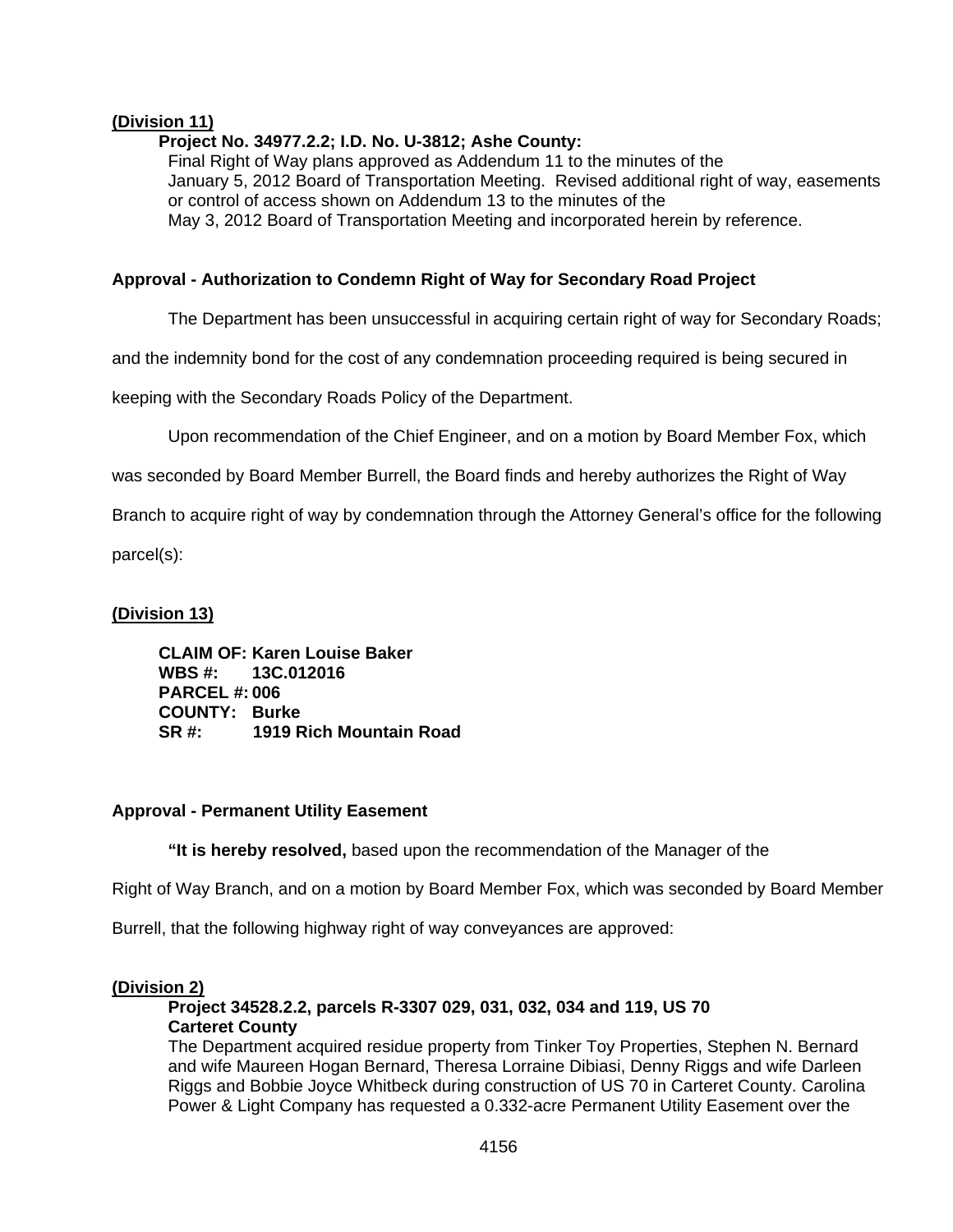subject residue. The Department has determined the conveyance of the Permanent Utility Easement would cause no damage to the residues. Carolina Power & Light Company has agreed to this conveyance for no consideration.

# **Project 34440.2.6, parcel R-2510B 047, US 17 Mecklenburg County**

The Department acquired residue property from Charles T. Lane and wife, Annie Gray Lane, Elizabeth L. Smith and husband, Howard W. Smith, III, Thomas P. Lane and wife, Trevor Lane, Shepherd A. Lane and wife, Jennifer Midgette Lane, Michaux L. Waughtel and husband, William Jason Waughtel, Peter A. Land and wife, Elizabeth Land and William H. Land, III during construction of US 17 in Beaufort County. The City of Washington has requested a 0.11-acre Permanent Utility Easement over the subject residue. The Department has determined the conveyance of the Permanent Utility Easement would cause no damage to the residue. The City of Washington has agreed to this conveyance for no consideration.

# **(Division 3)**

# **Project 35801.2.1, parcel U -3810, 170, SR 1406 Piney Green Rd. Onslow County**

The Department acquired residue property from Michael V. Taravella and wife, Elizabeth Taravella during construction of the SR 1406 Piney Green Rd. in Onslow County. Onslow Water and Sewer Authority have requested a 0.0.009-acre (400 sf) Permanent Easement and 0.018-acre (787 sf) Temporary Construction Easement over the subject residues. The Department has determined the conveyance of the Permanent Easement would cause no damage to the residue. Onslow Water and Sewer Authority have agreed to this conveyance for the appraised value of \$90.00.

# **Project 35801.2.1, parcel U -3810, 166, SR 1406 Piney Green Rd. Onslow County**

The Department acquired residue property from Gregory Allen and wife, Audrey Allen during construction of the SR 1406 Piney Green Rd. in Onslow County. Onslow Water and Sewer Authority have requested a 0.0.009-acre (400 sf) Permanent Easement and 0.018-acre (787 sf) Temporary Construction Easement over the subject residues. The Department has determined the conveyance of the Permanent Easement would cause no damage to the residue. Onslow Water and Sewer Authority have agreed to this conveyance for the appraised value of \$90.00.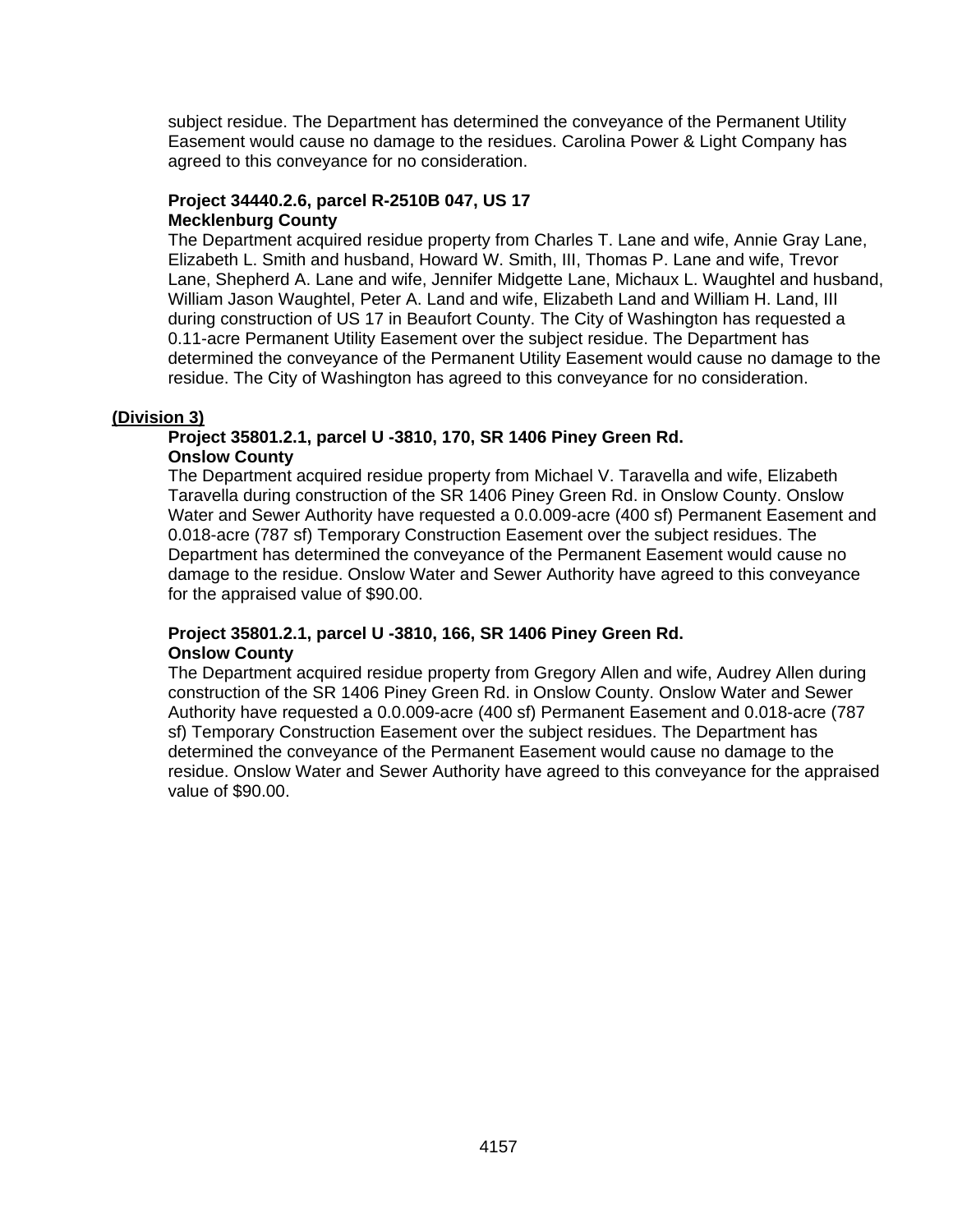# **Committee Reports**

# **Approval – Aviation Resolution**

Upon a recommendation by the Multi-Modal Committee, a motion was made by Board Member Szlosberg-Landis, seconded by Board Member Tulloss, to approve the resolution.

We the people of the North Carolina Board of Transportation oppose the FAA's proposed realignment of its ADO office which would move our state from the Atlanta ADO to the Memphis ADO.

**Whereas,** The State and Atlanta ADO has a long history of working together and detailed understanding of each other's processes. To start over with MEM ADO would put us at a disadvantage in terms of building new relationships and securing discretionary funding. *If it is not broke, don't fix it!*

**Whereas,** the logistics of travel between the Memphis ADO and the Central/Eastern portions of North Carolina are significant. Consequently, the ability to work together is significantly more cumbersome and less efficient. Drive distances to serve the eastern part of the state will exceed over 15 hours.

|                    | Raleigh, NC              |             | <b>Wilmington, NC</b> |              |
|--------------------|--------------------------|-------------|-----------------------|--------------|
| <b>FAA ADO</b>     | Drive Time*<br>Distance* |             | Distance*             | Drive Time*  |
| Atlanta ADO        | 405                      | 6hrs-22mins | 602                   | 9hrs-41 mins |
| <b>Memphis ADO</b> | 740                      | 12hrs       | 940                   | 15hrs-15mins |

\* Source - MapQuest

**Whereas**, the NCDOT-DOA has numerous other stakeholders in the Atlanta area including the EPA, U.S. Fish and Wildlife, National Park Service, FAA Facilities and Air Traffic Control. Thus, trips to Atlanta often serve multiple purposes and are extremely efficient and cost effective

**Whereas**, other transportation modes have experienced similar realignments for similar reason. From a state perspective, the realignments have not been advantageous for the State of North Carolina.

**Whereas**, the Memphis ADO would need to need hire additional staff to handle administering the FAA funds for North Carolina. We believe the FAA Atlanta ADO has the capacity to handle North Carolina and the additional territories (Puerto Rico and the U.S. Virgin Islands)

**Whereas**, the North Carolina is in the Eastern Time Zone and Memphis is in the Central Time zone. The time difference further reduces efficiency and makes working together more cumbersome.

**Whereas**, the realignment plan has not been communicated to the Stakeholders in North Carolina with a proper comment period.

**Now Therefore**, the undersigned below believe the capacity to serve North Carolina exists in the Atlanta ADO and both our organizations are better served by the Atlanta ADO.

\_\_\_\_\_\_\_\_\_\_\_\_\_\_\_\_\_\_\_\_\_\_\_\_\_\_\_\_\_\_\_\_\_\_\_\_ \_\_\_\_\_\_\_\_\_\_\_\_\_\_\_\_\_\_\_\_\_\_\_\_\_\_\_\_